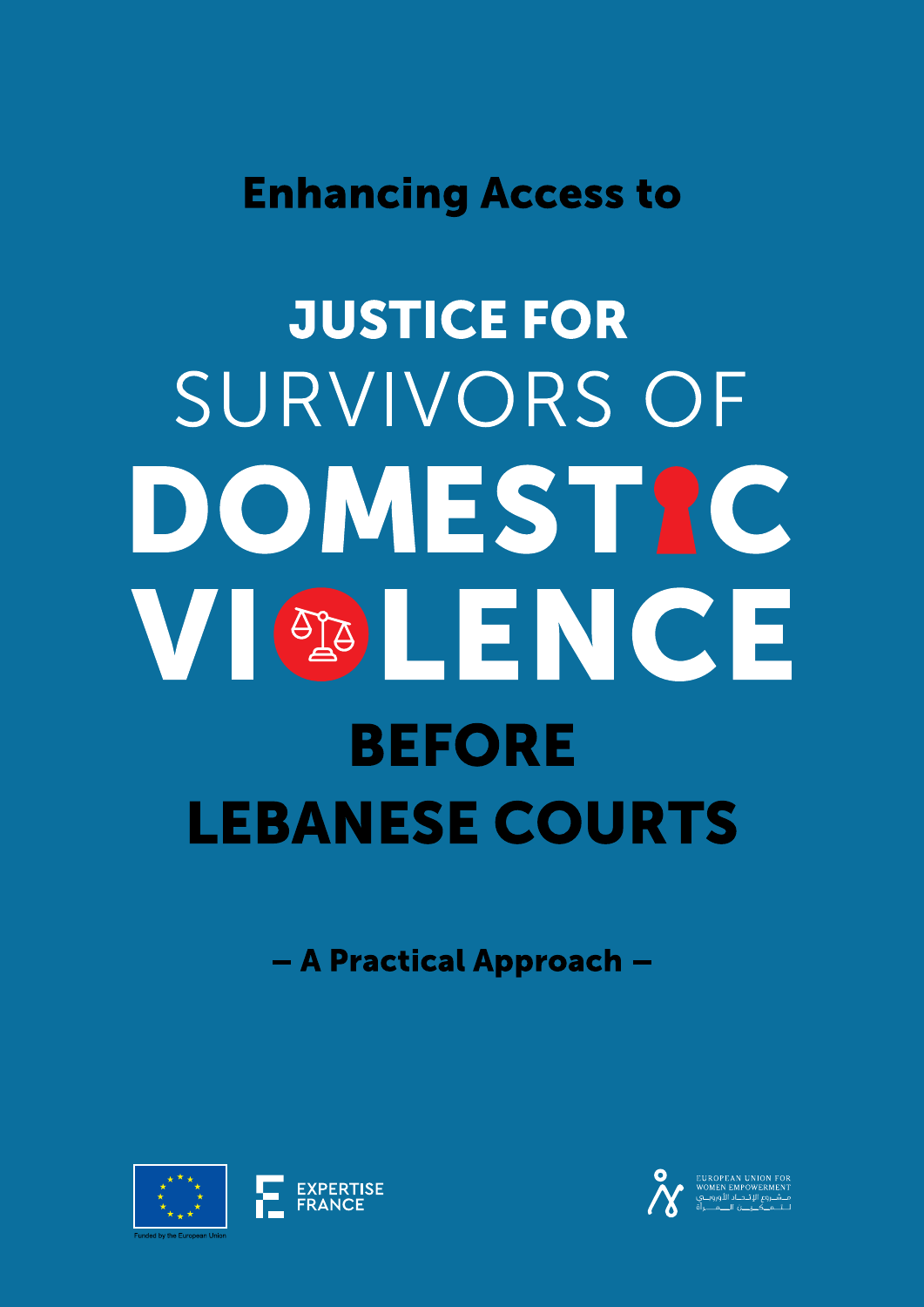# **CONTENTS**

# 4 ACKNOWLEDGEMENTS

**5 ACRONYMS AND ABBREVIATIONS** 

# **6 EXECUTIVE SUMMARY**

# **7 INTRODUCTION, OBJECTIVE, AND METHODOLOGY**

Contextual introduction Objective of the study **Methodology** 

#### 11 CHAPTER I. ACCESS TO JUSTICE FOR DOMESTIC VIOLENCE BEFORE LEBANESE CIVIL COURTS

#### 13 SECTION I. THE LEGAL OPERATIONAL FRAMEWORK FOR ACCESS TO JUSTICE OF SURVIVORS OF DOMESTIC VIOLENCE

#### 14 Subsection A. The International operational legal framework

#### 27 Subsection B. The Lebanese operational legal framework

#### **32 SECTION II.** JURISPRUDENCE ON DOMESTIC VIOLENCE FROM JUDGES OF URGENT MATTERS: FINDINGS AND RECOMMENDATIONS

### 33 Subsection A.

Forms of violence: findings and recommendations

### 35 Subsection B.

Burden of proof and evidence of violence: findings and recommendations

### 40 Subsection C.

Time frame for granting a protective order: findings and recommendations

### 44 Subsection D.

Family concept and protection of children (new amendment to Law 293): findings and recommendations

### 46 Subsection E.

Mediation for reconciliation as a resolution for domestic violence: findings and recommendations

### 49 Subsection F.

Additional requests for relief: findings and recommendations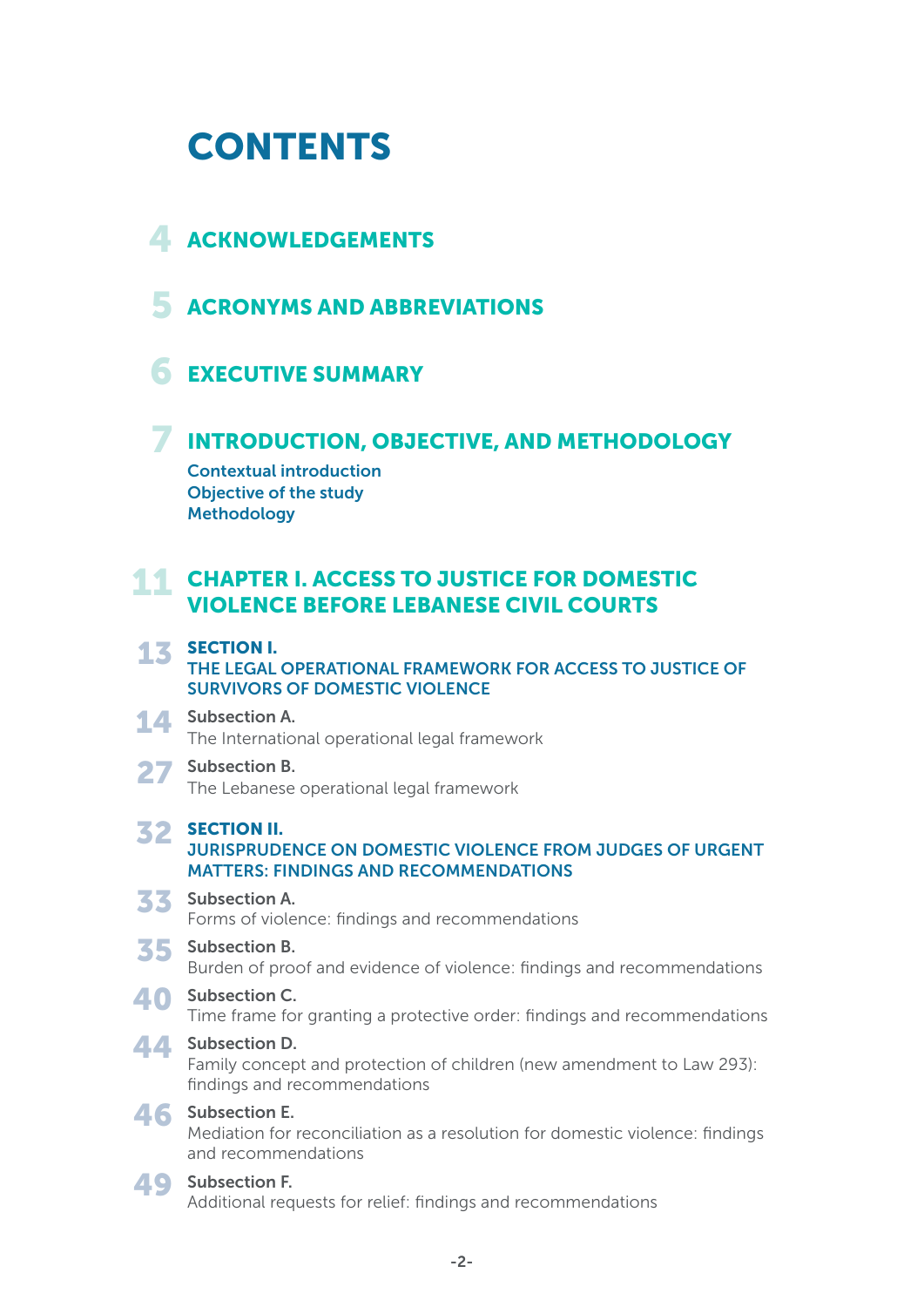#### 51 CHAPTER II. ACCESS TO JUSTICE FOR DOMESTIC VIOLENCE BEFORE LEBANESE RELIGIOUS COURTS

# **54 SECTION I.**<br>DOMESTIC

#### DOMESTIC VIOLENCE BEFORE LEBANESE DRUZE COURTS

#### Subsection A.

Evidence of domestic violence: findings and recommendations

#### Subsection B.

Payment of damages and Mahr: findings and recommendations

# **59 SECTION II.**<br>DOMESTIC

#### DOMESTIC VIOLENCE BEFORE LEBANESE SUNNI COURTS3

#### Subsection A.

Assignment of fault after a finding of discord and injury/domestic violence and prorating of Mahr: findings and recommendations

#### Subsection B.

Wife's duty of obedience: finding and recommendation

#### **66 SECTION III.**<br>DOMESTIC V DOMESTIC VIOLENCE BEFORE LEBANESE JAAFARI SHIIA COURTS

#### Subsection A.

Loss of the right to maintenance and duty of obedience: findings and recommendations

#### Subsection B.

The Marriage Contract Form: recommendation

# **72 SECTION IV.**

#### DOMESTIC VIOLENCE BEFORE LEBANESE CHRISTIAN COURTS, SAMPLES OF JURISPRUDENCE

Domestic violence facts:findings and recommendations

# 81 CONCLUSION

- 83 GLOSSARY
- 85 BIBLIOGRAPHY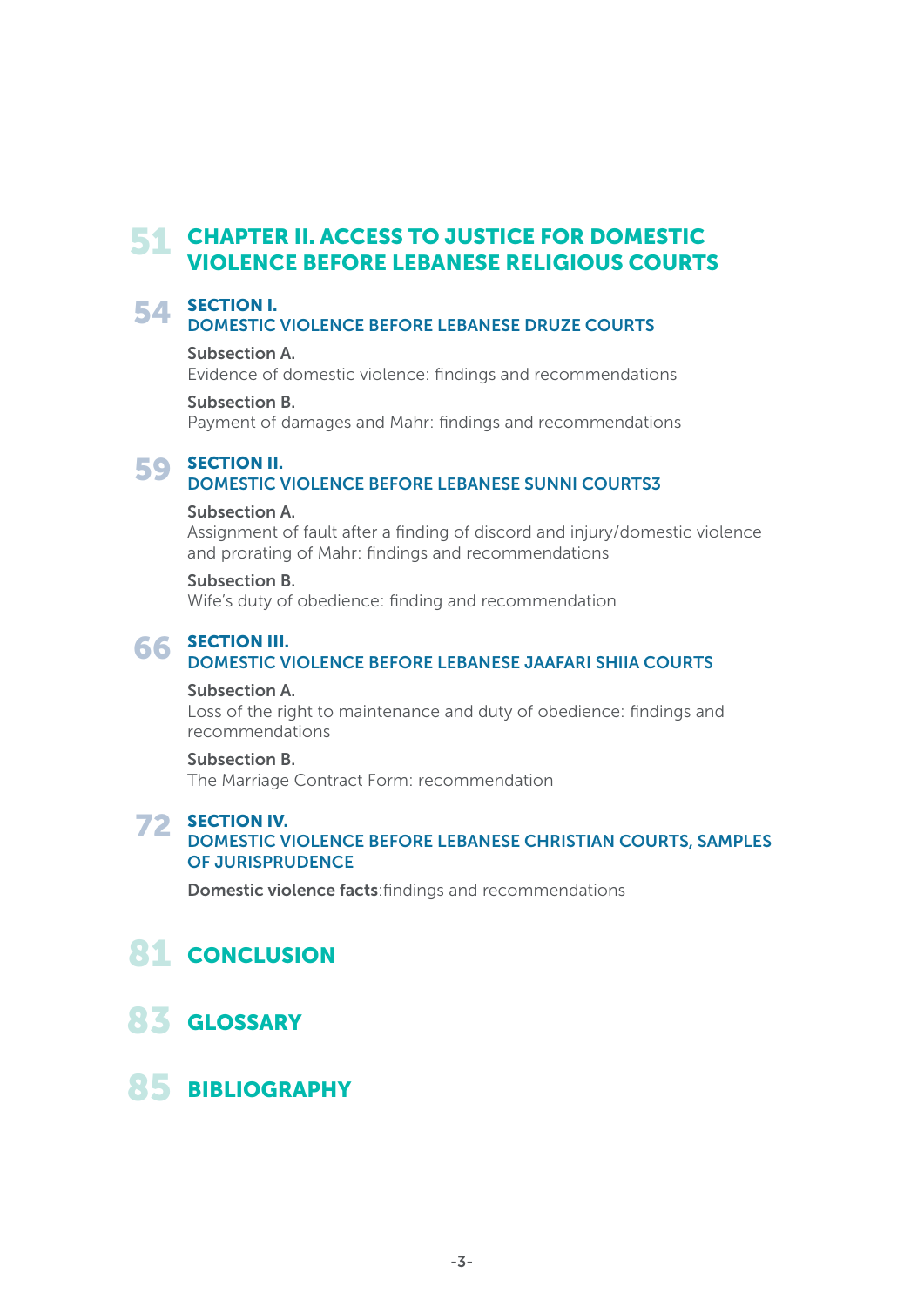# ACKNOWLEDGEMENTS





This research was prepared by Attorney Joelle Choueifati (Legal and Gender Expert for the EU4WE project), with the oversight and gender expertise advice by Elena Ferreras Carreras (Team Leader of the EU4WE project). Are acknowledged, with appreciation, the contributions (legal contributions and personal views) of Attorney Mohammad Mourad (President of the Tripoli Bar Association), Attorney Suzan Ismail, Attorney Abeer Dbouk, and Attorney Brigitte Chelebian; the support of Attorney Khaled Sabbagh, Attorney Omar Taleb, Attorney Bassel Chahal, and Attorney Mohammad Sharif; the peer review and legal input of Judge Ahmad Issa; and the support to the study implementation of the team from Expertise France, Constance De Liedekerke, Charlotte Binet (Programme Managers), and Maen Naboulsi (Project Officer).

The content of this report is the sole responsibility of Expertise France and can, in no way, be taken to reflect the views of the European Union.

© 2021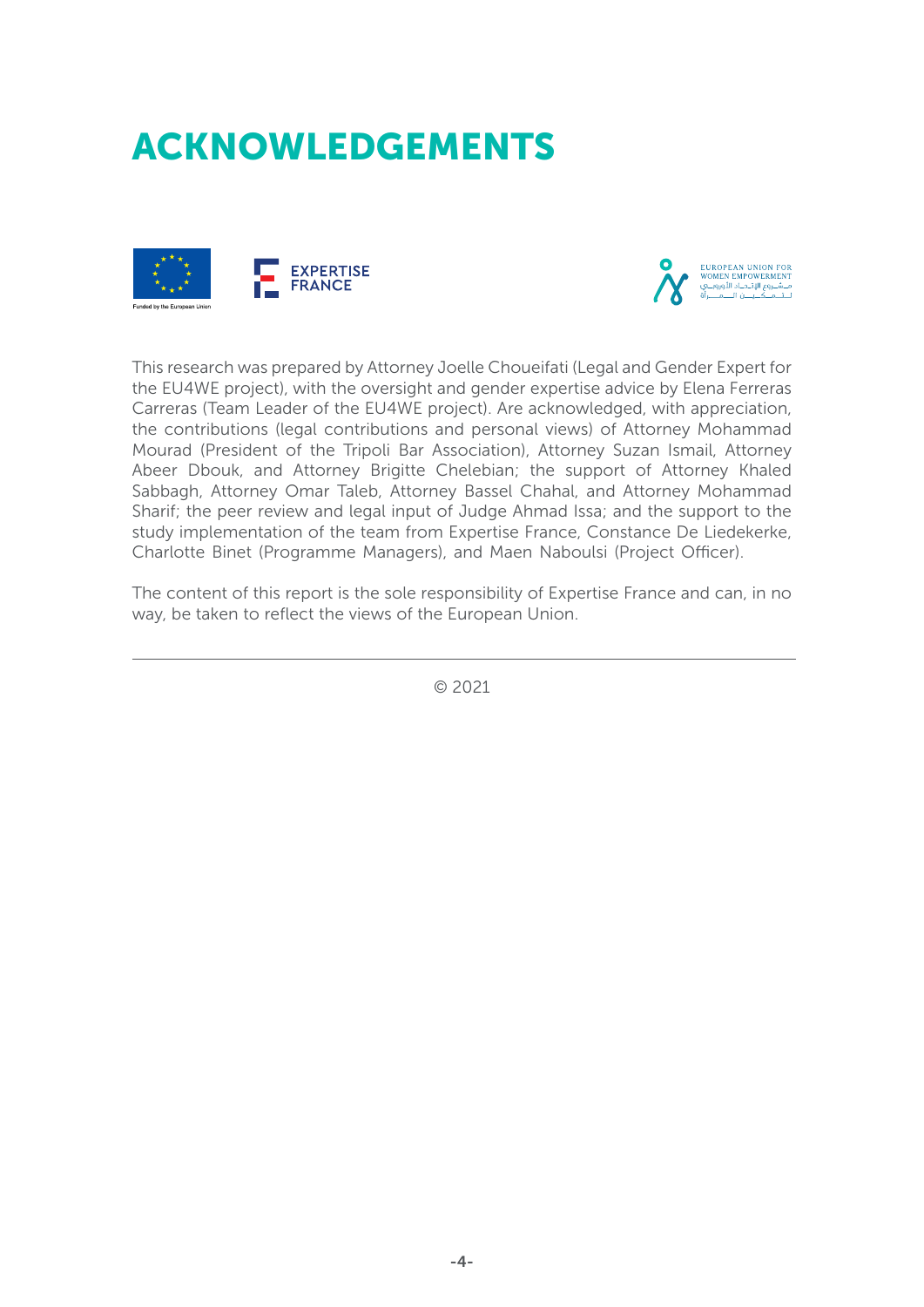# ACRONYMS AND ABBREVIATIONS

| <b>CAT</b>    | Convention against Torture and Other Cruel, Degrading, or Inhuman<br><b>Treatment or Punishment</b> |
|---------------|-----------------------------------------------------------------------------------------------------|
| <b>CEDAW</b>  | Convention on the Elimination of All Forms of Discrimination Against<br>Women                       |
| <b>CRC</b>    | Convention on the Rights of the Child                                                               |
| EF            | <b>Expertise France</b>                                                                             |
| <b>EU4WE</b>  | European Union For Women Empowerment                                                                |
| <b>GAP</b>    | <b>Gender Action Plan</b>                                                                           |
| <b>GBV</b>    | Gender-Based Violence                                                                               |
| <b>GR</b>     | <b>General Recommendation</b>                                                                       |
| <b>ICCPR</b>  | International Covenant on Civil and Political Rights                                                |
| <b>ICESCR</b> | International Covenant on Economic, Social and Cultural Rights                                      |
| <b>ICJ</b>    | International Commission of Jurists                                                                 |
| <b>NUL</b>    | Judge of Urgent Matters                                                                             |
| <b>LCCP</b>   | Lebanese Code of Civil Procedure                                                                    |
| <b>UDHR</b>   | Universal Declaration of Human Rights                                                               |
| <b>UN</b>     | <b>United Nations</b>                                                                               |
|               |                                                                                                     |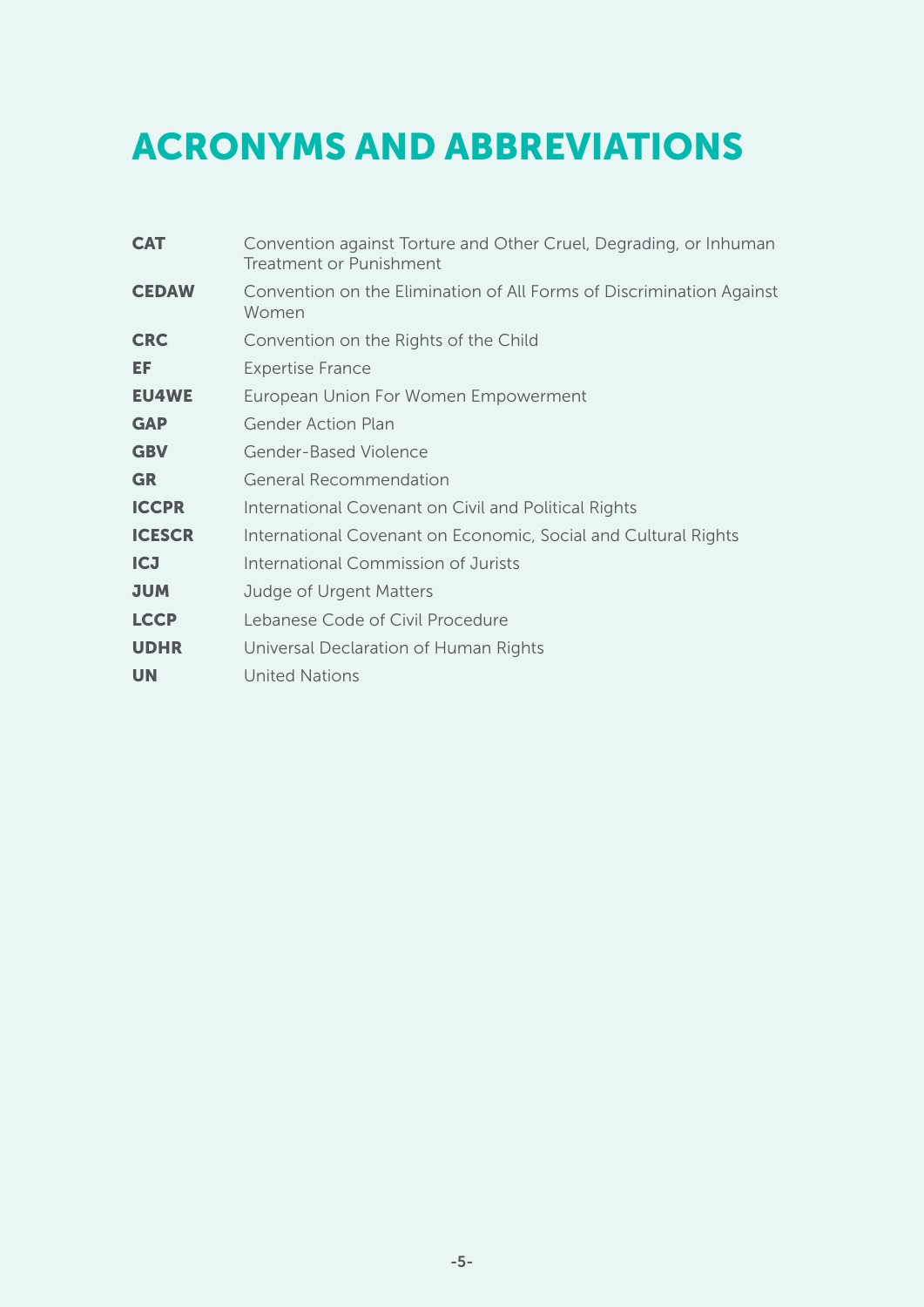# EXECUTIVE SUMMARY

.

The present study is a legal study that analyzes the jurisprudence of Lebanese Judges of Urgent Matters issued under Law 293/2014 on domestic violence, as well as the jurisprudence of various Lebanese religious courts pertaining to family law matters with elements of domestic violence. The aim of this study is to identify inaccurate current legal gaps in practices of these judges and courts, in an effort to improve the outcome of cases for survivors of domestic violence in the fight against gender-based violence, which is one of the key engagements of the European Union and the subject of its latest Gender Action Plan for 2021–2025

The introduction to this study explains the contextual background and rationale for the study, as part of the European Union for Women Empowerment Project, and defines the specific objectives of the study, along with the adopted research methodology followed in the study.

Chapter I, Section I, introduces and explains the international operative legal framework for the protection of human rights in Lebanon, namely the various conventions adopted, including the Convention for the Elimination of All Forms of Discrimination Against Women/CEDAW and the Convention on the Rights of the Child. It also explains the obligations (created by these conventions) of the Lebanese State to protect Lebanese women and children from domestic violence, with all ensuing legal consequences. Section I also lays out the Lebanese civil legal framework by introducing the main legal texts that apply in the event of domestic violence and their interplay with international conventions. Section II analyzes judgements on protective orders issued by Judges of Urgent Matters across Lebanon, within the normative frameworks above. Specifically, inaccuracies and gaps are highlighted in the application and interpretation of these legal texts, such as a restrictive definition of violence, stringent evidentiary requirements, and an extended timeframe for granting the protective orders. To remedy these gaps, the chapter proposes recommendations based on international law, mainly the General Recommendations of the CEDAW Committee, as well as international best practices.

Chapter II of the study focuses on access to justice for survivors of domestic violence before religious courts of Lebanon. Looking in general at the personal status laws of the main four religious denominations of Lebanon—namely, the Druze, Sunni, Jaafari Shiia, and Christian denominations, the chapter analyzes (in four sections) the judgements issued by the relevant religious courts in a personal status matter with elements of domestic violence (divorce, maintenance, obedience, custody of children, etc.) and identifies inaccurate practices based on existing personal status laws. For each denomination, the chapter proposes recommendations for harmonization based on the same personal status laws and international law (mostly the General Recommendations of the CEDAW Committee).

The Conclusion of the study proposes several summarized comprehensive recommendations, for religious and civil judges alike, that could have a positive impact on the performance of judges as well as on the outcome of domestic violence cases if adopted and applied.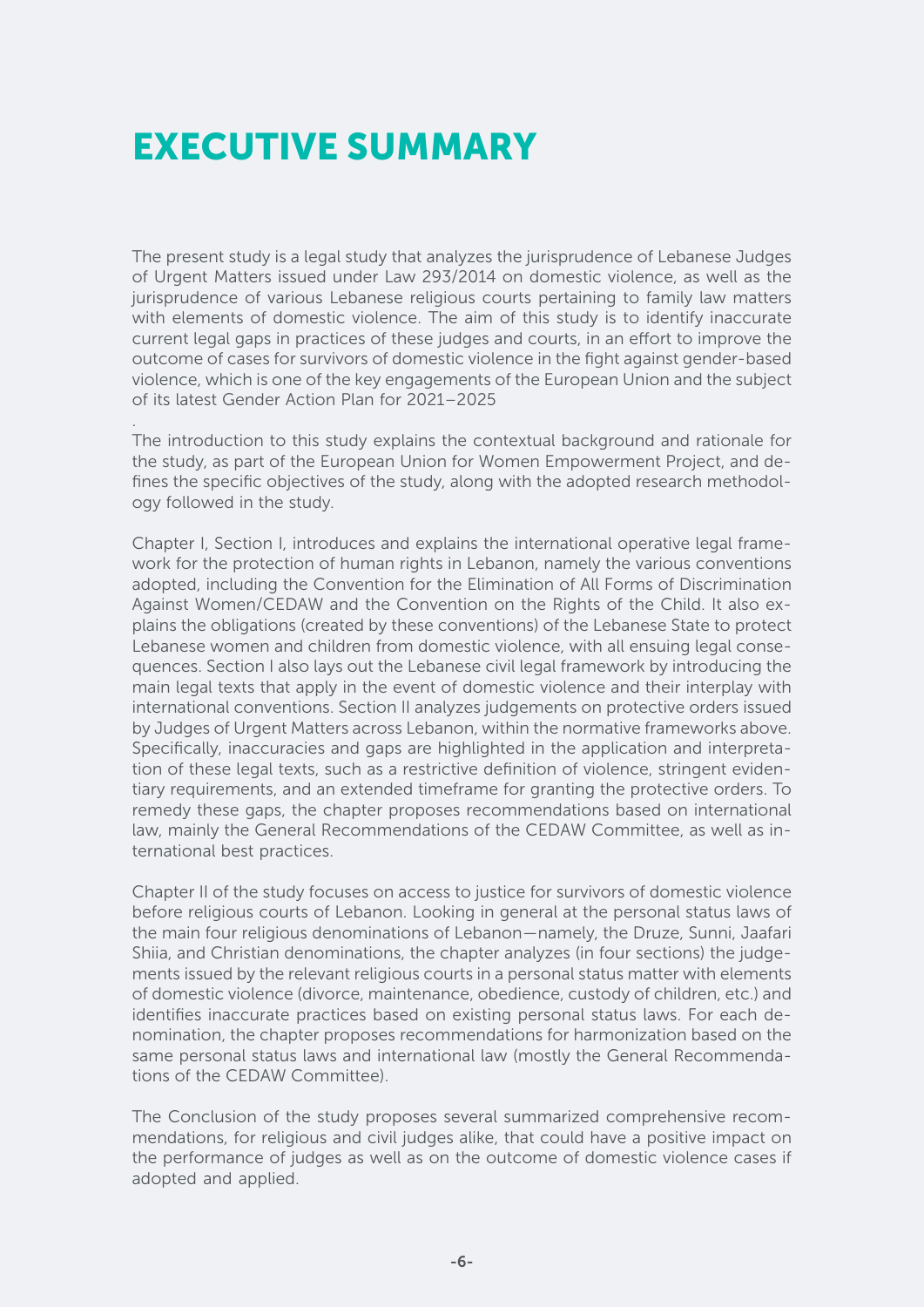# INTRODUCTION, OBJECTIVE, AND METHODOLOGY

# CONTEXTUAL INTRODUCTION

The European Union (EU) Gender Action Plan III (GAP III)<sup>1</sup> approved in November 2020 sets the roadmap for the EU's engagement in the fight against gender-based violence (GBV), which is among its **key areas of engagement**.<sup>2</sup> The EU recognises that GBV is rooted in harmful social norms and stereotypes across cultures and social classes and affects all communities at tremendous costs for not only for victims and survivors but also for their families, societies, and economies. For instance, the COVID-19 pandemic, which started in 2020, took (and of this writing, is taking) a heavy toll on women, as various lockdown measures led to a substantial increase in GBV (including domestic violence) in many parts of the world.

The EU also recognises that "every human being has the right to live a life free from all forms of violence. However, this is far from being a reality and multiple forms of GBV—against women and girls—or violence that is directed against a woman because she is a woman or that affects women disproportionally persist in every country, constituting one of the most widespread and under-reported forms of human rights violations. Women and girls with disabilities, migrant women and girls, and other minority groups are among the groups particularly at risk".<sup>3</sup>

GAP III highlights the EU actions against GBV, focusing on:

- "increasing protection by supporting legislation criminalising all forms of gender-based violence and capacity building of law enforcement institutions, in line with international legal and policy frameworks;
- promoting prevention by challenging harmful gender norms, working with all relevant stakeholders to ensure a victim-centred approach and measures that end recidivism by perpetrators, also engaging men and boys, traditional and religious leaders;
- contributing to increasing prosecution of perpetrators including those involved in human trafficking by strengthening a victim-centred approach by the lawenforcement bodies;
- increasing protection of survivors also by supporting access to life-saving social and justice services with a survivor-centred approach, particularly in fragile and conflict/post-conflict settings or when survivors face intersecting discriminations;

<sup>1</sup> European Union Gender Action Plan III, GAP III 2020-2025,

https://ec.europa.eu/international-partnerships/system/files/join-2020-17-final\_en.pdf (accessed Apr. 23, 2021).

<sup>&</sup>lt;sup>2</sup> The key areas of engagement are: ensuring freedom from all forms of gender-based violence; promoting sexual and reproductive health and rights; strengthening economic and social rights and the empowerment of girls and women; advancing equal participation and leadership; implementing the women, peace and security agenda, addressing challenges and harnessing the opportunities offered by the green transition and the digital transformation.

<sup>3</sup> GAP III, supra n. 1, at 11.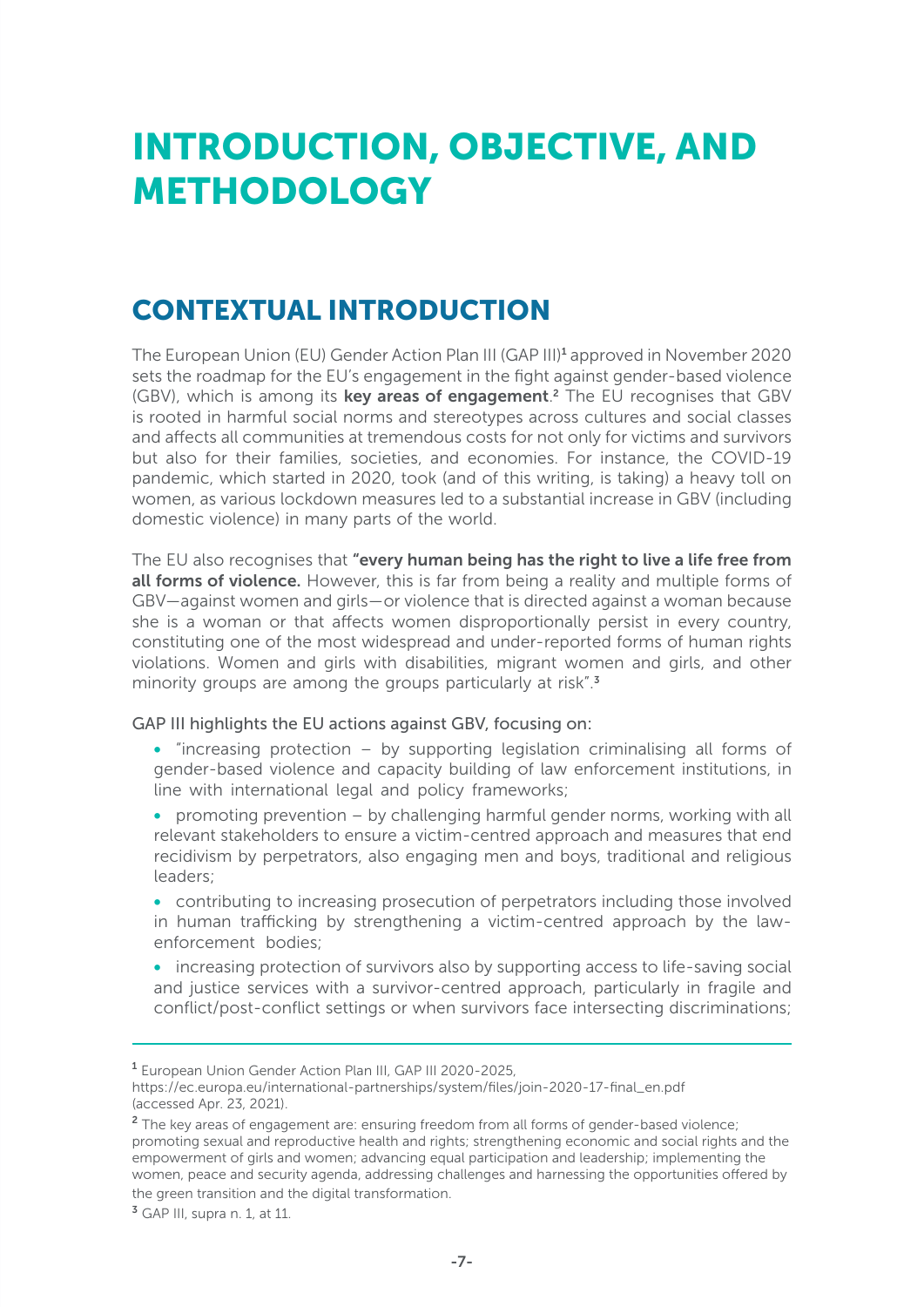- supporting access to psycho-social support services and participation in economic and social life of victims of gender-based violence and victims of trafficking in human beings;
- safe and quality humanitarian actions that support preparedness, prevention and response to sexual and gender-based violence and the work of the Call to Action; and
- strengthening women's rights organisations and social movements as well as civil society organisations (CSOs) working on the intersectional dimension of gender-based violence."<sup>4</sup>

GAP III also calls for supporting the mobilisation of religious actors for gender equality in line with the Faith for Rights framework<sup>5</sup>, which was launched by the Office of the United Nations High Commissioner For Human Rights at the Beirut Declaration in 2017.<sup>6</sup> This initiative aims to unite various religious communities and faiths in the fight against discrimination and religious-based violence and considers religious leaders to be very important human rights actors.<sup>7</sup>

The EU-funded Project European Union for Women Empowerment (EU4WE) is a 36-month project (October 2019–October 2022) that aims to promote full and unconditional equality between men and women in Lebanon. This project is implemented and managed by Expertise France (EF), the French public agency for international technical assistance. The agency provides partner countries with knowledge, skills, and management expertise in democratic, economic and financial governance; stability, international security and peace; sustainable development, climate and agriculture; and health and human development.

#### The overarching purposes of EU4WE are to:

I. Reduce GBV through women's empowerment.

II. Enhance existing institutional mechanisms working towards gender equality.

Achieving the following results will help to achieve the abovementioned purposes:

- Result 1.1 (component 1): Entrepreneurial capacities of Lebanese women are enhanced (Women economic empowerment programme).
- Result 1.2 (component 2): The legal mechanisms against GBV are enhanced (legal capacity building on GBV for legal professionals).
- Result 2.1 (component 3): Gender-oriented knowledge production and dissemination with the relevant stakeholders (support to gender observatory and gender machineries).

This legal analysis falls under Purpose I, Result 1.2 and aims to enhance access to justice for women survivors of domestic violence before civil and religious courts of Lebanon, based on existing applicable international conventions and Lebanese laws.

This analysis is based on jurisprudence and does not address any future legal amendments that Lebanon must enact to comply with the requirements of international

 $6$  Id.

 $4<sub>1d</sub>$ 

<sup>5</sup> OHCHR, Faith For Rights, https://www.ohchr.org/en/issues/freedomreligion/pages/faithforrights.aspx (accessed Apr. 23, 2021).

<sup>7</sup> OHCHR, Beirut Declaration enhances role of religions in promoting human rights,

https://www.ohchr.org/en/newsevents/pages/faithforrights.aspx (accessed Apr. 23, 2021).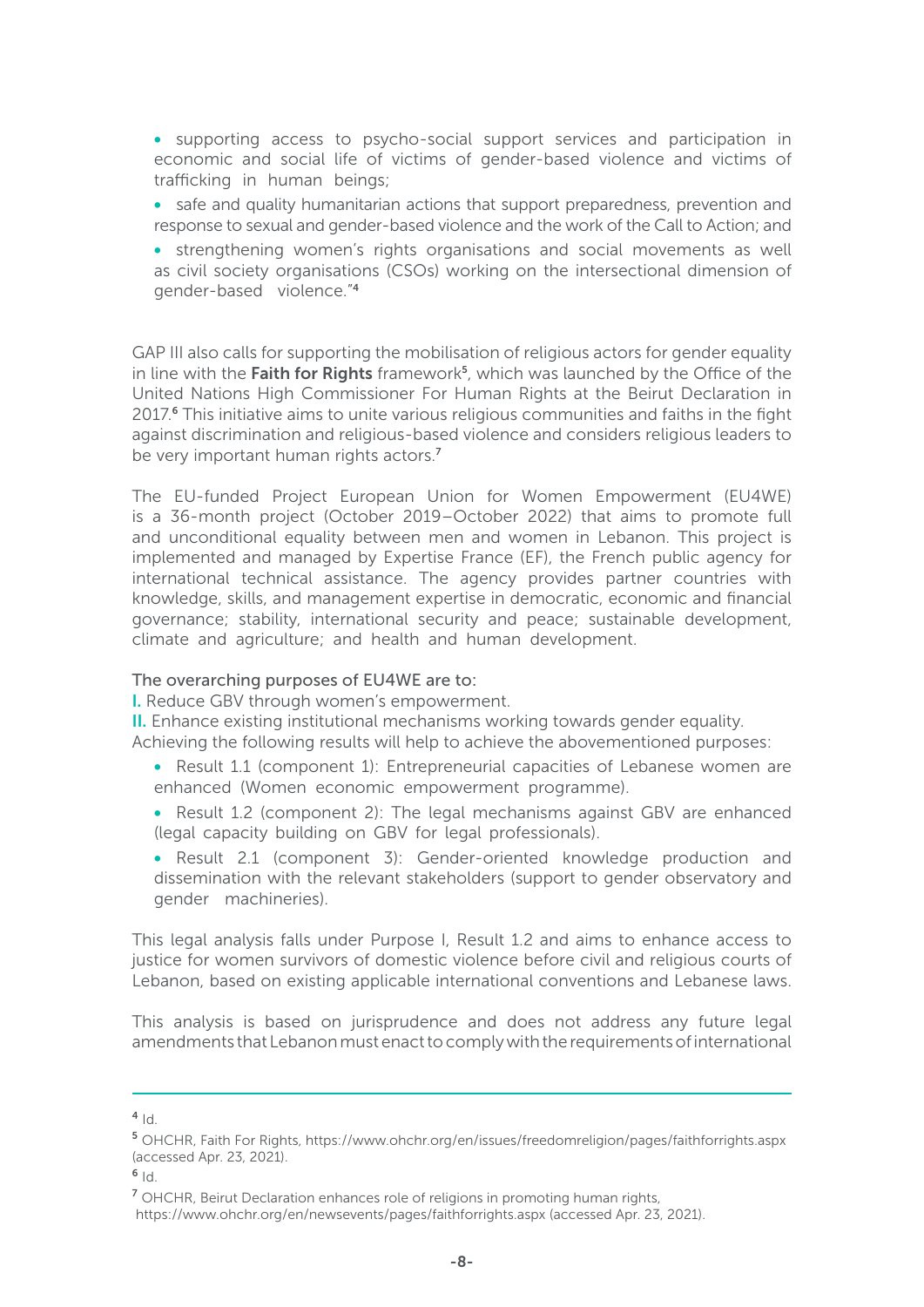conventions or to completely eliminate discrimination against women (including GBV). The analysis followed a sound code of conduct and relevant standards with respect to anonymity, confidentiality and right to privacy of all parties involved, with an approach respectful of human rights and the rights of survivors.

### OBJECTIVE OF THE STUDY

The objective of the study is to provide a legal analysis in light of Law 293/2014, international conventions adopted by Lebanon, and international best practices pertaining to domestic violence. This study is based on legal assessments of four denominations (Druze, Sunni, Jaafari Shiia, and Christian) and identifies and illustrates legal gaps and inaccurate practices in jurisprudence of civil courts, mainly jurisprudence of Judges of Urgent Matters (JUMs), under Law 293/2014 (enacted in 2014, with the latest amendments adopted in December 2020) and jurisprudence of religious courts in cases containing domestic violence elements. To bridge these gaps, this analysis provides recommendations under applicable Lebanese laws, international conventions adopted by Lebanon, and international best practices, through a legal harmonization approach, keeping in mind that the ultimate objective is to strengthen access to justice for survivors of domestic violence and to improve the outcome of their cases, before both Lebanese civil courts and religious courts.

#### This legal analysis is divided in two main parts:

Chapter I addresses access to justice for survivors of domestic violence before Lebanese civil courts by establishing the legal operational framework (domestic laws and international conventions pertaining to domestic violence) and then examining protective orders issued by JUMs. This chapter identifies inaccurate practices and legal gaps with respect to JUMs and proposes recommendations based on existing legal provisions and international best practices.

In Chapter II, the analysis will look at whether domestic violence is taken into consideration by Druze, Sunni, Jaafari Shiia, and Christian courts in cases of dissolution of marriage or other personal status law matter, and whether elements of domestic violence impact the outcome of the case and access to justice for women survivors.

#### LIMITATIONS OF THE STUDY

This legal analysis is based on a review of a specific number (95) of judgments, which were selected by the short-term experts and by the EU4WE legal expert because they are most illustrative of identifiable and repetitive legal gaps and inaccuracies. As evidenced by the selected judgments, cases of physical violence were the most recurrent before the courts. However, as discussed in this study, domestic violence is not limited to physical violence. In addition, the analysis does not purport to cover all judgments of JUMs and religious courts that were issued in cases of domestic violence and that addressed matters not analyzed herein.

#### CONTENT WARNING:

This study is intended for mature readers and contains descriptions of violence that are disturbing.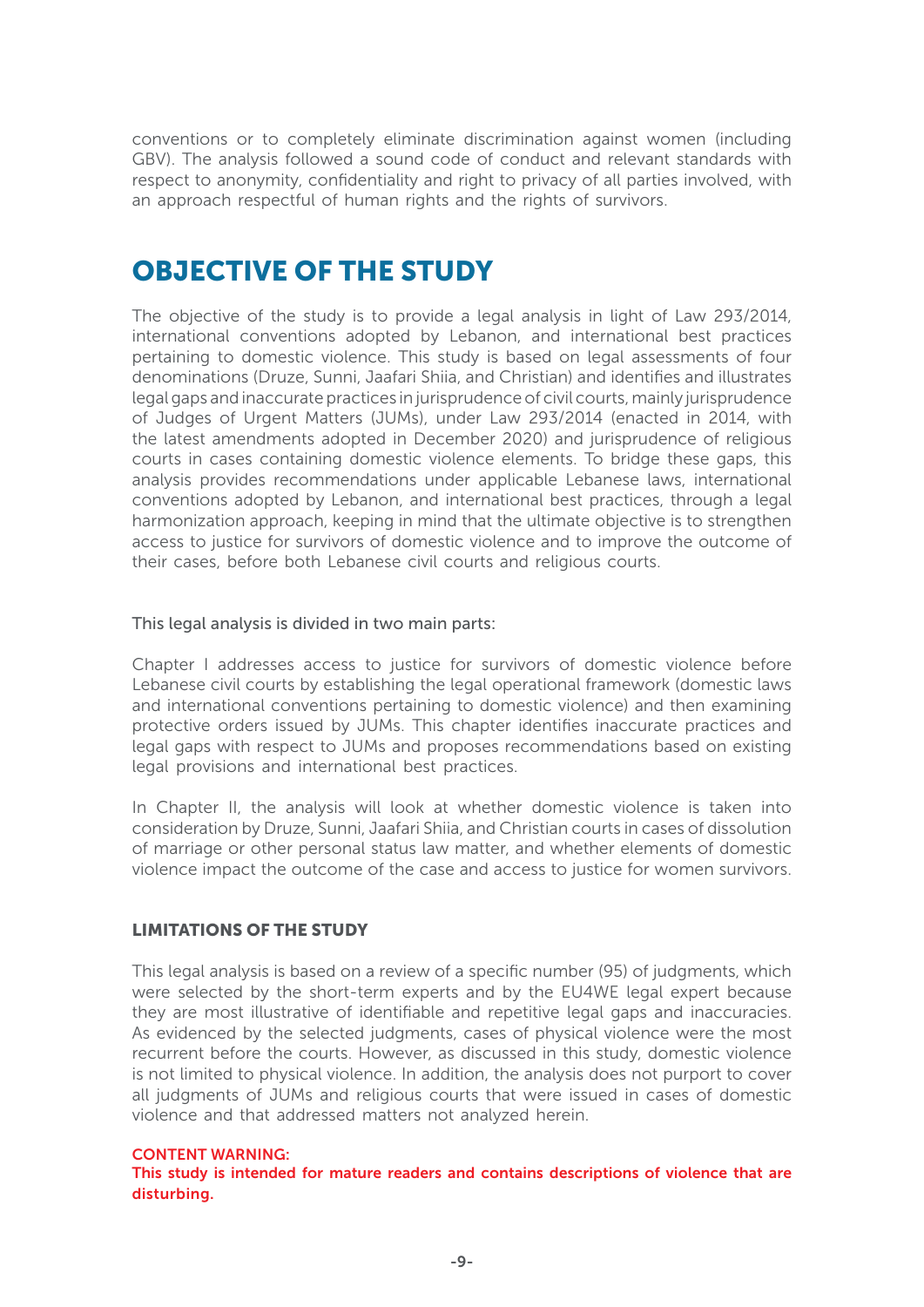# METHODOLOGY

First, EU4WE conducted an in-depth review of existing literature to gather baseline information and assess status of jurisprudence, which confirmed the following:

1. A lack of a unified definition and interpretation of domestic violence before civil courts under Law 293/2014 and the lack of a legal understanding of the concept of domestic violence (as defined by CEDAW and explained in its recommendations) in various court judgments, including the JUMs' jurisprudence.

2. A lack of understanding for, or consideration of, the element of domestic violence. This was observed despite provisions in some personal status laws that indirectly protect women from domestic violence (for instance, by allowing a woman to leave the marital home if the couple's life becomes impossible or if there is danger to her life and the children's life). The lack of understanding and/or consideration by religious judges of the concept of domestic violence and GBV in personal status cases is pervasive in cases dealing with divorce, disobedience, legal separation, spousal maintenance and alimony, custody of children, etc.

In order to gather information from real cases, and based on a transparent competitive process involving a call for proposal and terms of references published online, the EU4WE project selected and hired four (4) legal experts (some attorneys worked in teams) through short-term contracts, with expertise in the application of Law 293/2014 in civil and criminal courts and with legal professional practical expertise in the various religious personal status laws of the Sunni, Jaafari Shiia, Druze, and Christian denominations.<sup>8</sup>

Each team/expert undertook a legal assessment of the JUMs' decisions on protective orders and of judgments of religious courts on matters of personal status (e.g., divorce, disobedience, legal separation, spousal maintenance and alimony, custody of children, etc.) that had an element of domestic violence. Each expert was required to provide and analyze ten to fifteen judgments issued by the JUMs and ten to fifteen judgments issued by the relevant religious courts. The short-term experts reviewed a total of 46 judgments on protective orders. The majority of the judgements were issued in 2017 or later, and a few were issued in 2015 and 2016; there were no duplications. The short-term experts also reviewed a total of 49 judgments issued by the various religious courts. The experts started their assignment in August 2020 and completed their legal assessments by November 16, 2020. The review of all judgements and all legal work was performed under the strictest standards of anonymity, confidentiality, and respect for the right to privacy of all individuals involved. As such, the names of individuals and parties to the judgments were completely redacted.

Relying on the legal assessment provided by each team of legal experts, the EU4WE legal expert then undertook this legal analysis in light of Law 293/2014, international conventions adopted by Lebanon, and international best practices pertaining to domestic violence. The legal expert reviewed the legal assessments and selected judgments to identify and illustrate legal gaps and inaccurate practices of JUMs and religious courts. Finally, the legal expert provided recommendations based on existing Lebanese laws, international conventions adopted by Lebanon, and international best practices.

<sup>&</sup>lt;sup>8</sup> The call for proposal was published on the Daleel Madani website (https://daleel-madani.org/) between Apr. and June 2020.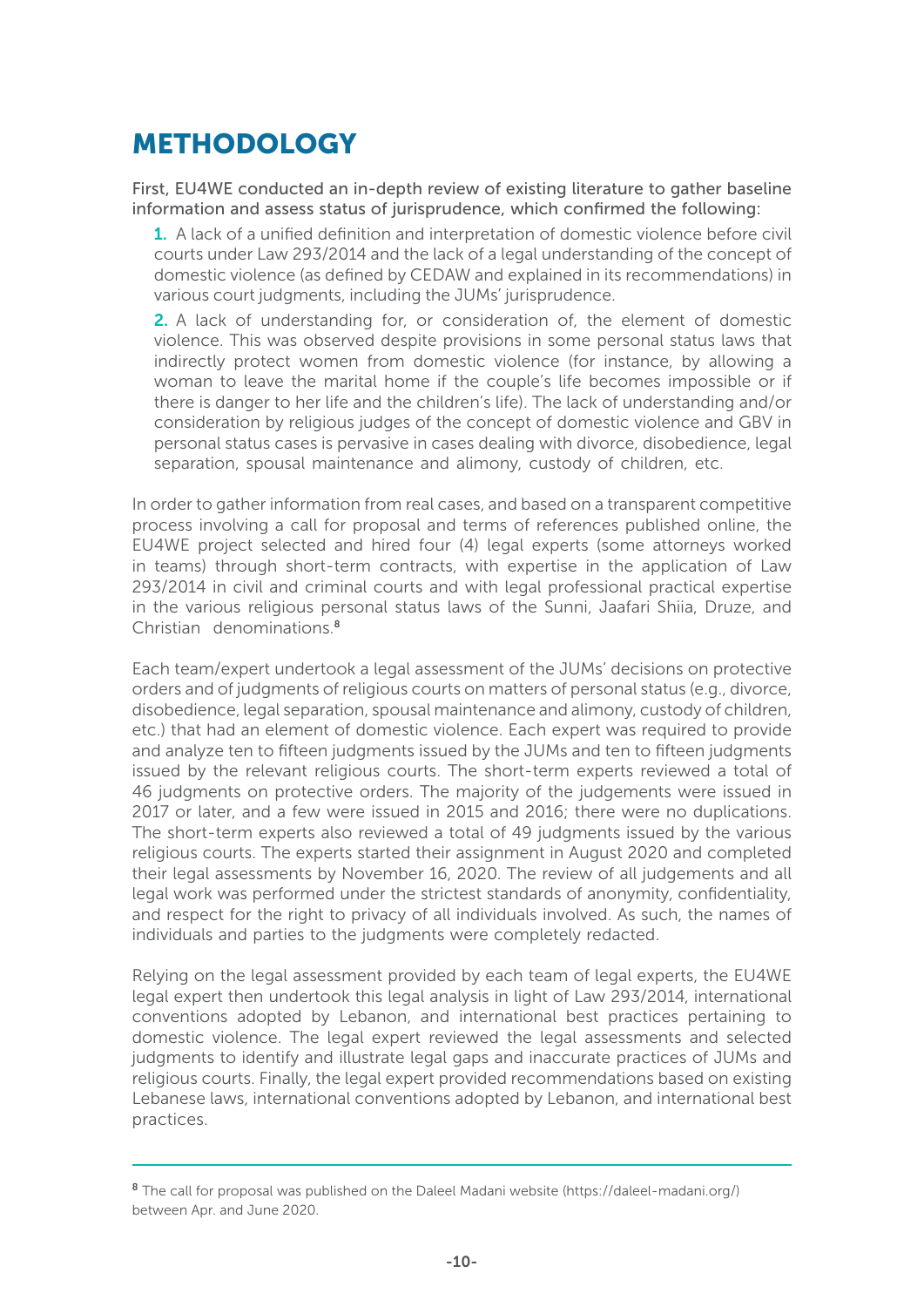# CHAPTER I.

# ACCESS TO JUSTICE FOR DOMESTIC **VI OBLENCE** BEFORE LEBANESE **CIVIL** COURTS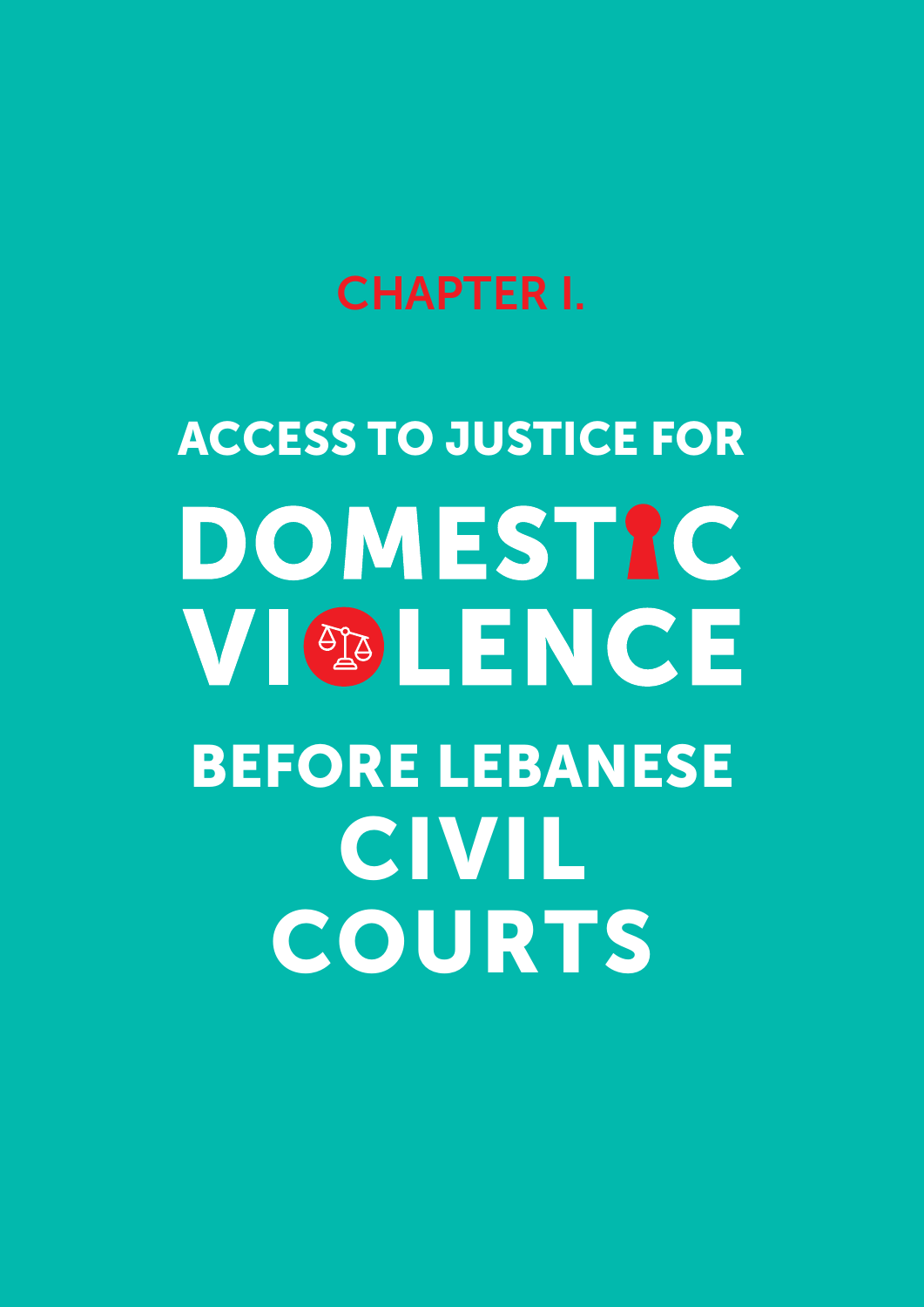# SECTION I. THE LEGAL OPERATIONAL FRAMEWORK FOR ACCESS TO JUSTICE OF SURVIVORS OF DOMESTIC VIOLENCE

GBV is an umbrella term that encompasses violence directed at any individual because of their gender. UN Women, the United Nations' entity dedicated to gender equality and women empowerment, defines GBV as *"harmful acts directed at an individual or a group of individuals based on their gender. It is rooted in gender inequality, the abuse of power and harmful norms. The term is primarily used to underscore the fact that structural, gender-based power differentials place women and girls at risk for multiple forms of violence. While women and girls suffer disproportionately from GBV, men and boys can also be targeted. The term is also sometimes used to describe targeted violence against LGBTQI+ populations, when referencing violence related to norms of masculinity/femininity and/or gender norms."*9 GBV presents itself in many ways, including violence against women, sexual harassment, online violence, and domestic violence, which is the focus of this study. *"GBV in all its forms has tremendous physical, emotional, and social consequences for the person victimized by it, who is often referred to as a 'survivor'. Survivors of GBV have the right to receive quality, compassionate care and support that addresses the harmful consequences of violence in order to help them heal and recover."*10 Domestic violence, also called intimate partner violence or domestic abuse, is a persistent and pervasive phenomenon that has historically existed and still exists around the world in all societies, regardless of any distinctive criteria. UN Women also defines domestic violence as *"any pattern of behavior that is used to gain or maintain power and control over an intimate partner. It encompasses all physical, sexual, emotional, economic and psychological actions or threats of actions that influence another person. This is one of the most common forms of violence experienced by women globally."*<sup>11</sup>

Domestic violence is thus based on intimate relationships, including marriage, and manifests itself through the various forms of violence below:

• *Physical violence, which involves "hurting or trying to hurt a partner by hitting, kicking, burning, grabbing, pinching, shoving, slapping, hair-pulling, biting, denying medical care or forcing alcohol and/or drug use, or using other physical force. It may include property damage."*<sup>12</sup>

• Economic violence, which involves *"making or attempting to make a person financially dependent by maintaining total control over financial resources, withholding access to money, and/or forbidding attendance at school or employment."*<sup>13</sup>

<sup>11</sup> UN Women, supra n. 9.

 $12$ <sub>Id.</sub>

 $13$  Id.

<sup>&</sup>lt;sup>9</sup> UN Women, Frequently Asked Questions, types of violence, key terms,

https://www.unwomen.org/en/what-we-do/ending-violence-against-women/faqs/types-of-violence (accessed Apr. 19, 2021).

<sup>10</sup> Interagency Standing Committee, Interagency Gender-Based Violence Case Management Guidelines: Providing Care and case management services to gender-based violence survivors in humanitarian settings, p. 7 (2017). "A survivor is a person who has experienced gender-based violence. The term 'victim' and 'survivor' can be used interchangeably. 'Victim' is often used in the legal and medical sectors, whereas 'survivor' is generally preferred in the psychological and social support sectors because it implies resiliency."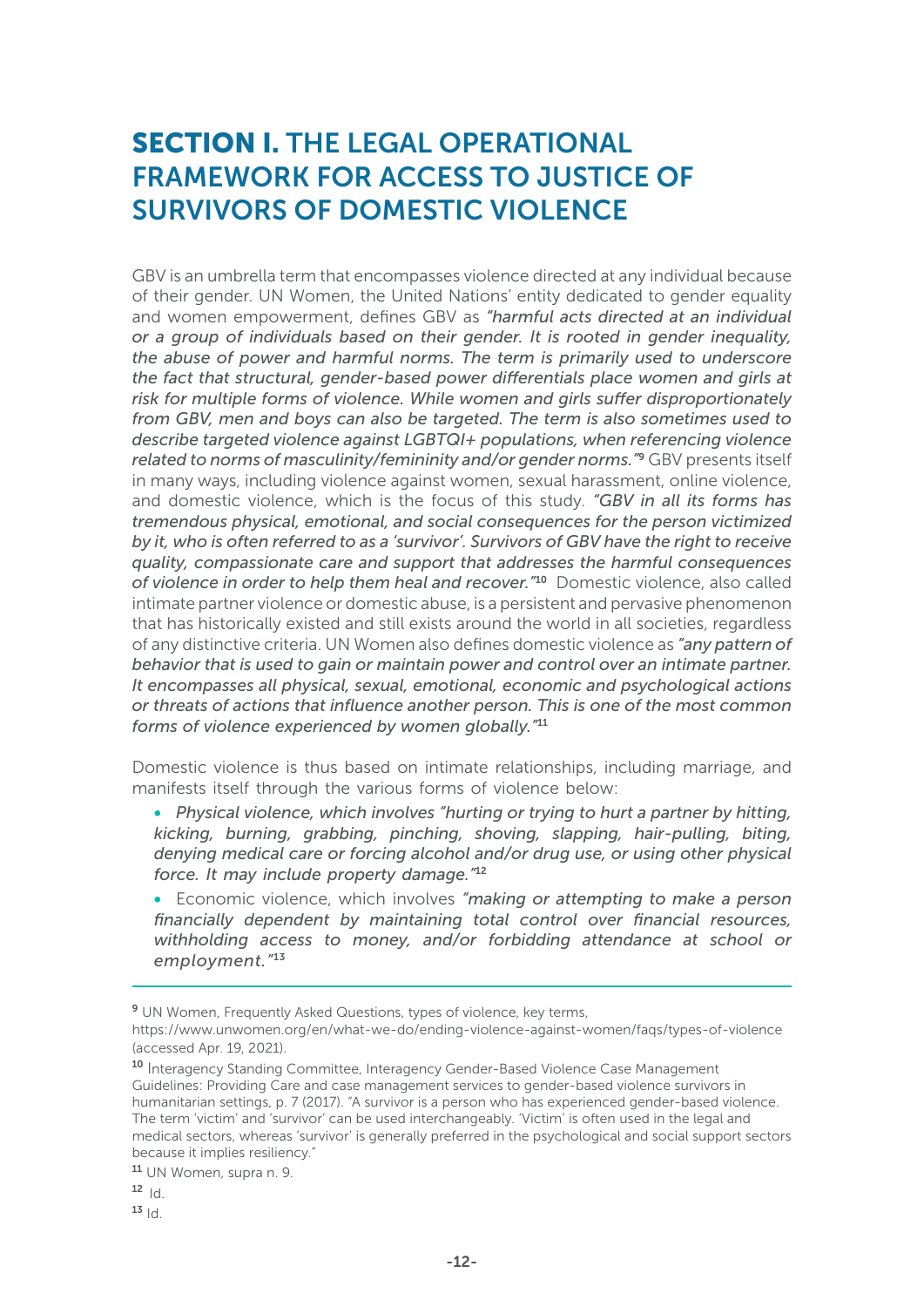• Psychological violence, which involves *"causing fear by intimidation; threatening physical harm to self, partner or children; destruction of pets and property; "mind games"; or forcing isolation from friends, family, school and/or work."*<sup>14</sup>

• Emotional violence, which involves *"undermining a person's sense of self-worth through constant criticism; belittling one's abilities; name-calling or other verbal*  abuse; damaging a partner's relationship with the children; or not letting a partner *see friends and family."*<sup>15</sup>

• Sexual violence, which involves *"forcing a partner to take part in a sex act when the partner does not consent."*<sup>16</sup>

#### GENDER-INCLUSIVE POWER AND CONTROL WHEEL

Physical and sexual assaults, or threats to commit them, are often linked to other abusive behaviors. Although physical assaults may occur only occasionally, they can instill the fear of future violence, allowing the abuser to take control of the partner's life. The gender-Inclusive Power and Control Wheel is a helpful tool to understand the overall pattern of abusive and violent behavior.



 $14$   $\vert d \vert$ .

- $15|d$
- $16 |d$

-13-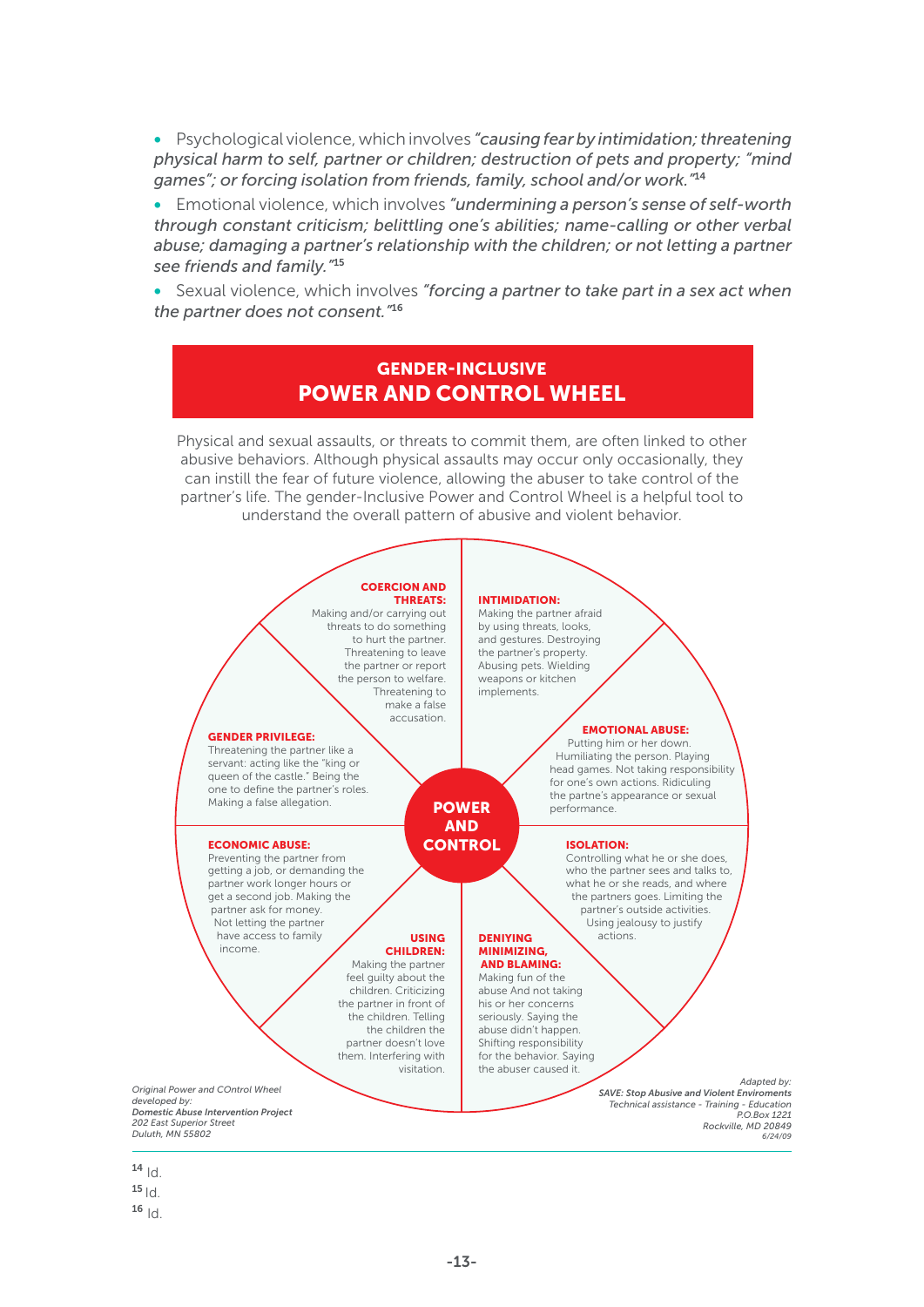These definition are illustrated in the *"Power and Control Wheel"* (developed by the Duluth Domestic Abuse Intervention Project).17 Even though originally created for women survivors, this wheel is used nowadays in a gender-inclusive way to depict intimate partner violence, regardless of the gender of the perpetrator and the survivor. It illustrates most common behaviors observed in cases of domestic violence. The wheel has also been adapted by various organizations to address other specific kinds of violence (such as cyberbullying or workplace violence) and specific categories of individuals (such as teens, employees, persons with disabilities, immigrants, or other).

On the whole, women who face and live through domestic violence are resilient survivors who want to move forward. Safety and empowerment are quintessential to the recovery process of survivors, to keep them safe from harm and give them the ability to regain control of their lives, and make their own appropriate decisions.<sup>18</sup>

Safety and personal intrinsic empowerment of the survivor cannot, however, exist in a vacuum; to be effective, these factors must be accompanied by a set of social and legal structures that would permit, assist, and accompany the survivor on her journey to recovery. Social structures include access to social services for women survivors, such as emergency shelters and medium-term safe houses, access to mental and physical healthcare, education and employment assistance programs, among others. The legal structures mainly entail a government operating under the Rule of Law, with a properly functioning justice system that relies on adequate legal instruments and on an efficient judicial apparatus. The first critical step in assisting a survivor is to cut short the cycle of violence by affording her safety from harm through appropriate legal protection from the perpetrated abuse.

This chapter focuses, first, on the availability of legal instruments—both international and domestic—for the protection against domestic violence in Lebanon. Next, it addresses the adequacy of use of these instruments through the analysis of jurisprudence of JUMs.

#### SUBSECTION A.

#### THE INTERNATIONAL OPERATIONAL LEGAL FRAMEWORK

Traditionally called the "Law of Nations", international law is a body of rules that govern relationships between nations and also between consenting States and various organizations and bodies, often with a direct impact on the legal rights of individuals. International law stems from many sources, including international customary legal rules and practices and written documents (such as declarations, conventions, and treaties). International law covers a wide array of disciplines, one of which is international human rights law. In "An Introduction to International Law", Mark Janis and William Farr explain that international human rights law *"posits the* 

<sup>&</sup>lt;sup>17</sup> Power and Control Wheel,

https://www.med.unc.edu/beacon/wpcontent/uploads/sites/598/2018/03GenderInclusivePCWheel.pdf (accessed Apr. 21, 2021).

<sup>18</sup> ESCWA, Shelters for Women Survivors, Availability and Accessibility in the Arab Region, E/ESCWA/ ECW/2019/5, E/ESCWA/EW/2019/5, www.unescwa.org (accessed Apr. 19, 2021).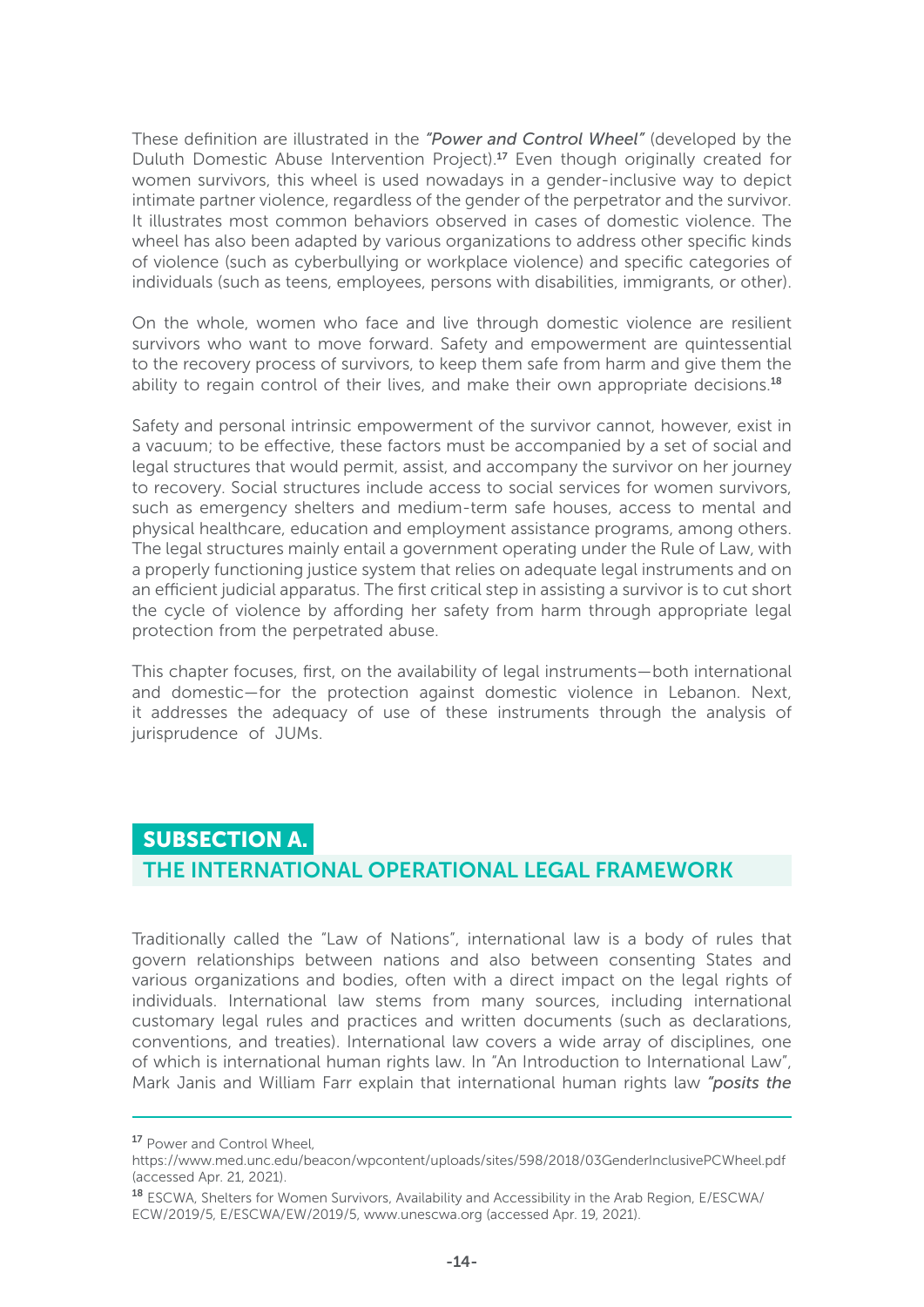#### *direct application of international law to individuals and in some instances even gives individuals direct access to international legal machinery."*<sup>19</sup>

The main legal instruments for international human rights applicable in Lebanon are listed hereunder with a brief description of each; it should be kept in mind Lebanon that has duly adopted these instruments and has agreed to be bound by them, under specific conditions. Further, it must be noted that these conventions have bodies that monitor their implementation by State parties through committees of independent experts.<sup>20</sup> These bodies also issue recommendations called "General Recommendations" or "General Comments", which are specific recommendations that define the breadth of obligations under each convention and guide State parties and relevant institutions with the interpretation, application, and practical implementation of the convention.

#### 1. THE UNIVERSAL DECLARATION OF HUMAN RIGHTS (UDHR)

Three years after its establishment, the United Nations (UN) proclaimed the Universal Declaration of Human Rights (UDHR) on December 10, 1948, through its General Assembly Resolution 217. This declaration officially consecrated the existence of human rights to all and created a fundamental legal framework for their recognition, application, and protection. The UDHR legally established in writing the principle of equality for all and became the foundational express text for international human rights and subsequent international human rights instruments, as set in articles 1 and 2 of the UDHR (see below). The UDHR expressly guarantees the right of individuals to safety and security in article 3.

#### "Article 1.

*All Human beings are born free and equal in dignity and rights. They are endowed with reason and conscience and should act towards one another in spirit of brotherhood.*<sup>21</sup>

#### Article 2.

*Everyone is entitled to the all the rights and freedoms set forth in this Declaration, without any distinction of any kind, such as race, colour, sex, language, religion, political or other opinion, national or social origin, property, birth or other status. Furthermore, no distinction shall be made on the basis of political, jurisdictional or international status of the country or territory to which a person belongs, whether it be independent, trust, non-self-governing or under any limitation of sovereignty.*<sup>22</sup>

#### Article 3.

*Everyone has the right to life, liberty and security of person.*"23

The UDHR recognizes 30 basic human rights and freedoms, including the right to marriage and family and equality of men and women in marriage and family in article 16:

<sup>&</sup>lt;sup>19</sup> Mark W. Janis & William F. Farr, An Introduction to International Law, p. 249 (3 ed. Aspen Law & Business 1999).

<sup>&</sup>lt;sup>20</sup> Additional information on treaty monitoring bodies is available at

https://www.ohchr.org/EN/HRBodies/Pages/HumanRightsBodies.aspx

<sup>21</sup> Universal Declaration of Human Rights,

https://www.ohchr.org/en/udhr/documents/udhr\_translations/eng.pdf (accessed Nov. 26, 2020).  $22 \text{Id}$ 

 $23 \text{ Id}$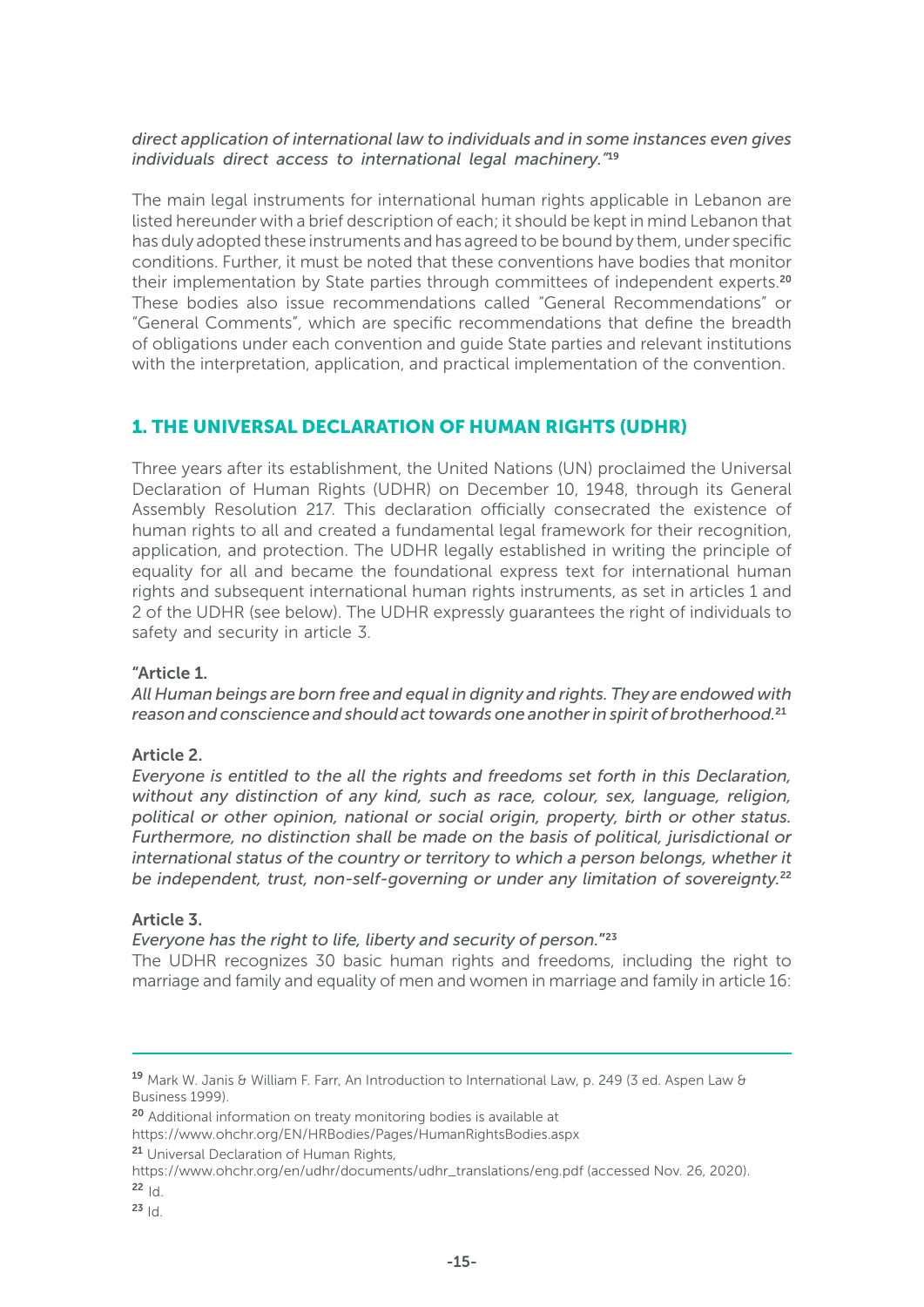"Article 16.

*1. Men and women of full age, without any limitation due to race, nationality or religion, have the right to marry and to found a family. They are entitled to equal rights as to marriage, during marriage and after dissolution.*

*2. Marriage shall be entered into only with the free and full consent of the intending spouses.*

*3. The family is the natural and fundamental group unit of society and is entitled to protection by society and the State.*"24

Lebanon, one of the original 51 members of the UN, adopted the UDHR in 1948 without any reservations (see link below).

#### 2. THE INTERNATIONAL COVENANT ON CIVIL AND POLITICAL RIGHTS (ICCPR)

Adopted by the UN in 1966, with entry into force in 1976, the International Covenant on Civil and Political Rights (ICCPR) guarantees equal political and civil rights to all, as described in the covenant, and imposes an obligation on State parties to uphold and protect these rights. Unequivocally, and similar to the UDHR, the ICCPR also guarantees the equality of men and women in rights, including in marriage and family rights, and imposes a duty on State Parties to ensure the equality of rights and duties of both with respect to marriage, both during marriage and after dissolution of the marital bond. The covenant also expressly guaranteed the right to freedom of torture or to cruel, inhuman or degrading treatment or punishment.

#### "Article 2.

*1. Each State Party to the present Covenant undertakes to respect and to ensure to all individuals within its territory and subject to its jurisdiction the rights recognized in the present Covenant, without distinction of any kind, such as race, colour, sex, language, religion, political or other opinion, national or social origin, property, birth or other status.*

*2. Where not already provided for by existing legislative or other measures, each State Party to the present Covenant undertakes to take the necessary steps, in accordance with its constitutional processes and with the provisions of the present Covenant, to adopt such laws or other measures as may be necessary to give effect to the rights recognized in the present Covenant.*

#### *3. Each State Party to the present Covenant undertakes:*

*(a) To ensure that any person whose rights or freedoms as herein recognized are violated shall have an effective remedy, notwithstanding that the violation has been committed by persons acting in an official capacity;*

*(b) To ensure that any person claiming such a remedy shall have his right thereto determined by competent judicial, administrative or legislative authorities, or by any other competent authority provided for by the legal system of the State, and to develop the possibilities of judicial remedy;*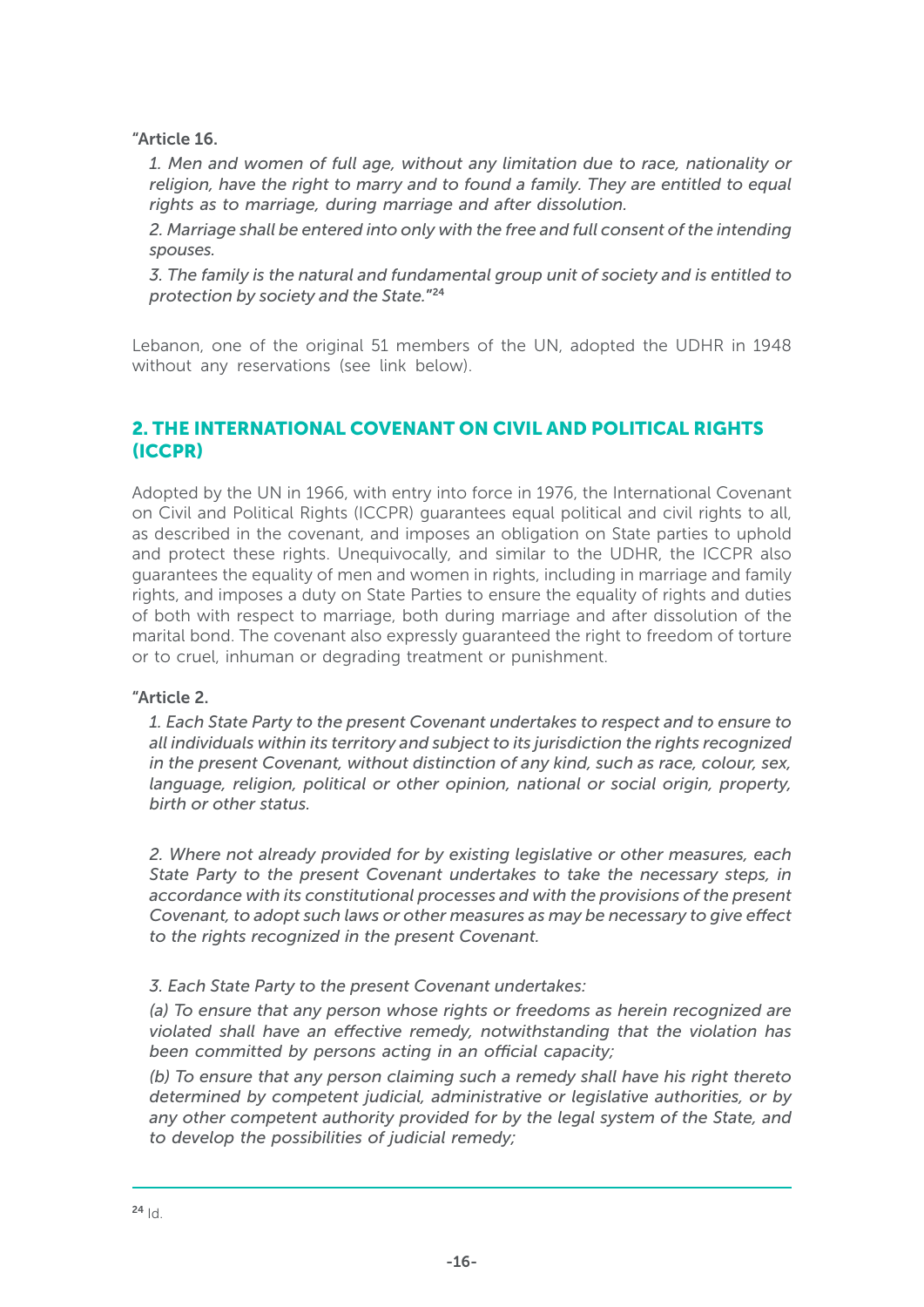*(c) To ensure that the competent authorities shall enforce such remedies when granted.*<sup>25</sup>

#### Article 3.

The States Parties to the present Covenant undertake to ensure the equal right of *men and women to the enjoyment of all civil and political rights set forth in the present Covenant.*<sup>26</sup>

#### Article 7.

*No one shall be subjected to torture or to cruel, inhuman or degrading treatment or punishment. In particular, no one shall be subjected without his free consent to medical or scientific experimentation.*<sup>27</sup>

#### Article 23.

*1. The family is the natural and fundamental group unit of society and is entitled to protection by society and the State.*

*2. The right of men and women of marriageable age to marry and found a family shall be recognized.*

*3. No marriage shall be entered into without the free and full consent of intending spouses.*

*4. States Parties to the present Covenant shall take appropriate steps to ensure equality of rights and responsibilities of spouses as to marriage and at its dissolution. In the case of dissolution, provision shall be made for the necessary protection of any children.*"28

*Lebanon duly ratified the ICCPR on November 3, 1972, with no reservations (see link below).*

#### 3. THE INTERNATIONAL COVENANT ON ECONOMIC, SOCIAL AND CULTURAL RIGHTS (ICESCR)

Adopted by the UN in 1966, with entry into force in 1976, the International Covenant on Economic, Social and Cultural Rights (ICESCR) guarantees equal economic, social and cultural rights to all, as described in the covenant, and imposes an obligation on State parties to uphold and protect these rights. Unequivocally, and similar to the provisions of the UDHR and the ICCPR, the ICESCR also expressly guarantees the equality of men and women in rights, including in marriage and family rights, and imposes a duty on State Parties to afford the widest protection and assistance to families.

#### "Article 3.

The States Parties to the present Covenant undertake to ensure the equal right of *men and women to the enjoyment of all economic, social and cultural rights set forth in the present Covenant.*<sup>29</sup>

 $28$  Id.

<sup>25</sup> International Covenant on Civil and Political Rights.

https://treaties.un.org/doc/Treaties/1976/03/19760323%2006-17%20AM/Ch\_IV\_04.pdf (accessed Nov. 27, 2020).

 $26$ <sub>Id</sub>

<sup>29</sup> International Covenant on Economic, Social and Cultural Rights,

https://www.ohchr.org/en/professionalinterest/pages/cescr.aspx (accessed Nov. 27, 2020).  $27 \text{ Id}$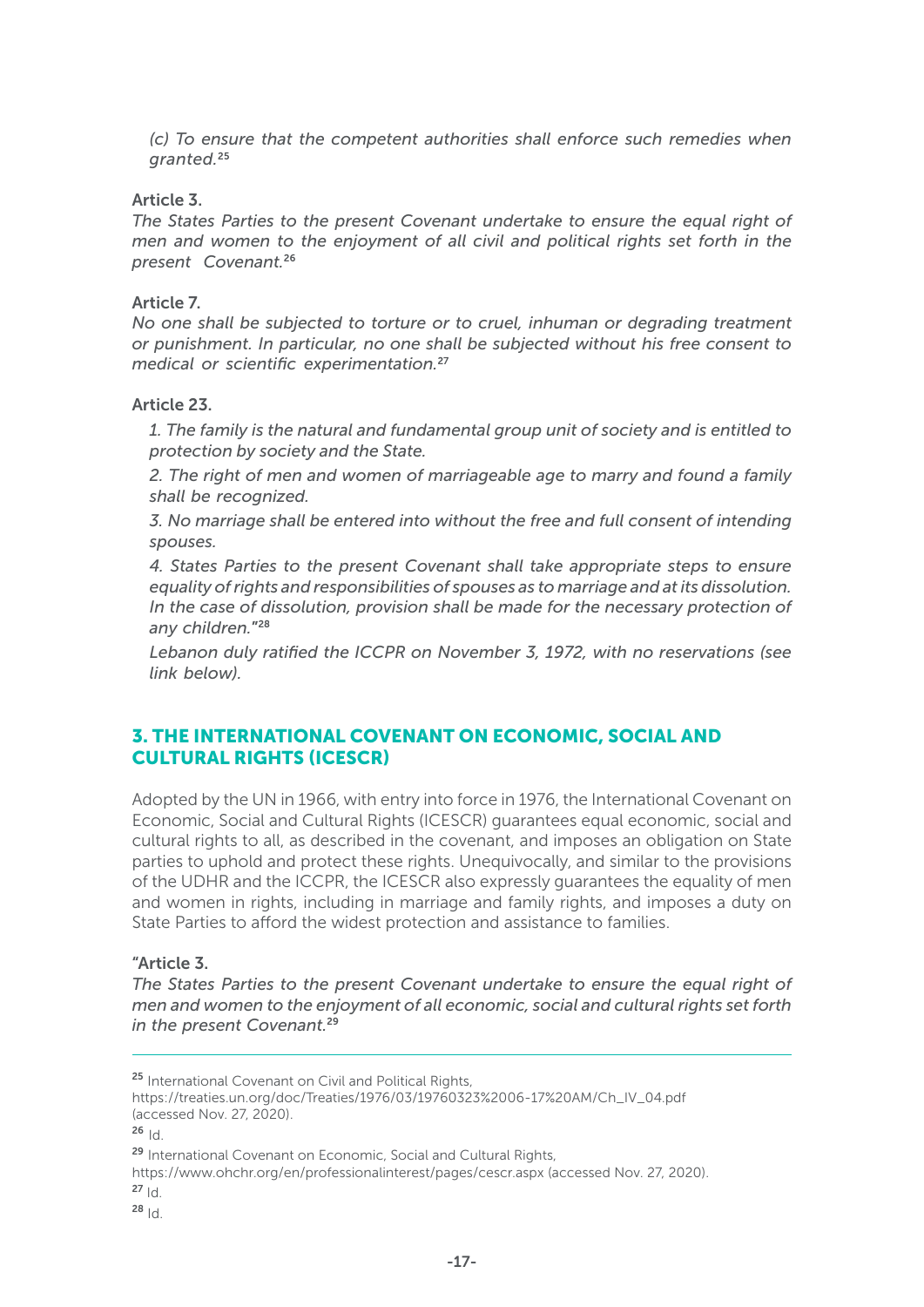Article 10 (1).

*The States Parties to the present Covenant recognize that:*

*1. The widest possible protection and assistance should be accorded to the family, which is the natural and fundamental group unit of society, particularly for its establishment and while*

*it is responsible for the care and education of dependent children. Marriage must be entered into with the free consent of the intending spouses.*"30

Lebanon duly ratified the ICESCR on November 3, 1972, with no reservations (see link below).

Based on the UDHR, both covenants affirm that because all individuals are human, they enjoy the same human rights. *"Human rights are universal and inalienable; indivisible; interdependent and interrelated. They are universal because everyone is born with and possesses the same rights, regardless of where they live, their gender or race, or their religious, cultural or ethnic background. Inalienable because people's rights can never be taken away. Indivisible and interdependent because all rights – political, civil, social, cultural and economic – are equal in importance and none can be fully enjoyed without the others. They apply to all equally, and all have the right to participate in decisions that affect their lives. They are upheld by the rule of law and strengthened through legitimate claims for duty-bearers to be accountable to international standards."*<sup>31</sup>

#### 4. THE CONVENTION ON THE ELIMINATION OF ALL FORMS OF DISCRIMINATION AGAINST WOMEN (CEDAW)

Adopted by the UN in December 1979, with coming into force in September 1981, the Convention on the Elimination of All Forms of Discrimination Against Women (CEDAW) aimed to completely and definitively eliminate forms and means of discrimination against women that still persisted at that time despite the existence and application of the former human rights instruments (see link below). CEDAW is the main human rights convention that specifically recognizes absolute substantive equality of women to men and simultaneously grants women equal rights in the social, political, cultural and economic fields, irrespective of whether a woman is single, married, widowed, or divorced.32 CEDAW defines discrimination against women in its article 1 and establishes the standard of due diligence for violence against women of State Parties in article 2:

#### "Article 1.

*For the purposes of the present Convention, the term "discrimination against women" shall mean any distinction, exclusion or restriction made on the basis of sex which has the effect or purpose of impairing or nullifying the recognition, enjoyment or exercise by women, irrespective of their marital status, on a basis of equality of men and women, of human rights and fundamental freedoms in the political, economic, social, cultural, civil or any other field.*<sup>33</sup>

#### $30$  Id.

https://www.unfpa.org/resources/human-rights-principles#:~:text=Human%20rights%20are%20

universal%20and,religious%2C%20cultural%20or%20ethnic%20background (accessed Nov. 27, 2020).

<sup>&</sup>lt;sup>31</sup> United Nations Population Fund, Human Rights Principles,

<sup>&</sup>lt;sup>32</sup> Convention on the Elimination of All forms of Discrimination Against Women,

https://www.un.org/womenwatch/daw/cedaw/text/econvention.htm#intro (accessed Nov. 30, 2020).  $33 \, |d$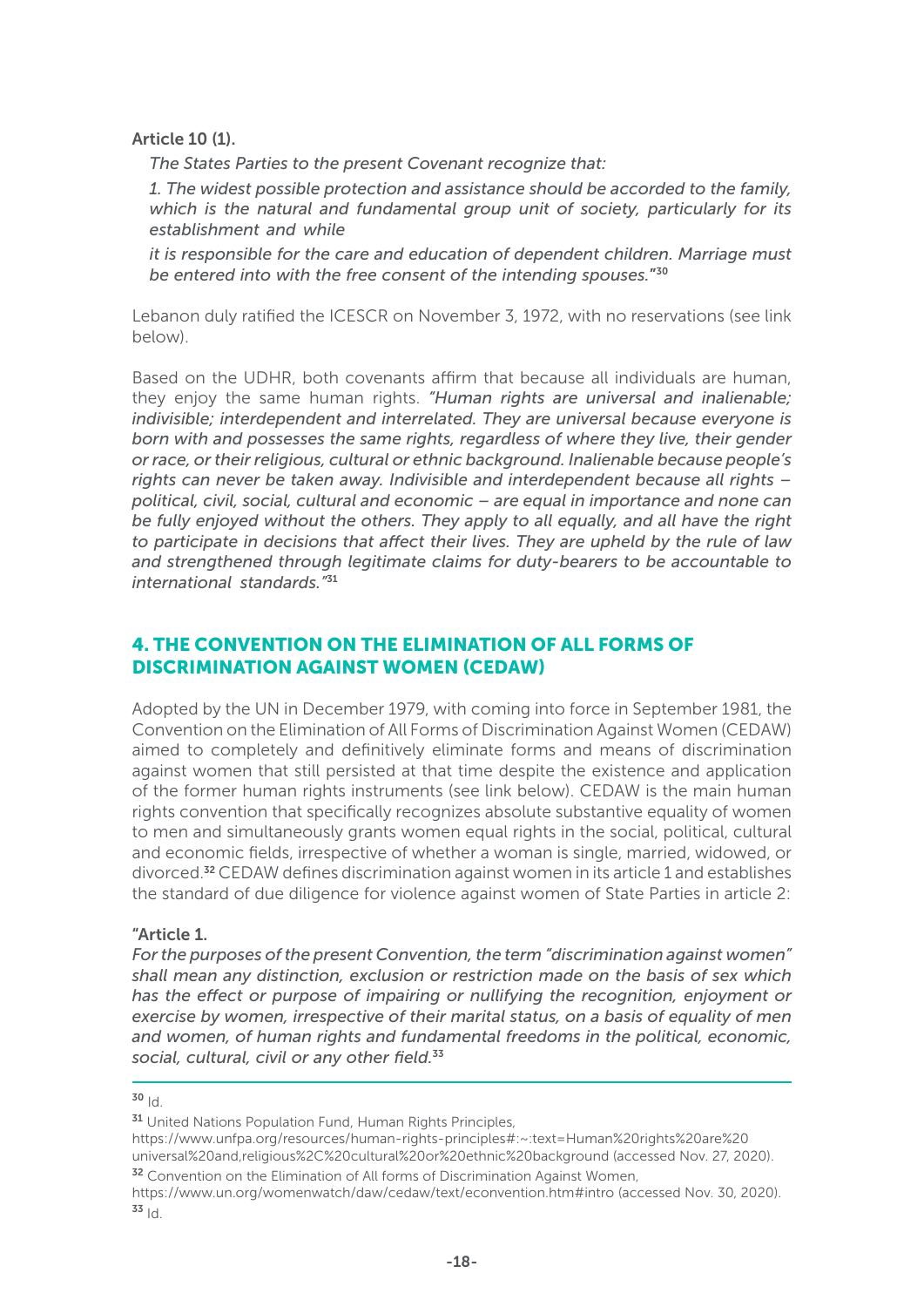Article 2.

*States Parties condemn discrimination against women in all its forms, agree to pursue by all appropriate means and without delay a policy of eliminating discrimination against women and, to this end, undertake:*

(a) To embody the principle of the equality of men and women in their national *constitutions or other appropriate legislation if not yet incorporated therein and to ensure, through law and other appropriate means, the practical realization of this principle;*

*(b) To adopt appropriate legislative and other measures, including sanctions where appropriate, prohibiting all discrimination against women;*

*(c) To establish legal protection of the rights of women on an equal basis with men and to ensure through competent national tribunals and other public institutions the effective protection of women against any act of discrimination;*

*(d) To refrain from engaging in any act or practice of discrimination against women and to ensure that public authorities and institutions shall act in conformity with this obligation;*

*(e) To take all appropriate measures to eliminate discrimination against women by any person, organization or enterprise;*

*(f) To take all appropriate measures, including legislation, to modify or abolish existing laws, regulations, customs and practices which constitute discrimination against women;*

*(g) To repeal all national penal provisions which constitute discrimination against women.*"34

The due diligence obligation of State parties to CEDAW means that a State must address GBV in both the public and private spheres. A State cannot evade this positive obligation/duty by simply claiming that GBV was the act of private parties, over which the State had no control. Thus, the State must take appropriate measures to prevent GBV from occurring, protect women against GBV, prosecute and punish GBV perpetrators, and provide reparation for survivors of GBV. This legal duty stands no matter the identity of the perpetrator(s).<sup>35</sup> According to ESCWA's Policy brief of 2018, in addition to prevention, protection, punishment and remedies, due diligence is critical because *"it challenges the public–private divide created within international (and domestic) law"*36 while also complementing *"other human rights principles and frameworks."*<sup>37</sup>

 $34$  Id.

<sup>35</sup> Yakin Erturk, Special Rapporteur on Violence Against Women, its causes and consequences, Integration Of The Human Rights Of Women And The Gender Perspective: Violence Against Women, The Due Diligence Standard As A Tool For The Elimination Of Violence Against Women; E/CN.4/2006/61, https://documents-dds-ny.un.org/doc/UNDOC/GEN/G06/103/50/PDF/G0610350.pdf?OpenElement (accessed Dec. 17, 2020).

<sup>36</sup> ESCWA, Policy Brief, Due Diligence Standard, Violence against Women and Protection Orders in the Arab Region, E/ESCWA/ECW/2018/Brief.2,

https://www.unescwa.org/publications/protection-orders-due-diligence (accessed Dec. 15, 2020).  $37 \text{ Id}$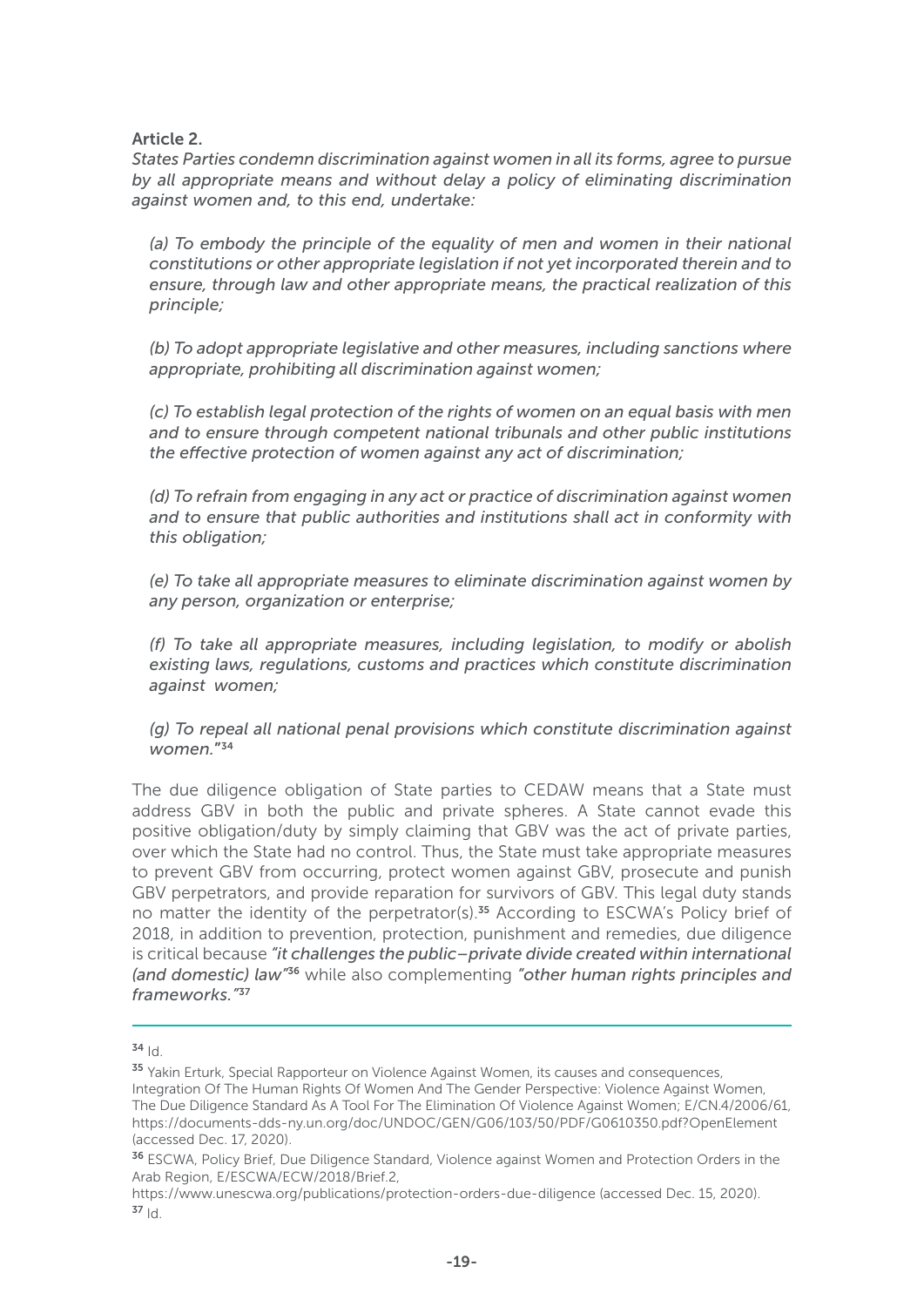In 1992, expanding on the language of article 3 of CEDAW stating that, *"States Parties shall take in all fields, in particular in the political, social, economic and cultural fields, all appropriate measures, including legislation, to ensure the full development and advancement of women, for the purpose of guaranteeing them the exercise and enjoyment of human rights and fundamental freedoms on a basis of equality with men"*, the CEDAW Committee issued General Recommendation (GR)19 (see link below), which officially recognized GBV as a form of discrimination against women. GR 19 affirmed that GBV (including domestic violence) hinders or annuls the enjoyment of women of their fundamental human rights and freedoms. GR 19 clearly imposed on State Parties the responsibility for the discriminatory acts of State representatives or officials and for acts of private parties, if and when the State fails to fulfill its due diligence obligation.<sup>38</sup>

#### GENERAL RECOMMENDATION NO. 19

#### General comments

*[…]*

6. *The Convention in article 1 defines discrimination against women. The definition of discrimination includes gender-based violence, that is, violence that is directed against a woman because she is a woman or that affects women disproportionately. It includes acts that inflict physical, mental or sexual harm or suffering, threats of such acts, coercion and other deprivations of liberty. Gender-based violence may breach specific provisions of the Convention, regardless of whether those provisions expressly mention violence.* 

7. *Gender-based violence, which impairs or nullifies the enjoyment by women of human rights and fundamental freedoms under general international law or under human rights conventions, is discrimination within the meaning of article 1 of the Convention. These rights and freedoms include: (a) The right to life; (b) The right not to be subject to torture or to cruel, inhuman or degrading treatment or punishment; (c) The right to equal protection according to humanitarian norms in time of international or internal armed conflict; (d) The right to liberty and security of person; (e) The right to equal protection under the law; (f) The right to equality in the family; (g) The right to the highest standard attainable of physical and mental health; (h) The right to just and favourable conditions of work.* 

8. *The Convention applies to violence perpetrated by public authorities. Such acts of violence may breach that State's obligations under general international human rights law and under other conventions, in addition to breaching this Convention.*

<sup>&</sup>lt;sup>38</sup> Committee on the Elimination of Discrimination against Women, General Recommendation No. 19, Violence Against Women, 1-2,

https://tbinternet.ohchr.org/Treaties/CEDAW/Shared%20Documents/1\_Global/INT\_CEDAW\_ GEC\_3731\_E.pdf (accessed Dec. 3, 2020).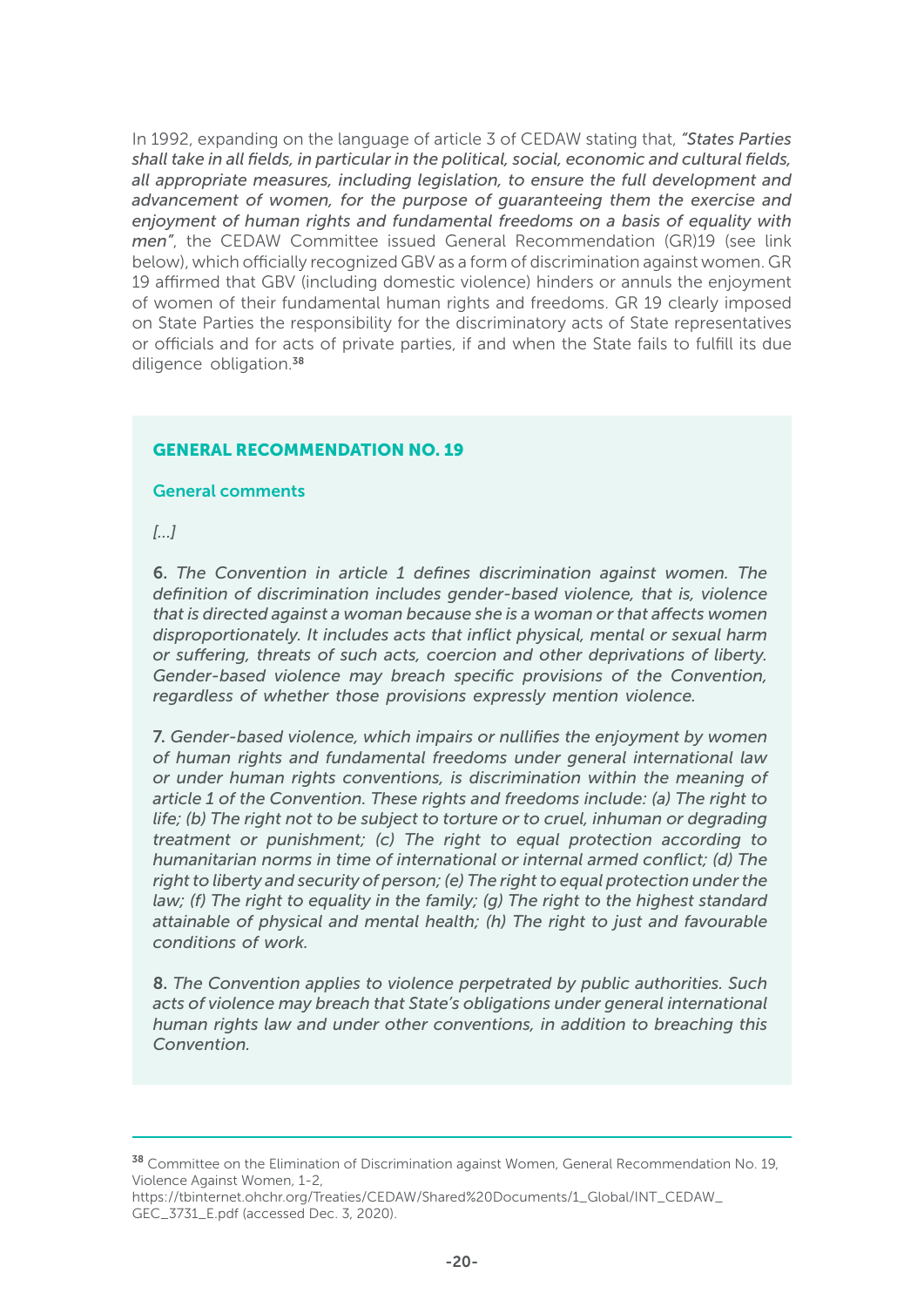9. *It is emphasized, however, that discrimination under the Convention is not restricted to action by or on behalf of Governments (see articles 2 (e), 2 (f) and 5). For example, under article 2 (e) the Convention calls on States parties to take all appropriate measures to eliminate discrimination against women by any person, organization or enterprise. Under general international law and specific human rights covenants, States may also be responsible for private acts if they*  fail to act with due diligence to prevent violations of rights or to investigate and *punish acts of violence, and for providing compensation.* 

#### GENERAL RECOMMENDATION NO. 19

Comments on specific articles of the Convention:

#### Articles 2 and 3

*Articles 2 and 3 establish a comprehensive obligation to eliminate discrimination in all its forms in addition to the specific obligations under articles 5-16 […]*

#### Specific Recommendations

*24. In light of these comments, the Committee on the Elimination of Discrimination against Women recommends: (a) States parties should take appropriate and effective measures to overcome all forms of gender-based violence, whether by public or private act; […]*

*(t) States parties should take all legal and other measures that are necessary to provide effective protection of women against gender-based violence, including, inter alia: (i) Effective legal measures, including penal sanctions, civil remedies and compensatory provisions to protect women against all kinds of violence, including inter alia violence and abuse in the family, sexual assault and sexual harassment in the workplace; […]*

On the 25th anniversary of GR 19, in July 2017, the CEDAW Committee issued GR 35 (see link below). Updating GR 19, GR 35 is another major milestone in the fight against all forms of GBV. As summarized by Office of the High Commissioner for Human Rights, GR 35:

• *"Recognizes that the prohibition of gender-based violence has become a norm of international customary law;*

• *Expands the understanding of violence to include violations of sexual and reproductive health rights;*

- *Stresses the need to change social norms and stereotypes that support violence, in the context of a resurgence of narratives threatening the concept of gender equality in the name of culture, tradition or religion;*
- *Clearly defines different levels of liability of the State for acts and omissions committed by its agents or those acting under its authority - in the territory of the*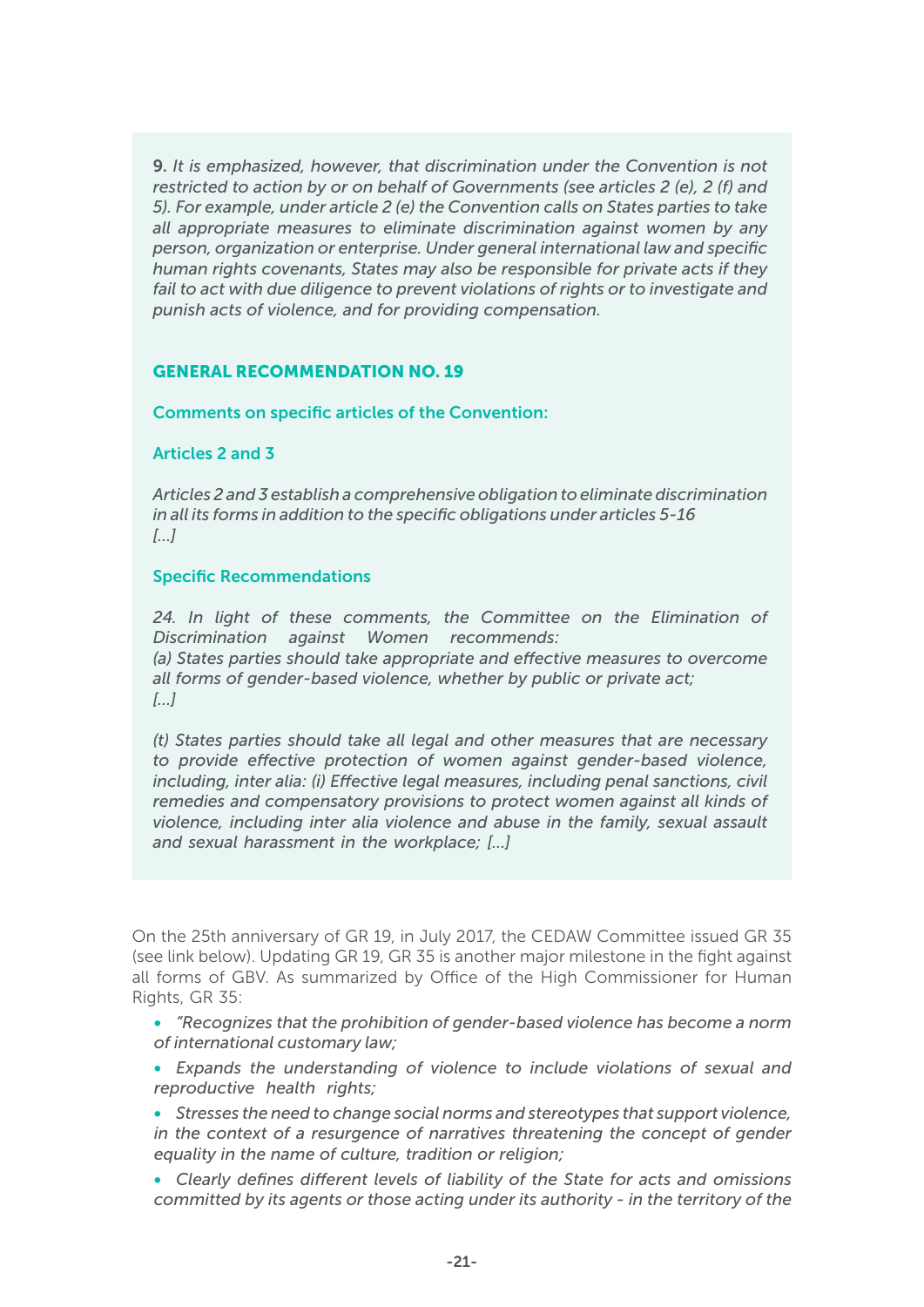*State or abroad- and for failing to act with due diligence to prevent violence at the hands of private individuals and companies, protect women and girls from it, and ensure access to remedies for survivors;*

- *Unequivocally calls for the repeal of all laws and policies that directly and indirectly excuse, condone and facilitate violence; and*
- *Emphasizes the need for approaches that promote and respect women's autonomy and decision-making in all spheres of life."*<sup>39</sup>

For the purposes of this study, the most relevant CEDAW Committee comments and explanations of GR 35 are given below<sup>40</sup>:

#### GENERAL RECOMMENDATION NO. 35 ON GENDER-BASED VIOLENCE AGAINST WOMEN, UPDATING GENERAL RECOMMENDATION NO. 19

#### Introduction

Acknowledgements

*[…]*

*2. For more than 25 years, in their practice, States parties have endorsed the Committee's interpretation. The opinio juris and State practice suggest that the prohibition of gender-based violence against women has evolved into a principle of customary international law. General recommendation No. 19 has been a key catalyst for that process.*

#### II. Scope

*[…]*

*15. Women's right to a life free from gender-based violence is indivisible from and interdependent on other human rights, including the rights to life, health, liberty and security of the person, equality and equal protection within the*  family, freedom from torture, cruel, inhumane or degrading treatment, and *freedom of expression, movement, participation, assembly and association.*

*16. Gender-based violence against women may amount to torture or cruel, inhuman or degrading treatment in certain circumstances, including in cases of rape, domestic violence or harmful practices in certain cases, some forms of gender-based violence against women may also constitute international crimes.*

<sup>&</sup>lt;sup>39</sup> Committee on the Elimination of Discrimination against Women, Launch of CEDAW General Recommendation No. 35 on gender-based violence against women, updating General Recommendation no. 19, https://www.ohchr.org/en/hrbodies/cedaw/pages/gr35.aspx (accessed Dec. 3, 2020).

<sup>40</sup> Committee on the Elimination of Discrimination against Women, General Recommendation 35 on gender-based violence against women, updating general recommendation No. 19, https://tbinternet.ohchr.org/\_layouts/15/treatybodyexternal/Download.aspx?symbolno=CEDAW/C/ GC/35&Lang=en (accessed Dec. 3, 2020).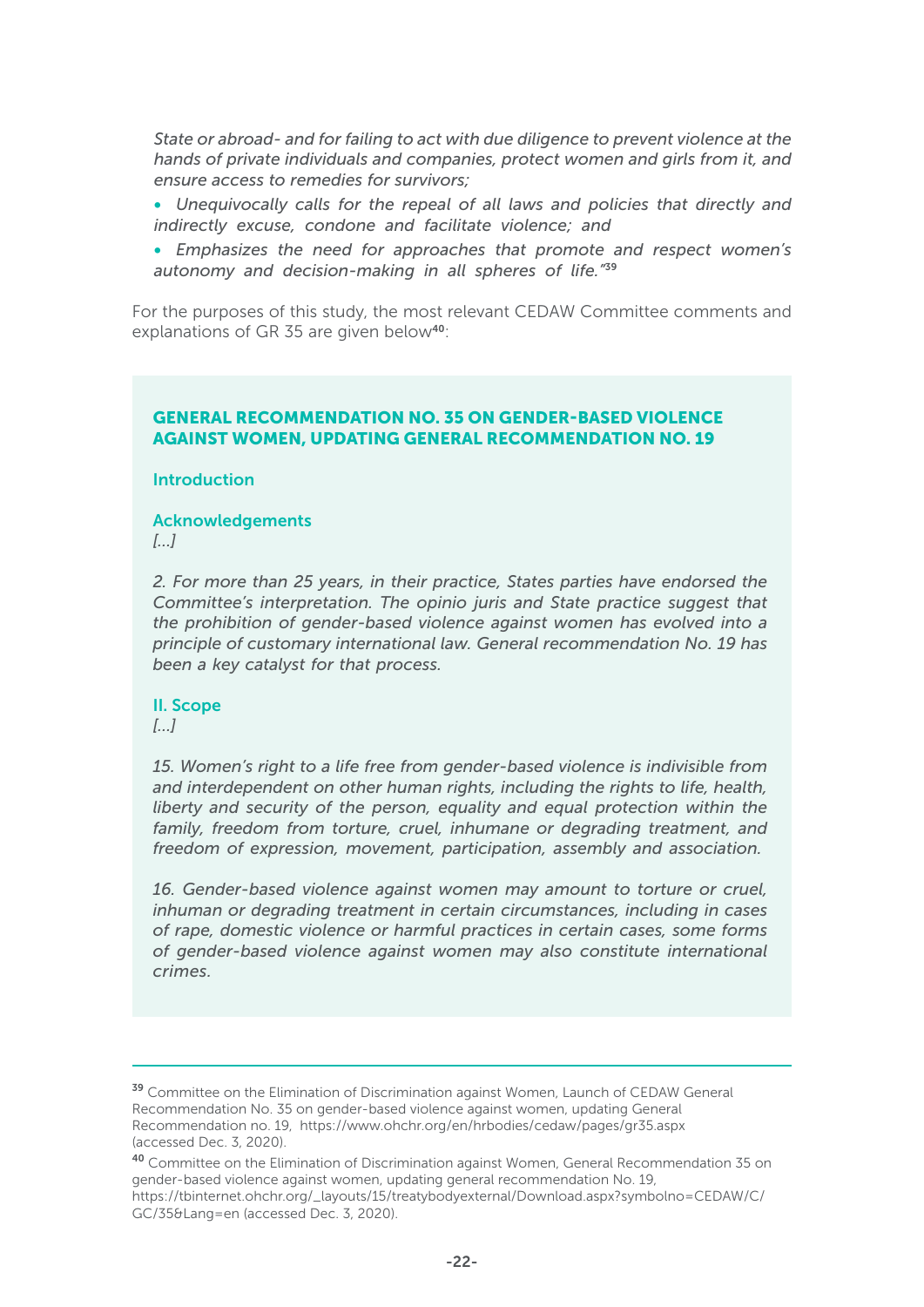*17. The Committee endorses the view of other human rights treaty bodies and special procedures mandate holders that, in determining when acts of gender-based violence against women amount to torture or cruel, inhuman or degrading treatment, a gender-sensitive approach is required to understand the level of pain and suffering experienced by women, and that the purpose and intent requirements for classifying such acts as torture are satisfied when acts or omissions are gender-specific or perpetrated against a person on the basis of sex.*

#### IV. Recommendations

*[…]*

#### C. Protection

*31. The Committee recommends that States parties implement the following protective measures:*

*(a) Adopt and implement effective measures to protect and assist women complainants of and witnesses to gender-based violence before, during and after legal proceedings, including by:*

*(i) Protecting their privacy and safety, in line with general recommendation No. 33, including through gender-sensitive court procedures and measures, bearing in mind the due process rights of victims/survivors, witnesses and defendants;*

*(ii) Providing appropriate and accessible protective mechanisms to prevent further or potential violence, without the precondition that victims/survivors initiate legal action, including through removal of communication barriers for victims with disabilities.*

*Mechanisms should include immediate risk assessment and protection comprising a wide range of effective measures and, where appropriate, the issuance and monitoring of eviction, protection, restraining or emergency barring orders against alleged perpetrators, including adequate sanctions for non-compliance. Protective measures should avoid imposing an undue financial, bureaucratic or personal burden on women who are victims/survivors. The rights or claims of perpetrators or alleged perpetrators during and after judicial proceedings, including with respect to property, privacy, child custody, access, contact and visitation, should be determined in the light of women's and children's human rights to life and physical, sexual and psychological integrity and guided by the principle of the best interests of the child; […]*

#### D. PROSECUTION AND PUNISHMENT

*32. The Committee recommends that States parties implement the following measures with regard to prosecution and punishment for gender-based violence against women:*

*(a) Ensure effective access for victims to courts and tribunals and that the authorities adequately respond to all cases of gender-based violence against women, including by applying criminal law and, as appropriate, ex officio*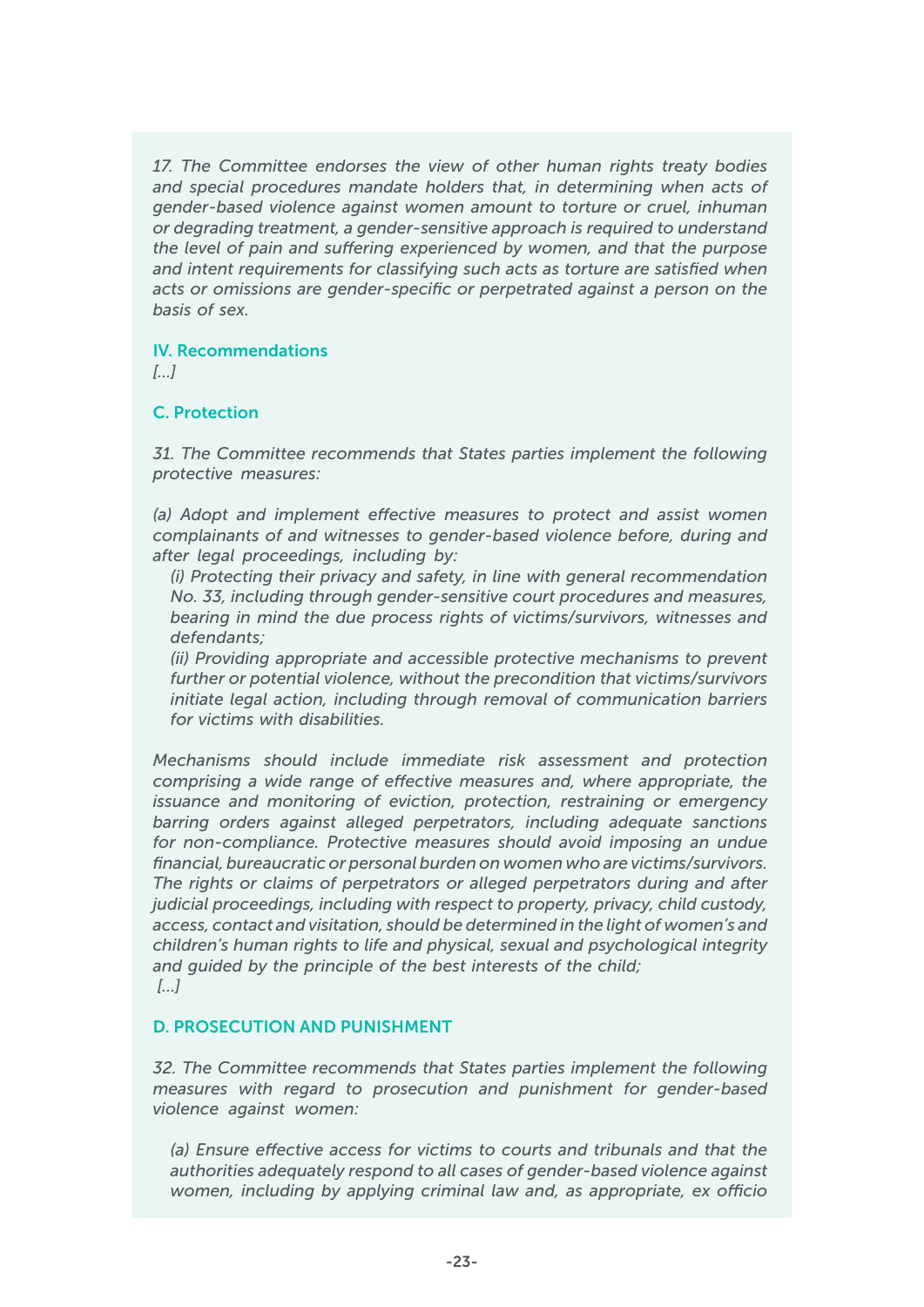*prosecution to bring alleged perpetrators to trial in a fair, impartial, timely and expeditious manner and imposing adequate penalties. Fees or court charges should not be imposed on victims/survivors;*

*(b) Ensure that all legal proceedings, protective and support measures and services concerning victims/survivors respect and strengthen their autonomy. They should be accessible to all women, in particular those affected by intersecting forms of discrimination, take into account any specific needs of their children and other dependants, be available throughout the State party and be provided irrespective of residency status or ability or willingness to cooperate in legal proceedings against the alleged perpetrator. States should also respect the principle of non refoulement;*

#### E. REPARATIONS

*33. The Committee recommends that States parties implement the following measures with regard to reparations:*

*(a) Provide effective reparations to victims/survivors of gender-based violence against women. Reparations should include different measures, such as monetary compensation, the provision of legal, social and health services, including sexual, reproductive and mental health services for a complete recovery, and satisfaction and guarantees of non-repetition, in line with general recommendation No. 28, general recommendation No. 30 and general recommendation No. 33. Such reparations should be adequate, promptly attributed, holistic and proportionate to the gravity of the harm suffered;*

*(b) […]*

GR 35 thus builds and emphasizes on improved access to justice for women survivors of GBV, as laid out by GR 33, which directly addresses access to justice for women (see link below). Access to justice simply means that part of the State's due diligence obligation under CEDAW is to *"implement a range of measures including, where necessary, amending domestic law to ensure acts of violence against women are properly defined as crimes and ensuring appropriate procedures for investigations, prosecutions and access to effective remedies and reparation."*<sup>41</sup>

In GR 33, the CEDAW Committee further explains that, in a justice system, proper and efficient access to justice involves six interrelated components that must coexist and be synchronized together to implement women's rights: justiciability, availability, accessibility, good quality, provision of remedies and accountability.<sup>42</sup>

<sup>&</sup>lt;sup>41</sup> ICJ, Women's Access to Justice for Gender-Based Violence, A Practitioners' Guide, Practitioners' Guide No.12, p. 3, (ICJ 2016).

<sup>42</sup> Committee on the Elimination of Discrimination Against Women, General recommendation No. 33 on women's access to justice, § 14-20, https://tbinternet.ohchr.org/\_layouts/15/treatybodyexternal/ Download.aspx?symbolno=CEDAW/C/GC/33&Lang=en (accessed Dec. 3, 2020).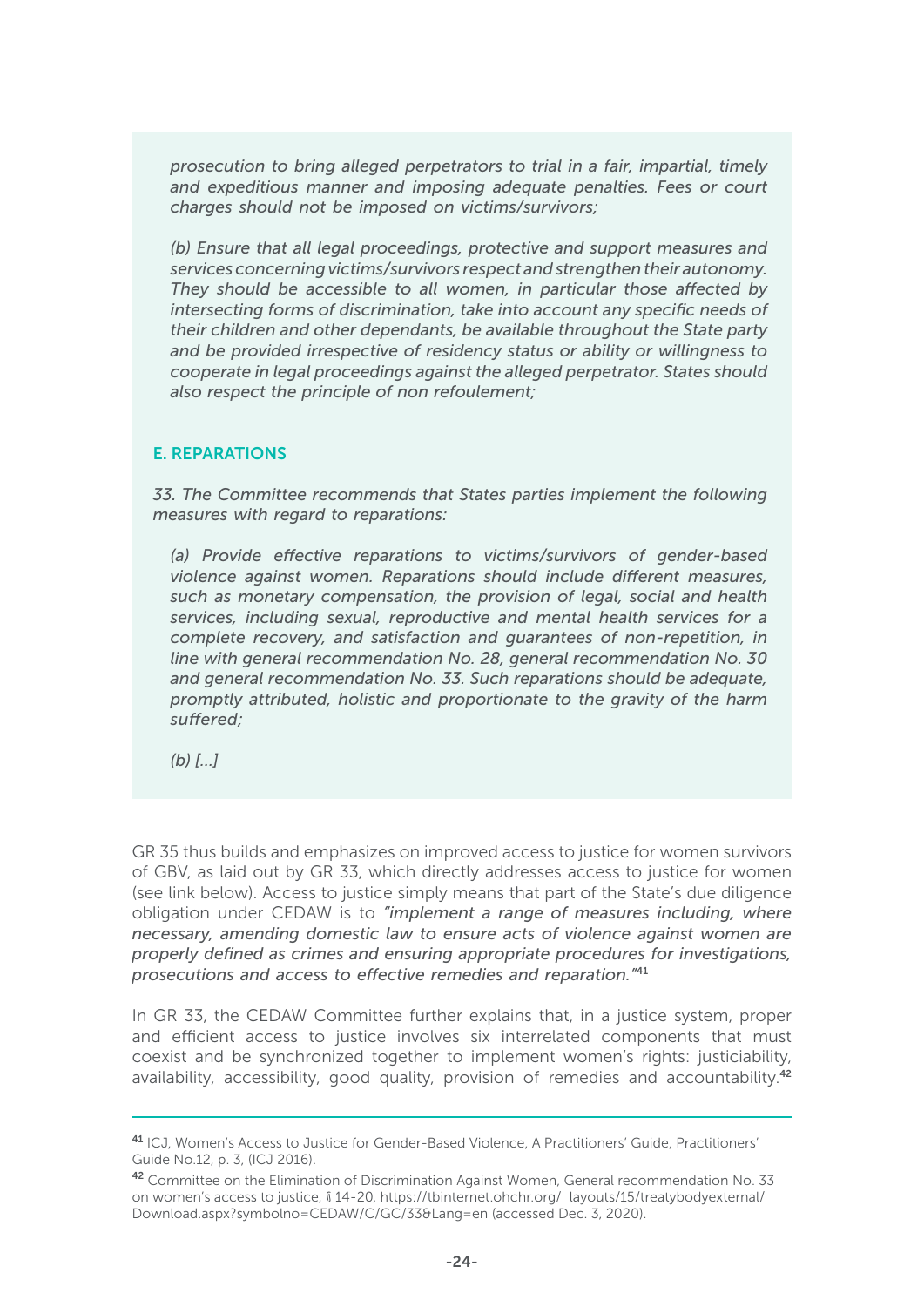Thus, an assessment of access to justice would evaluate the performance of a justice system against each of these components, which were explained by the International Commission of Jurists (ICJ), as stated below:

#### *"1. Justiciability*

- *Unhindered access by women to justice.*
- *Women's ability and empowerment to claim their rights as legal entitlements.*

#### *2. Availability*

• *Establishment and maintenance of courts and other quasi-judicial bodies in urban, rural and remote areas.*

#### *3. Accessibility*

• *All justice systems must be secure, affordable and physically accessible to women.*

• *All justice systems must be adapted to the needs of women, including those subject to intersectional or compounded discrimination.*

#### *4. Good quality*

• *International standards of competency, efficiency, independence and impartiality must be met.*

• *Justice systems must be contextualized, dynamic, participatory, open to innovation and gender sensitive.*

#### *5. Access to remedies*

• *Appropriate and effective remedies, including protection from and meaningful redress to the harm suffered, must be provided and enforced in a timely manner.*

#### *6. Accountability*

• *Monitoring of the justice system, including justice system officials, must be undertaken in accordance with the other assessments outlined above and ensuring the legal responsibility of any justice system officials when they violate the law."*<sup>43</sup>

Lebanon ratified CEDAW on July 24, 1996, through law no. 592/1996, while expressing reservations against article 9(2) pertaining to equality with respect to nationality rights of children born to a Lebanese woman and a non-Lebanese father, and article 16 (1) (c ), (d), (f) and (g) pertaining to: equality of rights during and after the dissolution of marriage (16.1.c); equality in parental rights and obligations based on the best interests of the child (16.1.d); equality of rights and obligations as guardianship and similar legal constructs based on the best interests of the child (16.1.f); and equality in personal rights as husband and wife (16.1.g). Lebanon also expressed reservation against article 29 of CEDAW pertaining to the administration of the convention and arbitration in the event of a dispute. To date, these reservations still exist. It must be noted that Lebanon has not ratified the Optional Protocol to the CEDAW Convention, which provides a pathway for individuals or groups of individuals to file a complaint against the State of Lebanon before the CEDAW Committee. Once a complaint is filed after fulfilling specific criteria, the Committee has legal subject-matter jurisdiction to examine it and issue a decision on it, under its communications procedure.

<sup>43</sup> ICJ, supra n. 41, at 34-35.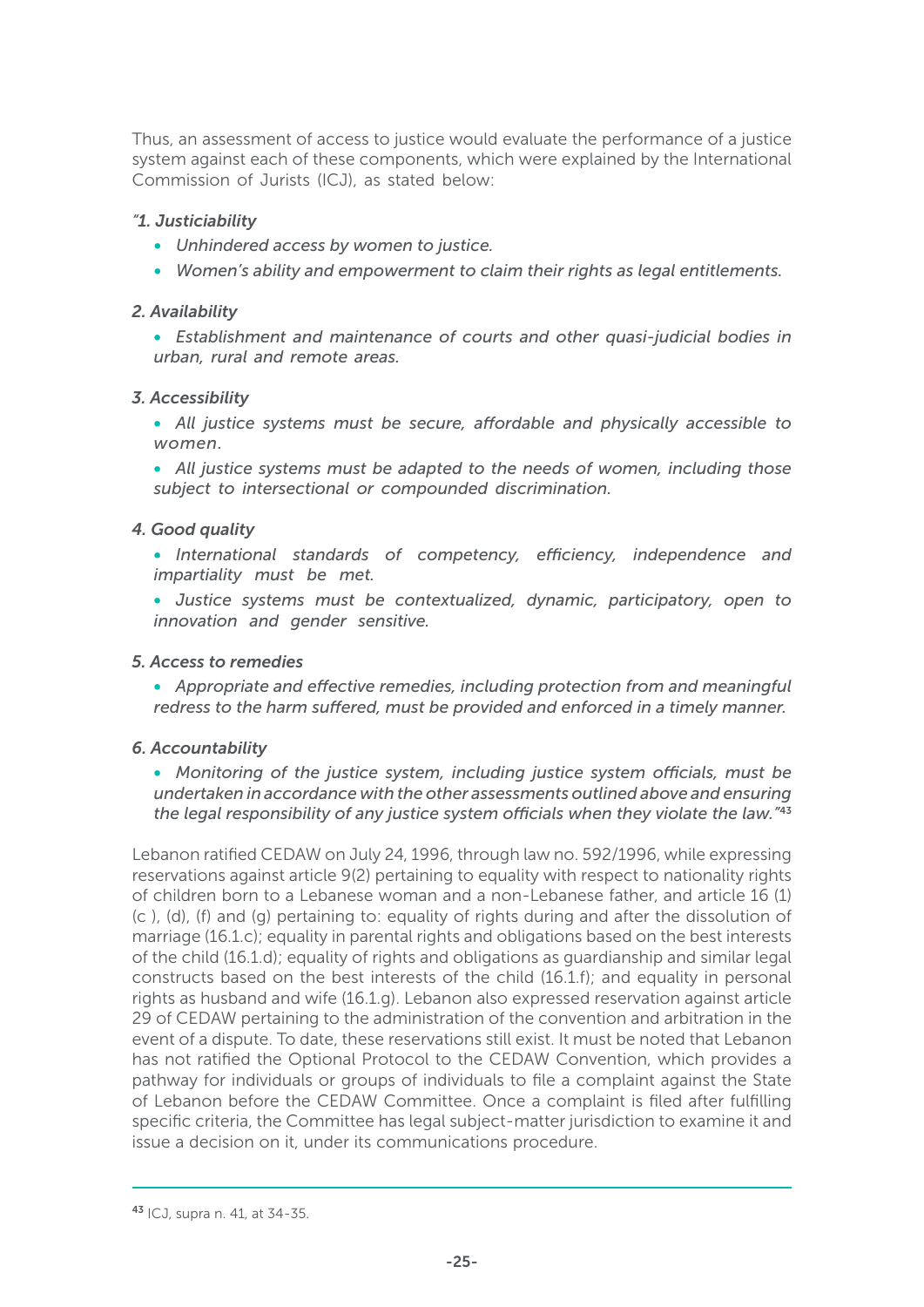#### 5. THE CONVENTION AGAINST TORTURE AND OTHER CRUEL, INHUMAN OR DEGRADING TREATMENT OR PUNISHMENT (CAT)

Adopted by the UN in Dec. 1984, the Convention Against Torture (CAT) aims to prevent torture and other acts that are cruel, degrading, inhuman or constitute punishment. State parties to this convention must actively prevent such acts when committed by, at the instigation of, or with the consent or approval of a public official or a person acting in an official capacity. CAT defines torture as follows:

#### "Article 1.

*1. For the purposes of this Convention, the term «torture» means any act by which severe pain or suffering, whether physical or mental, is intentionally inflicted on a person for such purposes as obtaining from him or a third person information or a confession, punishing him for an act he or a third person has committed or is suspected of having committed, or intimidating or coercing him or a third person, or for any reason based on discrimination of any kind, when such pain or suffering is inflicted by or at the instigation of or with the consent or acquiescence of a public official or other person acting in an official capacity. It does not include pain or suffering arising only from, inherent in or incidental to lawful sanctions.*

*2. This article is without prejudice to any international instrument or national legislation, which does or may contain provisions of wider application.*"44

Lebanon ratified this convention (see link below) on Oct. 5, 2000, and ratified the convention's Optional Protocol in Dec. 2008. The Protocol imposes on State parties the creation of an independent national mechanism aimed at preventing torture and ill treatment of people in detention and allows for the international inspection of detention places.

#### 6. CONVENTION ON THE RIGHTS OF THE CHILD (CRC)

Considered as the most ratified treaty in the world, the Convention on the Rights of the Child (CRC) is the principal human rights treaty on the rights of children and is the main international document that protects the civil, political, economic and social rights of children (see link below). This convention expressly sets the standard of "best interests of the child" as the primary norm to follow when taking actions that affect the lives and interests of children. It clearly imposes on State parties the obligation to protect children from any form of violence, whether physical, emotional, mental or other, through adopting all necessary legislative (administrative, social or educational) or other measures in article 19. Article 1 of the CRC defines children as human beings below the age of 18 years; article 2 provides protection of all children from any discrimination and punishment; and article 3 clearly adopts "the best interests of the child" as the gold standard to follow when authorities and institutions, private or public, are taking actions that affect the lives of children.<sup>45</sup> In 2011, the CRC Committee expressly recognized that exposing children to domestic violence is

<sup>44</sup> Convention Against Torture and Other Cruel, Inhuman, or Degrading Treatment or Punishment, https://www.ohchr.org/en/professionalinterest/pages/cat.aspx, accessed November 30, 2020.

<sup>45</sup> Convention on the Rights of the Child, https://www.ohchr.org/en/professionalinterest/pages/crc. aspx (accessed Nov. 30, 2020).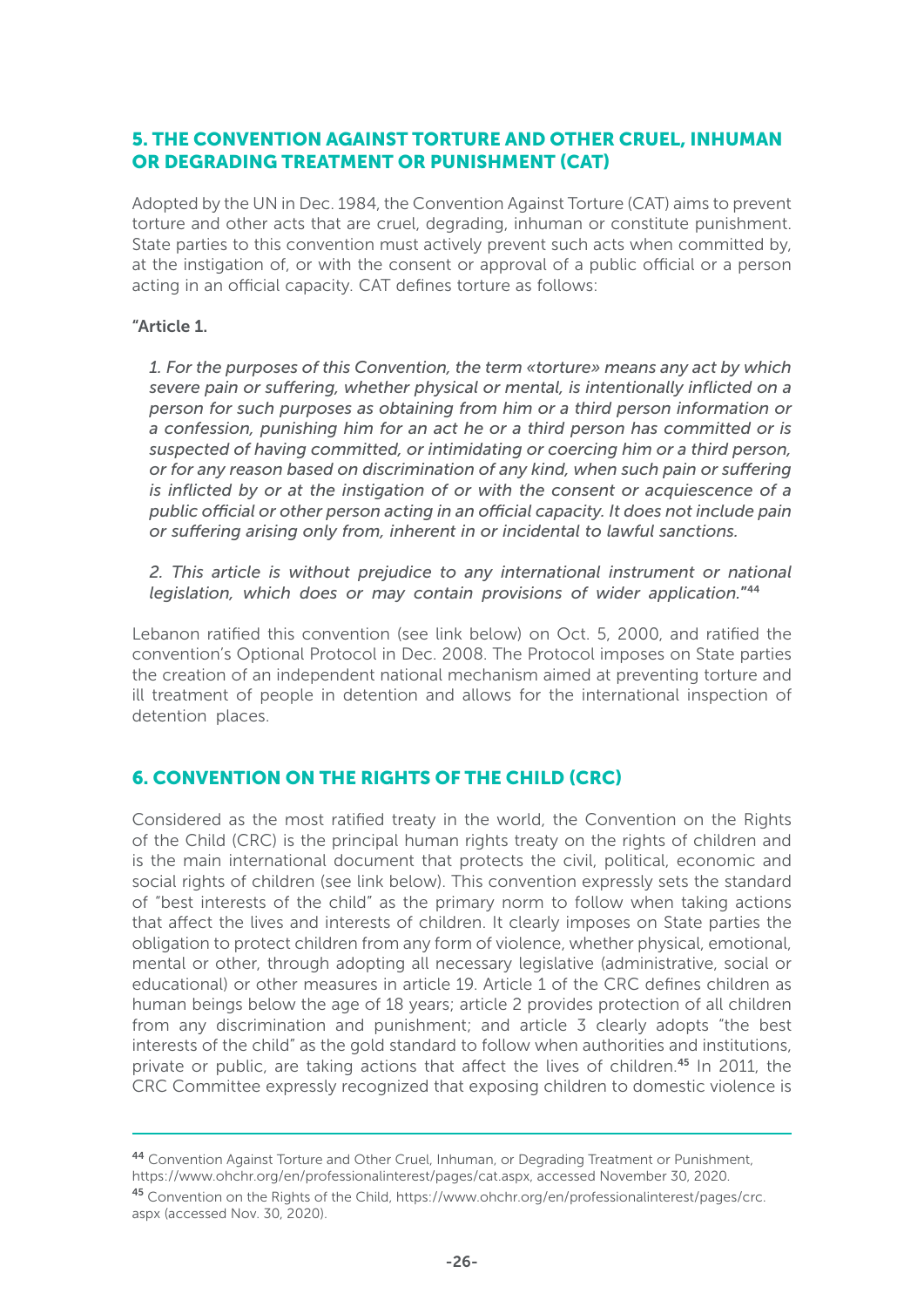amounts to mental violence and psychological neglect and maltreatment.46 The CRC articles that are most relevant to this study are listed below.

#### "Article 3.

*1. In all actions concerning children, whether undertaken by public or private social welfare institutions, courts of law, administrative authorities or legislative bodies, the best interests of the child shall be a primary consideration.*

#### Article 19.

*1. States Parties shall take all appropriate legislative, administrative, social and educational measures to protect the child from all forms of physical or mental violence, injury or abuse, neglect or negligent treatment, maltreatment or exploitation, including sexual abuse, while in the care of parent(s), legal guardian(s) or any other person who has the care of the child.*

*2. Such protective measures should, as appropriate, include effective procedures for the establishment of social programmes to provide necessary support for the child and for those who have the care of the child, as well as for other forms of prevention and for identification, reporting, referral, investigation, treatment and follow-up of instances of child maltreatment described heretofore, and, as appropriate, for judicial involvement.*

#### Article 34.

*States Parties undertake to protect the child from all forms of sexual exploitation and sexual abuse. For these purposes, States Parties shall in particular take all appropriate national, bilateral and multilateral measures to prevent:*

*(a) The inducement or coercion of a child to engage in any unlawful sexual activity;*"

Lebanon ratified this convention in 1991, without any reservations.

#### SUBSECTION B.

THE LEBANESE OPERATIONAL LEGAL FRAMEWORK

#### 1. THE LEBANESE CONSTITUTION

The Preamble. Adopted in May 1926, the Constitution of Lebanon was last amended in 1990. Introduced in 1990, the Preamble of the Constitution provides that (1) Lebanon will respect and uphold its international covenants and (2) all citizens are equal in rights and duties without discrimination.

*"(B) Lebanon is Arab in its identity and in its association. It is a founding and active member of the League of Arab States and abides by its pacts and covenants.* 

<sup>46</sup> Committee on the Rights of the Child, General Recommendation No. 13, The right of child to freedom from all forms of violence, 2011, § 20, 21, file:///E:/EU-4WE-General/CEDAW-Legal%20 Analysis/Working%20bibliography/CRC-GR-13-2011.pdf (accessed Nov. 30, 2020).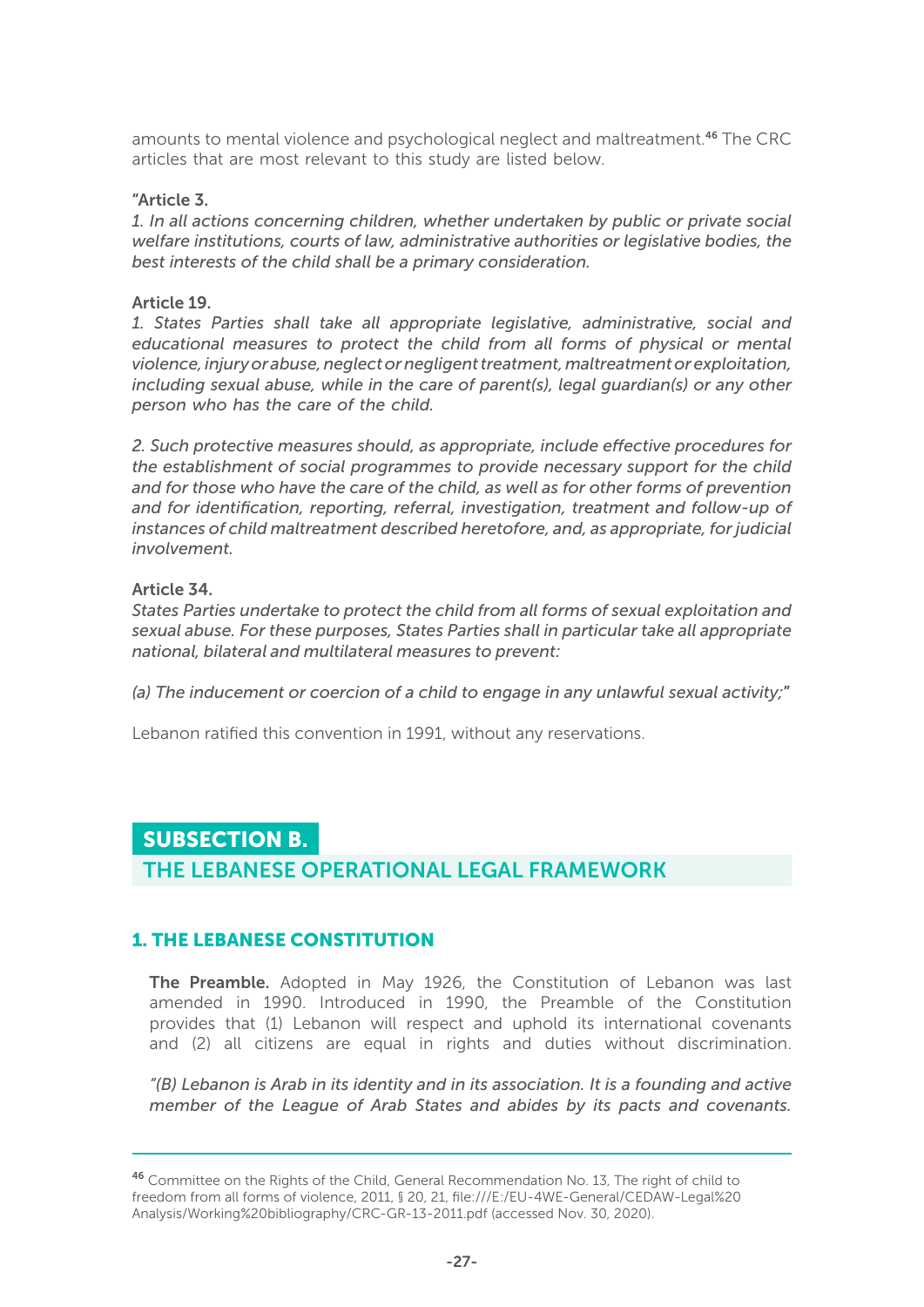*Lebanon is also a founding and active member of the United Nations Organization and abides by its covenants and by the Universal Declaration of Human Rights. The Government shall embody these principles in all fields and areas without exception.*<sup>47</sup>

*(C) Lebanon is a parliamentary democratic republic based on respect for public liberties, especially the freedom of opinion and belief, and respect for social justice and equality of rights and duties among all citizens without discrimination."*<sup>48</sup>

While the Constitution itself is silent on the legal weight of its preamble, the Lebanese Constitutional Council, in a 2001 judgement, unequivocally affirmed that "international treaties expressly mentioned in the preamble of the Constitution as well as the preamble are an integral part of the Lebanese Constitution and have constitutional legal weight".49 This principle was reaffirmed in a later judgement and has become accepted and adopted legal precedent.<sup>50</sup> The importance of this principle resides in the application of the theory of hierarchy of legal norms developed by Hans Kelsen<sup>51</sup> in the context of international treaties and conventions. Describing Kelsen's theory and the operation of constitutional justice, the President of the Lebanese Constitutional Council, Mr. Issam Sleiman, in the 2011 yearbook of the Constitutional Council, explains that by application of the hierarchy of norms and its tiered approach, international human right treaties prevail over domestic laws, based on their constitutional recognition (unofficial translation from French below):

*"Constitutional justice is based on the theory of the hierarchy of norms, established by Hans Kelsen, according to which legal order is not a system of legal norms placed all at the same rank, but a building with several superimposed floors, a pyramid or hierarchy formed of a number of levels or layers of legal norms. In other words, a rule does not in and of itself and in isolation have legal value. It acquires such a quality only insofar as it can be brought into relation with a higher standard. Thus, its legal nature results from its insertion into a hierarchical whole. The higher rule transmits its validity to the lower rule, and the latter must be subordinated to the higher standard. At the top of this hierarchy of norms is the Constitution, expression of the general will and of national sovereignty.*

*Behind the Constitution come international conventions, followed by laws, decrees, and orders. Under the rule of law, the hierarchy of norms must be strictly observed. Constitutional jurisdictions are responsible for ensuring the consistency of laws with the Constitution. Constitutional Courts and Councils are a guarantee for human rights, provided that these rights are guaranteed by the Constitution. The Constitution must take into account international human rights law because these rights can no longer be reduced to an internal dimension or to a relationship between the citizen and the Government".*<sup>52</sup>

<sup>51</sup> Issam Sleiman, La justice constitutionnelle et les droits de l'homme : Quelle hiérarchie de normes dans le monde arabe ?, p. 52, Annuaire du Conseil Constitutionnel 2011,

https://www.cc.gov.lb/sites/default/files/4.%20Annuaire%202011.pdf (accessed Dec. 1, 2020).  $52 \mid d$ 

<sup>47</sup> The Constitution of Lebanon, 3, https://www.wipo.int/edocs/lexdocs/laws/en/lb/lb018en.pdf (accessed Nov. 30, 2020).

<sup>48</sup> Id.

<sup>49</sup> Tarek Majzoub, Le Juge Libanais et le Droit International des Droits de L'Homme : Le Droit International Public et le Juge Libanais de la Constitutionnalite, Etudes, 65-80, Annuaire International de Justice Constitutionnelle, p. 25, 2009-2010, https://www.persee.fr/search?ta=article&q=tarek+majzoub (accessed Nov.18, 2020).

 $50 \vert d$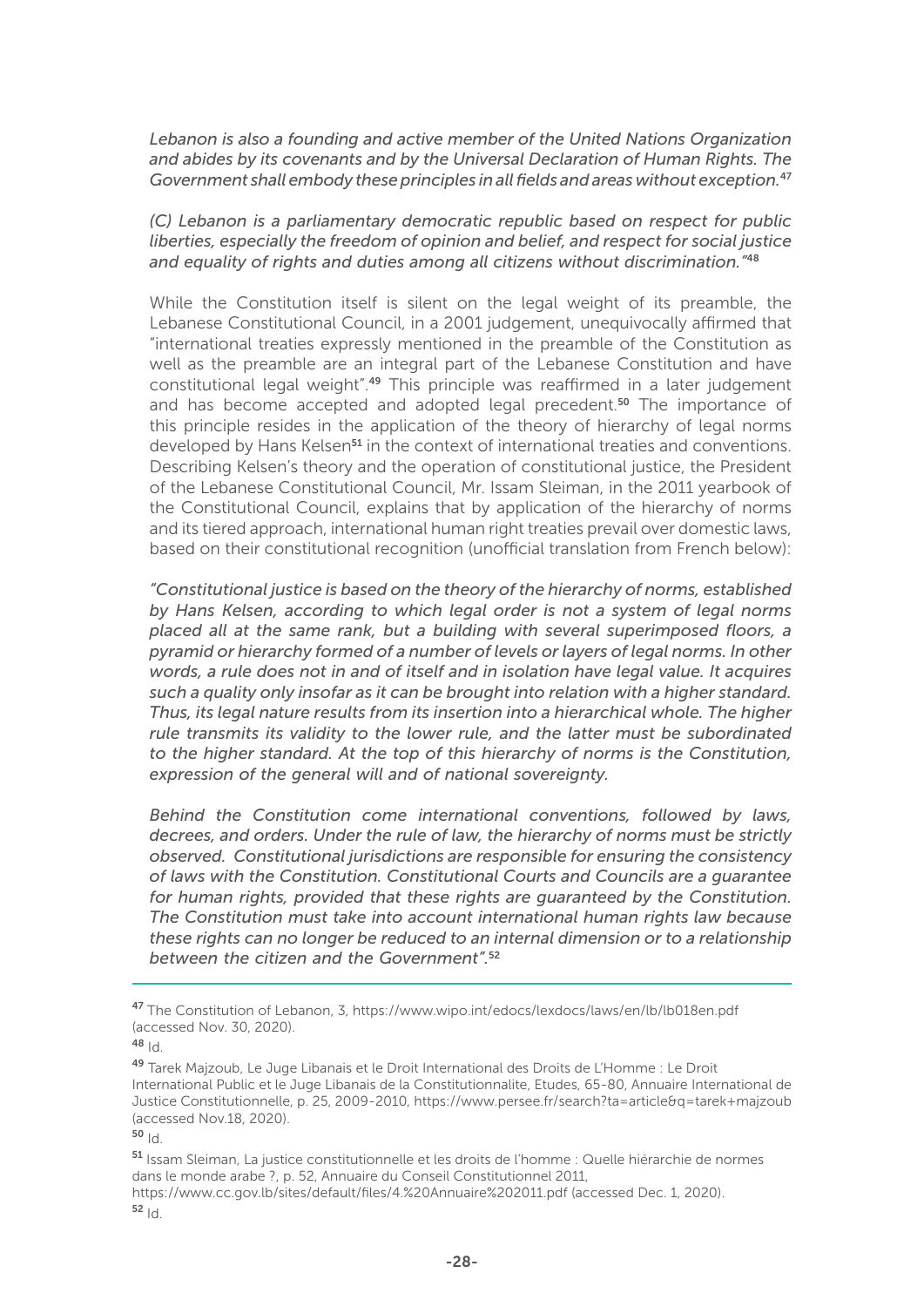

#### The following diagram illustrates the principle of hierarchy of norms:

• Article 7 of the Constitution quarantees equality of all before the law stating:

*All Lebanese shall be equal before the law. They shall equally enjoy civil and political rights and shall equally be bound by public obligations and duties without any distinction."*<sup>53</sup>

Thus, and by interpreting this article in line with the spirit of the Constitution and international human rights treaties, any discrimination based on race, sex, national origin, religion, or any other reasons whatsoever should be deemed unconstitutional. However, the Lebanese Constitution does not provide a general definition of discrimination and much less a definition of discrimination based on gender.

• Article 9 of the Constitution guarantees freedom of religion to all and the right of existing religious denominations (rites) to regulate personal status and interest of their followers as long as "public order" is not disturbed:

*"There shall be absolute freedom of conscience. The state in rendering homage to the God Almighty shall respect all religions and creeds and shall guarantees, under its protection the free exercise of all religious rites provided that public order is not disturbed. It shall also guarantees that the personal status and religious interests of the population, to whatever religious sect they belong, shall be respected."*<sup>54</sup>

#### 2. THE LEBANESE CODE OF CIVIL PROCEDURE (LCCP)

The Lebanese Code of Civil Procedure (LCCP) also recognizes the theory of hierarchy of norms and expressly provides for its application in its article 255 (see below; unofficial translation from Arabic). The LCCP also provides guidance as to how judges must render justice in article  $4^{56}$  (see below) and grants individuals the right to sue the Lebanese State under specific reasons, including denial of justice and gross error in the exercise of reasonable care.<sup>57</sup>

 $54$  Id.

- $56<sub>1d</sub>$
- $57 \vert d$

<sup>53</sup> The Constitution of Lebanon, supra n. 47.

<sup>55</sup> Lebanese Code of Civil Procedure (1983).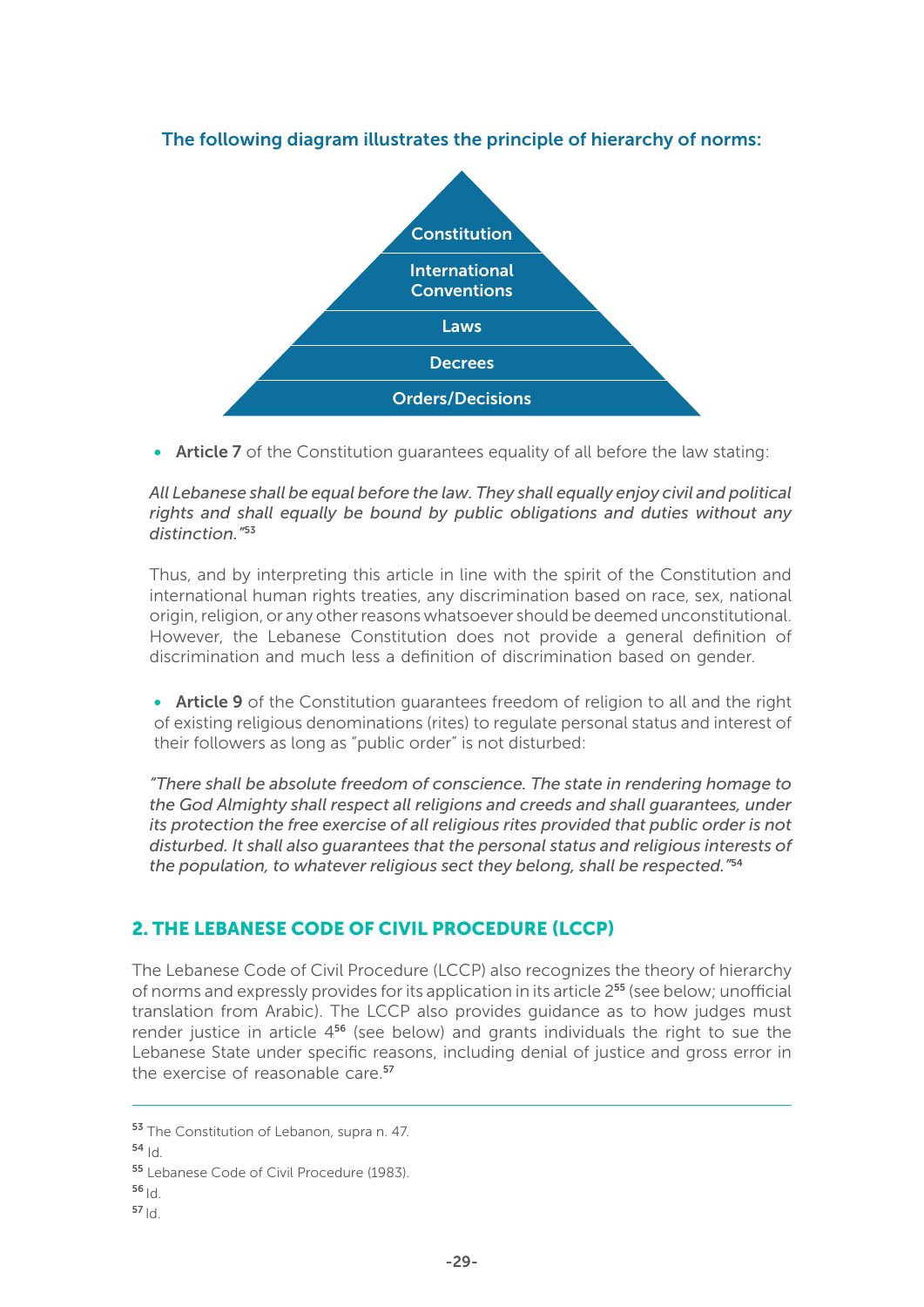"Article 2. The Principle of hierarchy of norms

*1. Courts must adhere to the principle of hierarchy of norms. When the provisions of international treaties conflict with the provisions of ordinary law, the former shall prevail over the latter.* 

*2. Courts shall not declare as null the works of the legislative power on the basis of inconsistency of ordinary laws with the Constitution or with international treaties.* 

Article 4. A judge shall be liable for denial of justice if he (she):

*1. Refrains from ruling based on obscurity of the law or absence of the law.*

*2. Delays the rendering of a judgment for no reason. If the law is obscure, the judge shall interpret it in a manner consistent with its purpose and with other texts. In the absence of a law, the judge shall apply the general principles of law, customs, and the principles of justice."*

Article 741. Cases in which the State may be sued for liability arising from the acts of the judge

*It is permissible to sue the state for liability arising from the acts of the judge, irrespective of whether the judge is rendering judgment or investigating, or is the public prosecution, and in all cases when such claim is authorized by a specific text and in the following cases:*

- *1. Denial of justice.*
- *2. Deception or fraud.*
- *3. Bribery.*
- *4. Serious error that a judge exercising reasonable care should not commit.*"

#### 3. LAW 293/2014 ON THE PROTECTION OF WOMEN AND FAMILY MEMBERS FROM DOMESTIC VIOLENCE (DOMESTIC VIOLENCE LAW)

Based on the international conventions' obligation to address domestic violence and eliminate discrimination against women, and in particular on CEDAW, Lebanon passed Law 293 in 2014, a stand-alone law, to specifically protect women and children against violence within the family. Law 293 does not cover all forms of GBV and only applies in cases of domestic violence between family members. Law 293, with its latest amendment, defines domestic violence as any act, omission, or threat committed by a family member against one or more other family members, during marital life or because of it, resulting in death, bodily/physical injury, or psychological, sexual or economic harm/injury. The family, as defined in this law, is composed of the spouses, mother and father of either spouse, siblings of the spouses and lineage thereof (ascending or descending, either legitimate or illegitimate). The family also includes individuals who are relatives by adoption, marriage up to the second degree, guardianship or custody, orphans in the care thereof and stepmothers or stepfathers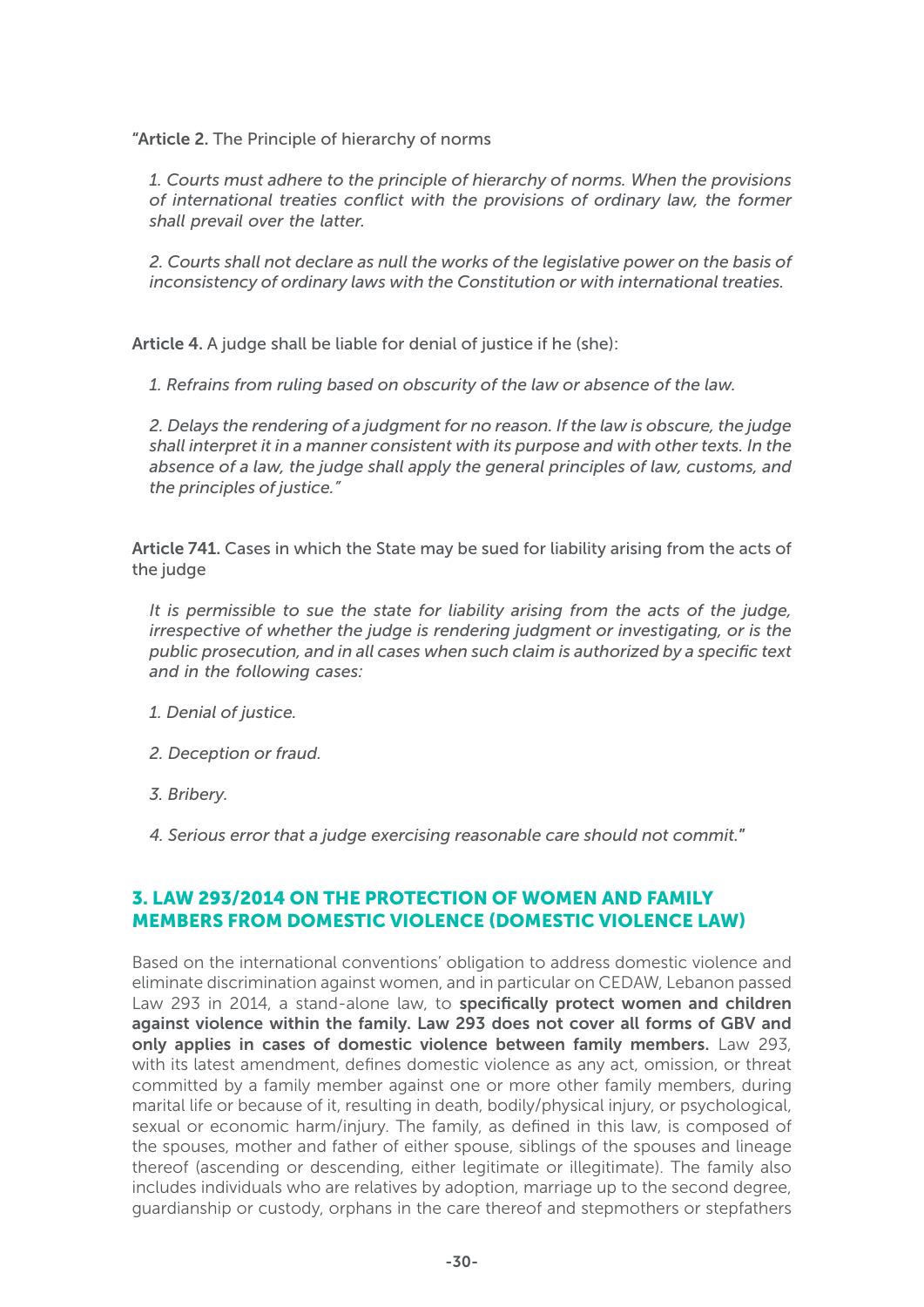(unofficial English translation). This law establishes the main legal framework under which domestic violence cases in Lebanon are decided before JUMs and civil protective orders are issued. The procedure for obtaining a protective order under Law 293 is illustrated in the following diagram taken from the UN's ESCWA report *"Beyond Boundaries: Utilizing Protective Orders to Cultivate a Holistic Response to Domestic Violence in the Arab Region."*<sup>58</sup>



<sup>58</sup> ESCWA, Beyond Boundaries, Utilizing Protection Orders to Cultivate a Holistic Response to Domestic Violence in The Arab Region, p. 47, E/ESCWA/ECW/2019/1.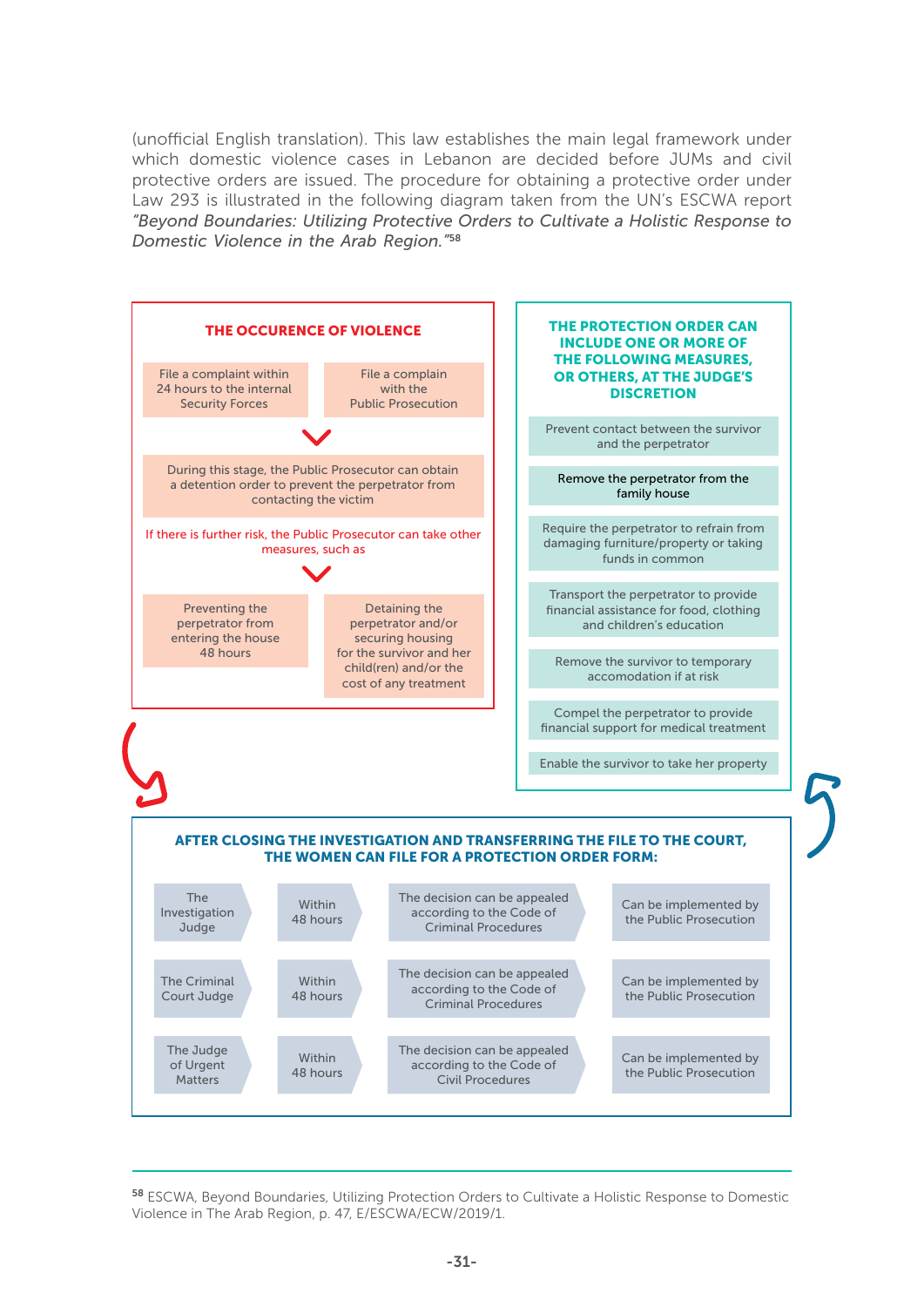This law allows survivors of domestic violence to seek protection from JUMs, among other authorities, through filing a petition for an ex-parte protective order. Ex-parte orders are temporary orders of protection that give a survivor of violence a legal means to escape from a dangerous situation, which can be life threatening, without legal notice to the perpetrator. Falling outside the scope of adversarial proceedings, protective orders are self-executing, do not affect nor stay any other legal proceeding pending before another court, and can be modified by the judge based on changes in circumstances, legal or otherwise (extended or extinguished once the issue is resolved).

The question that poses itself at this level is whether courts, and mainly the JUMs, are resorting to and properly using the existing legal framework to issue protective orders and provide efficient access to justice to survivors of GBV. In the next section of this chapter, the question will be addressed by analyzing a number of protective orders issued by Lebanese JUMs under Law 293. The section will examine how these judges approached the issue of domestic violence, what laws they applied and how they applied them, what forms of relief were made available to survivors, and what gaps, if any, were identified, in an effort to improve access to justice of women survivors.

# SECTION II. JURISPRUDENCE ON DOMESTIC VIOLENCE FROM JUDGES OF URGENT MATTERS: FINDINGS AND RECOMMENDATIONS

A total of 46 judgements of protective orders for domestic violence were selected by the short-term experts from various courts/JUMs in Lebanon, with no duplication of judgments. The majority of the judgments were issued in 2017 or later (as requested by Expertise France in the Terms of Reference), with a few from 2015 or 2016. As explained above, the short-term experts analyzed these judgments under the strictest standards of anonymity, confidentiality, and respect of the right to privacy of all parties involved, and EU4WE had no access whatsoever to any identifying information. The most common facts involved a woman, who was usually the spouse of the perpetrator, filing for a protective order after claiming multiple physical violence acts, bodily harm, and abusive emotional and psychological behavior at the hands of a family member, usually the husband or another male family member. Various relief measures provided under Law 293 were granted to the survivors to varying degrees. However, and despite the noted improvements brought about by Law 293, many legal gaps and inaccuracies were still identified, as summarized below.

It must be noted that the terms "wife", "husband", and "marital home" are used in this chapter in their legal sense within the framework of the legal bond of marriage and of the jurisprudence analyzed, and therefore, these terms do not carry any derogatory, pejorative, or reductionist connotation on the part of EU4WE.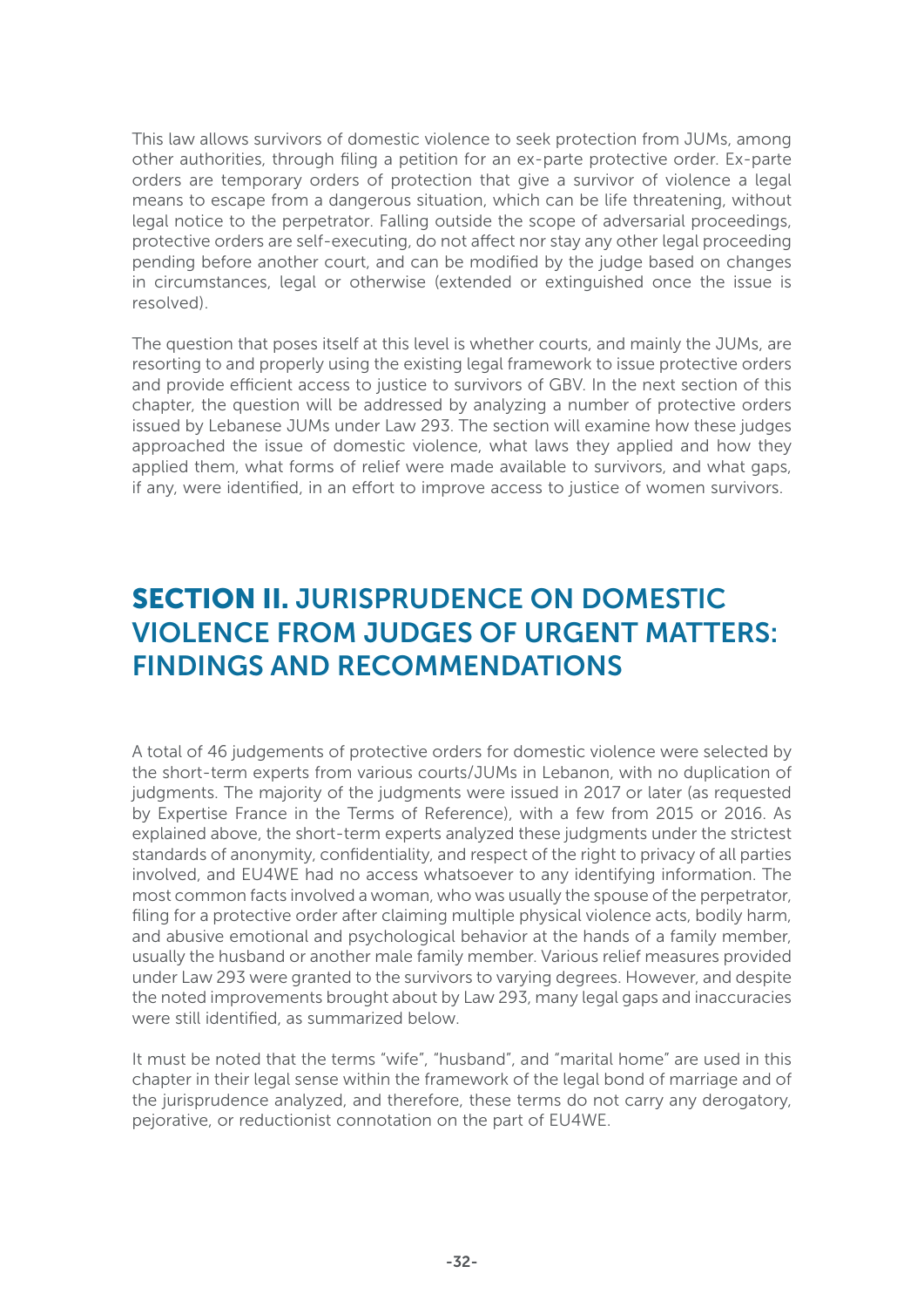#### SUBSECTION A.

#### FORMS OF VIOLENCE: FINDINGS AND RECOMMENDATIONS

To issue a protective order, a judge must first ensure that domestic violence really exists as defined by applicable laws, be it physical, emotional, psychological, sexual, or economic/financial. When evaluating a matter at hand, including evaluating facts, Lebanese JUMs resort to their discretionary power, which allows them to make a decision based on judicial presumptions, as provided under the LCCP articles 300 and 302. In addition, when a legal text is obscure, or in the absence of a legal text, JUMs also resort to their power of interpretation as stated in the LCCP article 4.2, which allows them to render a decision based on what is legal, fair, and appropriate under the circumstances. Thus, judges cannot render illegal, unsound, or unreasonable judgements because it would amount to abuse of discretion.

In addition, the subject-matter jurisdiction of JUMs is limited to hearing civil and commercial cases with an urgent character that necessitate speedy temporary measures in order to protect a certain right. This is why, when looking at a matter to issue a ruling, JUMs do not address the substance of the case or the right involved (the LCCP article 579). JUMs evaluate and rule on the matter, including evidence presented, at face value, based on what is readily observable and apparent from the file.<sup>59</sup>

The majority of judgments examined did not reject the petitions for protective orders; rather, they granted them based on violence to the petitioner and/or to the children. The kinds of violence identified in the protective orders included physical, emotional, psychological, and economic/financial violence, and were encompassed by the legal definition(s) of domestic violence as well as the examples of the "Power and Control Wheel".

#### 1. FINDINGS

I. Physical violence in almost all judgments consisted mainly of acts of physical violence and bodily injuries, such as bruises, broken bones (facial or other), deep wounds, damage to ear canal, and trauma to the brain. The judgements cited below provide illustrative examples on the findings of physical violence in the JUMs' jurisprudence of Law 293.

II. Emotional and psychological violence in the protective orders referred to the screaming, using foul demeaning language, intimidating, forcing, or threatening the survivor and/or the children (including death and murder threats). In most judgements, the JUM's approach usually combined a finding of physical violence with emotional violence to grant the protective order. However, in a few judgments granting protection to the survivor and /or the children, the JUM relied solely on a finding of emotional violence. As an example, in a protective order issued on June 8, 2020, the JUM granted a protective order to the petitioner/wife without a clear finding of physical violence against her, after considering that her daughter's exposure to the violence against the petitioner at home constituted sufficient grounds for a finding of emotional and psychological violence perpetrated on a family member, namely the child/daughter, based on Law 293.

<sup>&</sup>lt;sup>59</sup> محمود عدنان مكيّة، الدليل الى قضاء الأمور المستعجلة، ص. 136؛الطبعة الأولى، منشورات الحلبي الحقوقية (2009)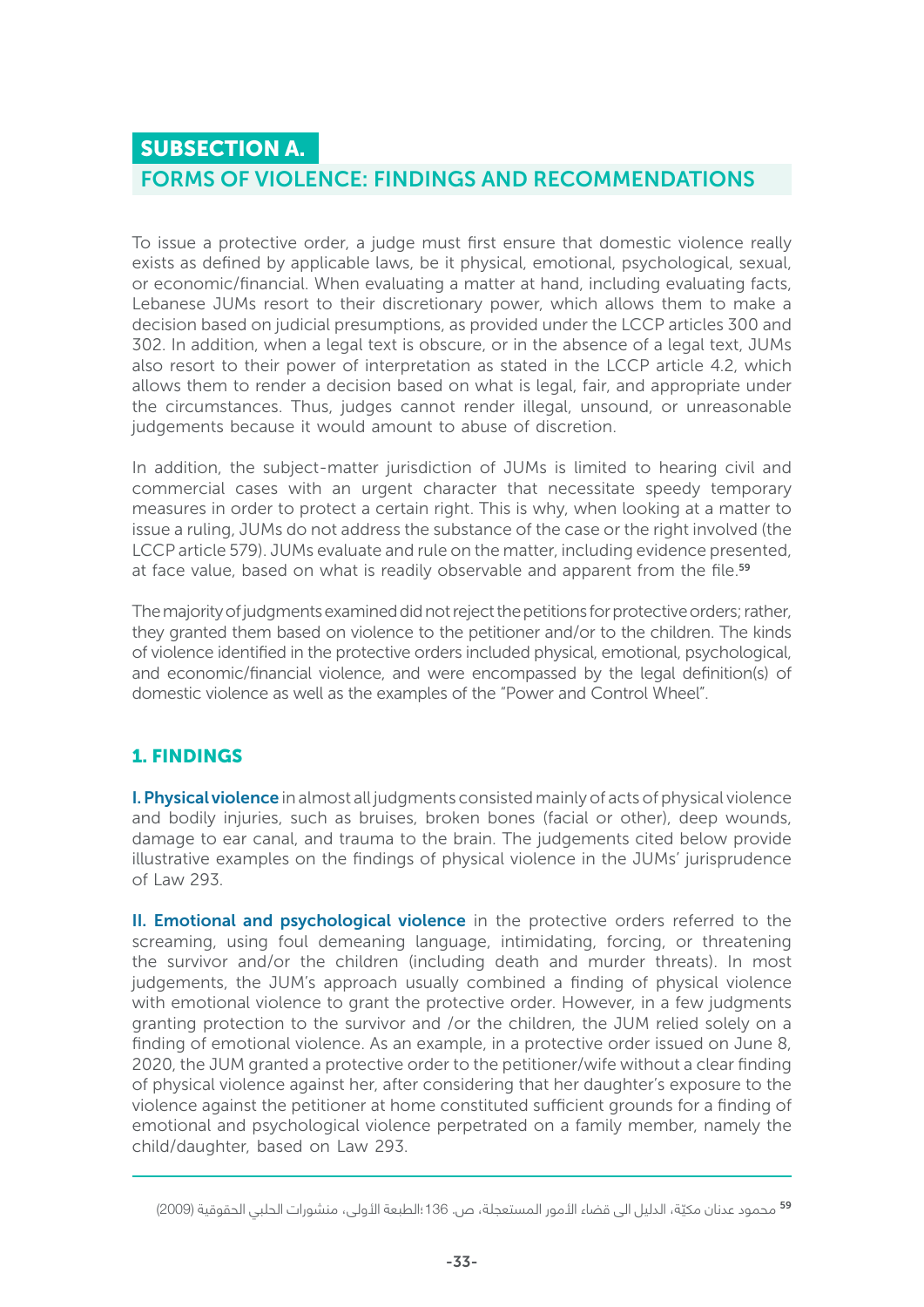III. **Economic/financial violence** in the protective orders was usually enumerated as part of other findings of violence without detailed explanation, except in one landmark protective order issued on Sept. 10, 2018, in the case of an Egyptian woman married to a Lebanese man. The survivor had met her husband online and they were married in Feb. 2017, shortly after she traveled from Egypt to Lebanon to be with him. After the couple moved into their marital home, the husband started to abuse the wife physically and emotionally, withholding medical treatment as she became ill and leaving the marital home while refusing to pay for rent and other expenses. Relying on the facts that both parties were still legally married and that the survivor was not legally authorized to work, and citing Lebanese religious laws and customary practices that obligate a husband to provide for his wife, the JUM concluded with a finding of financial violence, based on Law 293. The judge thus ordered the husband to advance pay his wife the monthly amount of \$/600.00/ to cover food, clothing, and housing expenses.

#### 2. RECOMMENDATIONS

I. When ruling on a petition for protective order, JUMs should strive to apply an expansive definition of violence, using their interpretation power as demonstrated in the cases above to justify a finding of violence, even when physical violence is nonexisting (or not readily evident). Adopting this legal approach aligns the Lebanese court system—as an arm of the Lebanese State, with its international obligations—under the various conventions that have been adopted, and especially under CEDAW. As an example, in the judgement finding of economic/financial violence mentioned above, the JUM not only upheld Law 293 directly, but also upheld CEDAW article 3 and the ICESCR's article 11, which guarantee the State's recognition of the *"right of everyone to an adequate standard of living for himself, and his family, including adequate food, clothing, and housing and to the continuous improvement of living conditions."*<sup>60</sup> Article 11 also commits state parties to *"take appropriate steps to ensure the realization of this right"*61, which the JUM rightfully did as an arm of the Lebanese State. In line with CEDAW and the notion of economic/financial domestic violence, the newly passed amendment to Law 293 (December 2020) officially consecrated emotional harm as well as financial/economic harm as a criminal offense punishable by a fine or imprisonment, or both, depending on the severity of the violence committed (article 2 of new Law 293 amending article 3 of Law 293/2014, which modified article 503 of the Lebanese Penal Code). Financial violence has become an officially recognized punishable offence that stands on its own, without the need for additional findings of violence to hold the perpetrator legally accountable.

Another excellent example of aligning Lebanese courts with the requirements of international conventions is highlighted by the JUM's finding of direct domestic violence through the exposure of the child to intimate partner violence, as evidenced by the case of June 18, 2020, cited above. This finding is absolutely in line with the CRC GR 13, which states that a child's exposure to domestic violence perpetrated on others actually constitutes mental and psychological violence against the child as explained above.

<sup>&</sup>lt;sup>60</sup> International Covenant on Economic, Social, and Cultural Rights, Article 11.  $61$  Id.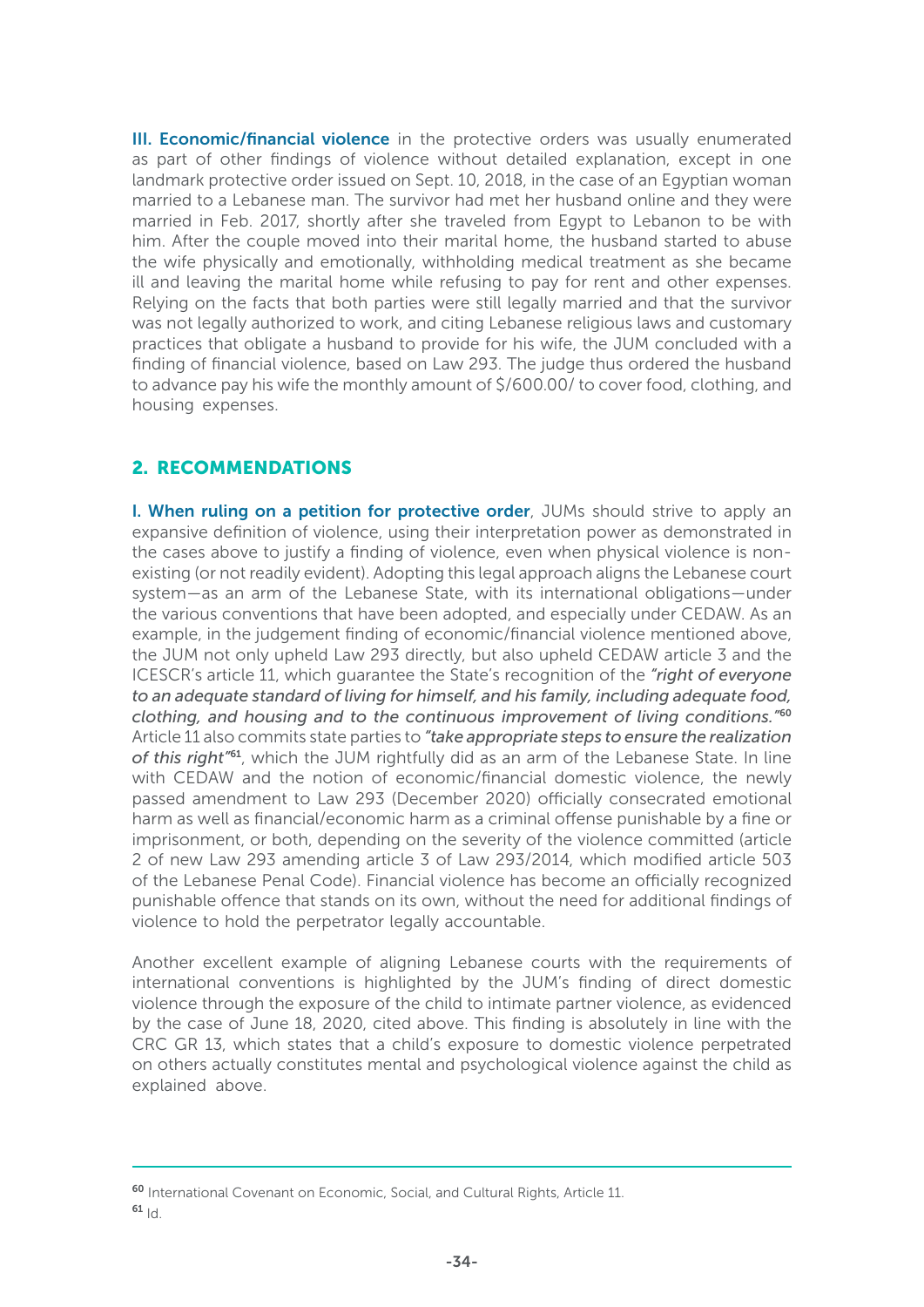II. Relying on legal precedent (even if not binding), attorneys assisting survivors of domestic violence should elaborate on the existence of various forms of violence, and especially in the absence of obvious physical violence, or evidence thereof, which will help to quide JUMs towards granting the protective order.

#### SUBSECTION B.

#### BURDEN OF PROOF AND EVIDENCE OF VIOLENCE: FINDINGS AND RECOMMENDATIONS

#### 1. FINDINGS

While the burden of proof is obviously on the petitioner for a protective order, Law 293 is silent as to the kind of evidence the judge must rely on to grant or deny the petition. In this instance, judges consider available evidence and also resort to their discretionary power to evaluate the case at hand. While many of the judgments reviewed did not overly burden the survivor with strict evidentiary requirements, other judgments did. Below are a few examples of burdensome evidentiary requirements imposed by JUMs as seen in the judgements of different cases:

#### JUDGEMENT #1.

On Jan. 24, 2015, the father of the wife/survivor, as the custodian of his married minor daughter, petitioned the JUM for a protective order against his daughter's husband and submitted as evidence a medical report proving that the survivor had been subjected to acts of physical violence (beatings).

The petitioner requested that the court compel the husband to:

- Refrain from having any contact with the survivor (still a minor), her baby, and other family members.
- Return the eight-month-old baby to its mother.
- Pay the amount of ten million Lebanese pounds to the survivor to cover food, clothing, housing, and medical expenses.
- Return the wife's personal belongings.

On Jan. 27, 2015, the judge requested that the petitioner produce additional documents as evidence to support his claim; on Feb. 13, 2015, the petitioner submitted all requested documents. The protective order was issued on Feb. 16, 2015, granting the petitioner his requests.

#### JUDGEMENT #2.

The wife/survivor petitioned the JUM for a protective order requesting that her husband be removed from the marital home and that he be compelled to advance pay her \$/1500.00/month. As evidence of the violence, she submitted two medical reports from a forensic doctor confirming she was beaten on Jan. 22, 2017, on Jan.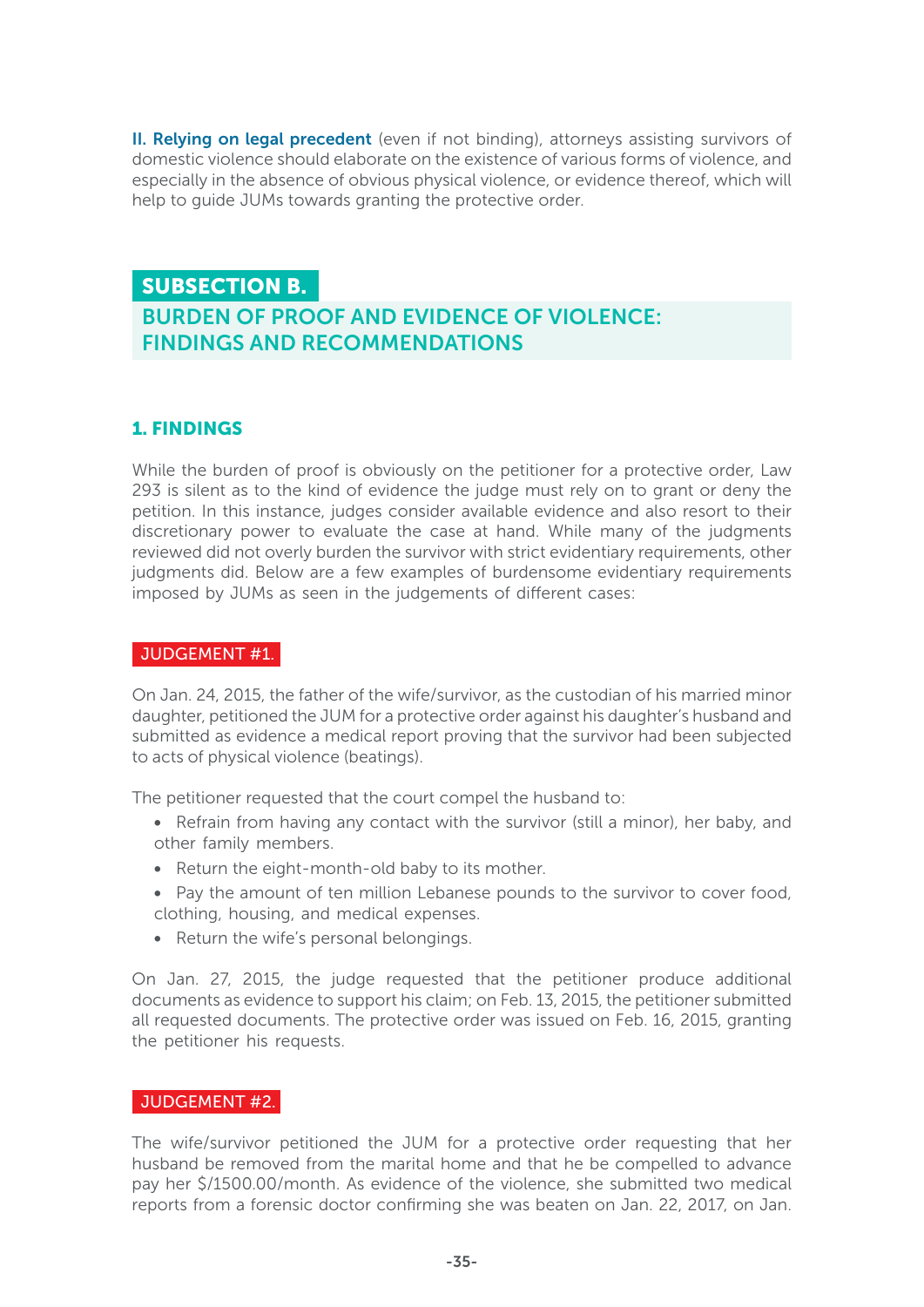29, 2017, and at the beginning of April 2017. The first medical report, dated Jan. 29, 2017, clearly documented the physical violence and recommended two days of sick leave to recover from her injuries. The second medical report, dated April 6, 2017, documented physical violence and recommended three days of sick leave because of injuries. The survivor petitioned for a protective order after the April incident, filed a criminal complaint against her husband with the relevant authorities, and filed for the annulment of the marriage before the competent religious court. The JUM granted the protective order on April 18, 2020. However, before issuing the order, the JUM held a hearing and interrogated the husband who claimed that the wife's medical reports contained erroneous information, that he was in fact reacting to his wife's provocation, and that his wife and his sons had attacked him. The judgment mentioned that the wife was beaten again in the time period between the filing of the petition and April 18, 2020. The protective order ultimately compelled the husband to:

- Cease contact and abuse, and cease instigating any abuse by others, against the petitioner and her children.
- Pay the petitioner a monthly amount of L.L. /1000,000.00/ as an advance payment to cover food and clothing expenses for her and the children.
- Leave the marital home until the resolution of the case by the competent religious court.

#### JUDGEMENT #3.

The wife/survivor petitioned for a protective order on May 11, 2017, stating that she and her four children (two of whom were from a prior marriage) were beaten repeatedly and verbally and emotionally abused at the hands of her current husband. She also stated that the violence against them had greatly affected their psychological wellbeing. The petitioner also explained that her husband was sexually harassing their teenage daughter and pressuring her into prostitution for monetary gain. Based on these facts, the petitioner requested that she be granted a protective order, that her husband be ordered to pay L.L. /1,500,000.00/ to cover food and housing expenses for the family, and that he be barred/forbidden from taking or destroying her personal belongings. On May 15, 2017, instead of granting the petition, the judge ordered the petitioner to:

- Show whether any other legal proceedings between her and her husband were pending before any other court.
- Specify the nature of her husband's job and the amount of his income.
- Specify the husband's place of abode and specify whether she and the children reside with him.
- Clarify her request as to her belongings.
- Present all relevant available evidence to substantiate the petition.

On May 24, 2017, the petitioner submitted a medical examiner's report showing that she and her daughter had been beaten and a psychologist's report showing the daughter was mentally and emotionally distraught by the father's sexual harassment. Counsel for the petitioner also stated on the record that the husband was still beating the petitioner and her children and requested the immediate removal of the husband from the marital home.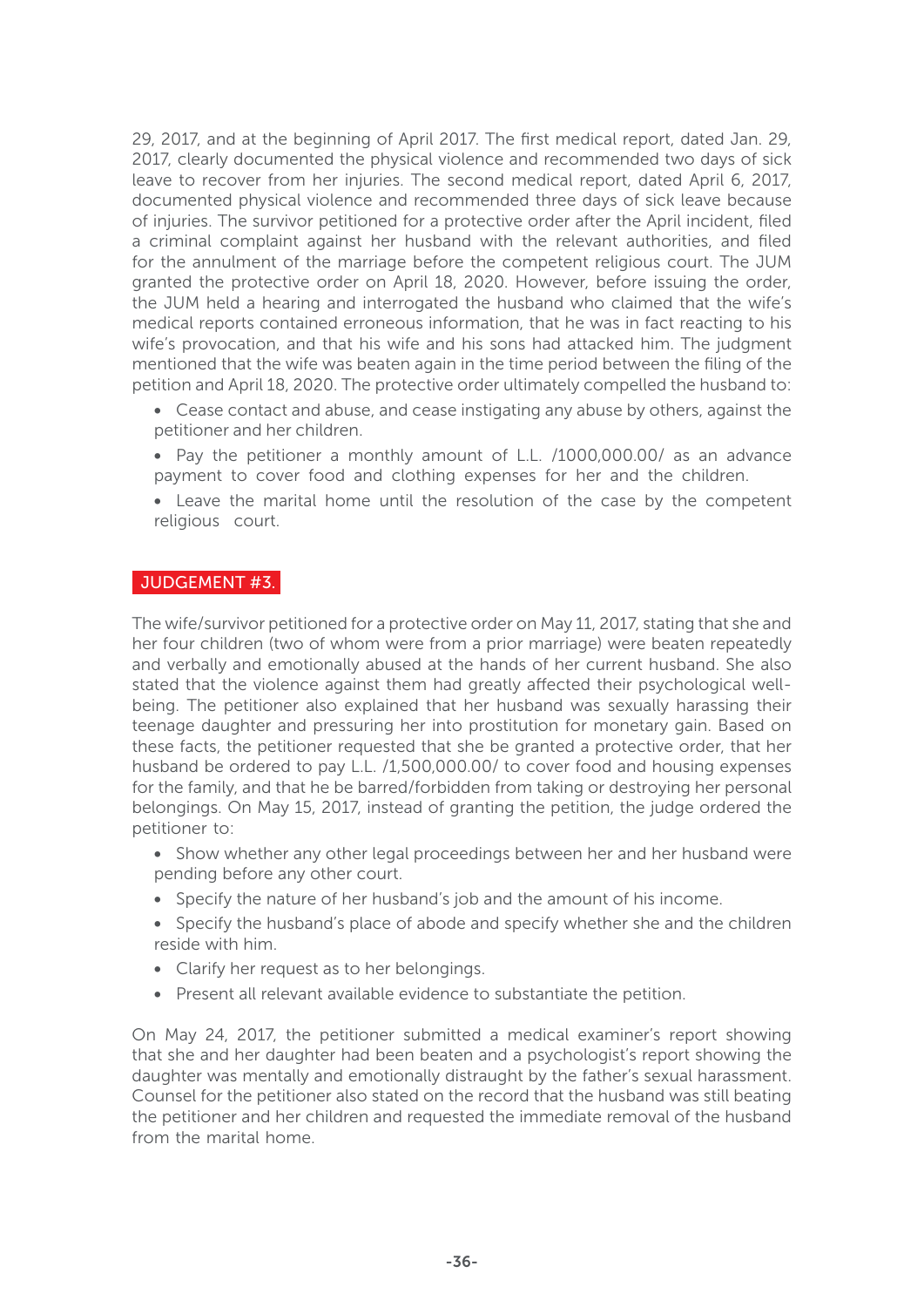On May 29, 2017, the judge finally granted the petitioner and her children the protective order, with available relief under Law 293, including:

• Removing the husband from the marital home for a period of three weeks.

• Preventing him from making any contact with the petitioner and her children, and specifically the teenage daughter (with penalties imposed for violation of the order).

• Compelling the husband to pay the petitioner a lump sum of L.L. /700,000.00/ to assist her with daily expenses.

• Compelling the husband to attend rehabilitation/counseling sessions at a specialized center.

#### JUDGEMENT #4.

In 2006, the wife/survivor was married at the age of 13, and the couple had three children together. Throughout the marriage, the alcoholic husband abused the family, beat them repeatedly, and threatened them constantly (even with murder). On Feb. 25, 2020, the survivor petitioned for a protective order before the JUM, requesting that:

• The husband be barred from being in close proximity to her and the children and from hurting them in any possible way.

- She be allowed to reside in the marital home with her children.
- The husband be removed from the marital home.
- The husband be ordered temporarily to pay monthly the minimum amount of L.L./1,000,000.00/ as an advance payment on living expenses and child support.

The JUM did not grant the protective order, but instead, ordered the petitioner to:

- Show whether any other legal proceedings between her and her husband were pending before any other court, and provide certified copies of complaints/actions and issued court orders thereof, with affidavits from the relevant court.
- Provide documents showing whether she had a job, with proof of monthly or weekly income.

• Specify the nature of her husband's job and the amount of his monthly or weekly income.

• Specify the husband's and the children's current place of abode.

On Feb. 27, 2020, after questioning the petitioner and receiving adequate responses to all of the above in due time, the judge issued the protective order.

#### JUDGEMENT #5.

The husband and wife/survivor were married in 2015 and the husband started being violent physically and mistreating her soon after. As violence became continuous and escalated, the survivor left the marital home. However, the husband continued to stalk and harass her. In August 2019, after the husband was physically violent again, the survivor filed a criminal complaint based on article 584 (slander and libel crime) of the Lebanese Penal Code. Despite the criminal proceedings against him, the husband did not stop stalking the survivor, which caused her additional emotional distress, including panic attacks and episodes of depression. The survivor consulted a psychiatrist, who recommended ongoing treatment.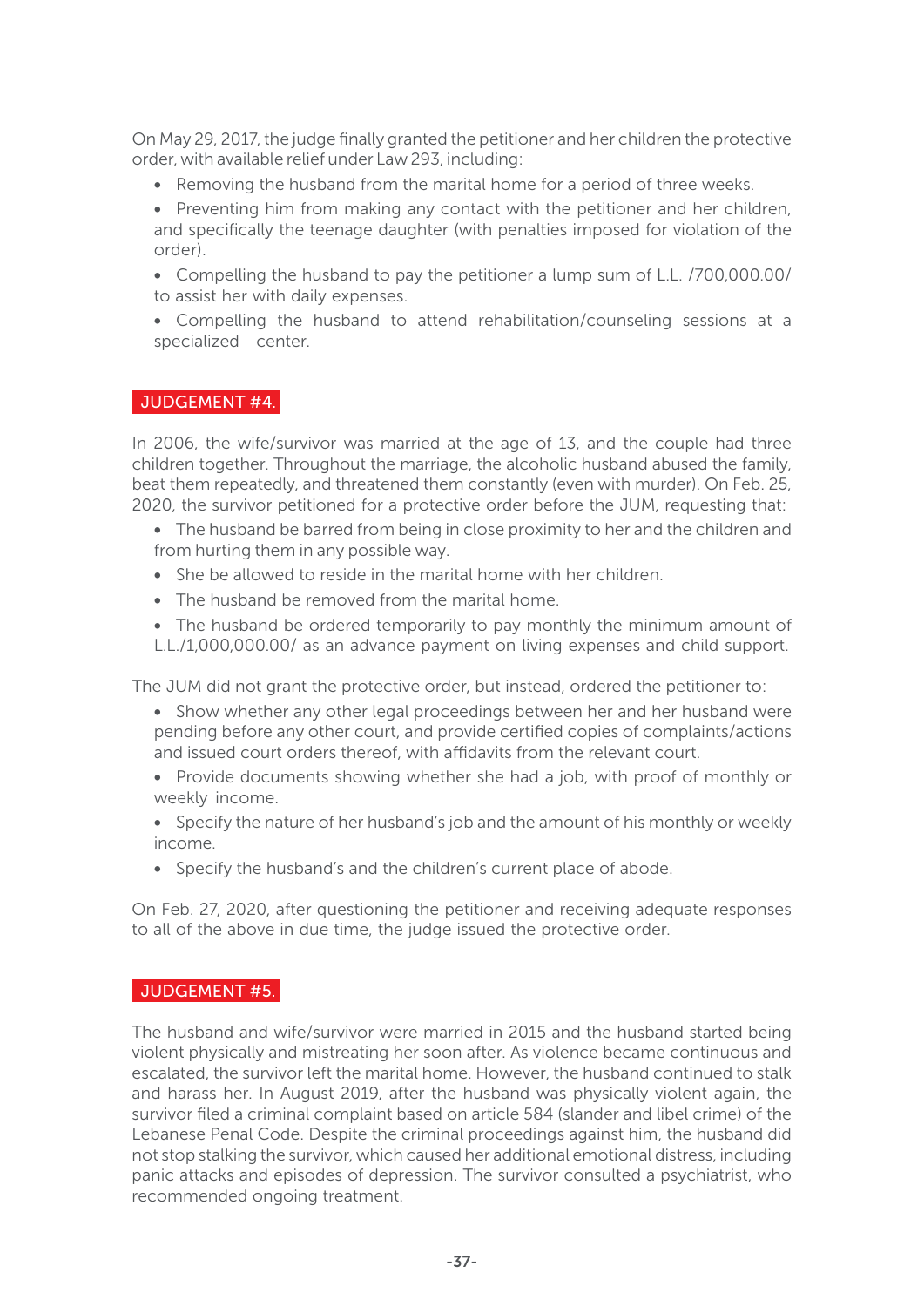On Jan. 16, 2020, the survivor petitioned the JUM for a protective order requesting that:

• The husband ceases any contact, avoid close proximity to her and her family and refrain from hurting them in any possible way.

• The husband advance pays her the amounts of L.L. /5,000,000.00/ to cover food and clothing expenses, L.L. /5000,000.00/ to cover medical treatment expenses, and L.L. /5000,000.00/ to cover housing expenses.

• The husband be barred/forbidden from damaging her property and belongings.

On the same day, the JUM asked the petitioner to:

• Show whether any other legal proceedings between her and her husband were pending before any other court and to provide certified copies of complaints/ actions and issued court orders thereof, with affidavits from the relevant court.

• Provide documents showing whether she had a job, with proof of monthly or weekly income.

• Specify and show the nature of the husband's job and the amount of his monthly or weekly income.

• Specify what assets of hers be protected from damage by the husband.

On Jan. 22, 2020, the petitioner submitted the requested documents, including Jaafari court affidavits, proof of the husband's monthly income (over \$/5,000.00/), and a list of furniture originally belonging to her father.

On Jan. 29, 2020, the JUM interrogated the petitioner about the violence she was subjected to and granted the protective order on Jan. 30, 2020. The order compelled the husband to:

- Cease contact and violence/abuse against the petitioner and any and all family members living with her.
- Stop damaging the furniture of the marital home, under penalty.
- Advance pay the lump sum of L.L. /1,500,000.00/ for food, clothing, housing, and medical expenses.

In the reviewed judgements described above, which were issued over the course of five years by different JUMs, the protective order was only issued after the judge held hearings and requested various additional documents from the petitioner. While it is understandable that JUMs do not take protective orders lightly and strive to have compelling evidence before granting such orders, it is a violation of the law to ignore forensic reports and other medical reports, request additional documents (such as affidavits and others), or hold hearings to gather additional evidence before granting the protective order, as explained below.

I. Violation of the LCCP article 302 and the legal principle of considering readily **observable/apparent information and evidence at face value:** As previously explained, the LCCP article 302 states that JUMs, when evaluating a file, can rely on judicial presumptions and can use their discretionary power to consider observable/ apparent information and evidence and take it at face value. In addition, the LCCP article 596 grants JUMs the power to privately conduct their own investigations, if deemed useful. By the same token, they can hear individuals who can enlighten them about the matter before them. Applying these rules to the judgements reviewed, the JUMs should have satisfied themselves with the evidence presented, including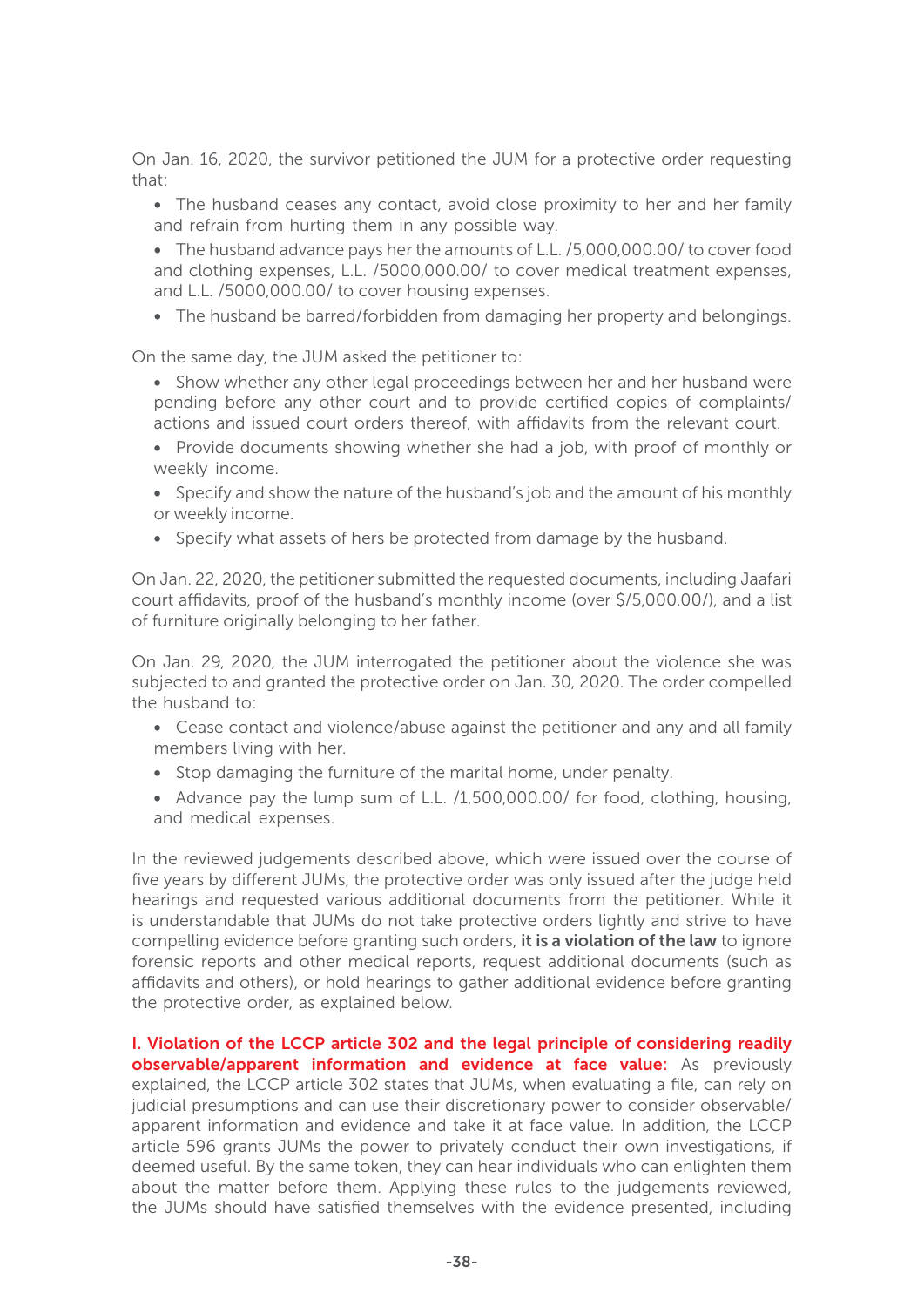medical records and statements of survivors, to find evidence of violence. By requesting additional documents and/or by holding later hearings with the perpetrator, instead of considering that evidence of violence is satisfied with legitimate medical records presented or satisfied with the testimony or sworn affidavit of the survivor as recommended by international best practices<sup>62</sup>, the JUMs are violating the LCCP articles 302 and 596, while exposing the survivors to additional violence.

II. Violation of the provisions of the UDHR, ICCPR, CAT, and CEDAW article 2: By application of the principle of hierarchy of norms, adopted international conventions and treaties prevail over regular laws as stated in article 2(1) of the LCCP. Regular laws must also be interpreted in a manner that is consistent with the provisions of such treaties as stated in the LCCP article 4(2). Based on this requirement and on the fact that Law 293 was passed to fulfill the due diligence obligation imposed on Lebanon as a State party to CEDAW, these burdensome evidentiary requirements are in violation of the law because they contradict the obligation imposed on State parties, in CEDAW article 2, to ensure the effective protection of women through competent national courts and ensure that public institutions and authorities refrain from engaging in discrimination against women (CEDAW article 2(c) and (d)). Further, they are against GR 19 comment 6, read in conjunction with CEDAW article 1, which states that discrimination against women includes GBV. They are also inconsistent with GR 35 comment 22, which further explains CEDAW article 2 and clarifies that a State party is responsible for the acts or omissions of its organs or agents (i.e., the executive, legislative, and judicial branches), and that these state organs must refrain from engaging in acts of direct or indirect discrimination. Delaying a protective order amounts, at a minimum, to a temporary omission and a failure to act by the JUMs and is discrimination against the survivor. The requirements are also inconsistent with GR 33, under which good quality access to justice means that international standards of competency, efficiency, independence, and impartiality are met, as explained by the ICJ.63 In the cases above, the JUMs, who are representative of the Judiciary Power and are public organs and actors of the Lebanese State, did not provide competent, efficient, and impartial access to justice to GBV survivors, and have therefore failed at upholding the due diligence duty imposed by CEDAW.

III. Violation of the provisions of the CRC. As seen in judgements no. 3 and 4, the fact that the JUM did not grant the protective order according to the provisions of Law 293 jeopardized the life and well-being not only of the mother but also of any involved children. In both cases, by delaying the protection order, the JUMs neither acknowledged nor considered that the children were also being abused, thereby taking the risk of exposing them to additional violence. In both cases, the JUMs were in direct violation of the provisions of the CRC, and specifically of article 3.1, which expressly imposes on courts of law the duty to consider the best interests of the child in all circumstances. In addition, in judgement no. 3, in which the father was sexually harassing his fifteen-year-old daughter and pressuring her to engage in prostitution activities, the JUM also violated article 34(1) of the CRC by failing to protect the child and allowed for the inducement of a child into unlawful sexual activity to continue.

<sup>&</sup>lt;sup>62</sup> UN Department of Economic and Social Affairs, Handbook Legislation on Violence Against Women, p. 48, ST/ESA/329, https://www.un.org/womenwatch/daw/vaw/handbook/Handbook%20for%20 legislation%20on%20violence%20against%20women.pdf (accessed Dec. 10, 2020). 63 ICJ, supra n. 41.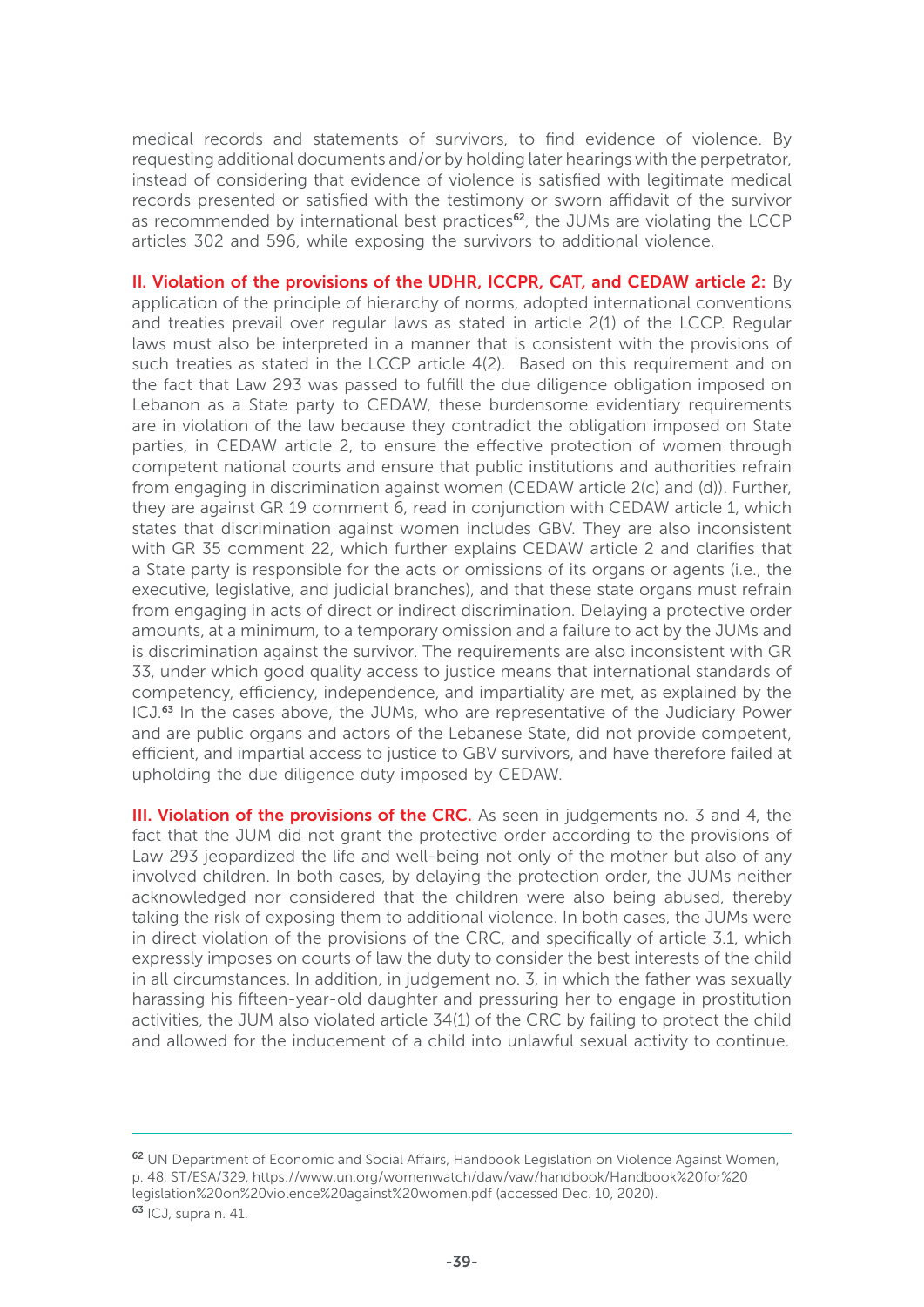#### 2. RECOMMENDATIONS

Because protective orders are ex-parte temporary orders mainly aimed at stopping the occurrence of violence or imminent threats thereof and aimed at providing protection and safety, restrictive rules of evidence should be relaxed to allow for immediate protection and safety of the survivor(s). Applying regular or imposing strict evidentiary requirements to protective orders would actually jeopardize the survivor(s) even more and would defeat the purpose of the protective order. Under international best practices, as stated in the "UN Handbook on Legislation for Violence Against Women", the live testimony or sworn affidavits of the survivor are enough evidence to grant the protective order, and no other external evidence should be required because this might *"compromise the complainant/survivor's safety by causing significant delays and rescheduling of hearings."*64 Therefore:

I. The JUMs should adopt less restrictive evidentiary requirements, such as the live testimony or the sworn affidavit of the survivor, as recommended by legal international best practices.

II. The JUMs should rely on medical reports (whether by medical forensic examiner or other), prior criminal complaints, and other forms of evidence (such as photographs) when available to grant the order, especially when considering the temporary nature of the protective order.

III. The JUMs should grant the protective order to allow for safety of the survivor regardless of the availability of other documents, such as complaints or actions filed before other authorities or courts, employment affidavits, etc.

IV. Attorneys and survivors should produce medical records, copies of criminal complaints, testimony of witnesses, photographs and any other document that would lead the JUMs to a finding of domestic violence. When such documents are not available, attorneys should push for the survivor's live testimony and/or sworn affidavit and should rely on international best practices to legally substantiate their request. By the same token, when attorneys are before the penal judge, they should also submit a copy of the protective order issued by the JUM to ensure maximum legal protection for the survivor based on all available evidence.

#### SUBSECTION C.

 TIME FRAME FOR GRANTING A PROTECTIVE ORDER: FINDINGS AND RECOMMENDATIONS

#### 1. FINDINGS

The ex-parte protective order is a civil protective order that the JUMs must grant within a maximum time frame of 48 hours, according to Law 293 article 13 (see above). This time frame conveys the urgency element of the protective order and safeguards its ultimate goal, which is the safety of the survivor(s). In the various judgements reviewed,

<sup>64</sup> UN Department of Economic and Social Affairs, supra n. 62.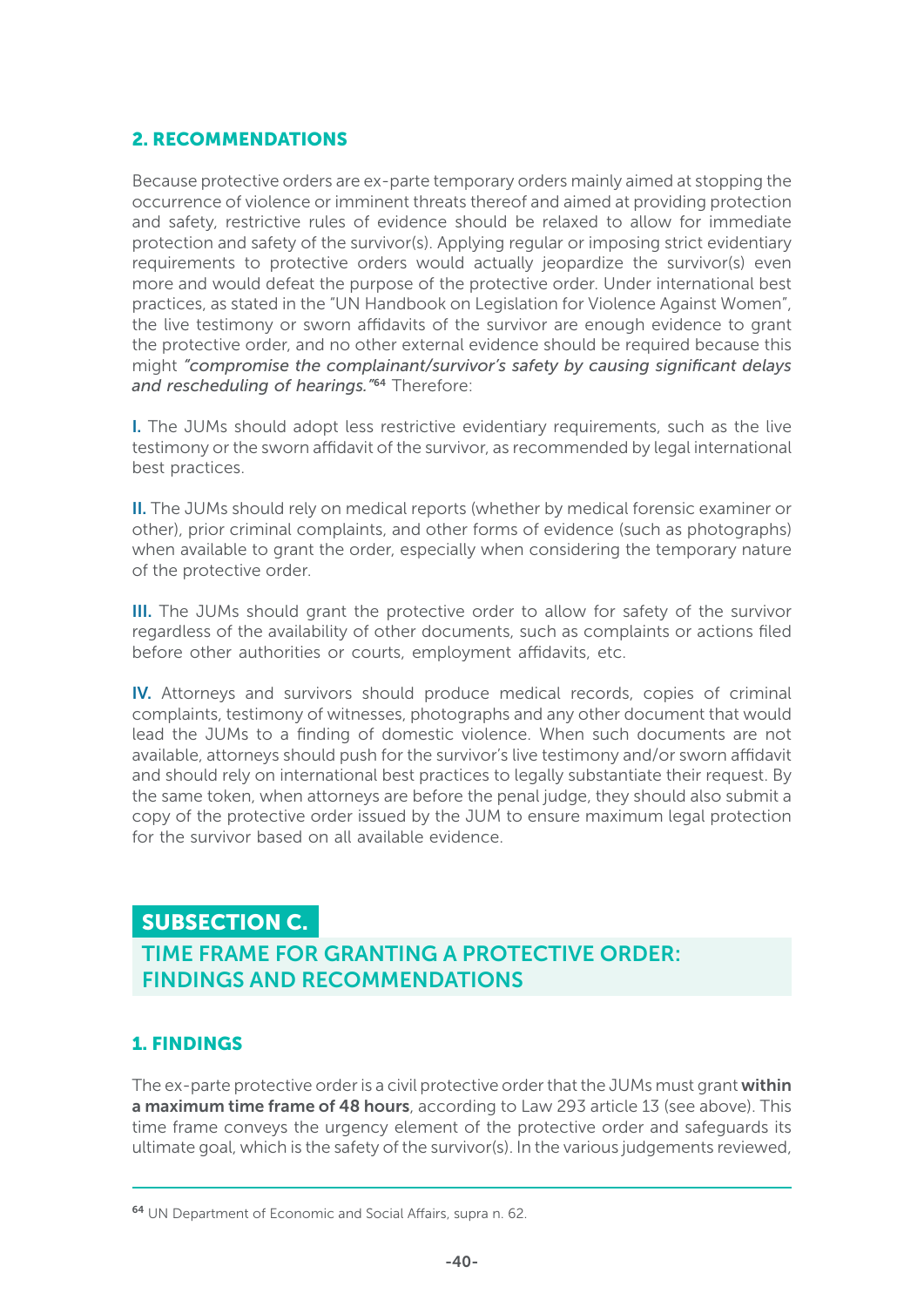many protective orders were granted within the 48-hour time frame in a swift and efficient manner. It must also be noted that, from a practical standpoint, many JUMs are available twice a week only, which delays their review of filed petitions, making matters worse for the survivors. The COVID-19 pandemic, which took Lebanon by storm in February of 2020, only made matters worse as lockdowns and social distancing measures led to delayed hearings and court closures for extended periods of time. Nevertheless, there was a noticeable trend of some JUMs, unrelated to the pandemic, to digress from this time frame, for reasons unexplained, extending the time frame, in some instances to months. In the judgements #1, 3, and 5 (see above), the 48-hour time frame was totally ignored; in the judgements presented below, the protective order was issued months after the petition was filed.

#### JUDGEMENT #6.

The wife/survivor was beaten regularly by her husband from the start of the marriage. As things escalated, the husband left the marital home, totally ignoring the needs of his family. In 2017, unable to pay for rent and other expenses, the survivor and her daughters moved out of the marital home, moved in with her parents, and filed for divorce before the competent religious court. In the course of the divorce proceedings, the religious court issued an order granting child support to the mother (L.L. /300,000.00/month) and weekly visitation rights of 48 hours to the father. However, the husband continued to stall the divorce proceedings by refusing to agree to the divorce unless the wife/ survivor waived her legal rights, including alimony and child support. At some point, the husband asked the survivor to meet him in his office, on the pretext of discussing medical expenses for their sick daughter. As soon as the survivor arrived to the office, he assaulted her, leaving her almost unconscious on the floor, and called the police claiming she had attacked him. At the scene of the incident and through immediate investigation, it became evident to the police the husband was the assailant. A police report was completed at the crime scene, based on which, the survivor filed a criminal complaint against her husband before the public prosecutor.

On July 2, 2019, the survivor petitioned the JUM for a protective order for herself and the children. Along with her petition, she submitted the police report and a copy of the criminal complaint against her husband. She also submitted medical reports showing she had been subjected to physical violence and that her daughters were traumatized because of watching their mother's abuse at the hands of their father. In her petition, she also requested the arrest of judgment of the religious court, as it pertained to the husband/father's visitation rights.

On Mar. 3, 2020, the JUM granted the protective order, compelling the husband to cease abusing the petitioner and her children but rejecting the arrest of judgment on the basis that it was unjustified. It must be noted that the JUM did not rely on any discretionary power to grant the survivor other reliefs available under Law 293.

#### JUDGEMENT #7.

On Jan., 23, 2020, the wife/survivor, a mother of three young children, petitioned for a protective order for her and her children, claiming domestic violence on the part of her husband (the father of her children). Along with her petition, as substantiating evidence, she submitted multiple medical reports documenting violence against her and the children, including a medical report dated Jan. 2, 2020, stating that she had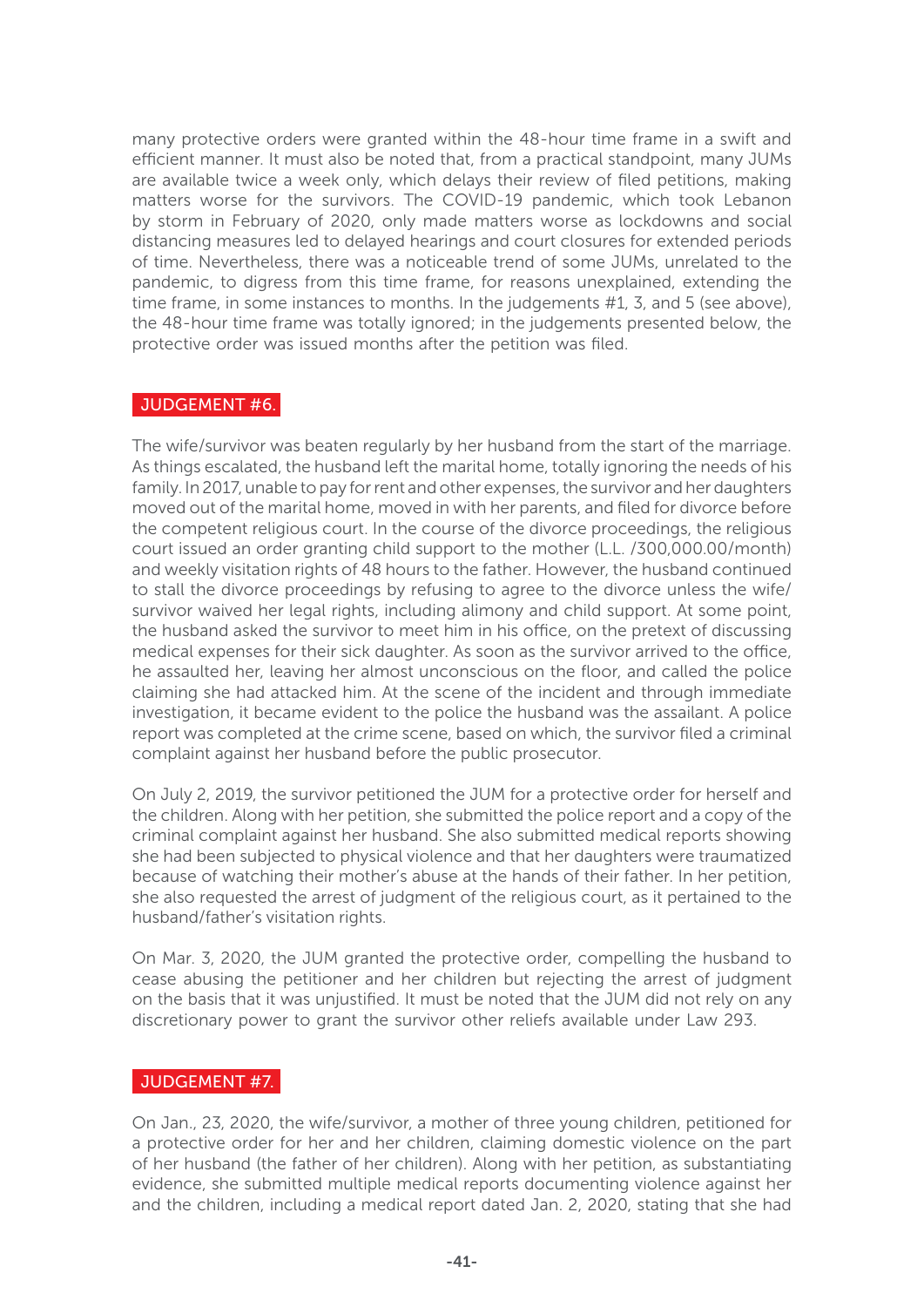been savagely beaten all over her body, and a photocopy of a criminal complaint against her husband that she filed on Dec. 11, 2019. She also produced photographs of one of the children's body parts showing extreme redness. During her testimony before the judge, the petitioner requested that she be granted the amount of \$/2000.00/ month as child support. She also stated that she had filed for child support before the competent religious court. Following the first hearing with the petitioner, the JUM yet held another one in the presence of the husband, who admitted to beating the survivor and to disciplining his children physically.

On Mar. 3, 2020, the JUM granted the protective order, ordering:

- The husband to cease contact and abuse of the survivor and children.
- The husband to pay the sum of L.L. /1,000,000.00/ as an advance on payment as well as pay for the children's medical expenses.
- The husband to be notified of the protective order and that he be allowed to enter the marital home.
- The public prosecutor to be notified of the order to follow-up on any violation of its content.

In these two judgments cited above, the protective orders were delayed by months. Delaying the granting of the protective order beyond the legally mandated 48-hour time frame is in:

I. Violation of article 13 of Law 293. Article 13 of Law 293 clearly states that the protective ordered must be issued within a maximum time frame of 48 hours, in line with LCCP article 607 stating that the JUMs must issue ex-parte orders within a maximum timeframe of two days. Not abiding by this time frame is in direct violation of the express text of Law 293 and defeats its purpose, while endangering the safety of survivors. This practice is also in violation of the Court of Cassation's (Supreme Court of Lebanon) legal principle of human safety being above all other considerations, adopted in a judgement issued in 2006<sup>65</sup> and reaffirmed in another judgment issued in 2013.<sup>66</sup>

II. Violation of article 4 of the LCCP. As clearly stated in the LCCP article 4 (2), judges shall under no circumstances delay "the rendering of a judgment for no reason. If the law is obscure, the judge shall interpret it in a manner consistent with its purpose and with other texts. In the absence of a law, the judge shall apply the general principles of law, customs, and the principles of justice." In the event JUMs are unclear as to whether the 48-hour time frame imposed by article 13 is mandatory or not, the LCCP article 4 imposes on them the duty to interpret the language of article 13 in a manner consistent with the spirit or purpose of Law 293, which is always protection of the survivors from domestic violence. Thus, when the JUMs are not satisfied with the statement of domestic violence in the petition (even if corroborated by medical reports) and request additional documents, hold additional hearings, etc., they are de facto delaying the rendering of a judgement, while exposing the survivors to additional violence. By doing that, they are in direct violation of the LCCP article 4 and could be liable for denial of justice.

<sup>65</sup> Lebanese Court of Cassation, judgment issued on 23/2/2006, case no. 34/2006, www.idrel.com <sup>66</sup> Lebanese Court of Cassation, judgment issued on 24/5/2012, published in the Aadel Journal/العدل/ p. 208 (2013).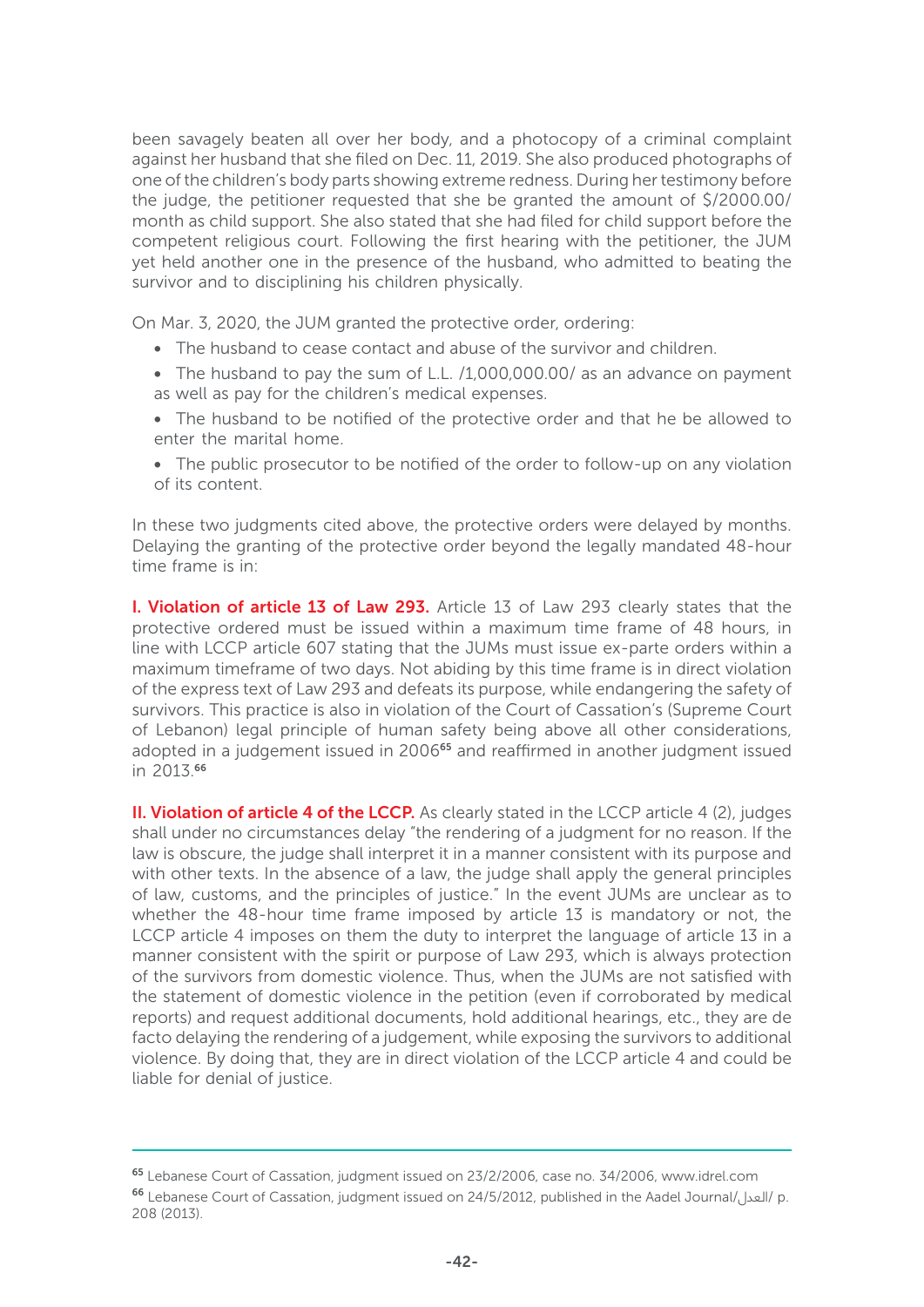III. Violation of CEDAW article (2) and inconsistency with GR 33. In addition to being in violation of CEDAW article (2) and the due diligence obligation as explained by GR 19 and GR 35 (see above), delaying a protective order is also inconsistent with GR 33. Under recommendations for State parties to improve access to justice through protection orders, GR 33 specifically stated that State parties should *"guarantee that women are not subjected to undue delays in application for protection orders"*67 and that cases of gender-based discrimination, including GBV, should be dealt with in a timely and impartial manner.<sup>68</sup> Thus, the delaying of a protective order negatively impacts component (5) "access to remedies" of a properly functioning justice system, which must "be provided and enforced in a timely manner" as explained by the ICJ (see above).

#### 2. RECOMMENDATIONS

I. The JUMs should respect the 48-hour time frame of Law 293, for purposes of protecting survivors and for providing swift and efficient access to justice, both under Lebanese law and under CEDAW and its recommendations.

II. The JUMs should keep adopting best practices to enhance the functioning of the justice system. The COVID-19 pandemic had a dampening effect on access to justice across all Lebanese courts, as physical court access became very restricted due to governmental mobilization and lockdown measures. During the lockdown, GBV cases, especially domestic violence, increased at an alarming rate, following the same trend worldwide.<sup>69</sup> In an effort to mitigate this harmful effect, and relying on technology, the Public prosecutor of the Court of Cassation issued, on April 16, 2020, new innovative procedures allowing the police to intake and register cases of domestic violence remotely even if the survivor did not have any witnesses or documents. By the same token, survivors were allowed to testify via video conferencing and police agents were allowed to take remote statements.<sup>70</sup> In a similar stance, on April 21, 2020, the President of the Judicial Supreme Council also facilitated access to justice by distributing court email addresses, allowing complaints and petitions for protective orders to be filed via email, and authorizing JUMs to rule on these cases to avoid any further delays.<sup>71</sup> On April 21, 2020, the JUM in Tyr issued the first e-protective order, preventing the husband from contacting the survivor and other individuals of her household located in Tripoli, allowing the survivor to remain with her parents, ordering the husband to deliver the child to his mother, and compelling him under penalty to pay her a monthly food allowance as well as cover her medical expenses. These new practices are in line with GR  $33^{72}$  and with the ICJ's component (4) "good quality" of a properly functioning justice system, under which good justice systems must be dynamic and open to innovation.<sup>73</sup> The newly enacted practices should be adopted permanently as they improve the Lebanese justice system, making it more flexible and more responsive to the needs of survivors of domestic violence.

<sup>&</sup>lt;sup>67</sup> Committee on the Elimination of Discrimination Against Women, supra n. 42, at § 51(j), <sup>68</sup> Id.

<sup>69</sup> National Commission of Lebanese Women, Gender Alert on COVID-19, June 3, 2020, p. 1, https://nclw.gov.lb/wp-content/uploads/2020/06/Gender-Alert-on-COVID-Lebanon-Issue-3\_English. pdf (accessed Dec. 21, 2020).

 $70$  Id. at 4.

 $71$  Id.

<sup>&</sup>lt;sup>72</sup> Committee on the Elimination of Discrimination Against Women, supra n. 42, at  $\frac{1}{2}$  17(d),

<sup>73</sup> ICJ, supra n. 41, at 34.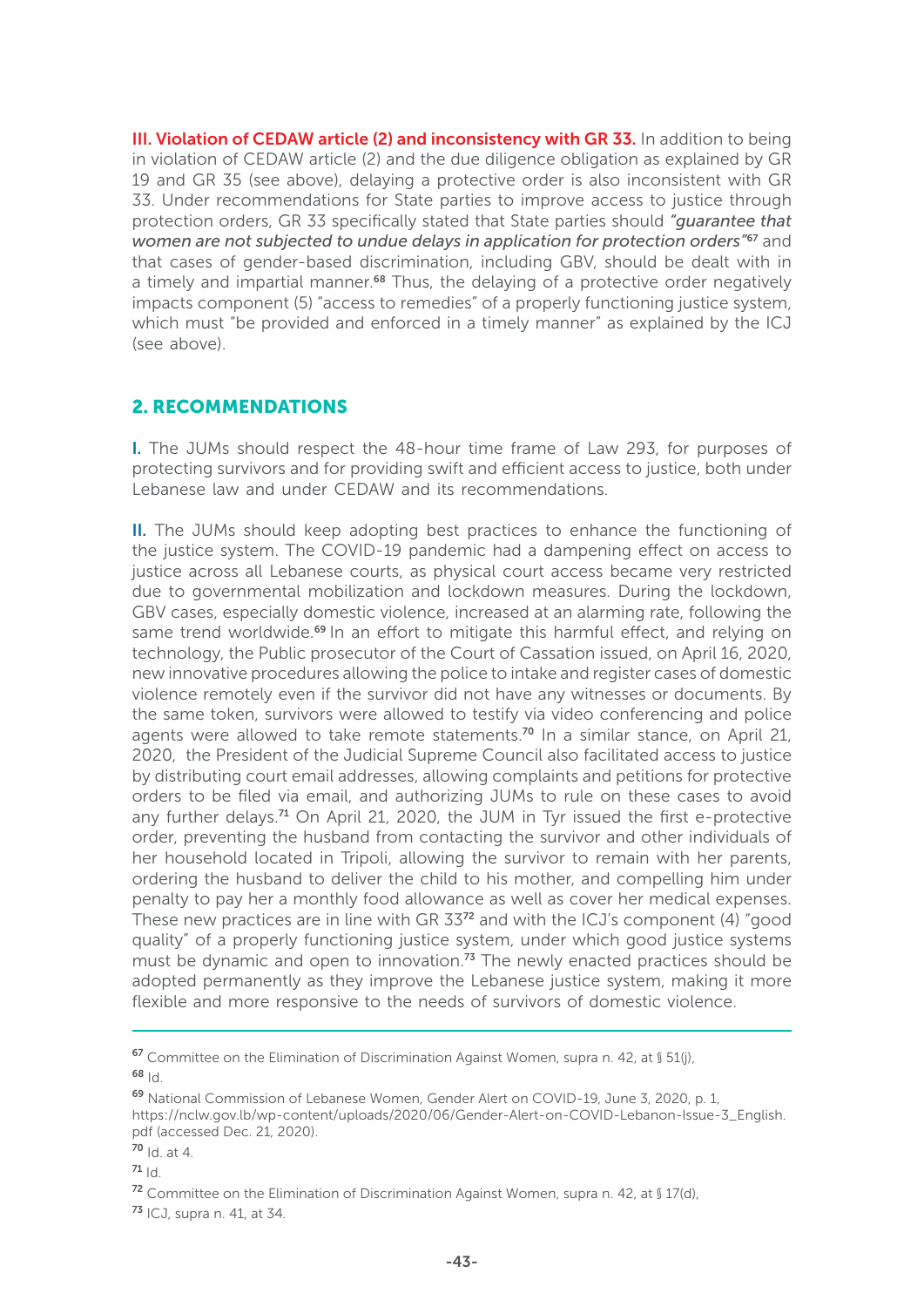III. Attorneys petitioning for a protective order should rely on the LCCP articles 606 and 607, which expressly state that in cases of extreme urgency, petitions for ex-parte orders can be filed with the JUMs at their residence, on weekends and outside of regular working hours, and that the JUMs cannot exceed two days to either grant or deny the petition. They should also rely on the LCCP article 741 that allows individuals to sue the Lebanese State for denial of justice when the JUMs take extended periods of time to decide on a petition for protective order.

#### SUBSECTION D. FAMILY CONCEPT AND PROTECTION OF CHILDREN AMENDMENT TO LAW 293): FINDINGS AND RECOMMENDATIONS

#### 1. FINDINGS

More often than not, and as evidenced by the facts of the above judgements, children in the same household of the perpetrator are also survivors of violence. Law 293 provided protection to both mother and children as long as the mother was the petitioner and the children were still within the legal age of maternal custody, as determined by the various personal status laws. The amendment of Law 293 passed in Dec. 2020, now allows for protection of the children age 13 and under, regardless of the provisions of personal status laws. In article 2 of Law 293 (un-amended), the definition of family is still restricted to the enumeration of a group of individuals, tied together by either blood kinship or legal kinship. This definition, because restrictive, does not take into consideration the broader concept of family as "individuals living under the same roof", even though it addresses family violence. The problem arises when mother and children are abused in the household they live in by a family member that is not listed in the definition of article 2, and the mother is incapable of petitioning for a protective order to protect herself and the children. Under this scenario, even a divorced or separated father cannot benefit from the provisions of Law 293 to protect his children, as seen in the judgement below.

#### JUDGEMENT #8.

On Sept. 12, 2019, a father of two filed a petition for a protective order claiming that his children were being subjected to physical violence by the husband of their maternal grandmother, with whom they lived with their mother. He further requested that he be awarded sole temporary custody of the children until the relevant competent religious court's final decision on the custody matter. Interpreting Law 293 article 22, the JUM denied the protective order, considering that petitions aiming to solely protect children were of the exclusive subject-matter jurisdiction of the Court of Minors. Moreover, the JUM also stated that he did not have any authority to look into the matter because the petition also aimed to modify a prior custody order, which was of the exclusive subject-matter jurisdiction of the relevant competent religious court. As a consequence of denying the request for a protective order, the children remained totally unprotected and at the mercy of the perpeptrator.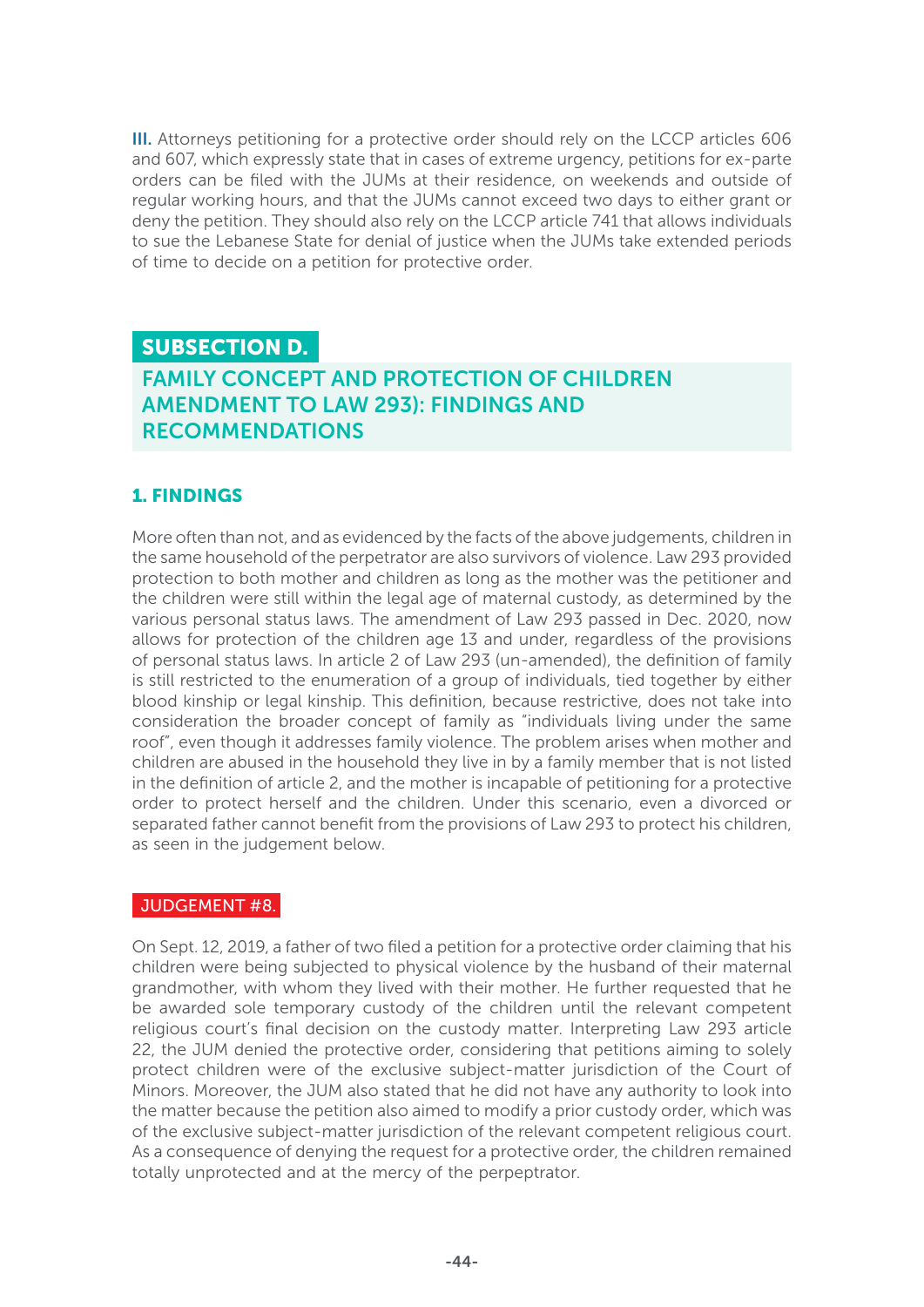#### 2. RECOMMENDATIONS

I. The main legal issues raised by this case focus on the jurisdictional overlap between old Law 293 and Law 422/2002 for the protection of minors, as well as the father's implicit lack of standing under Law 293 because the perpetrator was not a family member as defined by the express language of Law 293 article 2 and the father is not the survivor either. Standing under Law 293 was exclusive to the survivor of the violence or to the legal guardian/custodian if the survivor is a minor and the perpetrator is one of the individuals enumerated in said article 2.

In this case, the JUM justified denying the request for a protective order based on the exclusive subject-matter jurisdiction of the Judge of Minors, even though the father is a family member according to the family definition of Law 293. The outcome of the case could have been different if the JUM had justified his decision using analogy and relying on a 2007 decision of the General Assembly of the Lebanese Court of Cassation74, which examined the issue of competing and overlapping jurisdiction of religious courts and the Judge of Minors. The case before the Court of Cassation also involved a temporary protective order issued by the Judge of Minors compelling the father to deliver his minor daughter to her mother. The father appealed the protective order, claiming that the Judge of Minors had violated the exclusive jurisdiction of religious courts in custody matters. The Court of Cassation rejected the appeal, explaining there was no competing jurisdiction because the protective order "was just a temporary measure adopted for the purpose of protecting the minor from specific circumstances that could endanger the minor if they continue".

The court further explained that the decision of the religious court awarding custody to the father remained unaffected because the father was still the legal guardian of the minor for all legal matters (unofficial English translation).

The General Assembly's justification in this case is a classic and perfect example of harmonizing two legal texts that appear to be competing and contradictory at first reading, as recommended by the LCCP article 4. Relying on the precedent of the highest Lebanese Court, and by analogy, the JUM could have granted the petition on the basis that the protective order is a temporary measure serving the best interests of the children and safeguarding them until their father is able to file before the Judge of Minors based on article 26 of Law 422/2002. In harmony with this precedent, the latest amendment to article 13 of Law 293 expressly states that minors can petition for a protective order without their legal guardian. In other words, the new article 13 has granted concurrent jurisdiction over protective orders to the JUM or the investigative judge and to the Judge of Minors, based on article 26 of Law 422/2002. The other notable amendment of Dec. 2020 is the modification of Law 293 article 12, which now states that protective orders cover both the survivor and her children aged 13 and below. Thus, this amendment allows children who are within or beyond the legal age of maternal custody to still benefit from protection as long as they are not older than 13 years of age.

Regardless of who has the right to custody of the children according to the relevant personal status laws, each of the parents, whether divorced or not, should have a legal remedy available to protect the children from abuse by an extended family member.

<sup>74</sup> Lebanese Court of Cassation, judgment issued by the General Assembly of the Court on 23/4/2007, case no. 22/2007, www.idrel.com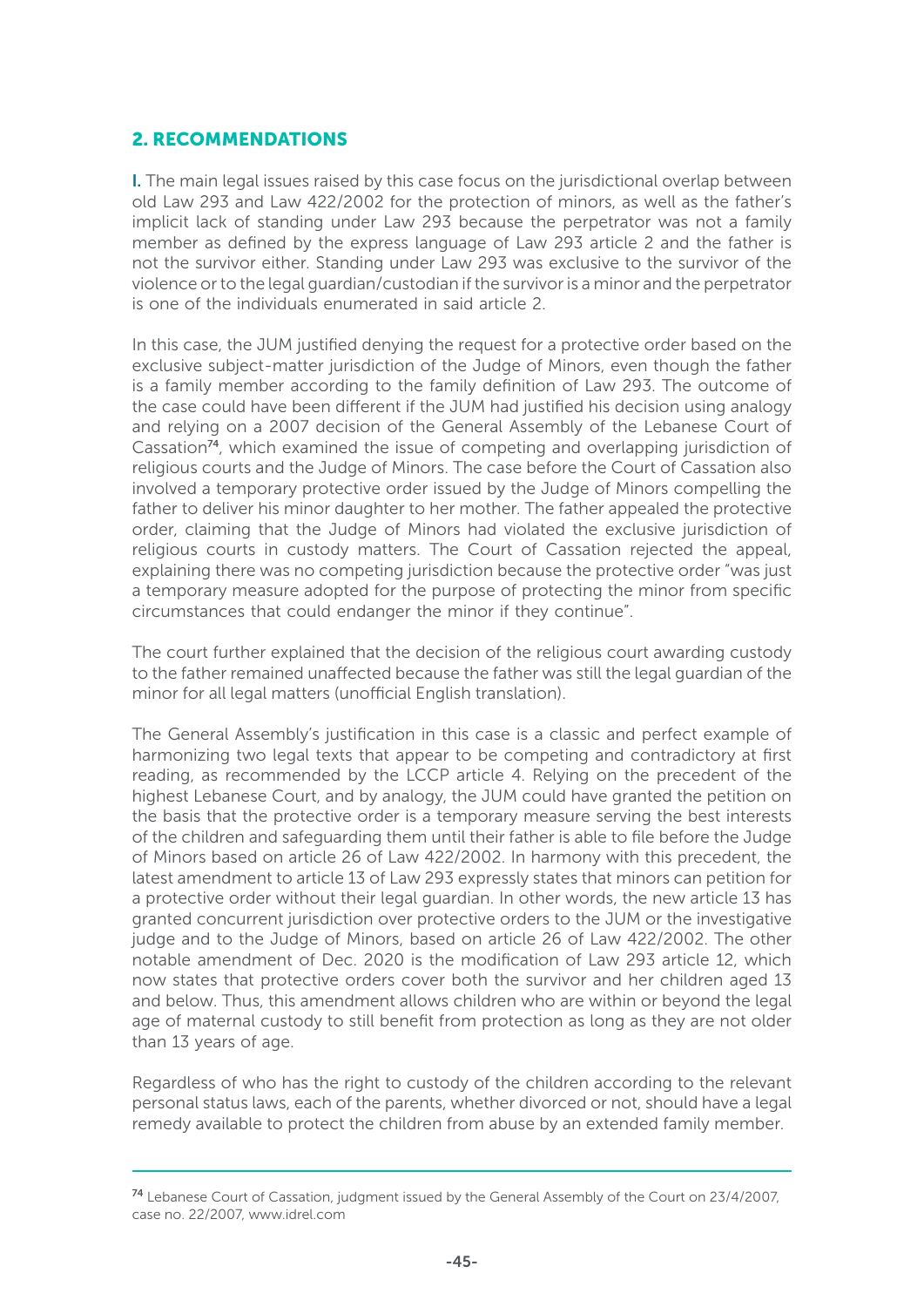It must be noted that GR 21 on CEDAW article 16 acknowledges that the notion of family may take many forms, depending on the socio-cultural and religious context in which it exists, and recognizes equality of men and women within the family in law and in private. Building on GR 21, GR 29 on CEDAW article 16 reiterates that family must be understood in a wide sense and relies on the ICESCR article 11.1: *"The States Parties to the present Covenant recognize the right of everyone to an adequate standard of living for himself and his family, including adequate food, clothing and housing, and to the continuous improvement of living conditions. The States Parties will take appropriate steps to ensure the realization of this right, recognizing to this effect the essential importance of international co-operation based on free consent."* 

Relying on the CRC article 3 and the best interests of the child, and using the power of interpretation to expand on the definition of family and on the principle of nondiscrimination and equality between men and women as stated in CEDAW and in the ICESCR, the JUM could have justified granting the protective order to the father. Therefore, JUMs should rely on existing provisions of international conventions and relevant recommendations, as well as on the Court of Cassation's precedent, to grant protective orders for minors when there is violence in the household directed at them exclusively and when a family member petitions for the order.

II. The latest amendment to article 13 provides a partial solution to this problem by allowing minors themselves to file for a protective order, but the problem remains if said minor is incapable of such filing.

#### SUBSECTION E.

### MEDIATION FOR RECONCILIATION AS A RESOLUTION FOR DOMESTIC VIOLENCE: FINDINGS AND RECOMMENDATIONS

#### 1. FINDINGS

Another finding from the jurisprudence of the JUMs is the fact that some judges not only delay the protective order process, but also act as "mediators" between the perpetrator and the survivor and propose reconciliation despite blatant proof of physical and emotional violence, for extended periods of time. This is exemplified in the judgment below.

#### JUDGEMENT #9.

The wife/survivor and her husband were married in 2010 and had a son in 2012. The survivor was beaten and threatened constantly by her husband over the course of the marriage. On July 28, 2019, the husband savagely assaulted her, held a knife to her throat threatening to kill her, and called on his son to witness his mother's murder. On Sept. 4, 2019, the attorney for the survivor petitioned for a protective order before the JUM. The submitted evidence of the domestic violence included an official forensic doctor's report describing the severe beatings and physical violence, documenting head injuries, bodily injuries with swelling, persistent dizziness, and difficulty of movement. The medical report also documented psychological violence and described the survivor as being in a "difficult mental state".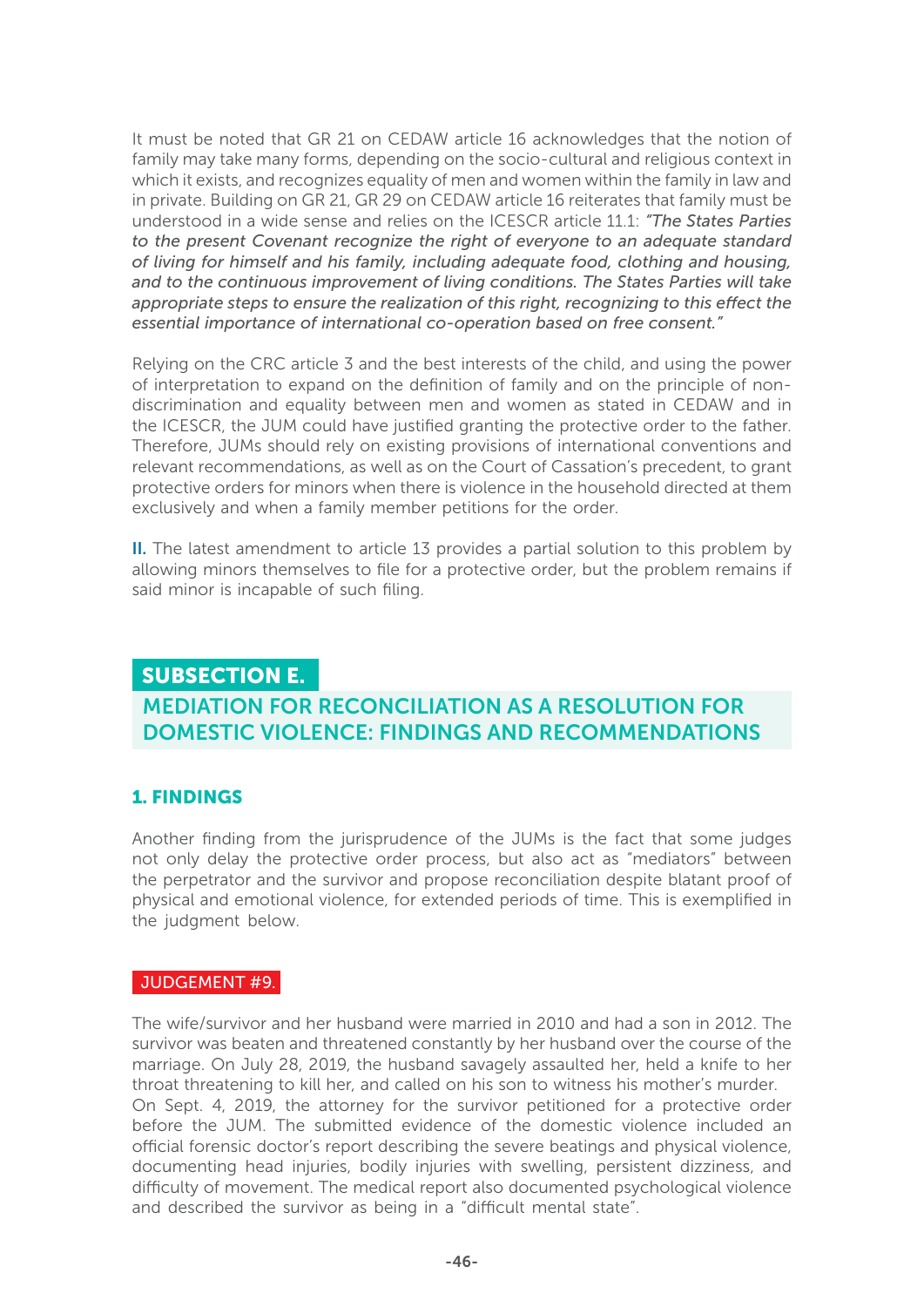On Sept. 5, 2019, the JUM ordered the parties to appear for a hearing that was set for Sept. 17, 2019. On Sept. 17, 2019, the JUM proposed reconciliation to the parties. During the hearing, the husband admitted that he had abused the petitioner and that he suffered from mental disorders, for which he had been previously treated at a specialized hospital. The petitioner rejected reconciliation, but the JUM still did not issue the protective order.

On Sept. 24, 2019, the petitioner submitted photographs substantiating the content of the medical forensic report.

On Sept. 26, 2019, the JUM finally issued the protective order, compelling the husband to:

- Cease all contact with the petitioner, their minor child, and the petitioner's family and individuals residing with her, under penalty of L.L. /300,000.00/ for each violation.
- Provide the petitioner with an advance payment of L.L. /1000,000.00/ to cover food and clothing expenses for the son.
- Allow the petitioner to recover her belongings from the marital home.

The JUM further ordered the clerk of the court to accompany the petitioner to the marital home to get her belongings, to notify the husband of the protective order, and to call the police if necessary.

In addition to the issues of evidence and timeframe discussed above, which also exist in this judgment, the JUM resorted to offering reconciliation to the parties despite overwhelming evidence of physical and psychological violence and extensive injuries to the petitioner. While the LCCP article 596 grants JUMs a discretionary power to privately investigate and seek facts to enlighten them, JUMs may be tempted to use this prerogative to act as mediators and propose reconciliation in an effort to keep the family together. Resorting to this practice stems from patriarchal social values and norms that prioritize the so-called family "unity", which however covers up the abuse of women and children. Offering reconciliation and delaying the protective order when the survivor rejects reconciliation also equates to JUMs minimizing criminally punishable acts and providing impunity to the perpetrator based on the judge's personal beliefs, even if the JUM does not technically have the legal authority/ subject-matter jurisdiction to impose penal sanctions on the perpetrator. Not only does this practice send the wrong message to perpetrators, it is also in violation of human rights and CEDAW:

I. Violation of CEDAW article 2 and inconsistency with GR 33. Under these texts, the State has the due diligence obligation to ensure through competent tribunals that women are effectively protected against discrimination. A national tribunal, namely JUMs, using their discretionary power to allow GBV to continue through reconciliation amounts to a legal breach by an organ of the State of Lebanon of the due diligence obligation as explained in GR 19 and GR 35. Such practice is also in direct contradiction with GR 33 as it directly addresses stereotyping and gender-bias in the justice system<sup>75</sup> and their far-reaching effect on hindering the enjoyment of women of their full human rights. Also, by proposing reconciliation the judge is being biased and lacks impartiality when turning a blind eye to the violence at hand. This negatively impacts component

<sup>&</sup>lt;sup>75</sup> Committee on the Elimination of Discrimination Against Women, J, supra n. 42, at § 26 and 28.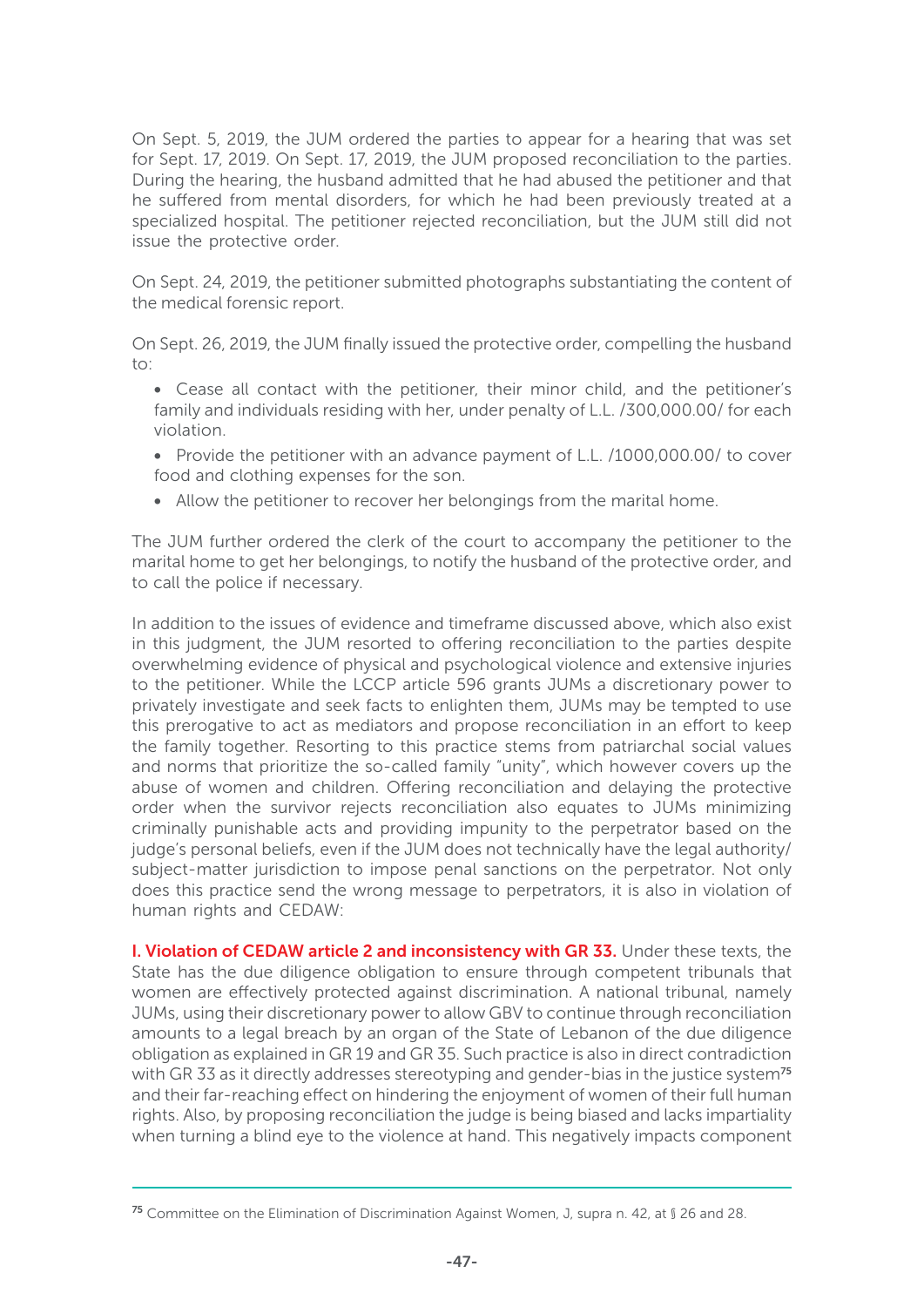$(4)$  or the good quality of a properly functioning justice system.<sup>76</sup> To that extent, the language of GR 33 that warns against such practices is clear:

#### *"IV. Recommendations for specific mechanisms A. […]*

#### *B. Alternative dispute resolution processes.*

*57. Many jurisdictions have adopted mandatory or optional systems for mediation, conciliation, arbitration and collaborative resolutions of disputes, as well as for facilitation and interest-based negotiations. This applies, in particular, in the areas of family law, domestic violence, juvenile justice and labour law. […]. While such processes may provide greater flexibility and reduce costs and delays for women seeking justice, they may also lead to further violations of their rights and impunity for perpetrators because they often operate on the basis of patriarchal values, thereby having a negative impact on women's access to judicial review and remedies.* 

*58. The Committee recommends that States parties:* 

*[…]*

*(c) Ensure that cases of violence against women, including domestic violence, are under no circumstances referred to any alternative dispute resolution procedure."*<sup>77</sup>

**II. Violation of CEDAW article 5.** Under this article, the State has the obligation to modify social norms and cultural patterns of conduct in an effort to eliminate prejudice and discriminatory cultural practices that reinforce negative gender stereotyping of men and women. A national tribunal, namely the JUM, using discretionary power to reinforce the social norm of family safeguarding, at the expense of a woman's life and safety, amounts to a direct violation by the State of Lebanon of its duty to change cultural norms and eradicate prejudice against women.

#### 2. RECOMMENDATIONS

I. The JUMs should not try to reconcile the survivor and the perpetrator of domestic violence because such an attempt equates to considering the perpetrator and the survivor as "equally at fault" and that they must "work things out" for the sake of protecting the so-called "family unity". This approach puts the survivor at an increased risk of abuse and additional violence, especially if the JUM offers reconciliation without any rehabilitation of the perpetrator.

II. Attorneys filing for protective orders should specifically state on the petition that the survivor does not want to reconcile with the perpetrator and ensure the survivor is not pressured into any bargaining position by the JUM or any other individual.

<sup>76</sup> ICJ, supra n. 43.

 $77$  Committee on the Elimination of Discrimination against Women, supra n. 42, at  $\sqrt{57}$  57(j).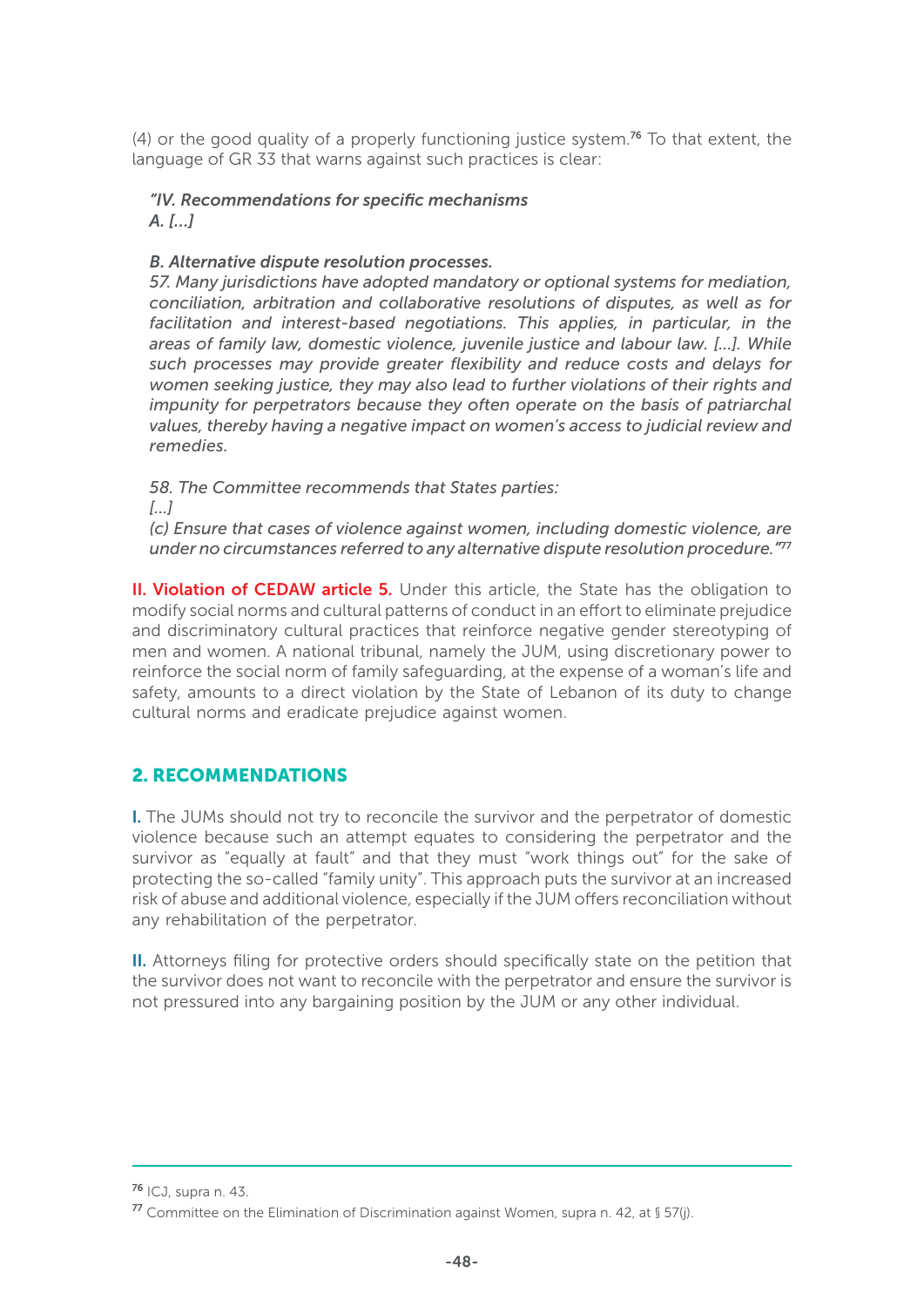## SUBSECTION F. ADDITIONAL REQUESTS FOR RELIEF: FINDINGS AND RECOMMENDATIONS

In addition to the protection and safety from violence, when granting the protective order, the JUMs should order all other measures available under article 14 of Law 293, including rehabilitation sessions for the perpetrator. The main two measures with the most discrepancies in the jurisprudence reviewed are the amount of financial support imposed on the perpetrator and the timeframe for the survivor to use of the marital home.

#### I. The financial payment to the survivor for food, clothing, children's education, and other expenses.

In most protective orders issued, the JUMs ordered additional measures to protect the survivor, in addition to the no-contact requirement to ensure the survivors' safety. The amount of financial support to cover various expenses of the survivor and/or children varied greatly, ranging from L.L. /200,000.00/ to over L.L. /1,500,000.00/, payable either as a lump sum or as a monthly payment, depending on the facts at hand and on the judges' estimation, relying on their discretionary powers. The variation in the amounts can be justified by:

• The extreme difficulty survivors face in proving the gross or monthly income of the perpetrator, especially considering the unavailability of formal tax documents (income tax or other) in most cases, combined with the banking secrecy rules in Lebanon. The JUMs have no option but to use their discretionary power to determine the actual amount based on a subjective assessment, which results in similar cases being treated differently

• The lack of any guidelines assisting the JUMs in estimating the proper amount, even when proof of income of the perpeptrator is available.

At this level, the main recommendation would be first to provide the JUMs with a set of guidelines to facilitate calculating the amount and guide in determining the recurrence of payment (e.g., a one-time lump sum or recurrent payment at regular intervals). Attorneys should also go the extra mile in providing proof-of-income of the perpeptrator, or at least proof of financial status, when petitioning for a protective order. Moreover, attorneys should also strive to have medical psychological expenses also covered, along with other regular medical expenses.

#### II. Sole use of the marital home by the survivor for a specific period of time.

In the cases reviewed, some JUMs ordered the perpetrator to vacate the marital home for over a month to allow the survivor enough time to find another residence, while others gave the survivor only a few days before the perpetrator regained access to the marital home. Confronted with this situation, the JUMs have to rule on the direct conflict between the human rights of the survivor and the property rights of the perpetrator, especially if the perpetrator is the sole owner of the marital home or if the property is shared by both. This conflict requires a fine balancing act between two competing interests on the part of JUMs, especially when considering that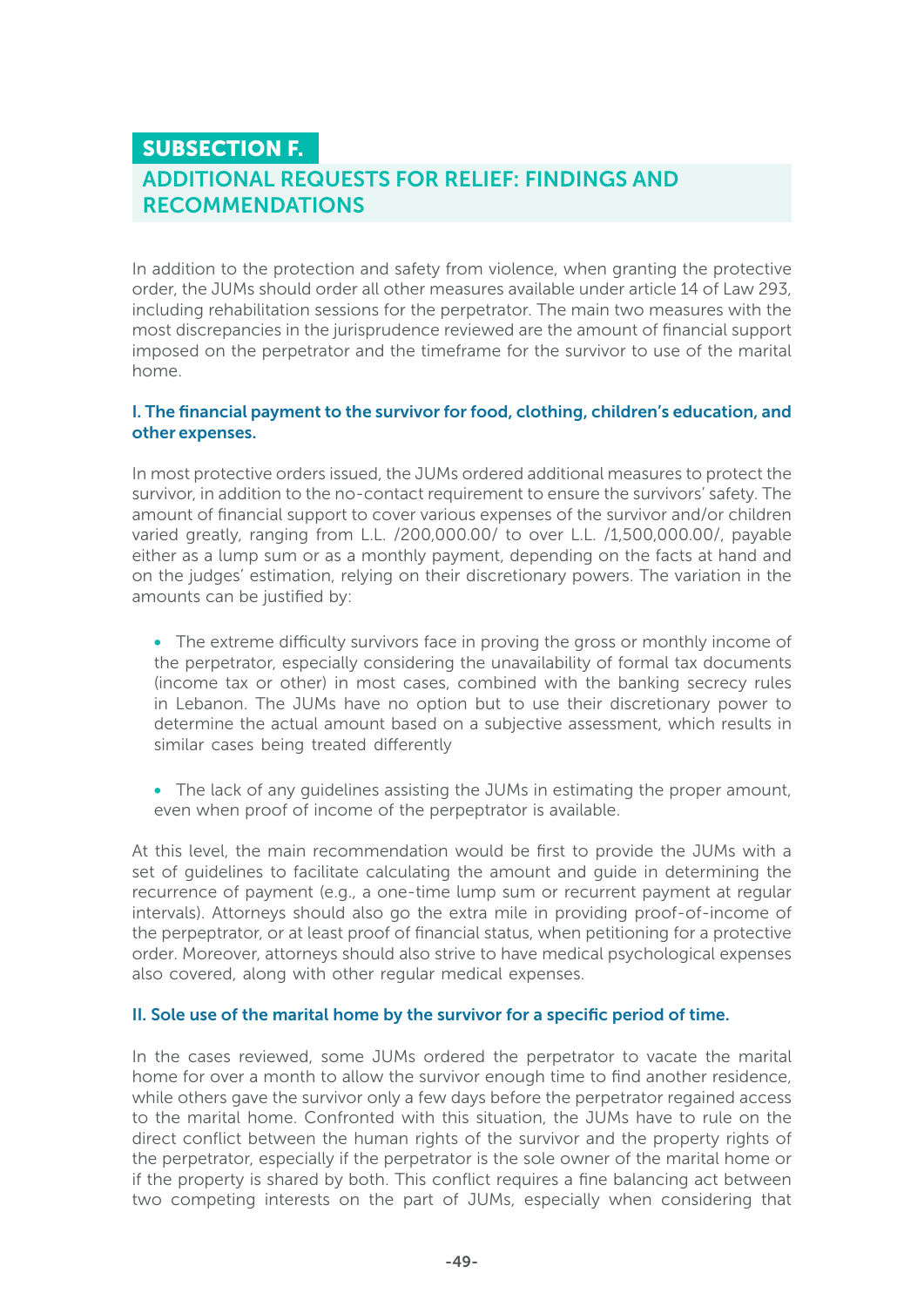perpetrators may retaliate with more violence against survivors, if they consider the justice system was unfair to them by depriving them of the ability to exercise their ownership prerogatives.

The recommendation at this level would be to apply the Court of Cassation's legal principle of human safety being above all other considerations, which was reaffirmed in 2017, in a judgment issued by the Court in a case involving domestic violence.<sup>78</sup> In this case, looking at the perpetrator/husband's right to access and use his property as protected by the Lebanese Constitution, and weighing it against the safety of the wife/ survivor and her daughter who were still living in the marital home, the Court concluded again that human safety preempts the right to property.<sup>79</sup> The Court of Cassations' position also aligns with the UN's approach<sup>80</sup> and prioritize the safety of the survivor and her children over any other consideration, including property rights, because protective orders in Lebanon are temporary. As they do so using their discretionary power, the JUMs should afford the survivor reasonable time to find another dwelling before the perpetrator is allowed back into the marital home, reasonable being legally defined as "just, rational, appropriate, ordinary, or usual under the circumstances".<sup>81</sup>

<sup>78</sup> Lebanese Court of Cassation, judgment issued on 13/7/2017, case no. 16/2017, www.idrel.com <sup>79</sup> Id.

<sup>80</sup> UN Department of Economic and Social Affairs, supra n. 62, at 47.

<sup>81</sup> Legal Information Institute, Cornell Law School, Wex legal dictionary and legal encyclopedia, https://www.law.cornell.edu/wex/reasonable, accessed Jan. 2, 2021.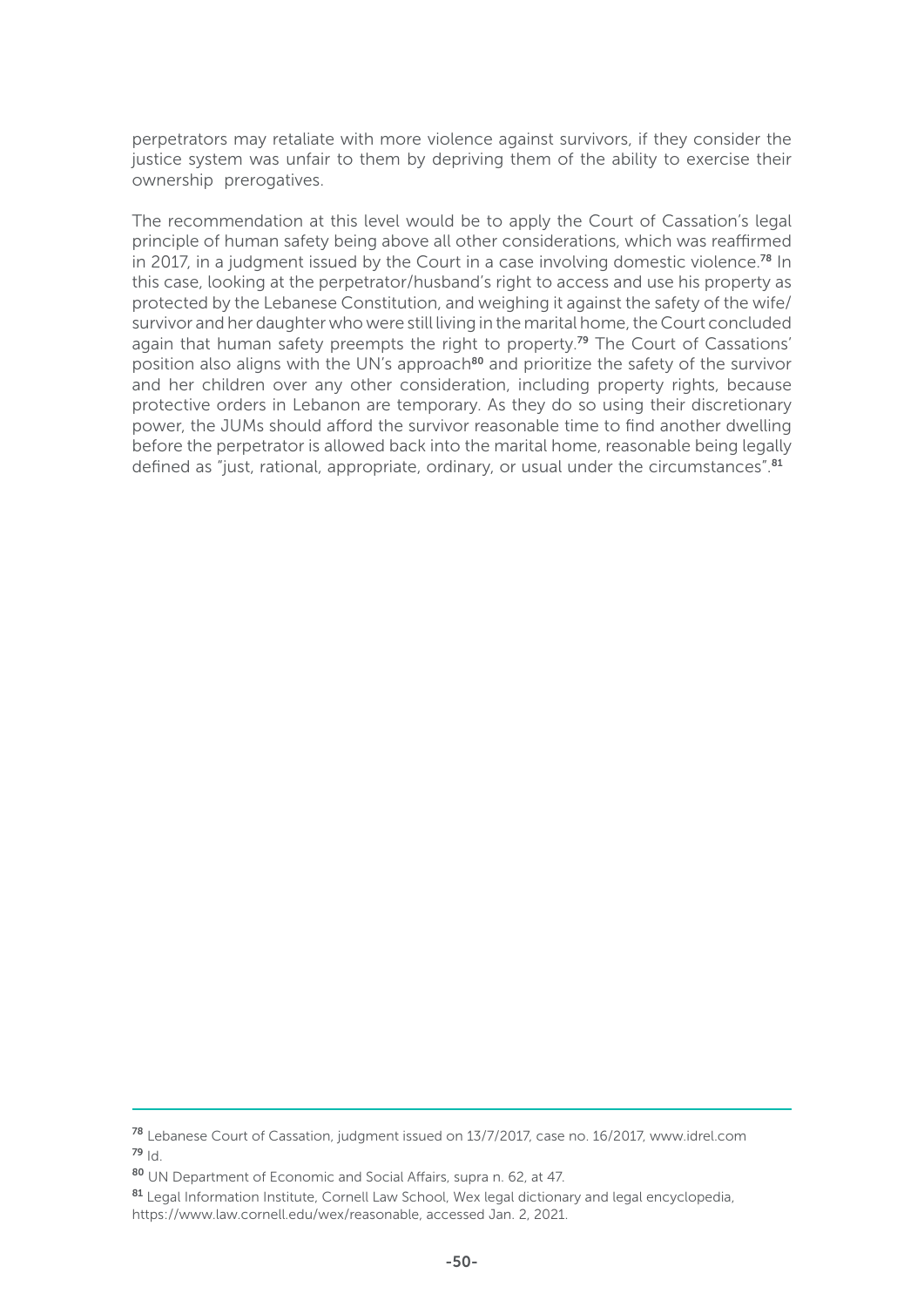# ACCESS TO JUSTICE FOR DOMESTIC VIODIENCE BEFORE LEBANESE RELIGIOUS COURTS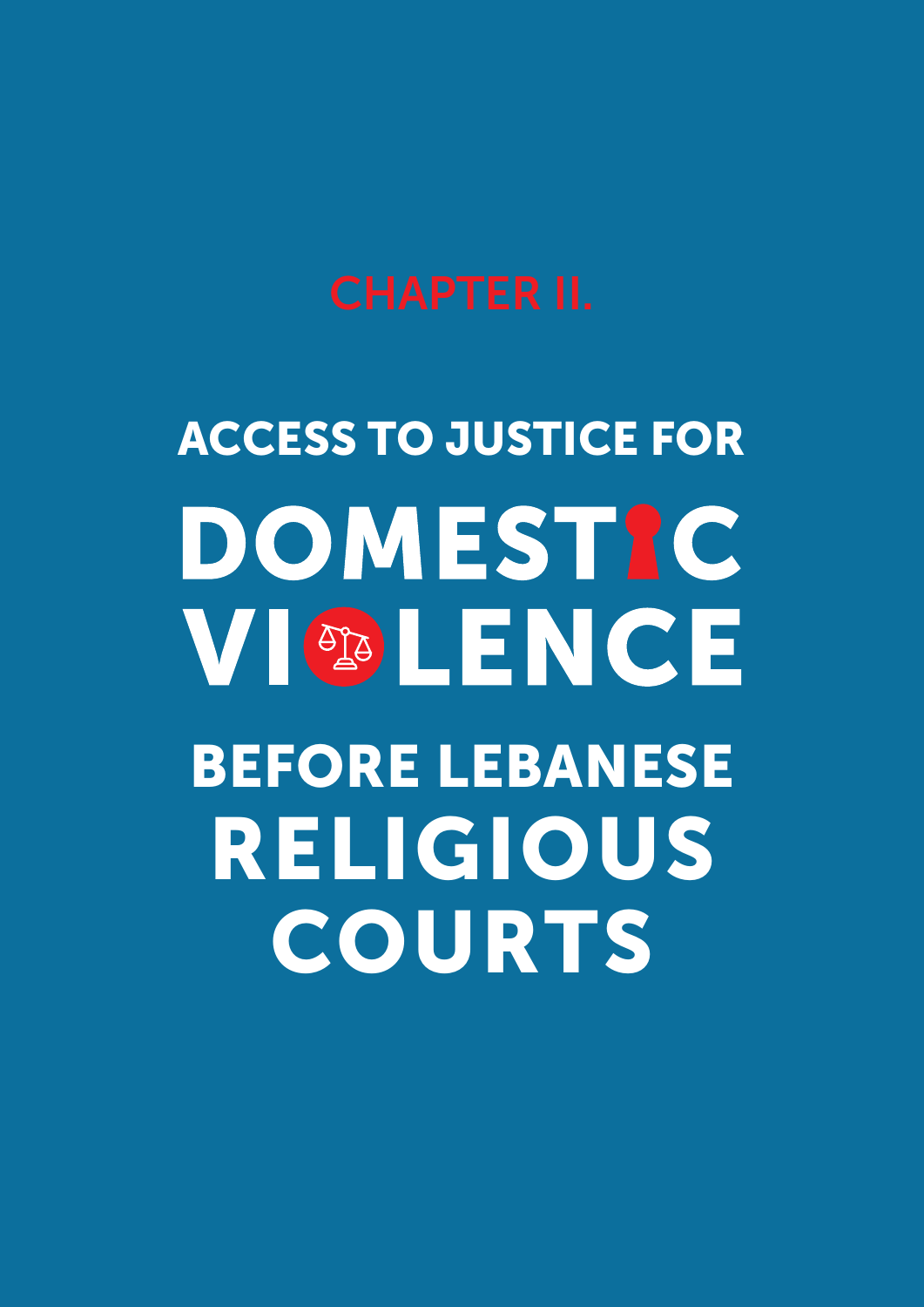As discussed in Chapter I, domestic violence does not exist in a vacuum and is usually an indicative element of an abusive relationship that is usually doomed to end. Legally ending the marital bond is usually done through dissolution proceedings before competent courts. In Lebanon, if a marriage is conducted before a given Lebanese religious authority, the religious courts generally have subject-matter jurisdiction over dissolution of marriages, based on the religious denominations of the parties involved and applying relevant personal status laws. This Chapter will focus on domestic violence cases within the context of marriage, under the various personal status laws. It will examine whether domestic violence is taken into consideration by Druze, Sunni, Shiia, and Christian courts in cases of dissolution of marriage or other, and whether elements of domestic violence impact the outcome of the case and access to justice for women survivors.

It must be noted that the terms "wife", "husband", and "marital home" are used in this chapter in their legal sense within the framework of the legal bond of marriage and of the jurisprudence analyzed, and therefore, these terms do not carry any derogatory, pejorative, or reductionist connotation on the part of EU4WE.

Protected by Article 9 of the Lebanese Constitution (see Chapter I) and by Decision No. 30 L.R. issued in 1936, personal status laws are the set of laws, particular to the 18 religious denominations in Lebanon, that religious authorities have adopted and that competent religious courts apply in matters related to marriage, dissolution of marriage, alimony, and other family matters, including children matters, such as custody, guardianship, child support, and other. The Lebanese religious courts operate autonomously in parallel to the civil courts system, with hardly any oversight from higher judicial authorities, such as the Court of Cassation or the Constitutional Council. The 18 Lebanese religious denominations and respective court systems can be further grouped into distinct categories (see below), and there are 15 official personal status laws covering these denominations.

The Christian Catholic denominations are (1) Maronite; (2) Greek Catholic, also referred to as Melkite; (3) Armenian Catholic; (4) Syriac Catholic; (5) Chaldean; and (6) Latin. The personal status laws of the Catholic denominations are mostly based on the Motu Proprio of his Holiness Pope Pius XII of 1949, which enacted a Code of Laws that governs marriages and family relationships for all the Catholic denominations above. These laws are also based on the 1990 Code of Canons of the Eastern Churches, except for the Latin denomination, which is governed by its own Code of Canons issued in 1983. The court system for these Catholic denominations is best described as *"for each catholic rite there is a unified first instance tribunal for the entire Lebanese territory and only one court of appeal. It is however possible to appeal first instance decisions directly before the Rota courts in Vatican. The cassation appeal can be presented either before the Court of Cassation (Civil Chamber) or before the Rota in the Vatican."*<sup>82</sup>

The Christian Orthodox denominations are: (7) Greek Orthodox; (8) Syriac Orthodox; (9) Armenian Orthodox; (10) Assyriac; and (11) Coptic. The court system for these Orthodox denominations is composed of "a first instance tribunal in each archdiocese, and one single court of appeal for the entire Lebanese territory. The cassation appeal can be presented before the Civil Chamber of the Court of Cassation."83

<sup>82</sup> Euro-Mediterranean Human Rights Network, Lebanon, The Independence and Impartiality of the Judiciary Report, 2010, p. 15, https://euromedrights.org/wp-content/uploads/2018/03/LEBANON-The-Independence-and-Impartiality-of-the-Judiciary-EN.pdf (accessed Nov. 10, 2020).  $83 \, \text{Id}$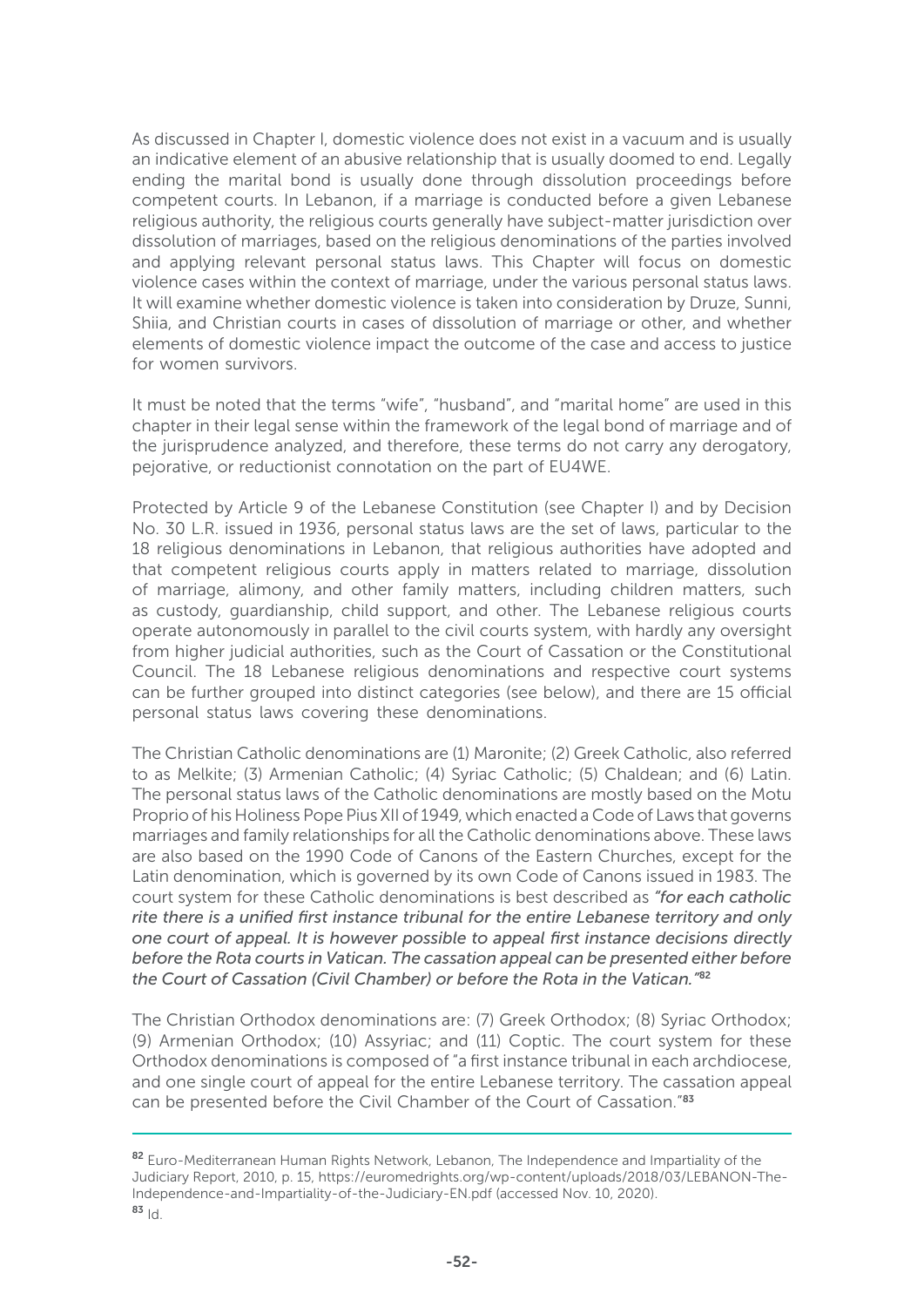The other two non-Muslim denominations are: (12) Evangelical; and (13) Jewish denominations.

Catholic, Orthodox, and Jewish court systems constitute what is known as "the ecclesiastical court system" regulated by the law enacted in April 1952 for non-Muslims. *"These courts are not part of the judicial structure of the Lebanese State. They are established by decrees issued by the high authorities of each of those religions who exercise direct control over them."*<sup>84</sup>

The Muslim denominations are: (14) Sunni; (15) Shiia; (16) Druze; (17) Alawite; and (18) Ismaili.

The courts for Sunni, Shiia, and Druze are called Shariaa Courts and "are regulated by the Law of 16 July 1962 for the Sunnis and Shiites and by Decree No. 3473 of 5 March 1960 for the Druze. The organisation of the Islamic judiciary is considered to be indivisible from the State, which obliges them to abide by the legislation issued by the Chamber of Deputies. Thus, the law on the Druze personal status was created by that Chamber."<sup>85</sup>

The Sunni and Shiia courts each have a *"first instance tribunal in each district (Casas) and a Supreme tribunal in Beirut which renders appeal decisions. Cassation appeals are presented before the Plenary Assembly (assemblée plénière) of the Civil Court of Cassation."*<sup>86</sup>

The Druze courts have *"one first instance tribunal in each district (Casas) and one Supreme Court of appeal in Beirut. The Plenary Assembly (assemblée plénière) of the Civil Court of Cassation has jurisdiction over cassation appeals."*<sup>87</sup>

Despite the aforementioned legal texts, little to no oversight is exercised over religious courts. According to Human Rights Watch, state-funded Islamic Courts operate independently with barely any oversight on the part of the State, while Christian courts (funded independently from the State) also operate with minimal to no oversight from the State.<sup>88</sup>

This pluralism in personal status laws and court systems creates a de facto discrimination amongst Lebanese themselves, simply because various differing laws are applied by various tribunals to various Lebanese individuals, depending on each individual's religious affiliation. Preserving the autonomy and associated powers of these religious denominations is the main reason for Lebanon's reservation on CEDAW Article 16. However, and irrespective of Lebanon's reservation to Article 16, CEDAW has recognized the existence of plural justice systems in GR 33, which expressly states, under its recommendations for specific justice systems and plural justice systems, that *"State parties have the obligations under article 2, 5 (a) and 15 of the Convention and under other international human rights instruments to ensure that women's rights are equally respected and that women are protected against violations of their human rights by all components of plural justice systems."*89 The GR 33 Committee further observed that *"practices embedded in plural justice systems can be harmonized with the Convention in order to minimize conflicts of laws and guarantee that women have* 

 $84$ <sub>Id</sub>

- $85$ <sub>Id.</sub>
- <sup>86</sup> Id.
- <sup>87</sup> Id. at 16.

<sup>88</sup> Human Rights Watch, Unequal and Unprotected, p. 28, (2015).

<sup>89</sup> Committee on the Elimination of Discrimination Against Women, supra n. 42, at § 61.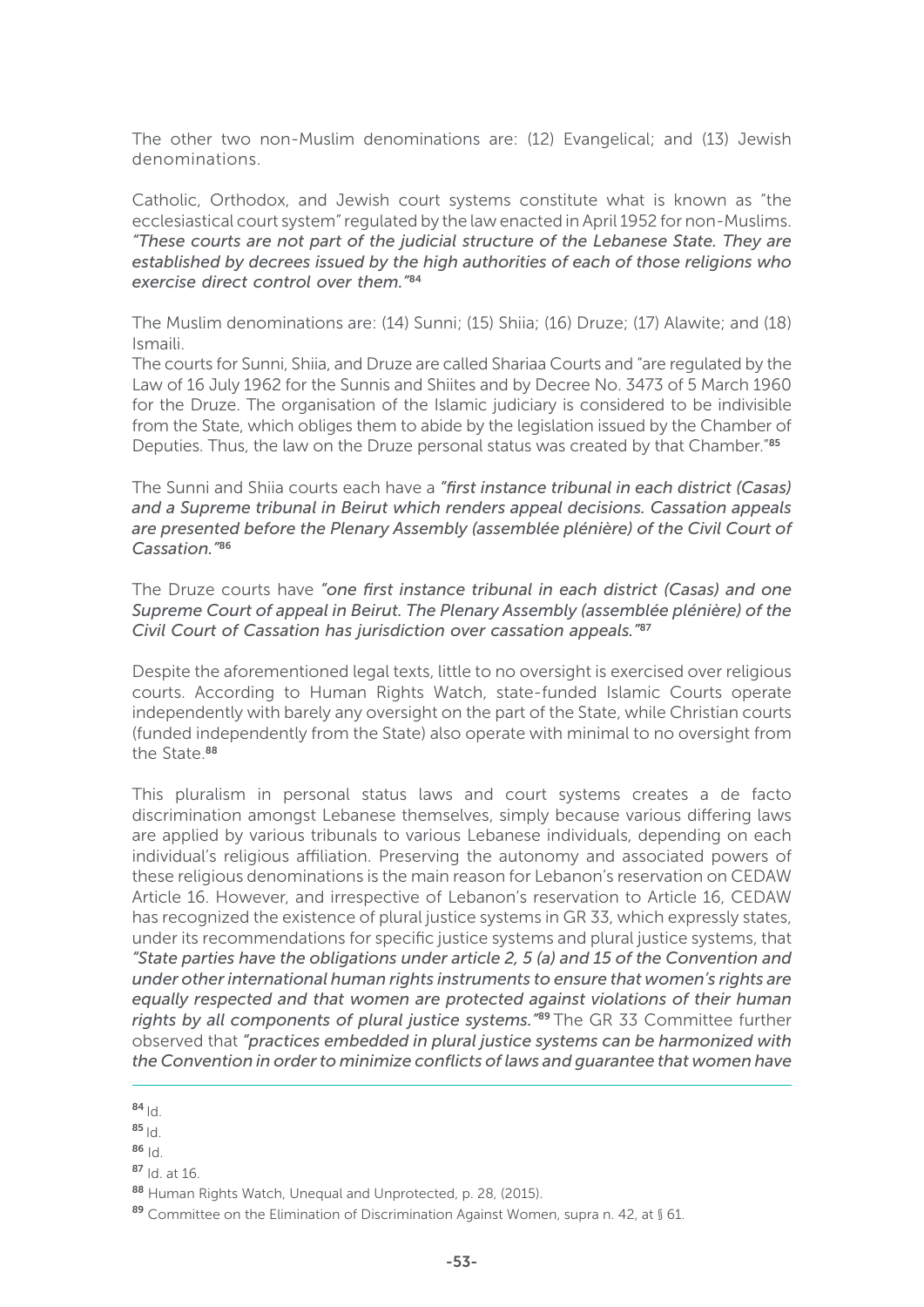*access to justice."*90 Based on these observations, and to enhance access to justice for women, the GR 33 Committee recommended that State parties with plural justice systems ensure that *"religious justice systems harmonize their norms, procedures and practices with the human rights standards enshrined in the Convention and other human rights instruments."*91 By application of these provisions (and especially of articles 2, 5 and 15, to which Lebanon has made no reservations), Lebanon has the obligation to harmonize its various justice systems to ensure greater access to justice for all Lebanese women, irrespective of the court before which they are standing.

The following sections of this Chapter will look at how to improve access to justice for survivors of domestic violence, by identifying legal gaps of the various religious courts and by providing recommendations for harmonizing legal practices of religious courts with international conventions despite Lebanon's reservations on CEDAW article 16.

# SECTION I. DOMESTIC VIOLENCE BEFORE LEBANESE DRUZE COURTS

Druze personal status laws are codified in a Code enacted in 1948 by the Lebanese Parliament (Chamber of Deputies). In 2017, some provisions of this Code were revised, bringing the Code closer to the principle of equality between men and women, as stated in the Lebanese Constitution and international conventions.

Marriage under Druze law is a free-will contract between a woman and a man, based in trust and security, love and affection, compassion and mercy. Violence in a marriage is not recognized and the concept of a wife's duty of obedience is rejected because it is an infringement of her humanity and her equality to man. A wife is, therefore, considered as "entrusted" to her husband, who in turn has a duty of care and safeguarding and of respect and protection. The wife is a full equal partner in the household and a decision-maker along with her husband.

Based on equality, both husband and wife have the equal right to divorce and marital life cannot be imposed on either. Divorce is valid and will take effect only through a court order. The procedural aspects of divorce are governed by articles 47, 48, and 49 of the Druze Code. Much like Sunni personal status law, articles 47 and 48 require parties of a divorce to go through a specific mediation process, whereby the judge selects an "arbitrator" (usually a next-of-kin, a family member, or a close friend) to assist the court and the parties with the divorce proceedings. The arbitrators will mediate the dispute in an attempt for reconciliation, will help the court in determining the facts and reasons for divorce when reconciliation fails, and will recommend specific courses of action, including assigning fault (or not) and the percentage of fault to each party. Article 48 expressly empowers the judge to award the full Mahr<sup>92</sup> or portions thereof

 $90$  Id. at  $63$ .

 $91$  Id. at  $§$  64 (a).

<sup>92</sup> The Mahr is an amount of money or other agreed-on property in an Islamic marriage that becomes payable to the wife as an effect of marriage. The Mahr is usually divided in two portions: the prompt Mahr that is payable at the conclusion/formation of the marriage and the deferred Mahr that is payable at the dissolution of the marriage. See infra n. 102.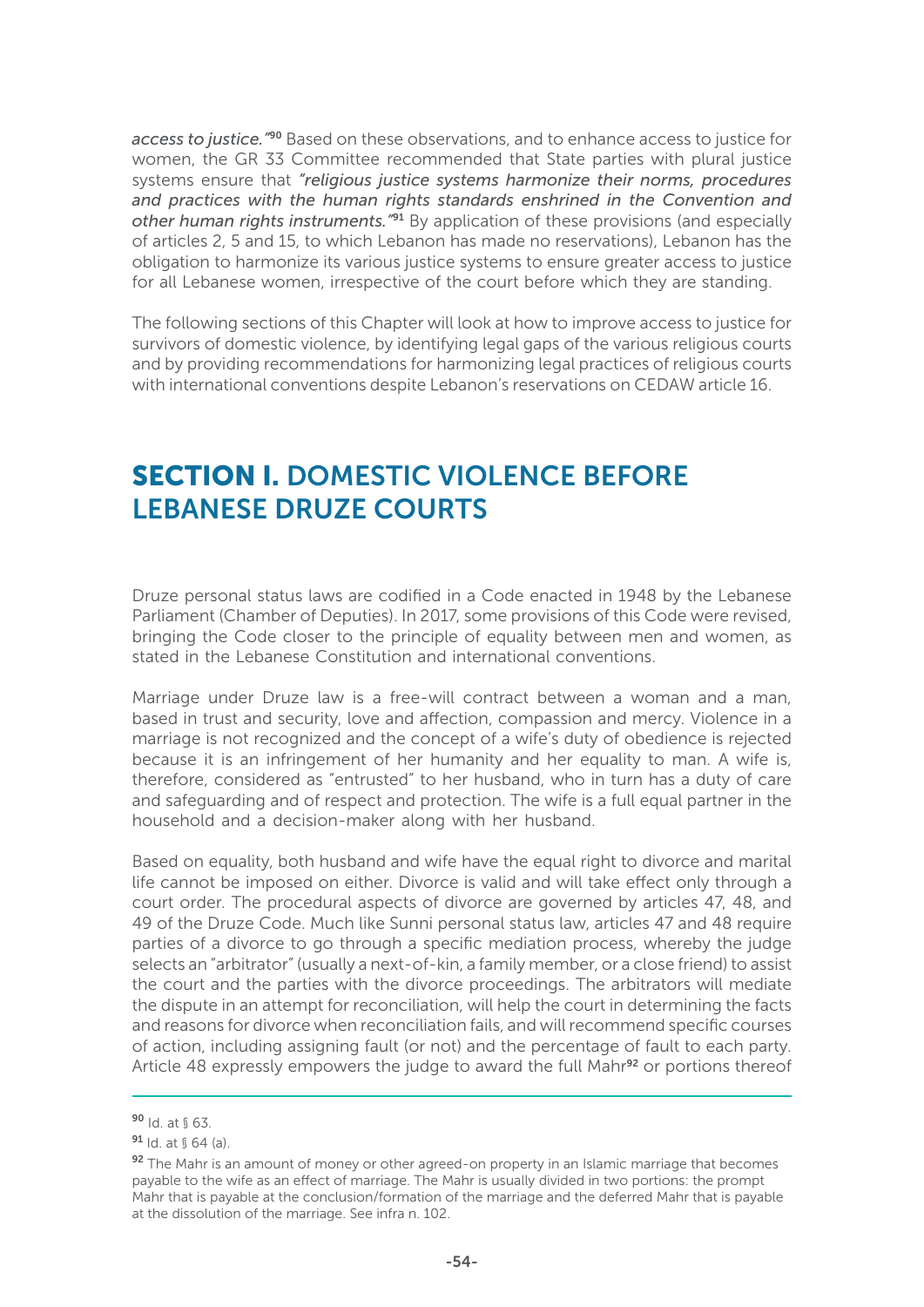to the wife in proportion to fault. Druze law rejects all forms of violence, be it physical, verbal and emotional, psychological, or financial, against the wife and children alike. A husband guilty of violence is considered to be at fault, giving the wife the right to unilaterally end the marriage with all legal consequences, including payment of her Mahr<sup>93</sup> in total, in addition to damages as determined by the Druze court, based on articles 48 and 49. By the same token, the wife is not considered to be "Nashez" (the concept of "Nushuz" being the disobedience of the wife and the disruption of marital harmony<sup>94</sup>) and retains all her marital rights, if she leaves the marital home because of her husband's violence against her.

Druze judges are required to hold a national law degree. In courts of first instance, they are also Sheikhs/religious figures. However, at the appellate level, the court is presided by a non-religious president, assisted by two advisors, one of whom is usually a Sheikh. As far as appointment of judges, the process is as follows: *"Judges in Druze courts are appointed based on the recommendation of the minister of justice after consultation with the Initiates Council (Mashyakhat al-`Aql), which is the Supreme Druze Council comprised of one president (Sheikh al-`Aql) elected by the Druze national assembly and four Druze religious authorities appointed by him, with the mission of representing the Druze confession, overseeing its affairs, and defending their rights and privileges."*<sup>95</sup>

Despite the legal principle of total rejection of violence, domestic violence is pervasive in many Druze households, as it is in any other community. When faced with elements of domestic violence in a divorce case, the weight given to these elements in granting the divorce, determining and assigning "fault", awarding payment of Mahr and damages, and awarding custody of children is directly tied to the opinions of arbitrators and judges (who are men); this is exemplified in the following judgments.

#### JUDGEMENT #1.

The husband and wife were married in 2010 and had an only child in 2013. From the beginning of the marriage, the wife/survivor was subjected to physical and psychological violence. On May 29, 2015, the husband savagely assaulted her, causing broken bones and extensive bruising she left the marital home that same night.

On June 11, 2015, the husband petitioned for divorce before the Druze court, claiming his wife suffered from psychological problems, including mood swings, depression, and excessive aggression towards others. He also claimed that she was constantly attempting to bring him down emotionally in addition to straining his relationship with the child. He requested:

- The revocation of the marriage contract (i.e. divorce).
- The wife to pay him damages for harm incurred.
- To be awarded sole custody of the child.

In her answer filed before the court, the wife rejected all the husband's claims, explained that he regularly beat her, and presented a forensic medical report to that extent. In turn, she demanded that:

<sup>93</sup> Musawah, CEDAW and Muslim Family Laws, In Search of Common Grounds, Annex I, Glossary of Key Terms, Sisters in Islam, 2011, www.musawah.org.

 $94 \, \text{Id}$ 

<sup>95</sup> Euro-Mediterranean Human Rights Network, supra n. 82, at 30.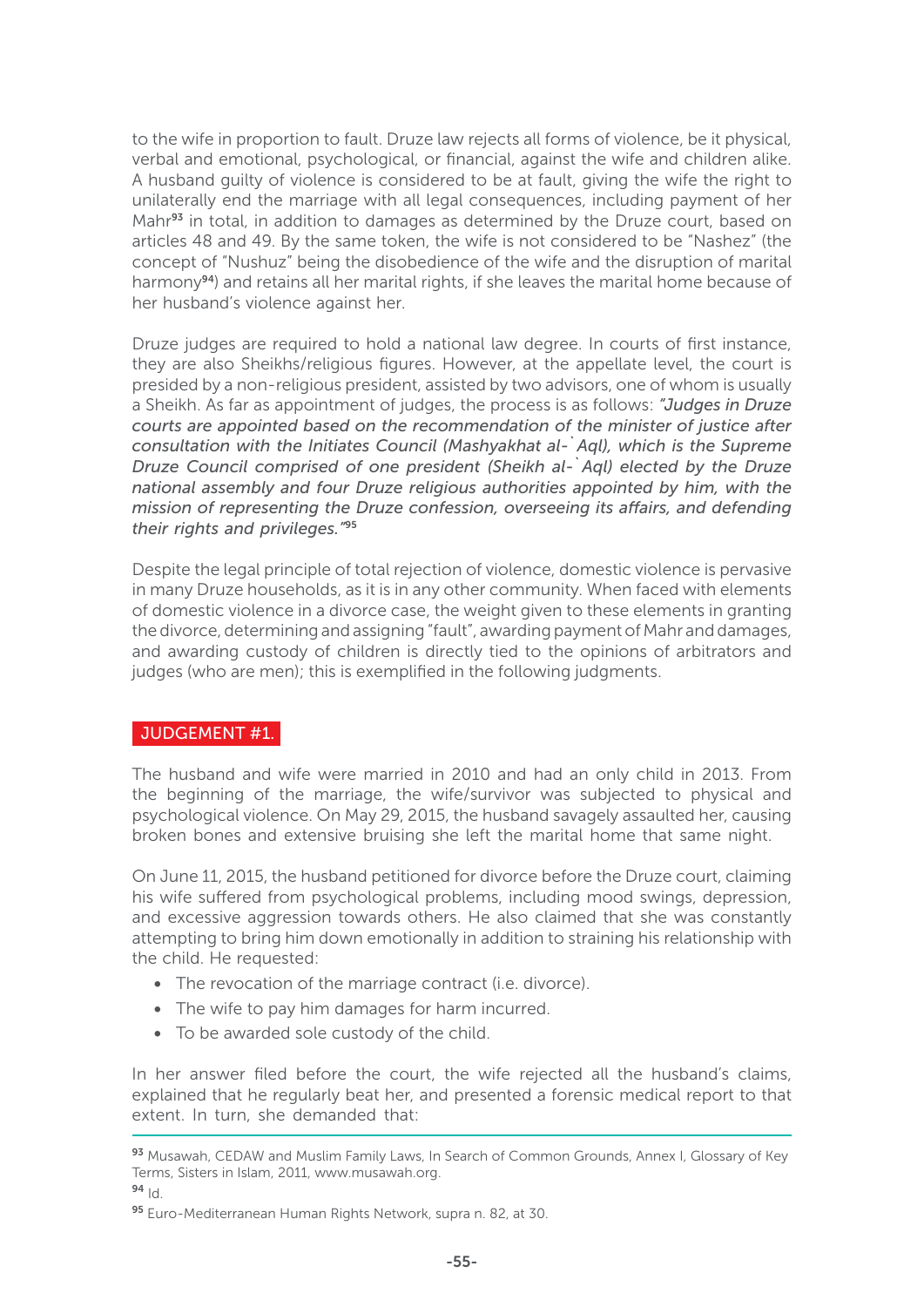- She be awarded custody of the child until the age of seven (legal age).
- The husband pays her the Mahr and damages.
- The husband pays her monthly child support.

The wife's arbitrator submitted his report, and without assigning any percentage of fault to either party, he stated that the main reason behind the couple's dispute was disagreement on raising the child. The husband's arbitrator did not assign fault either. The judge issued the divorce decree on November 7, 2016, ruling that:

- Both parties were equally at fault (50% of fault each).
- The husband must pay the wife the amount of the Mahr that is proportionate to the percentage of his fault.
- The wife be awarded custody of the child until the legal age of seven.
- The husband must pay the wife a monthly amount of \$/200.00/ as child support, in addition to covering education and medical expenses.
- Court fees and expenses must be divided equally and paid by both parties.

The wife appealed the judgment before the Druze Appellate court. Looking at the elements of the case, particularly at the wife's claim of domestic violence, which was substantiated with a forensic medical report, the Appellate Court reversed the judgement with respect to the wife's Mahr and share of fault. Applying Druze personal status laws, and relying on the forensic medical report and deeming it proof of violence, the Appellate Court ruled that:

- The husband was responsible for the dissolution of the marital bond and was 70% at fault.
- The husband must pay the full amount of the prompt Mahr and 70% of the deferred Mahr as well as give her all her belongings.
- The husband must also pay the monthly amount of L.L. /300,000.00/ to the wife, in addition to the amount of U.S. \$/200.00/ as child support, plus other education and medical expenses.
- Child custody is awarded to the wife until the age of seven.
- Court fees and expenses be paid by both parties according to the percentage of fault of each.

#### JUDGEMENT #2.

Husband and wife were married on June 29, 2018; soon afterwards, the husband began using physical violence against his wife. After one particularly violent incident, the wife obtained a forensic medical report documenting the injuries and recommending a week of sick leave.

On June 12, 2019, the wife filed for a protection order before the JUM, which was granted. On Sept. 11, 2019, the wife petitioned for divorce, requesting that:

- The husband pays her a monthly alimony of at least L.L. 750,000.00;
- The husband pays her the full amount of the prompt Mahr.
- The husband be deemed as 100% at fault for the dissolution of the marriage and ordered to pay 100% of the deferred Mahr.
- The husband pays her damages for harm suffered based on article 49 of the Druze Personal Status Code.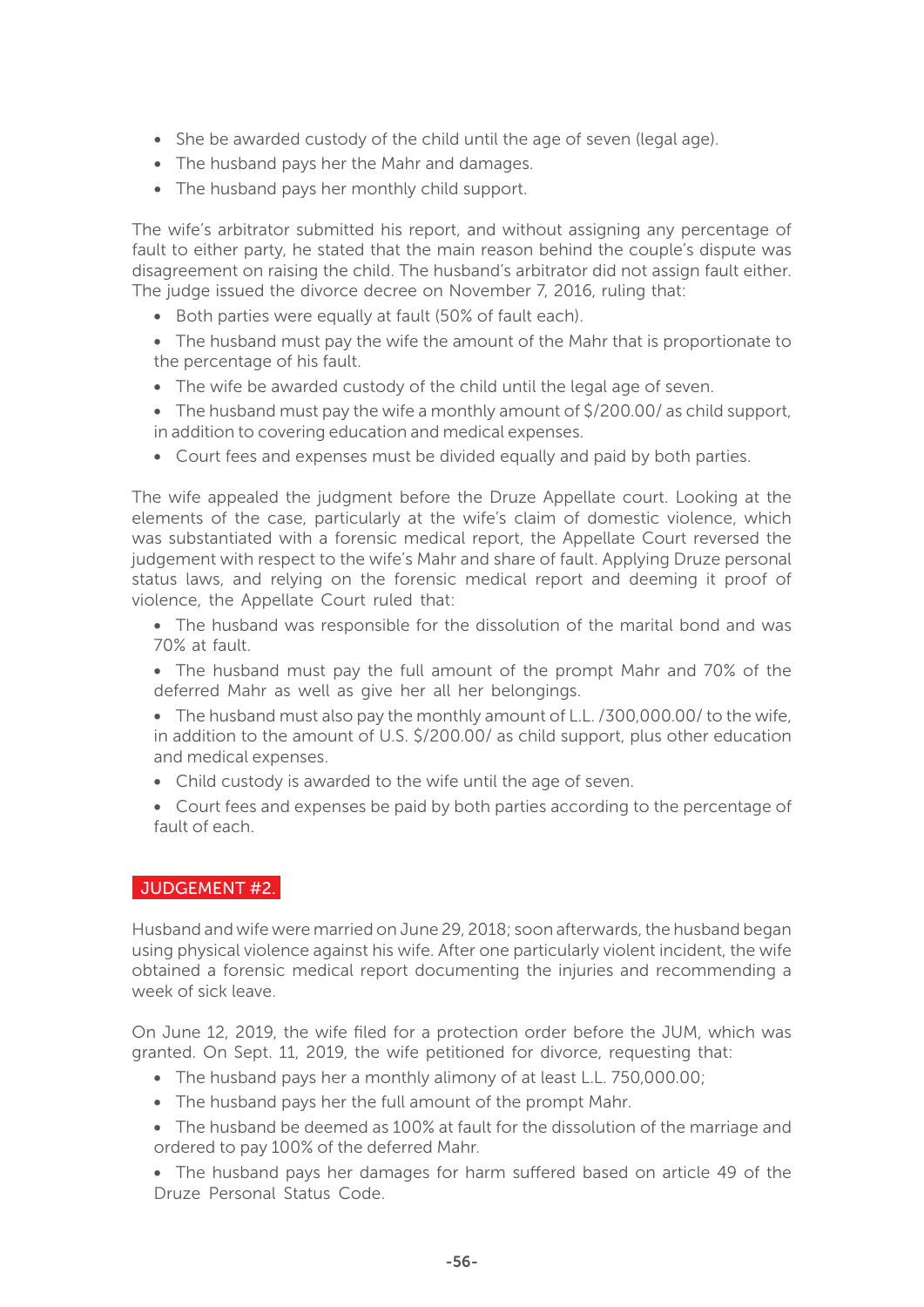On Feb. 20, 2020, the lower Druze Court issued a divorce decree, ruling that:

- The divorce is granted.
- The husband must pay the wife the portion of the deferred Mahr equivalent to 60 gold coins (or the equivalent in Lebanese pounds). The court waived the rest of the deferred Mahr.
- Damages to the wife were denied.

# SUBSECTION A. EVIDENCE OF DOMESTIC VIOLENCE: FINDINGS AND RECOMMENDATIONS

#### 1. FINDINGS.

In the judgements #1 and #2 cited above, the lower Druze courts totally disregarded evidence of domestic violence substantiated by forensic medical reports and a JUM's protective order, in direct violation of Druze personal status laws. Even if Druze judges are well aware of the legal repercussions of such erroneous rulings, they still persist in their course of action based on patriarchal personal beliefs and social motivations. Within the Lebanese Druze community, which is a relatively small community, strong social ties between Druze families and communal considerations of cohesion have a direct negative impact on access to justice for women survivors of domestic violence. These women survivors are reluctant to seek protective orders under Law 293 and to seek redress before Druze judges. More often than not, to avoid lengthy proceedings and social stigma, Druze women are pressured to waive their legal rights and reluctantly agree to "amicable" divorce proceedings, through which they often lose financial support rights (Mahr or alimony), child custody, and other rights.

#### 2. RECOMMENDATIONS.

In cases of domestic violence, when violence is proven through medical reports, temporary protective orders or other evidence, Druze judges should not dismiss the findings of violence and should properly apply Druze law, providing protection to women. Even if they are not bound by CEDAW article 16 because of Lebanon's reservation, such a step would reinforce the equality of husband and wife as adopted in the Druze Code itself and would align judicial practices with the ICCPR article 23(4) imposing on State parties, such as Lebanon, the duty to take measures *"to ensure equality of rights and duties as to marriage, in the marriage, and at its dissolution"*. Applying Druze law in domestic violence cases, whether established through a temporary protection order or a final judgment, also aligns Druze courts and jurisprudence with CEDAW's Article 2 (c)96 requirement of equality and with GR 19, GR 33, and GR 35. By doing so, Druze courts would also be directly upholding GR 33's recommendation of establishing a justice system with good quality and of harmonizing plural parallel justice systems, in addition to protecting the human rights of women.

<sup>96</sup> Convention on the Elimination of All Forms of Discrimination Against Women, supra n. 32.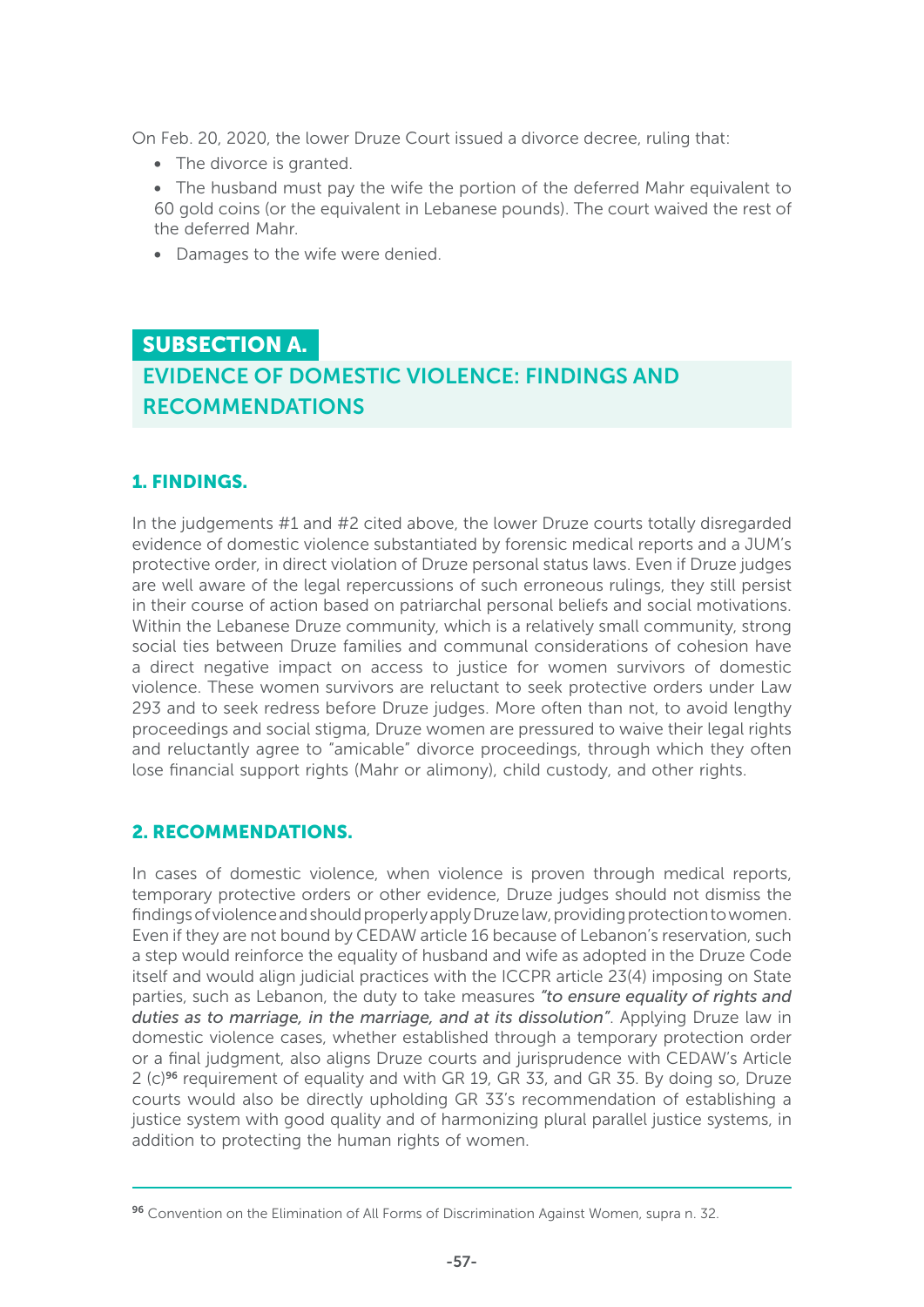# SUBSECTION B. PAYMENT OF DAMAGES AND MAHR: FINDINGS AND RECOMMENDATIONS

#### 1. FINDINGS.

In the judgements #1 and #2 cited above, Druze courts did not award damages to the survivor of domestic violence, despite the clear language of articles 48 and 49 of the Druze Code: a wife is entitled to her full Mahr when the husband is the main culprit for the failure of the marriage and, in the event the husband does not have a legitimate reason for divorce, the judge shall *"award the wife damages for physical and mental harm suffered, in addition to her Mahr"*97 (unofficial English translation). Instead, the judges completely ignored the finding of violence and awarded the payment of the deferred Mahr in proportion to the fault percentage of the husband, per the arbitrators' report. The root cause of this course of action is based in patriarchy and on the fact that Druze arbitrators and judges are reluctant to impose a heavy financial burden on one Druze family to the benefit of another. Such an act is perceived as disruptive to the Druze communal cohesion.

#### 2. RECOMMENDATIONS.

While safeguarding social communal cohesion is a valid concern, upholding the rights of Druze women under Druze law can only strengthen this cohesion, as Druze judges would be empowering Druze women to become partners and equal right-holders in the Druze community, based on Druze law. Awarding damages as recommended by article 49 above will also align the practices of Druze courts with the recommendation of CEDAW GR 33, § 19 (b), which provides that State parties to CEDAW should ensure that remedies provided are adequate, effective, and proportionate to the harm suffered. Such remedies should include, among others, compensation (whether provided in the form of money, goods or services).98 As for the Mahr, it is a contractual provision agreed upon by both parties at the time of formation of the marriage contract, as required by article 19 of the Druze Code. According to article 21 of the Code, a Mahr becomes payable in full either at the death of the husband or at the time of divorce, when the marriage has been consummated. Using his discretionary power, and based on the interpretation of Article 48 of the Druze Code, when confronted with a case of domestic violence, and to further ensure the protection of the survivor, a Druze judge should consider the Mahr as a legal entitlement, which is defined as a "right to a monetary benefit, granted immediately upon meeting a legal requirement."<sup>99</sup> and should order the payment of the full deferred Mahr to the survivor. Upholding the payment of the full deferred Mahr, without prorating it based on fault, would also be in line with CEDAW article 15(2), which states that women shall be accorded in civil matters the same legal capacity as men to conclude contracts and shall be treated *"equally in all stages of procedure in courts and tribunals."*100 Moreover, this practice would also be in line with CEDAW GR 33 as it enhances the performance of the Druze justice system, especially as it pertains to the justiciability, good quality, and access to remedies components of the system.

<sup>97</sup> Druze Code of Personal Status Laws, articles 48, 49, https://druzecourts.gov.lb (accessed Jan. 18, 2021).

<sup>98</sup> Committee on the Elimination of Discrimination Against Women, supra n. 42, at § 19 (b).

<sup>99</sup> Black's Law Dictionary, p. 225, Pocket Edition, West Group (1996).

<sup>100</sup> Convention On the Elimination of All Forms of Discrimination Against Women, supra n. 32.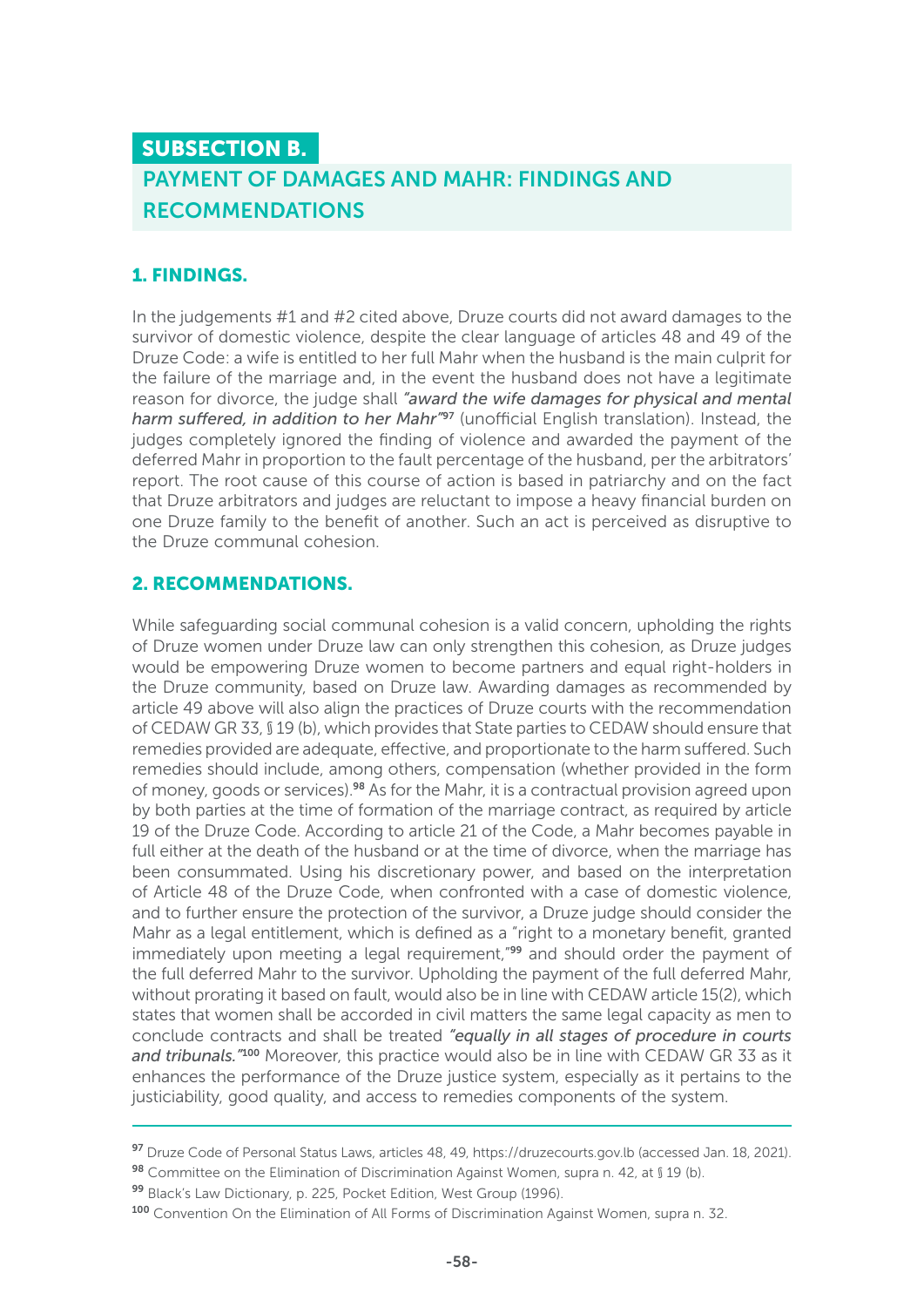# SECTION II. DOMESTIC VIOLENCE BEFORE LEBANESE SUNNI COURTS

Sunni personal status laws are found in the 1917 Ottoman Law of Family Rights (OLFR), the Law of 1962 on the Organization of the Islamic Judiciary, and the Rulings issued by the Sunni Supreme Islamic Council. The most updated ruling is the "Family Ruling", issued in 2011 (decision No. 46 dated Oct. 1, 2011) and published in the Official Journal/ Gazette of Jan. 12, 2012, volume no. 2.

For Sunnis, marriage is a legal and social contract between a man and a woman that creates reciprocity of rights and obligations, under which the husband's main duty is to provide and protect his wife and the wife's main duty is to follow and obey her husband.

Upon the formation of marriage, the husband must pay the prompt portion of the Mahr (the Mahr being the same concept adopted by the Druze Code as explained earlier), financially provide/maintain his wife, and provide a decent home/residence for the couple. Once he has met these main obligations, the husband has the right to ask his wife for obedience in authorized matters, the right to cohabitation, and the right to accompany him wherever he wishes to live (if not otherwise provided in the marriage contract).<sup>101</sup>

Once married, a wife has the right to ask for the portion of her prompt Mahr, the right to sufficient financial maintenance and a decent marital home, and the right to a fulfilling sexual relationship. In return for these rights, the wife must obey her husband and live with him.<sup>102</sup> Once a valid marriage is formed, the Mahr becomes payable and the wife is entitled to it:

*"The dower (mahr) is another right of the wife, again regardless of her own wealth. As I have already explained, the dower is a sum of money or other property which becomes payable to a man's wife simply as an effect of marriage."*103 The Mahr is not a price nor is it the Western concept of dowry. Instead it is "a token of the affection, esteem and respect that the man feels for the woman he is about to marry."104 It must be noted that the Mahr is considered a debt, contracted by the husband to the benefit of the wife<sup>105</sup>, with the first portion of the debt, the prompt Mahr, paid upon the formation of the contract.

Dissolution of marriage under Sunni law can happen in one of three ways: *Talaq*, the equivalent of repudiation; *Tafriq*, a court-ordered dissolution; and *Khulu'*, the equivalent of divorce by mutual agreement. The amount of deferred Mahr to be paid upon dissolution will vary according to the means of dissolution.

<sup>101</sup> Musawah, Lebanon, Overview of Muslim Family Law & Practices, Sisters In Islam, http://arabic.musawah.org/sites/default/files/Lebanon%20-%20Overview%20Table%2003.18.pdf (accessed Jan. 19, 2021).

<sup>102</sup> Jamal J. Ahmad Nasir, The Status of Women Under Islamic Law and Modern Islamic Legislation, p. 137, (3d edition 2009).

 $103$  Id. at 34-35.

 $104$  Id.

<sup>105</sup> Oman, Nathan B, "Bargaining in the Shadow of God's Law: Islamic Mahr Contracts and the Perils of Legal Specialization" p. 591, (2010). Faculty Publications. 1126.

https://scholarship.law.wm.edu/facpubs/1126 (accessed Jan. 27, 2021).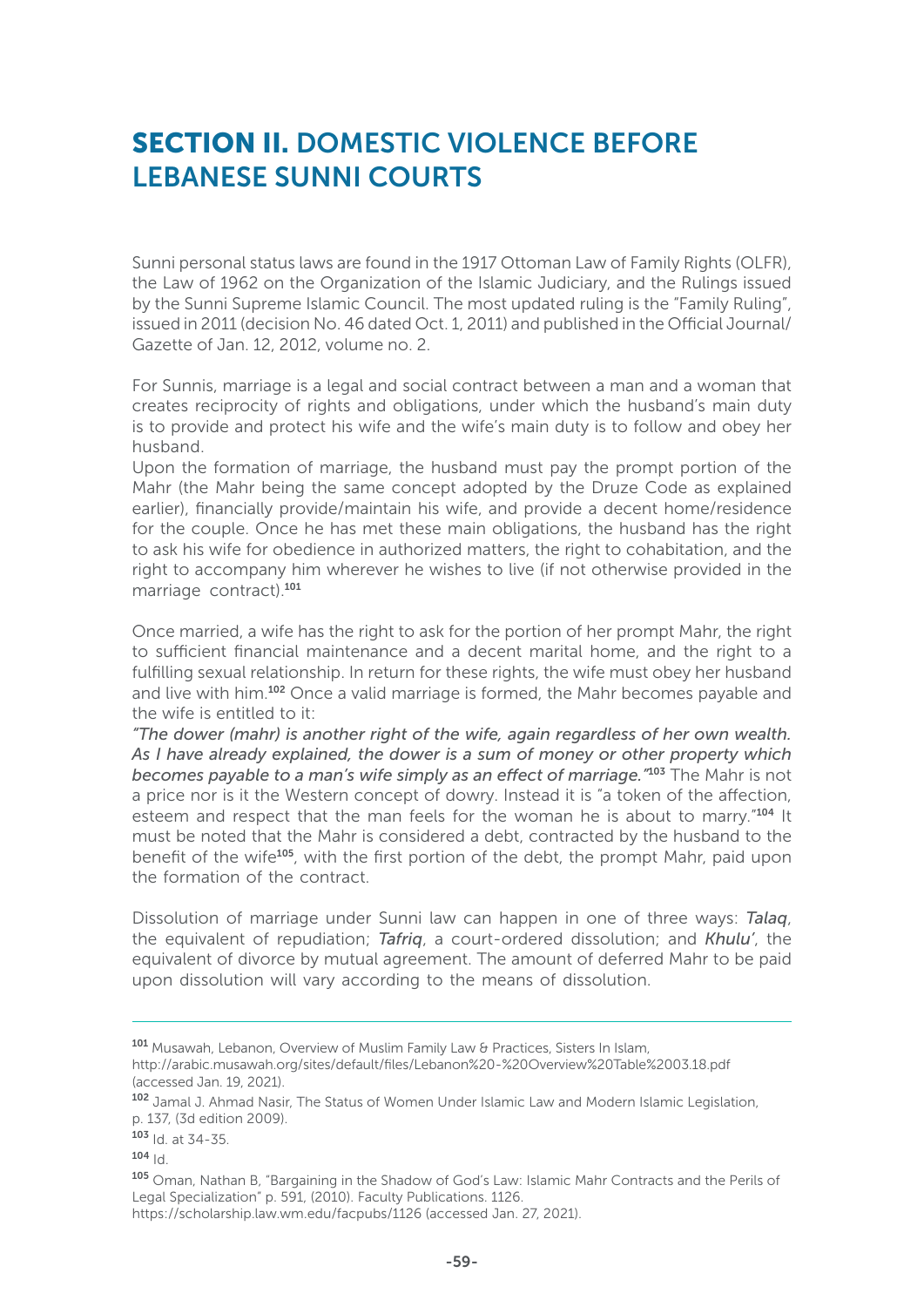Repudiation or *Talaq* under Sunni law is usually a husband's unilateral power and privilege. Once a husband "throws" a Talaq upon his wife, he must pay her the deferred portion of the Mahr in full.

Article 337 of the 1962 law codifies the principle of *Tafriq* by which a wife can seek divorce before a judge under article 337106, based on harm suffered from discord or injury such as hitting, using foul language against a spouse, or coercing a spouse to commit an unauthorized/unholy acts. The principle of Tafriq is rooted in the following Quranic rulings, as explained by Muslim scholar Jamal N. Ahmad Nassir:

*"There are two Qur'anic rulings upon which most Islamic jurists and modern Arab laws rely in this respect. "And if you fear a breach between them twain [the man and his wife], appoint [two] arbitrators, one from his family and the other from hers; if they both wish for peace, Allah cause their reconciliation . . ." (4:35), and "The divorce is twice, after that, either you retain her on reasonable terms or release her with kindness . . ." (2:229)."*<sup>107</sup>

Referring to the arbitration process, Jamal Nassir explains that *"the arbitrators will have examined the alleged injury, and if it is considered to be wholly or mainly caused by the husband, they will award an irrevocable divorce. If the cause lies wholly or mainly with the wife, or if the cause is considered to be equally down to both of them, they*  will award an irrevocable divorce, and order the full dower or a commensurate part *of it to the injured party. If the arbitrators do not, or cannot, establish the source of the injury, then they may still award a divorce, releasing the husband of a part of the wife's rights, provided she is in agreement. In the event the arbitrators disagree, then the judge can replace them".*<sup>108</sup>

Mirroring the procedure described above, the Tafriq procedure before Lebanese Sunni courts is the following: Once the wife's petition for divorce is filed with the court, the court will appoint two arbitrators (usually religious Sheiks) to try to mediate between the parties for a possible reconciliation. The arbitrators will also assist the court in determining the level of fault and liability/responsibility of each party if reconciliation fails. The language of article 337 is express and clear as to discord and injury being legally accepted grounds for divorce. Guidance on the concept of fault is found in article 343, which states that if the arbitrators, in their report, find that the harm to the relationship is totally or mostly caused by the husband, the judge shall grant the requested divorce with all legal obligations imposed on the husband. If, however, the arbitrators find the harm was totally or mostly caused by the wife, the judge shall order separation/divorce, with the wife losing all or a portion of her deferred Mahr, in proportion to the harm she caused.

Divorce by mutual consent or Khulu' is the third avenue for women to escape from an unwanted relationship. Once husband and wife agree to it, the wife must provide the husband with some sort of consideration/compensation in exchange for the dissolution of the marriage. Such consideration is usually provided by her relinquishing the deferred portion of the Mahr and any maintenance owed.<sup>109</sup>

<sup>106</sup> Law on the Organization of the Islamic Judiciary of 1962, http://www.legallaw.ul.edu.lb/ (accessed Jan. 22, 2021).

<sup>107</sup> Jamal J. Ahmad Nassir, supra n. 102.

<sup>107</sup> Id. at 137-138.

<sup>109</sup> Oman B. Nathan, supra n. 105.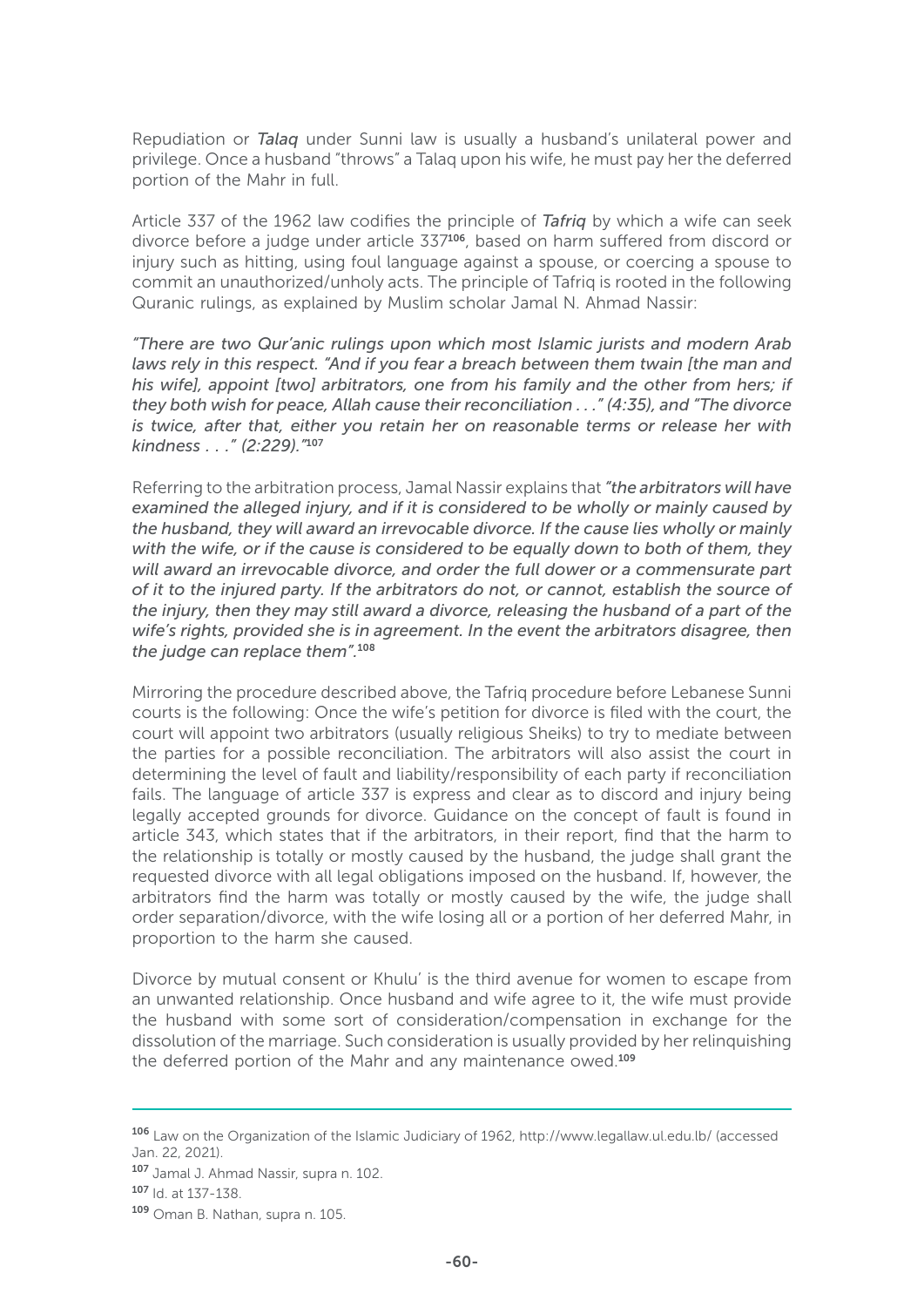One main issue that could also negatively impact and reduce the amount of the deferred Mahr is the claim of disobedience filed by a husband against his wife. Is considered "Nashiza" (noun or adjective from the word "Nushuz" meaning disobedience) under Shariaa law "the wife who leaves the matrimonial home without a lawful reason or denies her husband access to the home which she owns without first requesting him to accommodate her elsewhere."<sup>110</sup> Thus, if the husband fulfills his obligations and the wife leaves the marital home and refuses to live with him for an invalid reason, she could be considered "Nashiza/Nashez" or disobedient. The husband can then file an "obedience" claim before the Sunni court, asking the court to order his disobedient partner to return to the family home, under penalty of losing her right to maintenance or penalty of being considered as at fault in the event of divorce, which in turn will reduce the amount of the deferred Mahr originally agreed upon. Discord and injury are considered valid reasons for a woman to leave an abusive home and do not affect the maintenance owed to her. Also, Sunni courts will reject an obedience claim filed by the husband when they establish the existence of discord and injury as grounds for a divorce petition filed by the wife.

The judges who sit on Sunni courts in Lebanon are usually trained in Shariaa law and hold certificates and degrees from recognized religious colleges, such as the Al Azhar University for Sunni Islamic Learning in Egypt. However, the overwhelming majority of judges do not hold a Lebanese law degree or have any professional legal training outside the scope of Shariaa law. When issuing a judgment in family law matters, judges will mostly rely on the legal texts below, in the following hierarchy:

- 1. The Rulings of the Supreme Islamic Council, especially Ruling No.46.
- 2. The 1917 Ottoman Law of Family Rights.
- **3.** The Law of 1962 on the Organization of the Islamic Judiciary.
- 4. The principles of the Hanafi Fiqh or doctrine, which were compiled by the Egyptian scholar Muhammad Qadri Pasha, in 1875.

A closer look at a few judgments issued in cases of divorce with elements of domestic violence shows that Sunni courts are falling short of properly dealing with matters involving discord and injury.

#### JUDGEMENT #1.

On Dec. 28, 2016, the wife filed for divorce based on article 337. She stated in her petition that her husband subjected her to domestic violence, took all her jewelry and money, and stopped providing her with maintenance, which forced her to leave the marital home and live with her parents. She also stated that she was fearful for her life because, while she was residing with her parents, her husband came to her place of residence armed with weapons to reconcile with her. Instead, he killed one of her brothers by shooting him, and injured another brother with a knife. When the husband appeared before the court, he confirmed the killing, described it as an accident, and stated that he did not want to separate from his wife. The Sunni court, recognizing the potential grounds for divorce, appointed two arbitrators to assess the percentage of fault and to assign liability accordingly. In their report submitted to the court, the arbitrators confirmed the existence of discord and injury/domestic violence, recommended granting the divorce and assigned 65% of fault to the husband and

<sup>110</sup> Musawah, supra n. 101.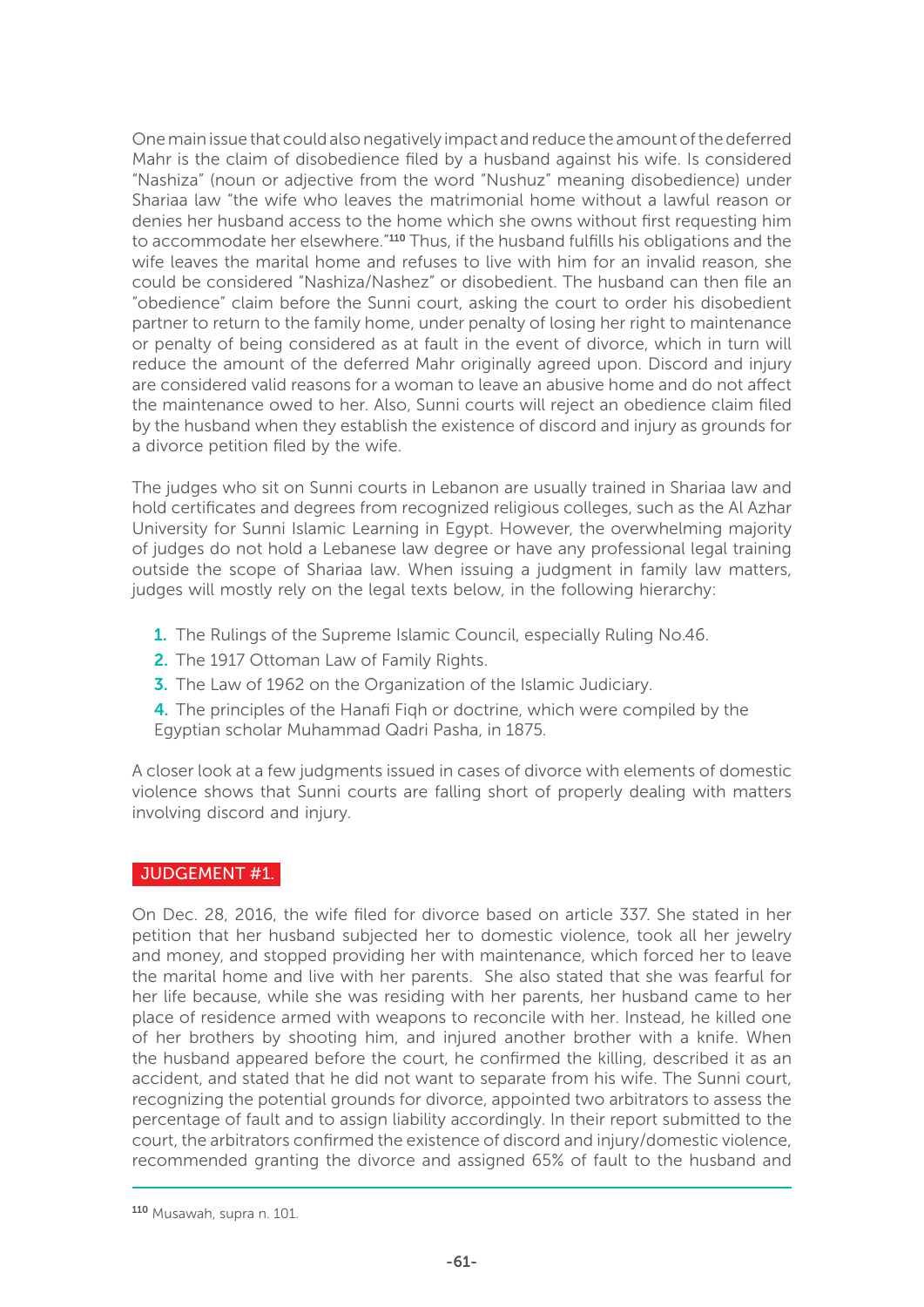35% of fault to the wife. Affirming the report, the Sunni court granted the divorce and ordered the husband to pay 65% of the deferred Mahr to his wife.

#### JUDGEMENT #2.

In 2016, the wife filed for divorce based on article 337 of the 1962 law and abusive marital relationship. In her petition, she stated that i) her husband was physically and emotionally abusive; ii) he had been arrested and imprisoned on charges of fraud and theft; iii) he had not supported her financially for over two years as required by law; and iv) she was also suffering psychologically, as his crimes had tarnished her reputation and burdened her in her social circle. She requested that the divorce be granted, with her husband bearing full responsibility for the failure of the marriage. She substantiated her claims with the testimony of witnesses. On May 5, 2016, after recognizing valid grounds for divorce, the court appointed two arbitrators, tasking them to assign percentage of fault and liability. The arbitrators' report assigned 90% of fault to the husband and the court affirmed.

#### JUDGEMENT #3.

The husband and wife were married and moved to Dubai at some point during their marriage. Soon after, marital problems started and the wife decided to move back to Lebanon for work purposes, without her husband's approval. On June, 5, 2017, the wife filed a petition for divorce before the Tripoli Sunni court based on discord and injury, while the husband still rejected the idea of divorce, had refused a Khulu' proposal from his wife's attorney and had filed an obedience claim against his wife. As the court established discord, it appointed two arbitrators to evaluate the issues at hand. As evidence of discord and injury, the wife submitted written WhatsApp conversations showing elements of violence and photographs showing bruises. The arbitrators, looking closely into the matters of the dispute and after interviewing both parties, attributed 60% of fault to the husband and 40% of fault to the wife. The court, relying on the judge's discretionary power, accepted the finding of discord and injury, but reversed the arbitrators' percentage of fault, and assigned 80% of blame/fault to the wife. The reasoning provided by the court was that WhatsApp conversations/texts were not admissible evidence because they could be easily manipulated and modified.

#### SUBSECTION A.

 ASSIGNMENT OF FAULT AFTER A FINDING OF DISCORD AND INJURY/DOMESTIC VIOLENCE AND PRORATING OF MAHR: FINDINGS AND RECOMMENDATIONS

#### 1. FINDINGS.

In the first two judgements above, both husbands were guilty of crimes, with one of them serving a prison term. In both cases, the arbitrators were fully aware of the criminal record of the husbands and of the abusive behavior (physically, emotionally, and financially), as both wives/survivors had provided ample evidence substantiating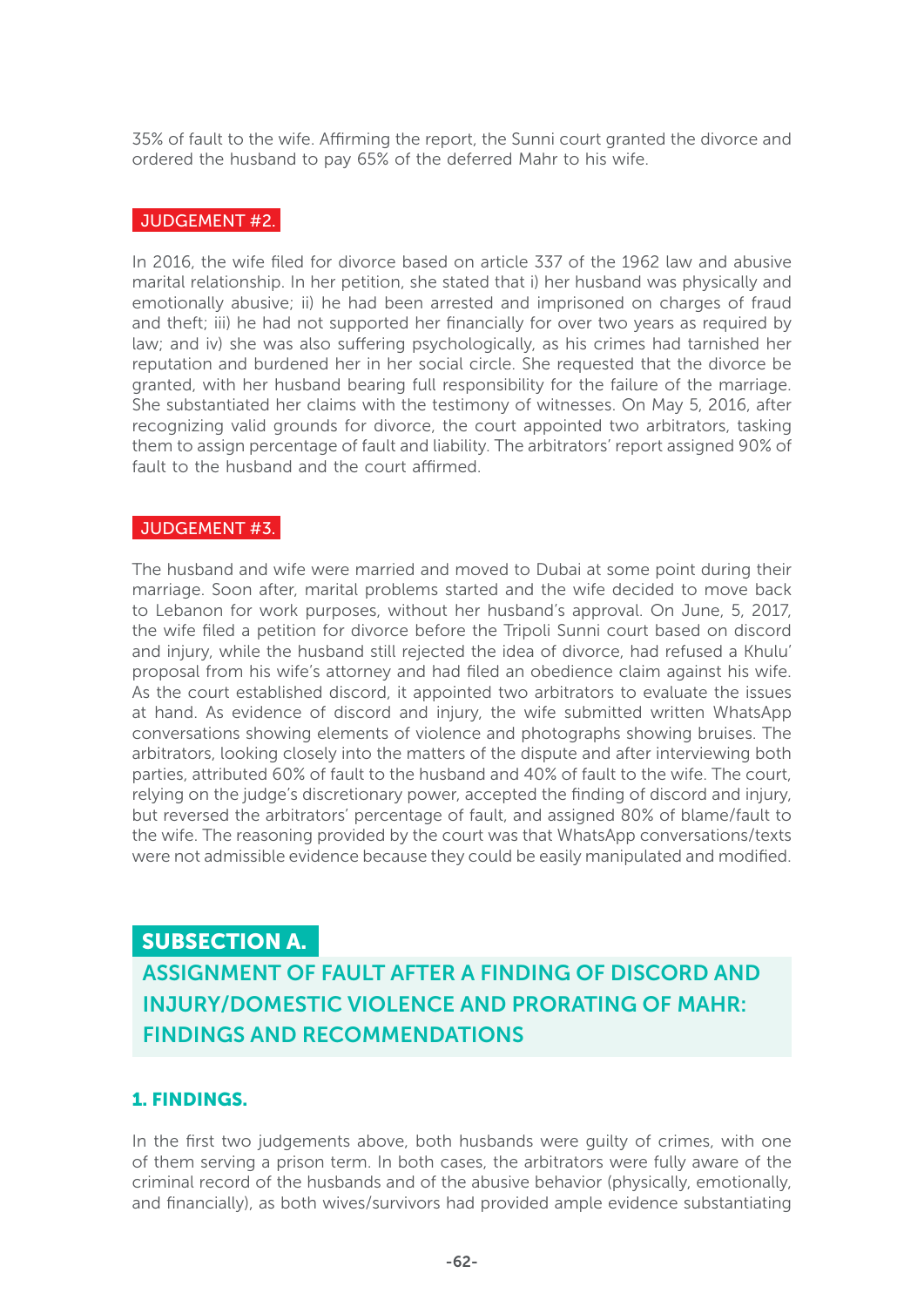the abuse and other crimes committed by the husbands. Instead of providing full protection to the survivors, the arbitrators and the court still partially blamed them, with a finding of fault of 35% and 10% in the first and second judgements respectively. In both cases, the arbitrators and the court turned a blind eye to the fact that the acts of domestic violence amounted to additional crimes committed by the husbands, and assigned liability based on the damaging patriarchal stereotype of considering both the perpetrator and the survivor at fault in the marital relationship. In other words, the arbitrators and courts have adopted an unfounded victim-blaming approach. Such an approach is nothing but discrimination and is in violation of article 343 of the 1962 law, which clearly states that if the husband is mostly at fault for the divorce, he is liable for all legal obligations stemming from the dissolution of the marriage. This approach also diminishes the wife's financial rights under the 1917 Family Rights law. Article 55 of the 1917 law expressly states that the Mahr is the wife's asset/property and article 100 confirms the approach of article 343 above as to the wife's fault in the marriage dissolution.

In addition, the third judgement shows that the court also digressed from the Shariaa rule that states that *"If the cause lies wholly or mainly with the wife, or if the cause is considered to be equally down to both of them, they will award an irrevocable divorce, and order the full dower or a commensurate part of it to the injured party. If the arbitrators do not, or cannot, establish the source of the injury, then they may still award a divorce, releasing the husband of a part of the wife's rights, provided she is in agreement. In the event the arbitrators disagree, then the judge can replace them."* In fact, in this judgement, the court completely ignored not only the WhatsApp messages and the photographs of bruises, but also the investigation of the arbitrators who had concluded that both parties were almost equally at fault. For the sake of argument, while it could hold true that text messages and photographs can be easily manipulated/modified and may be inadmissible evidence, the arbitrators' findings should have enough probative value as to the degree of fault attributable to the husband. Instead, the court dismissed the arbitrators' findings and deducted 80% of the wife's Mahr, after considering her almost completely at fault for the dissolution of the marriage. Such a derogation from the arbitrators' findings can only be explained by the fact that the court, relying on the husband's claim, tacitly considered the wife as disobedient.

#### 2. RECOMMENDATIONS.

Sunni courts should properly apply article 337 in combination with article 343 of the 1962 law in cases of domestic violence. By upholding these articles and granting the divorce to the wife along with her full rights under Sunni law, Sunni courts would be providing added physical and emotional/psychological protection as well as financial protection to the survivor of domestic violence. This approach was applied by the Sunni Court in a 2016 case, based on similar facts. In this case, the wife filed for divorce based on discord and abusive relationship and the fact that her husband was a convicted murderer. She claimed physical, emotional, and reputational harm, and substantiated her claim with her own testimony and testimony of family members. Following the required arbitration process and relying on the facts at hand, the Sunni court granted the divorce while assigning 100% liability to the husband and granting the wife her full Mahr. Such a ruling is in line with CEDAW Article 2 (c) and (d) as the court refrained from engaging in discrimination against the wife and acted in conformity with CEDAW's obligation on State parties to eliminate discrimination against women and provide appropriate measures against it. By doing so, Sunni courts would also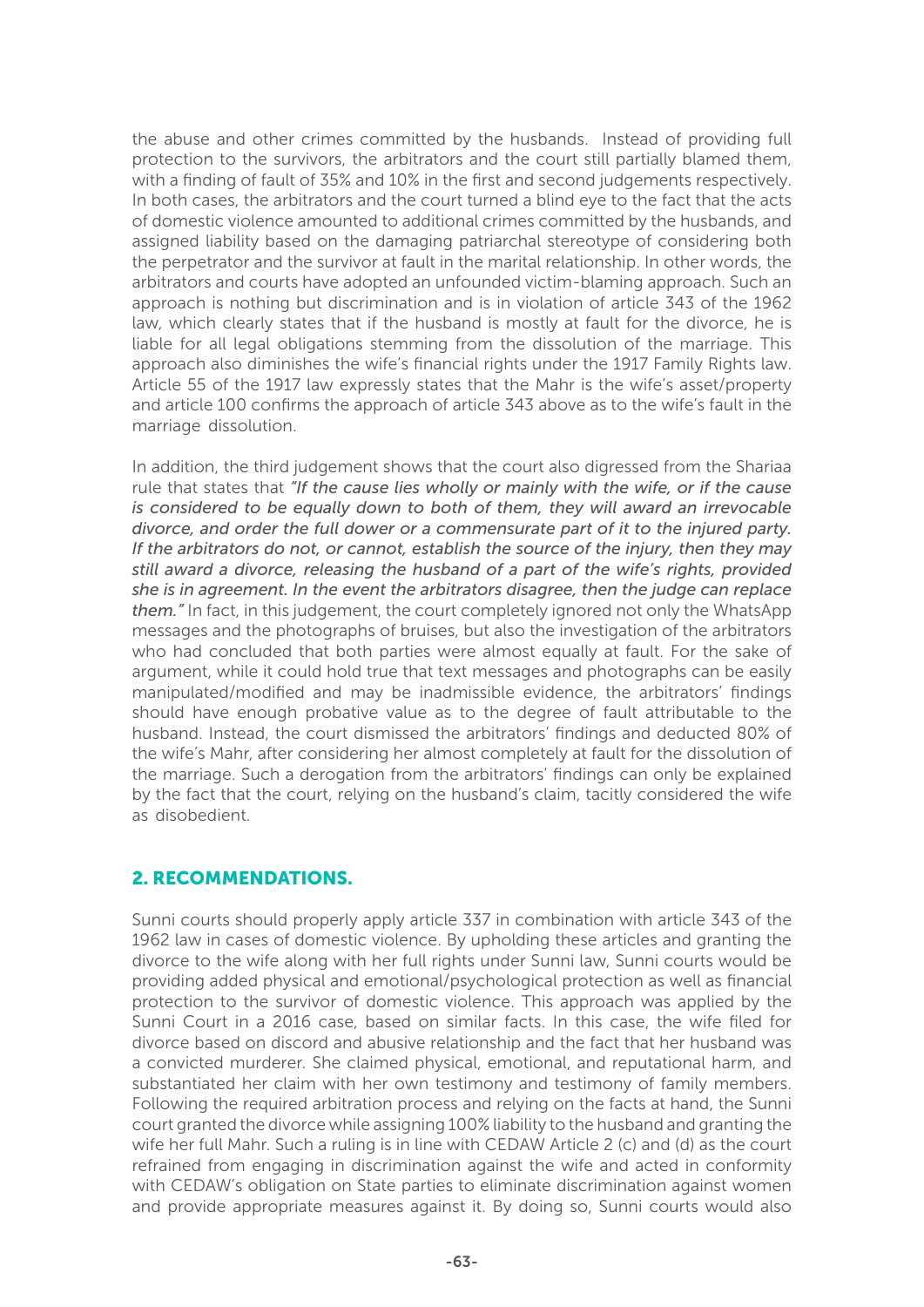be improving the quality, accessibility and access to remedies components of their justice system as recommended by CEDAW G33.

Additionally, in the event that violence cannot be established nor proven by admissible evidence in a case of discord and injury, courts should refrain from automatically considering the wife as disobedient and assigning her the higher degree of fault for leaving the marital home because this amounts to direct discrimination against her. Instead, Sunni courts should consider both parties equally at fault, especially when validated by the arbitrators' findings. By doing so, they would be upholding Sunni law as well as upholding the principle of equality stated in the international conventions signed by Lebanon, specifically CEDAW article 2(d) and improving their justice system as explained above.

#### SUBSECTION B.

#### WIFE'S DUTY OF OBEDIENCE: FINDING AND RECOMMENDATION

#### 1. FINDING.

The wife duty of obedience is stated in the 1917 Family law Rights and is a consequence of the marriage contract under Sunni law. Once a wife leaves the marital home without her husband's permission, the husband can petition the court to force her to "obey" him and come back to the marital home. However, if the wife files a divorce petition based on discord and injury/abusive relationship, the court will reject the husband's obedience claim.

#### 2. RECOMMENDATION.

The reasoning behind the duty to obey is originally based in the reciprocity of duties created by the marriage contract, which are mainly the husband's financial duty to provide for his wife as the sole bread winner of the home, in exchange for his wife's duty to obey. It is for this reason that a disobedient wife will lose her right to maintenance.

While Lebanon's Sunni courts have kept the same approach with respect to the duty of obedience, a study conducted in 2003 in Algeria and Morocco, comparing them to Tunisia, noted that:

*"However, this model for distributing the duties and roles of the two spouses in the family is now outdated. In the three Maghreb countries, factors related to modernization (education, urbanization, paid employment, family planning, etc.) have drastically changed the roles of women and the relationship between men and women. Women are helping support the family through both their productive (paid or unpaid) and reproductive work. Reproductive work, which includes not only motherhood, but also all the tasks and responsibilities required for family maintenance and cohesion (caring for children and elderly family members, household tasks, supporting children in their schooling, etc.), is neither counted nor socially valued. In the end, only the contribution of the husband, which is easy to quantify, is taken into account while the woman's contribution continues to be overshadowed in an attempt to impose the duty to obey on her. This logic contributes to legitimizing the duty to obey the husband, who is considered to be the main, if not the sole provider*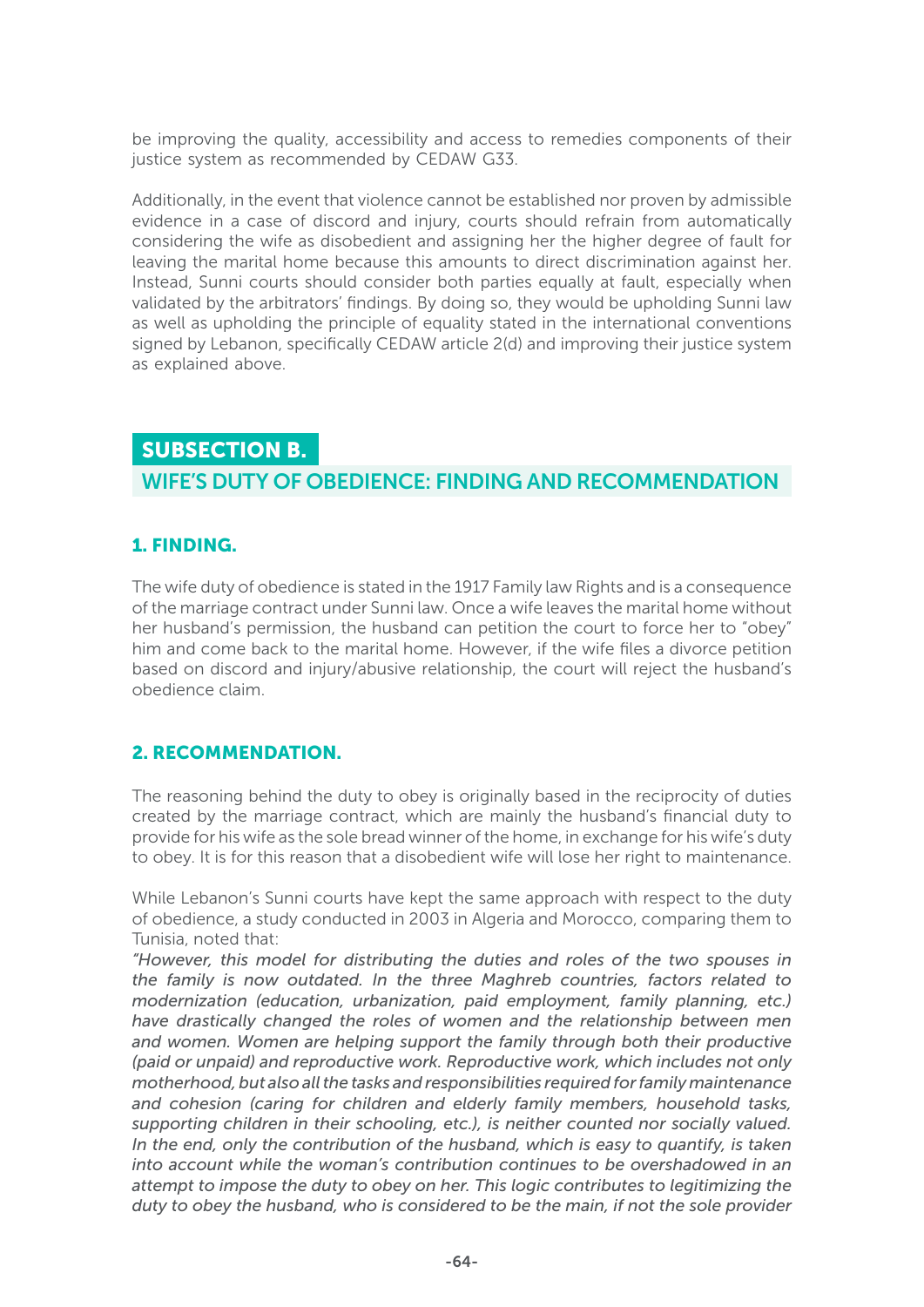#### for the family. The unbalanced relationship created by the duty to obey is often a *source of marital conflict and can result in the use of violence against women."*<sup>111</sup>

Tunisia and Morocco, both Muslim Sunni countries where family laws are based on Shariaa law, have modernized their approach and laws, leaving behind the "duty of obedience" of the Hanafi traditional doctrine. The duty of obedience was abolished in 1993 in Tunisia. In 2004, Morocco followed in the Tunisian footsteps. To reach this consensus, both countries changed their outlook on marriage: Tunisia's article 23 of the personal status laws currently views marriage as a partnership in which *(1) Each spouse must treat the other with kindness, live in harmony and refrain from harming the other; (2) The husband and wife must fulfill their marital duties pursuant to customs and common practices; and (3) They shall cooperate in matters related to the family, the proper upbringing of their children and the management of their children's affairs, including schooling, travel and financial transactions."*<sup>112</sup>

The new article 51 of the Moroccan Moudawana expands on the duties of husbands and wives, stating that both parties owe the following duties:

*"1. Lawful cohabitation on the basis of good conjugal relations, justice, equality in case of polygamy, mutual fidelity, virtue, and the preservation of family honour and their children;*

*2. Cohabitation, mutual respect, affection, and the preservation of the family interests;* 

*3. The wife's assuming with the husband the responsibility of managing and protecting household affairs and the children's education;* 

*4. Consultation on decisions concerning the management of family affairs, children, and family planning;* 

*5. Good relations with each other's parents and close relatives, respecting, visiting and hosting them within accepted standards;* 

*6. The right to inherit from each other."*<sup>113</sup>

Lebanese Sunni courts should consider the abrogation of the wife's obedience duty to align with the new social realities of Lebanese Sunnis and of Lebanon, especially when considering that Lebanese women and men have similar education rates and educational level<sup>114</sup>, and that women make up over 23% of the Lebanese workforce.<sup>115</sup> The abrogation of the duty to obey is line with upholding both husband and wife's human rights, protected CEDAW article 2 (see above) and in the ICCPR article 23(4) imposing on State parties, such as Lebanon, the duty to take measures to *"ensure equality of rights and duties as to marriage, in the marriage, and at its dissolution".*<sup>116</sup>

-%20English.pdf (accessed Jan. 25, 2021).

<sup>111</sup> Collectif 95 Maghreb-Egalité, Guide to Equality in the Family in the Maghreb, 2003, English Edition 2005 by Women's Learning Partnership for Rights, Development and Peace (WLP), p. 75, https://learningpartnership.org/sites/default/files/resources/pdfs/Final%20Guide%20to%20Equality%20

 $112$   $|d|$ .

<sup>113</sup> Global Rights, The Moroccan Family Code (Moudawana),

https://web.archive.org/web/20101230212206/http://www.globalrights.org/site/DocServer/

Moudawana-English\_Translation.pdf?docID=3106 (accessed Jan. 25, 2021).

<sup>114</sup> McKinsey & Company, Women at Work: Job opportunities in the Middle East set to double with the Fourth Industrial Revolution, www.mckinsey.com (accessed Jan. 29, 2021)

<sup>115</sup> The World Bank, Labor Force Participation Rate,

https://data.worldbank.org/indicator/SL.TLF.CACT.FE.ZS?locations=1A (accessed Feb. 1, 2021).

<sup>116</sup> International Covenant on Civil and Political Rights, supra n. 25.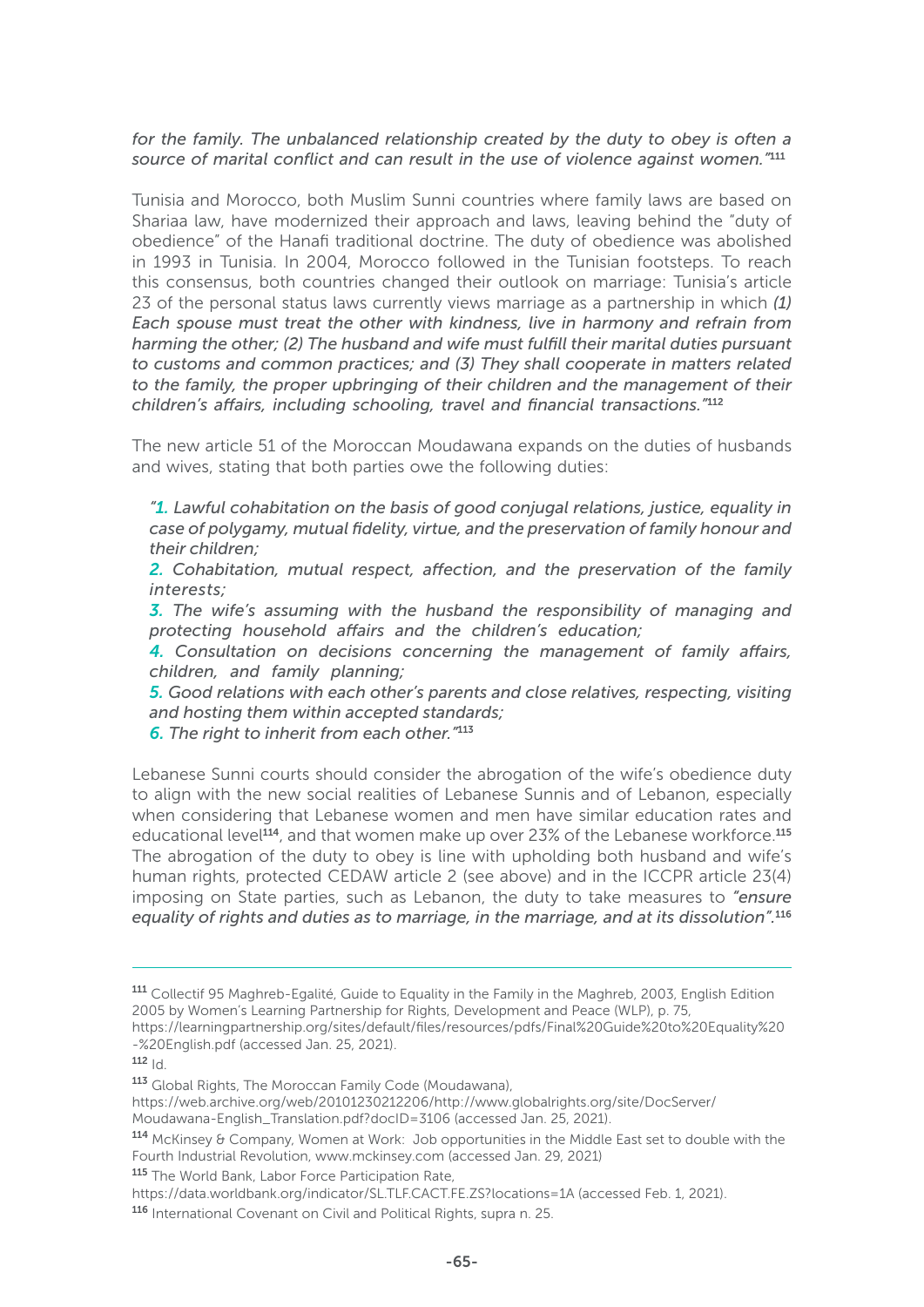As for the controversial right to corporal punishment, authorized under the rules of Muhammad Qadri Pasha, upon which some Sunni courts may implicitly rely to justify a husband beating his wife (without explicitly referring to it in the body of the judgment), the following excerpts of holy Ahadith speak to its condemnation.<sup>117</sup>

#### AHADITH THAT CONDEMN CORPORAL PUNISHMENT FOR WIVES

Several respectable ahadith condemn wife beating.

*The Prophet says, "Are you not ashamed to beat your wives by day and to make love to them by night?"* 

*In another version, he says: "No one should beat his wife or manhandle her like a camel during the day and make love to her at night."* 

*The Prophet also says: "Do not beat women; they are creatures of God" (recorded by Abu Daoud, Al-Sunan, chapter "Al-Nikah", no. 43 and Al-Darimi, chapter "Al-Nikah", no. 34-65).* 

*He also says: "The worthiest among you is he who treats his relatives the best, and I am the worthiest for my relatives" (Ibn Maja, Marriage, page 50, Al-Darimi, Marriage, page 55).*

# SECTION III. DOMESTIC VIOLENCE BEFORE LEBANESE JAAFARI SHIIA COURTS

The 1917 Ottoman Law of Family Rights and the Law of 1962 on the Organization of the Islamic Judiciary both apply to the Shiia religious denomination in Lebanon, in addition to Decisions 318 and 336 of 1920 and Decision 1034 of 1922.

Marriage for the Jaafari Shiias of Lebanon is also a legal and social contract between a man and a woman that creates reciprocity of rights and obligations. Similar to the Sunni doctrine, the Mahr is also an effect of marriage to which the wife is entitled. Even more for the Shiias, a husband cannot evade the payment of the Mahr by including a provision in the marriage contract to that extent; while the contract remains valid, such a Mahr provision is deemed null and void.<sup>118</sup> The Mahr is also paid in two portions, prompt and deferred. The husband's obligation under the contract is also one of maintenance (food and clothing and reasonable expenses) and dwelling or a residence in which the couple will live. The wife's obligations under the contract are living with husband (not leaving the marital home) and having sexual relations with him. If the wife does not fulfill her obligations, she will lose her right to maintenance.

<sup>117</sup> Global Rights, supra n. 113.

<sup>118</sup> Jamal J. Ahmad Nassir, supra n. 102, at 88.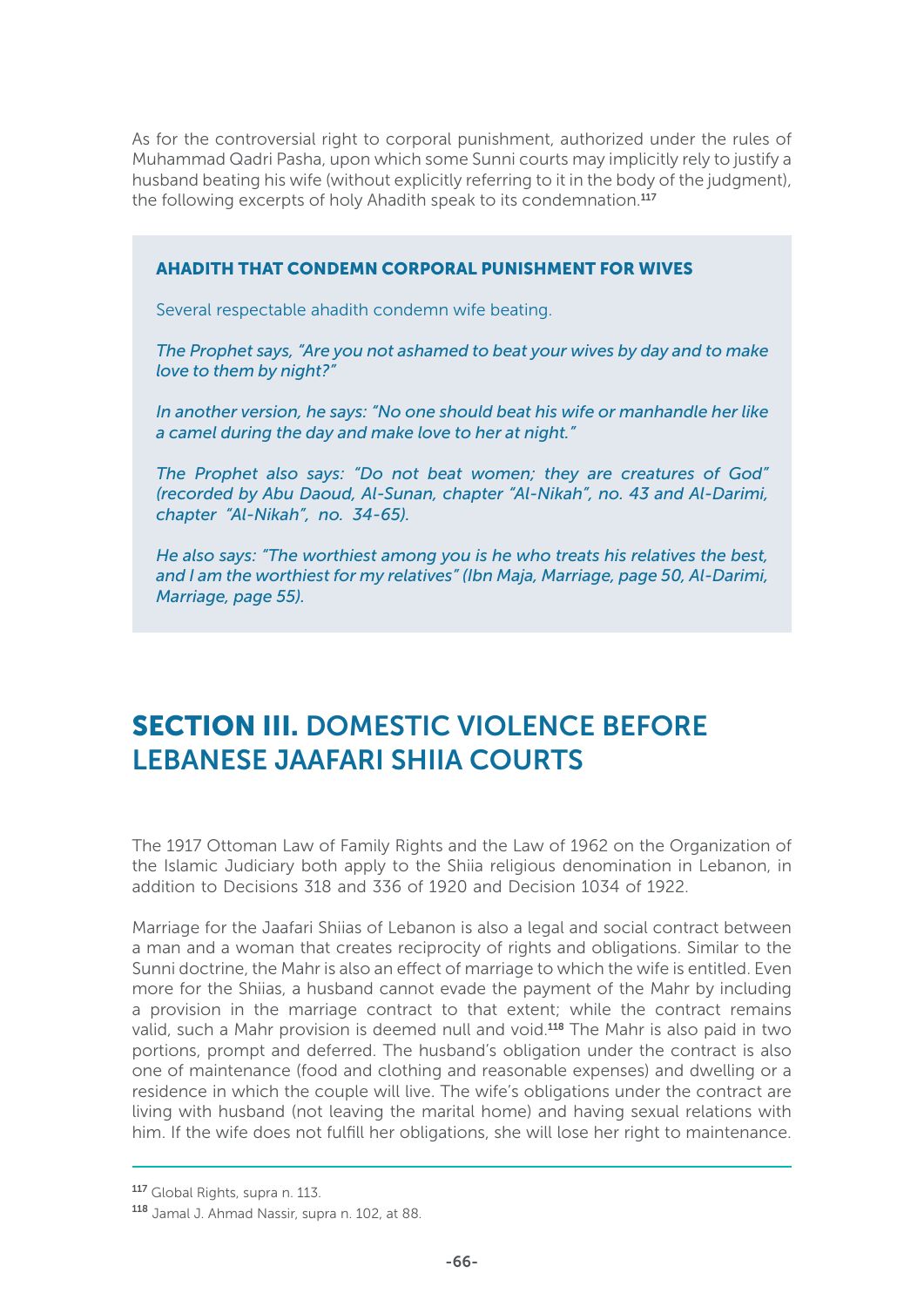The concept of Nushuz or disobedience is directly tied to the fulfillment of obligations. Thus, a wife who leaves the marital home without her husband's consent, or does not avail herself to him sexually risks losing her maintenance based on disobedience.<sup>119</sup> If any one of the disobedience conditions is met, the husband can file a disobedience claim before the court to force her to return to him or face severe financial consequences or potential marriage dissolution.

Marriage dissolution under Jaafari law is similar to Sunni law with Talaq, *Khulu*, and court ordered dissolution, with notable differences. Similar to Sunnis, the husband has the absolute right to unilaterally divorce his wife through the *Talaq* or repudiation, which takes effect immediately when in the presence of two witnesses. The wife and husband can also agree to divorce by Khulu', upon which the wife owes the husband consideration/compensation, usually by relinquishing the deferred portion of her Mahr and other rights she may have, such as maintenance owed.<sup>120</sup>

The third way to dissolve a marriage is through court-ordered dissolution, also known as Tafriq under Sunni law. The grounds upon which a wife may resort to this process are also similar to Sunni law and consist of abandonment of the wife by the husband, poor conjugal relationships with harm and injustice, and non-payment of maintenance.121 The main difference with Sunni law is in the process followed for such dissolution. Under Sunni law, the wife has direct access to the Sunni court; in contrast, under Jaafari law, the wife must request the dissolution on behalf of her husband from the higher Jaafari religious authority, the Supreme Islamic Shiia Council in Lebanon, in what is known as *Talaq el Hakem* (Divorce of the Ruler).122 If issued by the Ruler/ highest religious authority, the dissolution order must then be approved by Jaafari courts to become officially valid.123 Practically speaking in Lebanon, obtaining a Ruler's divorce is a tedious and lengthy process (that can extend over four years), and the most accepted grounds for obtaining such a divorce is non-payment of maintenance. Judges in Jaafari courts are usually trained in Shariaa law and hold certificates and degrees from recognized religious colleges, such as the Islamic University of Najaf in Iraq for Shiia Islamic learning. However, the overwhelming majority neither hold a Lebanese law degree nor have any professional legal training outside the scope of Shariaa law. In issuing judgments in matters of family law, Jafaari judges will rely on the following legal text, in hierarchal order:

1. The Jaafari Figh/doctrine.

2. The provisions of the 1917 Ottoman law that are in line with the Jaafari doctrine and the legal opinions/fatwas on a specific topic issued by religious authorities, even if foreign (such as from Iran or Irag).<sup>124</sup>

**3.** The Guide to Jaafari Justice issued in 1994 by the President of the Supreme Jaafari Court. However, this guide is not binding authority and Jaafari judges can still diverge in their legal interpretations.<sup>125</sup>

A closer look at judgments issued from these courts reveals the difficulties survivors

 $121$  Id.

 $119$  Id. at 110.

<sup>120</sup> Musawah, supra n. 101.

<sup>122</sup> Office of His Eminence, Al Sayyid Ali Al-Husseini Al-Sistani, https://www.sistani.org/english/ (accessed Feb. 1, 2021).

 $123$   $|d|$ .

<sup>124</sup> Musawah, supra n. 101.

 $125$  Id.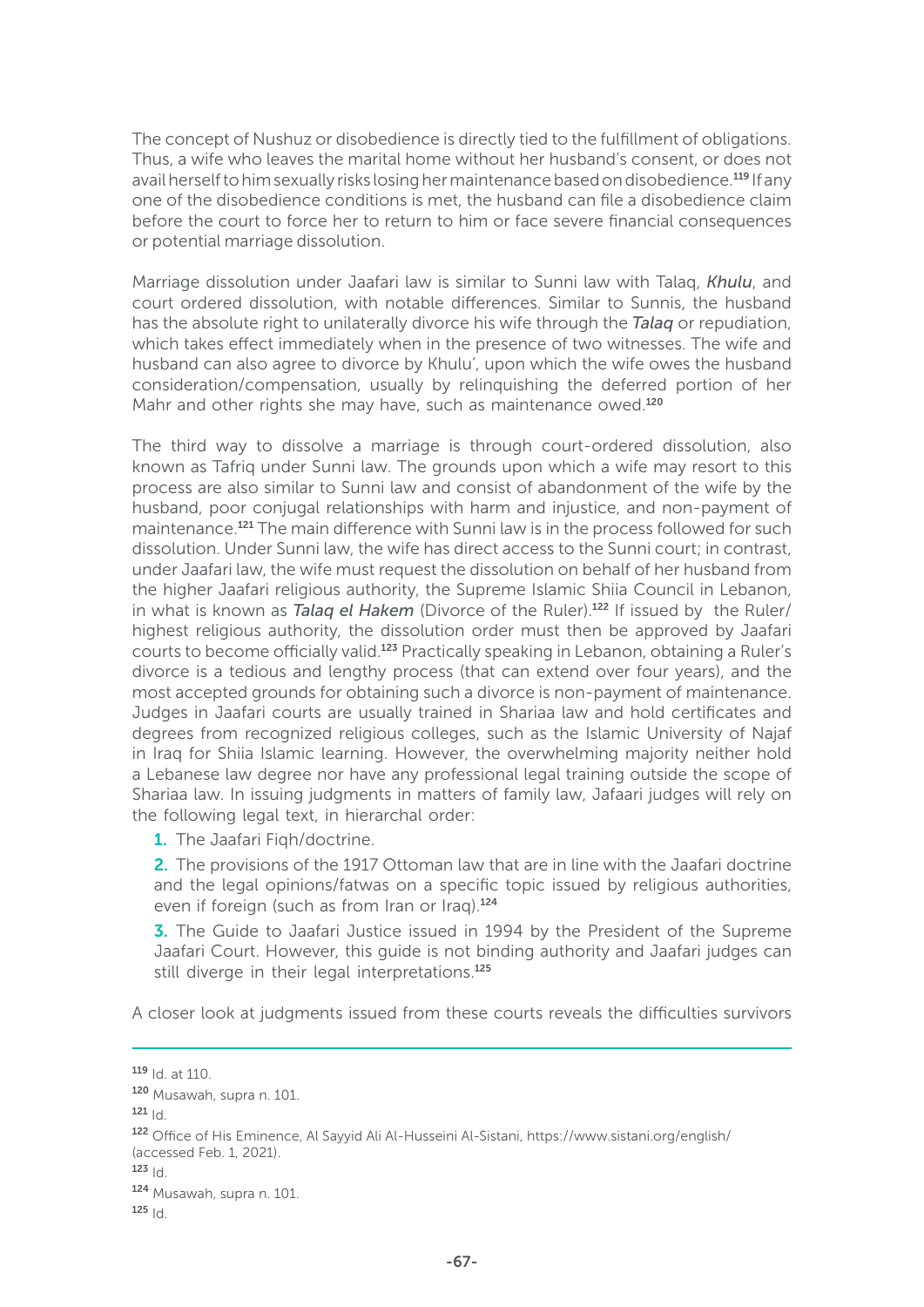of violence encounter in accessing justice before Jaafari courts and in seeking proper redress in cases of divorce with elements of domestic violence.

#### JUDGEMENT #1.

In 2016, the wife filed a claim for maintenance and payment of rent against the husband after having left the marital home because of domestic violence. In her complaint, the wife stated she left the marital home in 2015, after three years of marriage because of persistent acts of physical violence and because of the husband's addiction to cocaine. To substantiate her claim of violence, the wife submitted voice recordings of beatings and verbal abuse, as well as a CD containing medical reports evidencing physical violence. She asked the court for divorce and for her Mahr. The husband counter-claimed with an obedience claim against his wife based on availability of a proper marital home (or otherwise that she be deemed disobedient). He also denied any violence or cocaine use (and submitted a negative drug blood test to that extent). The court rejected the wife's claim for divorce, stating that the wife should return to the marital home or be deemed disobedient and lose her maintenance. The court further elaborated that the wife had not provided enough probative evidence of domestic violence (such as filing a criminal complaint against her husband), that the CD and voice recordings did not prove that the husband was the perpetrator and that allegations of the husband's cocaine use remained unsubstantiated given the negative results of the drug test.

#### JUDGEMENT #2.

The husband and wife were married in July 2014 and moved together to Germany. Soon after, the couple faced marital problems, including domestic violence by the husband. In July 2015, the wife left the marital home for Lebanon without any warning. The husband followed the wife, refused to grant her a dissolution of marriage, and filed an obedience claim against her before the Jaafari court, in South Lebanon. During a hearing, the wife admitted leaving the marital home and stated that she had filed a claim for maintenance against the husband, which she requested to be joined to her first claim. During the hearing, she explained to the court that marital life was impossible because of the recurring violence, and she submitted medical reports, along with a temporary protective order from the JUM against the husband, to substantiate the physical and emotional violence. As for the husband, he reiterated his refusal to divorce, insisted on living together, and stated that he owned a legitimate/ adequate home in which the couple could live together. Following the hearing, the court ordered that said home be inspected for adequacy as a marital home. After the inspection, which deemed the home to be adequate, the court issued its judgment ordering the wife to live with the husband or to be deemed as "disobedient" and lose her right to maintenance.

#### JUDGEMENT #3.

The husband and wife were married and had a son. In 2016, the wife and four-year old child left the marital home because of domestic violence. She filed a maintenance and a child support claim before the Jaafari court, explaining that she left the home because she was in fear for her life after the husband threatened her with murder before the internal security forces (literally saying he would put 30 bullets into her). She also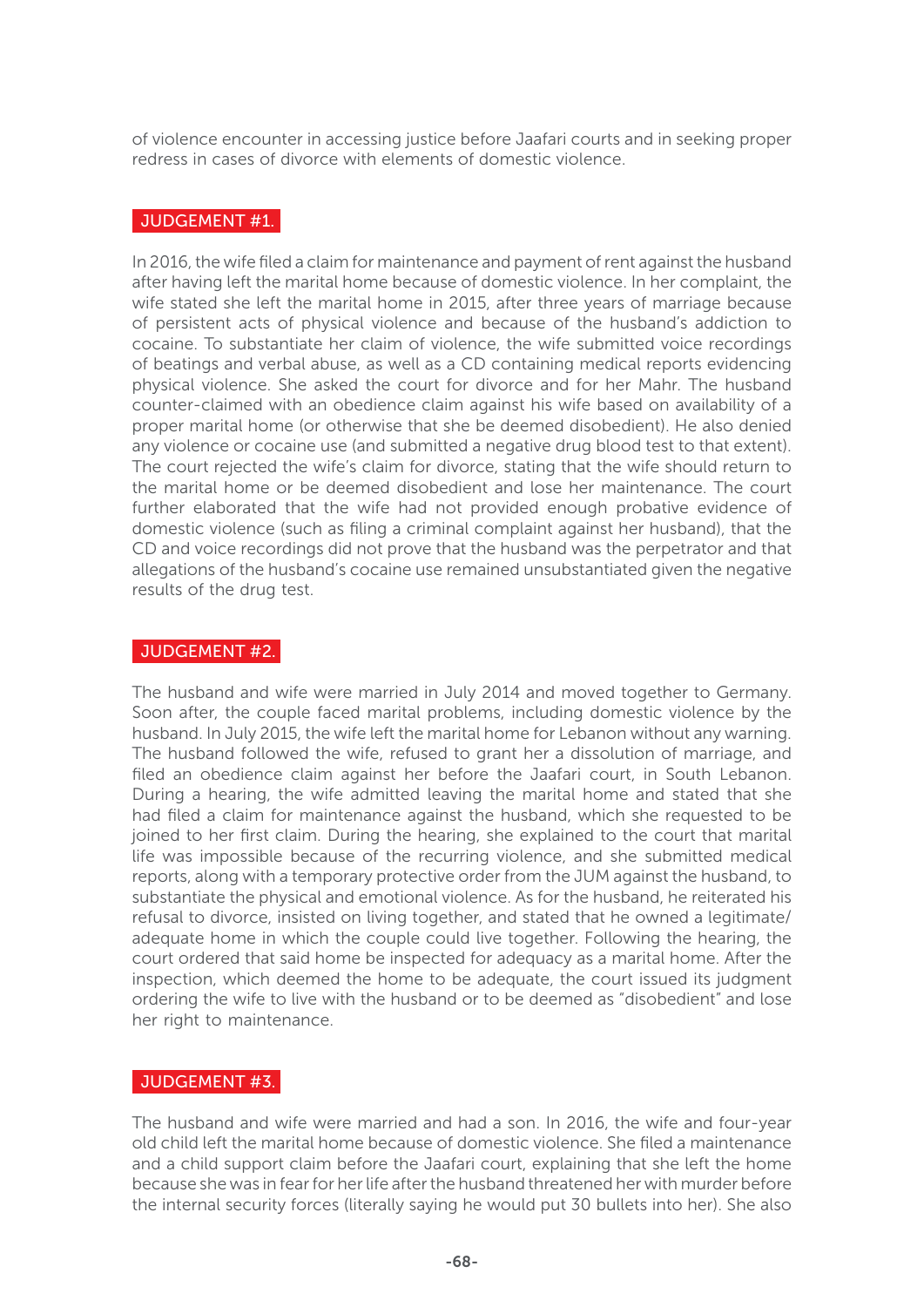demanded to be divorced from him. In a hearing held in 2018, and upon questioning of the judge, the husband refused to pay any maintenance based on the fact that she had voluntarily left the marital home and stated that he was not able to see his child. In turn, the wife explained that the criminal court had ordered that custody of the child be awarded to her. The Jaafari court, completely ignoring element of domestic violence and the judgment of the criminal court, denied both claims of maintenance and child support. The underlying reasoning behind denying maintenance was based on the fact that the wife had left the marital home. Denying child support was justified by the fact that only the Jaafari court was the competent court to award custody, and not the criminal court, and therefore the wife's willful payment of her child's expenses is a voluntary donation.

#### SUBSECTION A.

# LOSS OF THE RIGHT TO MAINTENANCE AND DUTY OF OBEDIENCE: FINDINGS AND RECOMMENDATIONS

#### 1. FINDINGS.

Under Jaafari law, a wife cannot obtain a dissolution of marriage or divorce from the Jaafari court based on domestic violence, without the consent of her husband. It is for this reason that women, survivors of domestic violence, usually leave the marital home and file for a maintenance claim. The wife's spousal maintenance when she is out of the marital home depends, not only on the evidence presented to prove domestic violence, but also on the judge. In the cases cited above, the Jaafari judges ignored evidence of domestic violence including official medical reports, recordings of beatings, as well as protection orders issued by JUMs. In judgement #3, the judge went even further and rejected the judgment issued by the criminal court that awarded custody of the child to the mother, totally ignoring Law 1962. Under article 444 of the 1962 Law, in the absence of a specific text, Islamic courts must follow the regular rules of civil and criminal procedure. Article 8 of the Lebanese Code of Criminal Procedure states that criminal law takes precedence over civil law, and that existing criminal proceedings take precedence over civil proceedings and will stay civil actions. In this case, the judge overruled the criminal judgment that awarded custody of the child to the mother (outside of the marital home), did not stay the custody claim in total disrespect of Law 1962, and awarded custody the child to an abusive father against the child's best interests. Such case outcomes can only be explained by the use of the discretionary power of Jaafari judges based on a patriarchal perceptions and values that lead to discriminatory practices against women and children.

In contrast, other very similar cases handled by other Jaafari courts had quite different outcomes:

• The husband and wife were married in the summer of 2018. In Oct. 2018, the wife left the marital home because of domestic violence and obtained a protection order from the JUM against the husband. The husband then filed an obedience claim before the Jaafari court. The wife counterclaimed with a maintenance action before the Jaafari court and submitted medical reports as well as the protective order as evidence of violence. The court, in its ruling of 2019, rejected the husband's obedience claim, awarded maintenance to the wife based on the evidence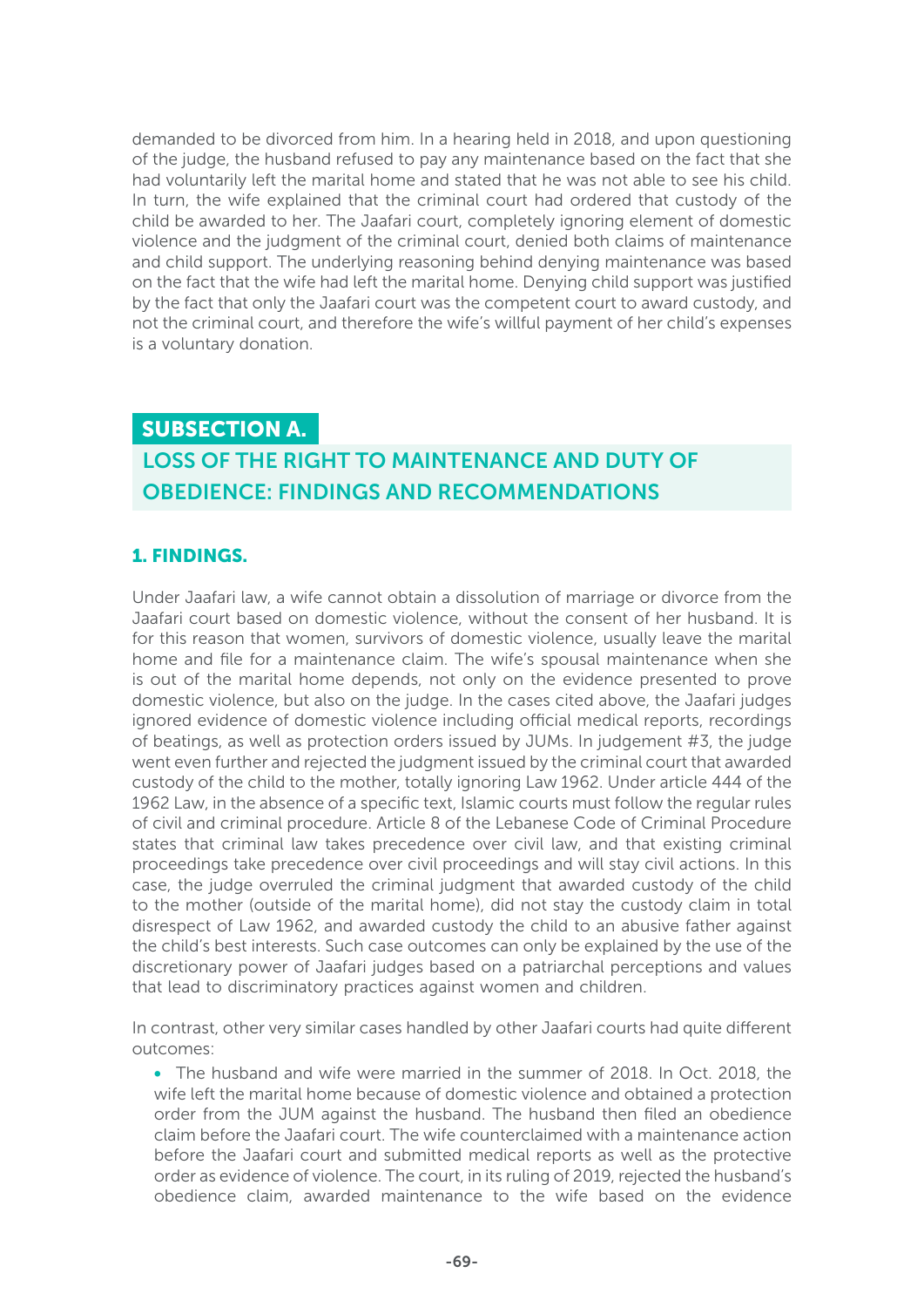presented by her, and agreed that "fear for one's life" is a valid and legitimate reason to leave the marital home.

• In another similar case, the wife left the marital home and the husband filed a disobedience claim before the Jaafari court in 2018. She counterclaimed with a maintenance action and stated that she did not want to live with him anymore because he was violent and she feared for her life. To prove domestic violence, the wife submitted a complaint filed before the police. The wife went a step further, requesting to be divorced through Khulu' and agreeing to pay the husband proper compensation, which he rejected. In 2020, the court, looking at all elements of the case, including evidence of domestic violence, rejected the husband's action for disobedience and awarded maintenance to the wife. The judge considered that violence and abuse are legitimate causes for leaving the marital home and refusing marital life altogether, and stated that a wife cannot be forced to live with her husband in a harmful environment

#### 2. RECOMMENDATIONS.

While it is obvious that the Jaafari courts have fallen short of dissolving the marriage in the judgements cited above, it cannot be denied that allowing the survivor of domestic violence to leave the marital home and imposing on the husband to pay maintenance, provides a higher degree of protection and financial stability to the wife/ survivor. The courts that reached this conclusion are also aligned with current Iranian law, which considers maintenance still owed to the wife in the event she leaves the marital home because of fear of grave physical or financial injury.<sup>126</sup> In addition, for purposes of comparative legal analysis with other nations that follow Jaafari law, Iranian law currently allows its family courts to grant women divorces based on a fatwa/ legal opinion and the subsequent changes to the Civil Code that took place in 1982:

*"Moreover, in 1982, the jurists of the Guardian Council requested a fatwa from Ayatollah Khomeini. The question posed was: "Does the court have the right to grant a divorce to a woman when it is clear to the court that his behavior towards her in unbearable?" The text of the fatwa that was issued is: "In the name of the Exalted, the cautious way is to convince the husband to divorce his wife, but if he is not willing, the court can issue the divorce."*<sup>127</sup>

*"[…] Ultimately, in 1982, Article 1130 of the Civil Code was amended to give judges the authority to grant or withhold divorce requested by women. Article 1130 was again amended in 2002, further empowering judges to issue a divorce requested by the woman if she could establish that the continuation of the marriage would cause intolerable suffering or hardship."*<sup>128</sup>

Also, under the current Iraqi Personal Status Law (originally enacted in 1959 and subsequently amended), both husband and wife have the right to file for legal separation for specific reasons listed in articles 40 and 41, one of which is *"If one of the spouses injured the other or the children in a way that makes marital life impossible to continue."*<sup>129</sup>

 $128$   $|d|$ 

<sup>126</sup> Jamal J. Ahmad Nassir, supra n. 102, at 109.

<sup>127</sup> Mehrangiz Kar and Azadeh Pourzand, Iran, in Feminist Advocacy, Family Law and Violence Against Women, International Perspectives, p. 83-84, (1, ed. Routledge, 2019).

<sup>129</sup> American Bar Association Iraq Legal Development Project, Law No (188) of the year 1959 Personal Status Law1 and amendments, https://www.peacewomen.org/sites/default/files/lawref\_ iraqpersonalstatuslaw1959\_aba\_0.pdf (accessed Feb. 5, 2021).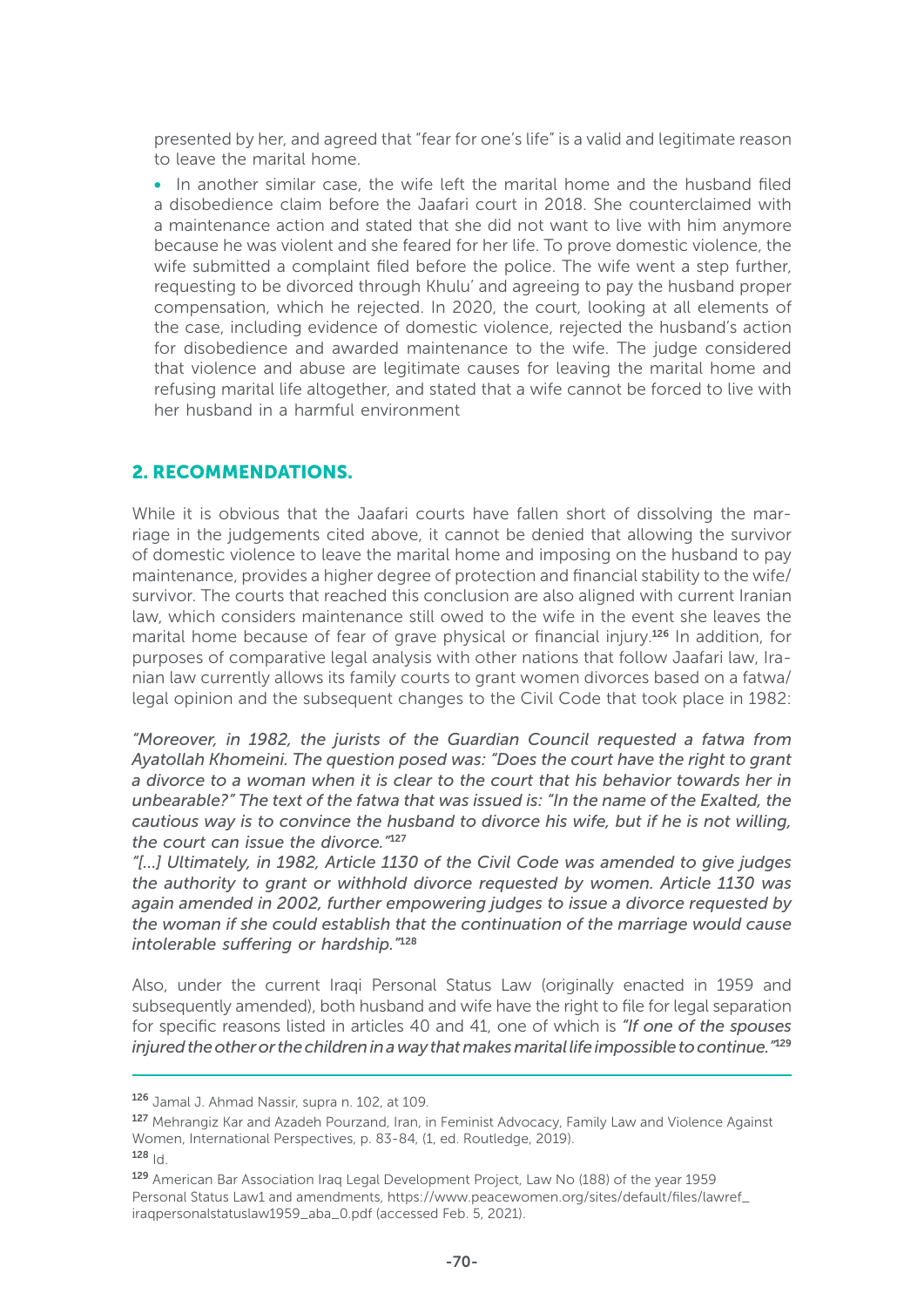In summary, even under Jaafari law and through jurisprudence, women survivors of domestic violence can be afforded a higher degree of protection. Lebanese Jaafari courts should consistently adopt practices that protect women survivors, by ordering maintenance and by granting divorce in domestic violence cases. By doing so, Lebanese Jaafari courts would enhance access to justice for women under their own set of laws. Jaafari courts would also be taking a step that will bring them closer to meeting CEDAW Article 2, to refraining from discrimination against survivors of violence, and to improving the quality, accessibility and access to remedies components of their justice system, as recommended by CEDAW G33 and explained above.

With respect to the abrogation of the duty of obedience and corporal punishment, the arguments presented are the same as for Sunni law.

# SUBSECTION B. THE MARRIAGE CONTRACT FORM: RECOMMENDATION

#### RECOMMENDATION.

To avoid being left at the mercy of existing court practices, women willing to be married under Jaafari law can negotiate contractual terms of marriage with the future husband, within the bounds of Islamic law. Contract negotiation will provide enhanced protection because women will be empowered to negotiate their fate and will be fully aware of their rights and obligations at the onset of the marriage. Iranian authorities have adopted this practice through a marriage contract form that contains about twelve conditions, which are all in accordance with Islamic rules.<sup>130</sup> A similar form is currently being used, on a trial and voluntary basis, by the Lebanese Jaafari court. The form provides options in a check-the-box election format. It addresses issues such as the marital home, the marital relationship, conditions for filing divorce by the wife or the husband, with or without discord, and custody of children etc. The possibility for a woman to divorce herself, without the need for a court order, is also provided in the form under specific conditions, including domestic violence. Award of custody of children until the age of 18 to the mother is also allowed under this form, and the best interests of the child is the standard adopted. It must be noted that many options provided under this form are in alignment with CEDAW Article (16), (d), (f) and (g). Examples of such options are the possibility to award the mother custody of children until the age of 18 in the event of divorce, even if she remarries and the possibility for the woman to freely chose her profession and work at and after the formation of the marriage.

<sup>130</sup> Mehrangiz Kar and Azadeh Pourzand, supra n. 127, at 83.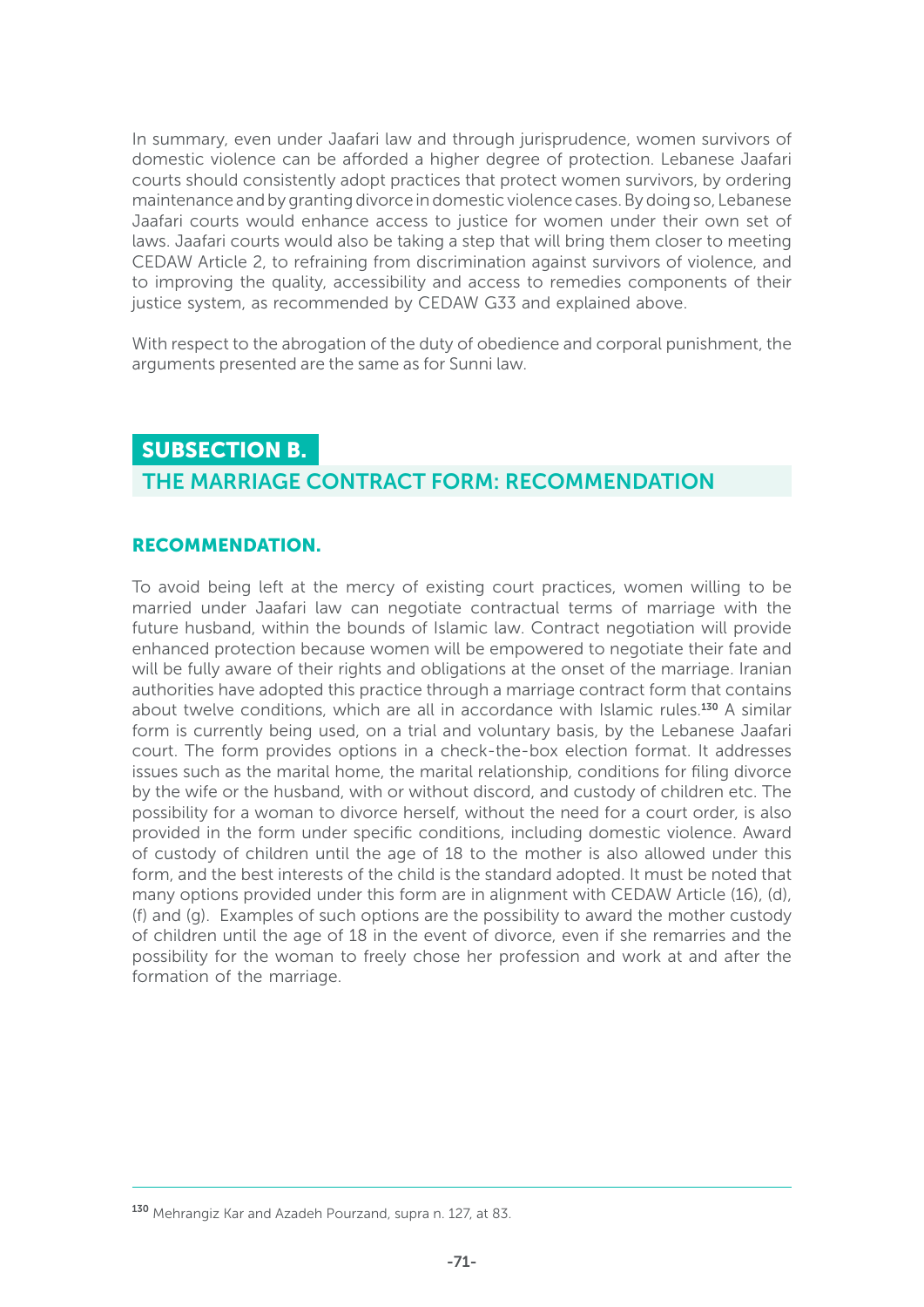# SECTION IV. DOMESTIC VIOLENCE BEFORE LEBANESE CHRISTIAN COURTS, SAMPLES OF **JURISPRUDENCE**

Because of the multitude of denominations in the Christian faith, this section provides samples of judgments issued by tribunals, mainly from the Catholic and Orthodox Christian faiths. The judgments selected involve elements of domestic violence existing during the marriage and dissolution of marriage proceedings before the competent religious court.

For the Catholic faith in Lebanon (including all denominations), the main rules governing matters of family law of Lebanese Catholics are found in the Motu Proprio of February 1949, which became the main Code of Canon Law governing the Eastern Rites, the Code of Canons of the Eastern Churches of 1990 (updating the Code of 1949), and the Code of Canon Law of the Western Churches of 1983 that is applicable to the Latin denomination in Lebanon. In addition to the aforementioned texts of the Vatican, the Lebanese Parliament passed, on April 2,1951, the main law governing personal status matters for non-Muslims, which covers Christian denominations and the Israelite/Jewish denomination.<sup>131</sup> Based on these legal texts, the Lebanese Catholic Church adopted its own set of personal status laws, which was last amended in 2006 (Personal Status and Civil Procedure Law for the Catholic Denominations, applicable to the Maronite, Melkite, Latin, Armenian, Chaldean, and Syriac Catholics, as stated in article 1 of the Law).

Unlike Islamic courts, Christian courts are financially independent from the State, which renders oversight over them even more negligible. Judges in Christian courts (including Catholic) do not need to hold a national law degree or license. *"They are appointed by the spiritual authorities of the Christian confessions. Many judges combine their judicial position with a clerical one. Under the Law Regulating Sects, patriarchs, metropolitans, and bishops possess judicial prerogatives as part of their authorities, which permit them to appoint members of the judicial corps and judicial aids."*<sup>132</sup>

The topic of marriage and all related issues, such as the marriage bond, dissolution of marriage, alimony, children's custody, and child support are addressed through the provisions of the above-mentioned codes and laws. However, from a practical perspective, Lebanese Catholic courts are currently applying the provisions of the Personal Status Law, last amended in 2006.

Marriage for Christians (Catholics and Orthodox alike) is not a legal and social contract, but one of the seven sacraments of the Church. According to the Catechism of the Catholic Church, sacraments are channels or gifts instituted by Jesus Christ and through which God has given grace to his people. The 1990 Code of the Eastern Churches describes marriage as follows:

المحامي ابراهيم طرابلسي، الزواج ومفاعيله، ص 17-16، المطبعة البولسية، 1994 <sup>131</sup>

<sup>132</sup> Human Rights Watch, supra n. 88, at 31.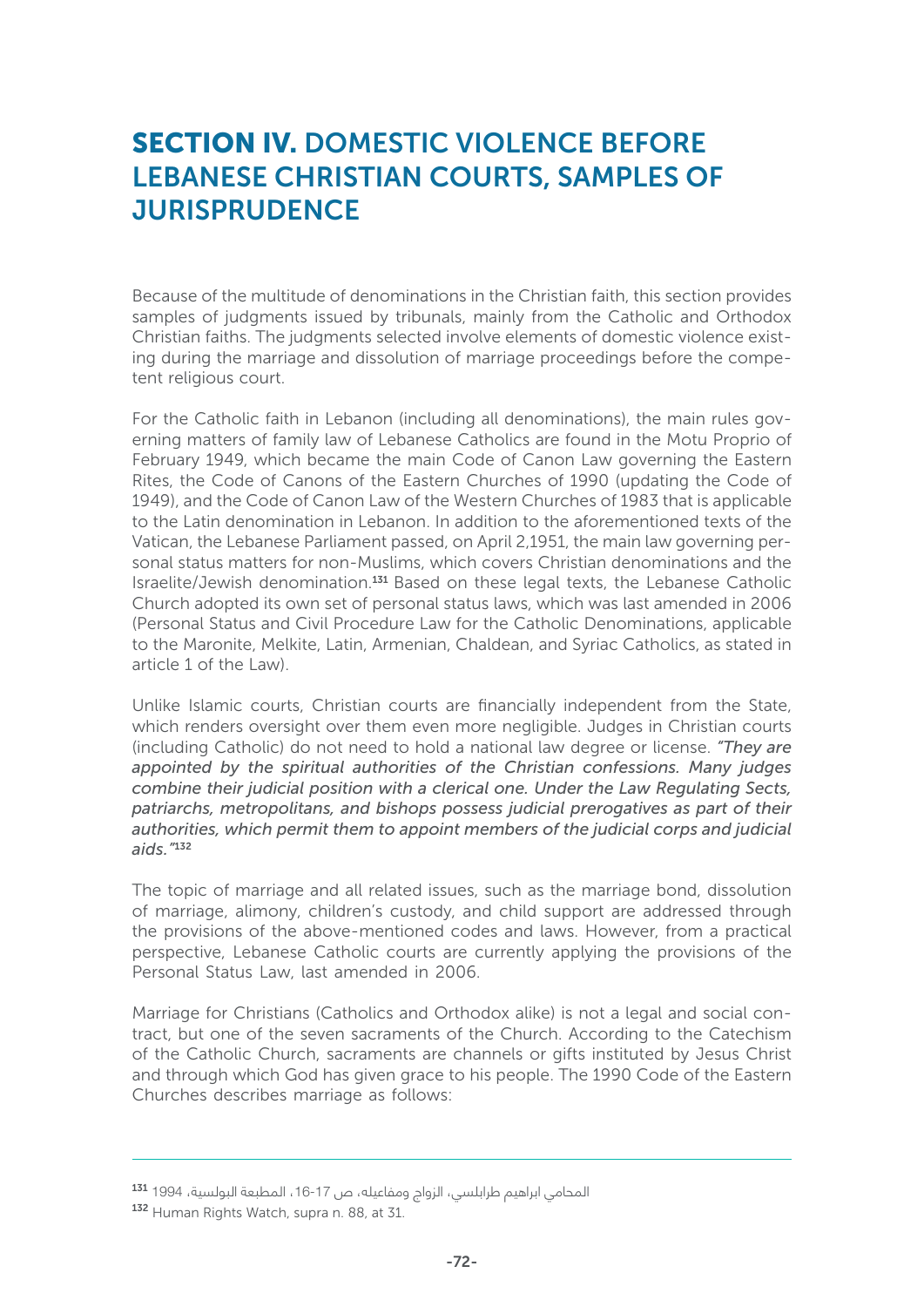# *"Chapter VII. Marriage*

*Canon 776 - §1. The matrimonial covenant, established by the Creator and ordered by His laws, by which a man and woman by an irrevocable personal consent establish between themselves a partnership of the whole of life, is by its nature ordered toward the good of the spouses and the generation and education of the offspring.* 

*§2. From the institution of Christ, a valid marriage between baptized persons is by that very fact a sacrament, by which the spouses, in the image of an indefectible union of Christ with the Church, are united by God and, as it were, consecrated and strengthened by sacramental grace.* 

*§3. The essential properties of marriage are unity and indissolubility, which in a marriage between baptized persons obtain a special firmness in virtue of the sacrament.* 

*Canon 777 - From marriage each of the spouses has equal obligations and rights to those things which pertain to the partnership of conjugal life.* 

*Canon 778 - All persons can enter into marriage who are not prohibited by law.* 

# *Canon 779 - Marriage enjoys the favor of the law; consequently, in doubt, the validity of a marriage is to be upheld until the contrary is proven."*<sup>133</sup>

Canon 777 expressly states that both the husband and wife have equal rights and obligations as it pertains to the partnership that is created by marriage and living together. Thus, it is safe to infer that equality exists for family matters, including equality in conjugal life, in the husband's and the wife's duty of care to each other, child custody, and other matters.

Marriage is based in the exchange of consent between a man and a woman, who cannot be ignorant of the fact that marriage is a permanent "consortium" whose ultimate goal is the procreation of children through sexual cooperation (Canon 819).134 Canon 818 describes the conditions under which the consent of one or both spouses is invalid due to incapacity, thus rendering the marriage invalid.

*"Canon 818 - They are incapable of contracting marriage:* 

*1° who lack the sufficient use of reason;* 

*2° who suffer from grave lack of discretion of judgment concerning essential matrimonial rights and duties which are to be mutually given and accepted;* 

*3° who are not capable of assuming the essential obligations of matrimony due to causes of a psychic [sic] nature."*<sup>135</sup>

<sup>133</sup> Catholic Church, Code of Canons of the Eastern Churches, unofficial English translation, https:// orthocath.files.wordpress.com/2010/01/1990\_code\_of\_canons\_of\_the\_eastern\_churches.pdf (accessed Feb. 10, 2021).  $134$  Id.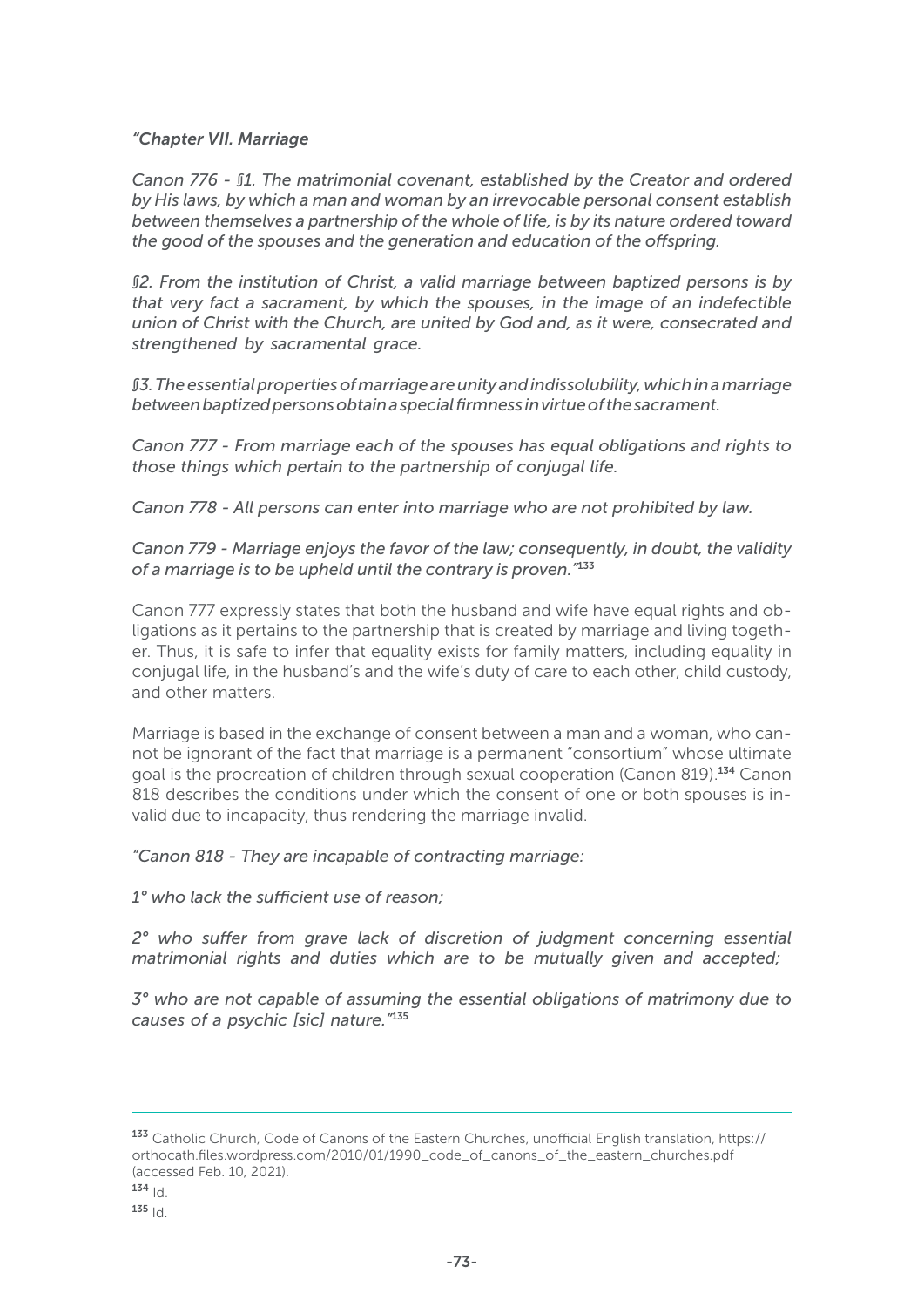Death and the annulment of the marriage by a Catholic court are the only ways a valid marriage can end. Invalid consent is one of the legal grounds to obtain annulment by the Catholic court. While it is not specifically mentioned as a valid legal reason to obtain an annulment, domestic violence comes into play through Canon 818(3) as a manifestation or symptom of a "cause of psychic [sic] nature" that will invalidate a marriage and annul it based on lack of proper consent (the term psychic is to be understood as psychological/mental). On the other hand, Canon 864 considers harm and violence between the spouses as a legitimate cause for separation: *"If either of the spouses causes serious danger to the other spouse or to the children, or renders common life too hard, that spouse gives the other a legitimate cause for separating in virtue of a decree of the local hierarch, or even on his or her own authority if there is danger in delay."*<sup>136</sup>

The Church's official stance is to reject domestic violence because it is against the core of the Catholic faith and to help survivors on their way to recovery, as evidenced by the excerpts of Papal Teachings, the Compendium of the Social Doctrine of the Catholic Church, and the Catechism of the Catholic Church.

# "PAPAL TEACHING

# Pope St John Paul II, Mulieris Dignitatem #15

*Christ's way of acting, the Gospel of his words and deeds, is a consistent protest against whatever offends the dignity of women.*

### Pope St John XXIII, Pacem in Terris #41

*Women are gaining an increasing awareness of their natural dignity. Far from being content with a purely passive role or allowing themselves to be regarded as a kind of instrument, they are demanding both in domestic and in public life the rights and duties which belong to them as human persons.*

#### Pope Francis, Amoris Laetitia #54

*I think particularly of the shameful ill-treatment to which women are sometimes subjected, domestic violence and various forms of enslavement which, rather than a show of masculine power, are craven acts of cowardice. The verbal, physical and sexual violence that women endure in some marriages contradicts the very nature of the conjugal union.*

# Pope Francis, Amoris Laetitia #204

*Good pastoral training is important "especially in light of particular emergency situations arising from cases of domestic violence and sexual abuse". All this in no way diminishes, but rather complements, the fundamental value of spiritual direction, the rich spiritual treasures of the Church, and sacramental Reconciliation.*

#### Pope Francis, Amoris Laetitia #229

*Parishes, movements, schools and other Church institutions can help in a variety of ways to support families and help them grow. These might include…talks by experts on concrete issues facing families, marriage counselling, home missionaries who help couples discuss their difficulties and desires, social services dealing with family problems like addiction, infidelity and domestic violence, programmes of spiritual growth, workshops for parents with troubled children and family meetings.*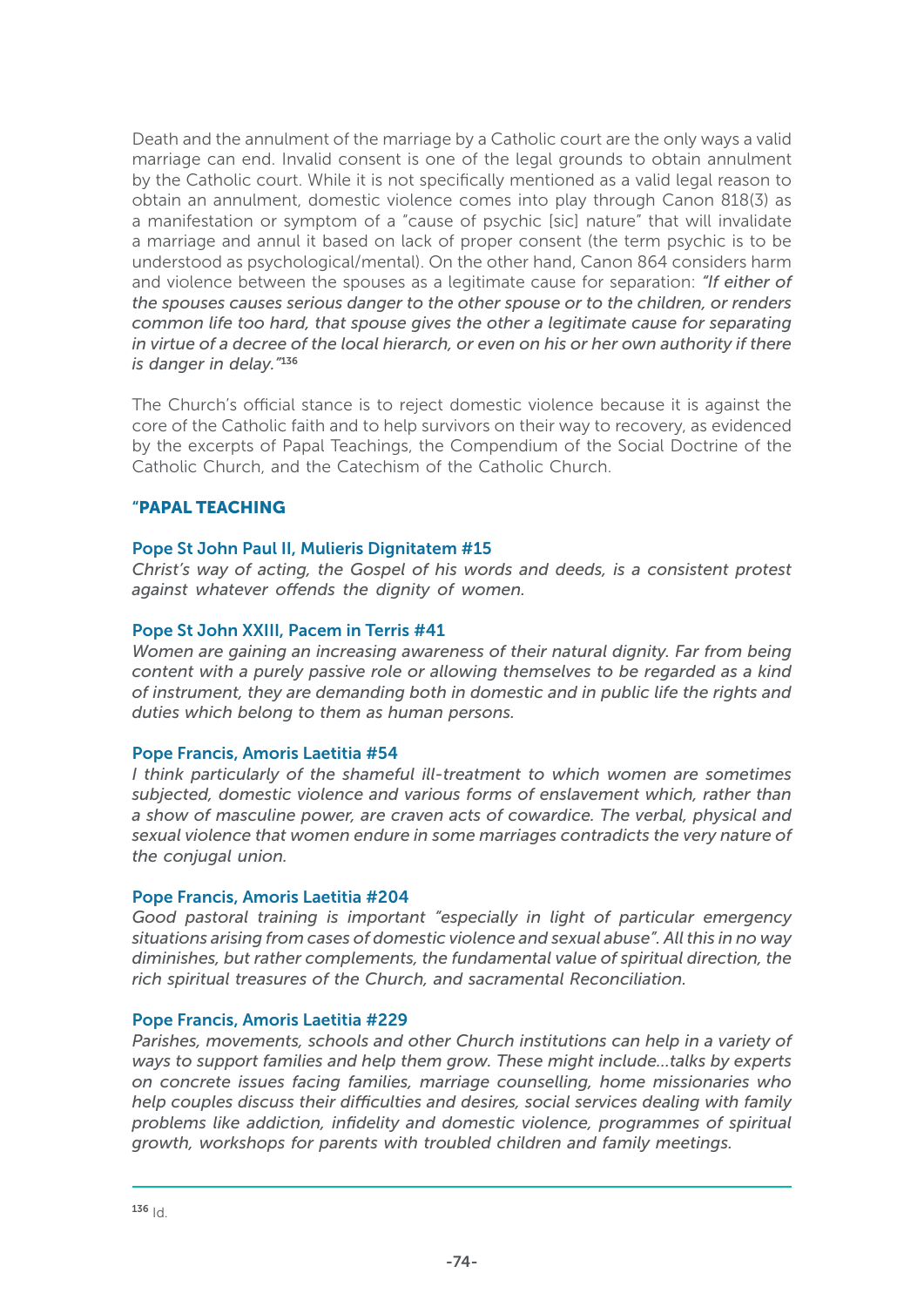# Pope Francis, World Day Peace Message 2017 – Non-violence: A Style of Politics for Peace #5

*If violence has its source in the human heart, then it is fundamental that nonviolence be practised before all else within families…The family is the indispensable crucible in which spouses, parents and children, brothers and sisters, learn to communicate and to show generous concern for one another, and in which frictions and even conflicts have to be resolved not by force but by dialogue, respect, concern for the good of the other, mercy and forgiveness…I plead for disarmament and for the prohibition and abolition of nuclear weapons…I plead with equal urgency for an end to domestic violence and to the abuse of women and children.*

### Compendium of the Social Doctrine of the Church

*Violence is anti-ethical to Christianity and the Good News it proclaims. The social doctrine of the Church teaches us that violence is not an acceptable solution to any problem, it is unworthy of any human being, and it "destroys what it claims to defend".*

#### #488

*Violence made its appearance in interpersonal relationships (cf. Genesis 4:1-16) and in social relationships (cf. Genesis 11:1-9). Peace and violence cannot dwell together, and where there is violence, God cannot be present (cf. 1 Chronicles 22:8-9).*

#### #496

*Violence is never a proper response. With the conviction of her faith in Christ and with the awareness of her mission, the Church proclaims "that violence is evil, that violence is unacceptable as a solution to problems, that violence is unworthy of man. Violence is a lie, for it goes against the truth of our faith, the truth of our humanity. Violence destroys what it claims to defend: the dignity, the life, the freedom of human beings."*

# CATECHISM OF THE CATHOLIC CHURCH

#### #369

*Man and woman are both with one and the same dignity "in the image of God".* 

# #1931

*Respect for the human person proceeds by way of respect for the principle that "everyone should look upon his neighbour (without any exception) as 'another self,' above all bearing in mind his life and the means necessary for living it with dignity."*<sup>137</sup>

In comparison, and also based on the 1951 Law, the Lebanese Orthodox Church also adopted its own personal status laws, with the most updated law in 2003, the "Personal Status and Civil Procedure Law for the Greek Patriarchate of Antioch and All the East". The Lebanese Orthodox Church has not taken any official stance on domestic violence. While divorce and dissolution/rescission of the marital bond are allowed under specific reasons and conditions, domestic violence is not one of them. Only the Armenian Orthodox Church considers that ill and violent treatment of one spouse against the other that makes conjugal life unbearable is grounds for dissolution/rescission (article 62 of the Armenian Orthodox Personal Status Law). Beatings, physical harm, addiction to alcohol and drugs, or facilitation of prostitution fall under article

<sup>137</sup> Christina Gomez, Catholic Diocese of Broken Bay, A Catholic Response to Domestic Violence, (2020), https://www.bbcatholic.org.au/parish-community/catholic-life-faith-formation/social-justice/ domestic-violence/domestic-violence-response (accessed Feb. 10, 2021).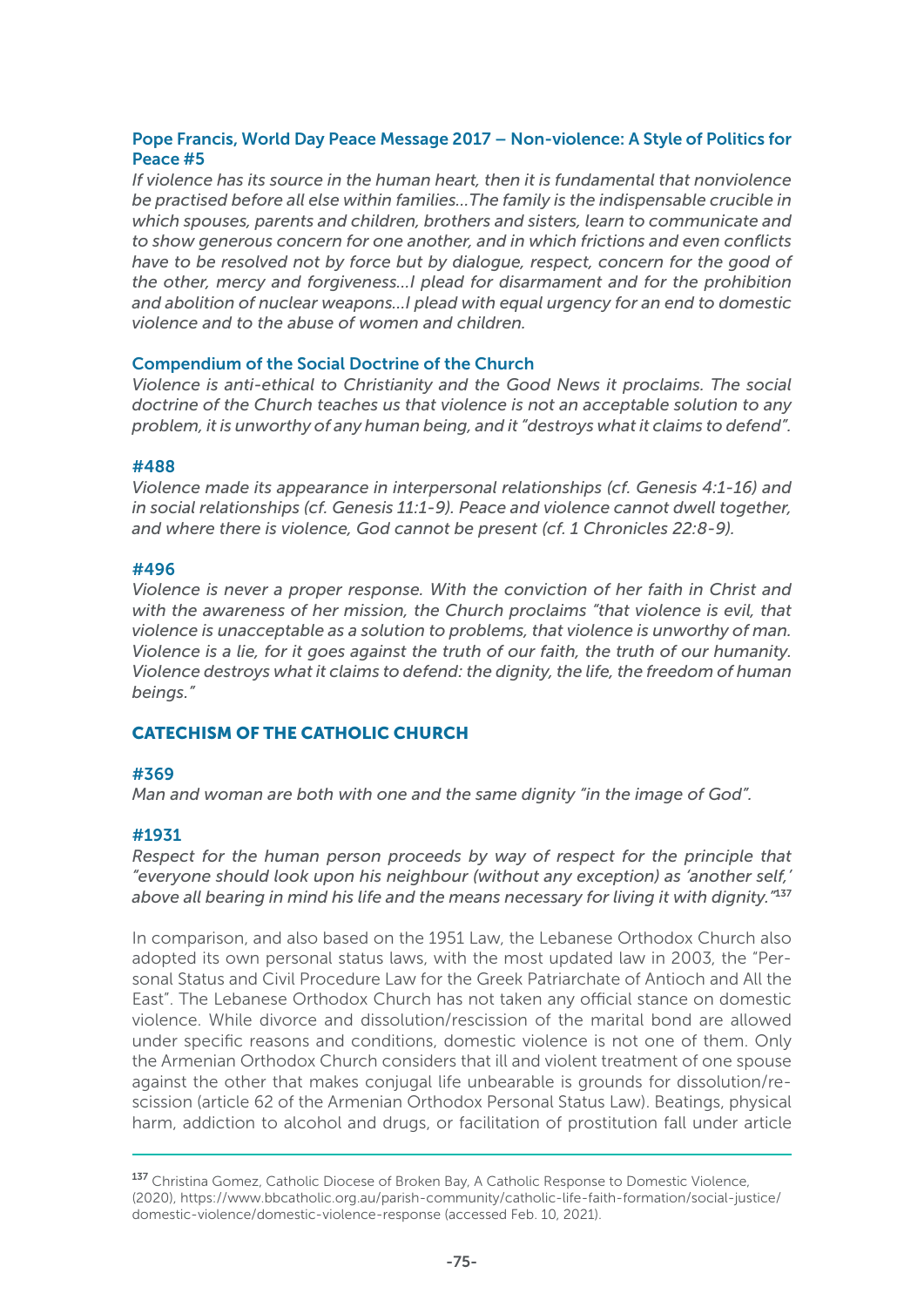62. All things being equal, and regardless of the availability of any legal provisions, domestic violence remains contrary to the Christian faith and its teachings as well as to the concept of marriage in the Orthodox Church as evidenced below:

*"The Orthodox marriage is not a property or subservience relationship. It is a relationship built on love. It is a domestic church. The Epistle to the Ephesians, Ch. 5, read at each Orthodox wedding, contains the essence of the Orthodox view on marriage. The relevant lines are:*

*Husbands, love your wives, just as Christ loved the church and gave himself up for her to make her holy… In this same way, husbands ought to love their wives as their own bodies. He who loves his wife loves himself. After all, no one ever hated their own body, but they feed and care for their body, just as Christ does the church for we are members of his body. "For this reason a man will leave his father and mother and be united to his wife, and the two will become one flesh." This is a profound mystery—but I am talking about Christ and the church. However, each one of you also must love his wife as he loves himself, and the wife must respect her husband. What sort of satisfaction could a husband himself have, if he lives with his wife as if she were a slave, and not with a woman by her own free will? Suffer anything for her sake, but never disgrace her, for Christ never did this with the Church.*

*The essence of marriage is love and self-sacrifice. Family violence of any sort is clearly contrary to this objective. A man who loves his wife as his own body cannot subject her to physical or mental abuse. This point was made centuries ago by one of the most revered church Fathers, St. John Chrysostom, who in his famous homilies on marriage forbid men to hit their wives, and pointed out that even pagan laws forbid this. "But one's partner for life, the mother of one's children, the source of one's every joy, should never be fettered with fear and threats, but with love and patience. What kind of marriage can there be if the wife is afraid of her husband?""*<sup>138</sup>

In Nov. 2019, four Metropolitans bishops of the Greek Orthodox Church and three Sunni Muftis of the region of Thrace, in Greece, officially recognized domestic violence as a pervasive unresolved societal problem and signed a declaration against domestic violence.<sup>139</sup>

Under the Catholic and Orthodox Lebanese personal status laws, and for Lebanese Christian denominations, the father is the legal guardian of children and the mother has custody until the child reaches a certain age, which varies for each denomination depending on the gender of the child. The mother can be awarded permanent maternal custody only if the father is deemed unfit and she is deemed fit for it. The judges will use their discretionary power to assess maternal fitness, sometimes keeping in mind the best interests of the child. Joint custody of children is expressly provided for under some personal status laws (Article 151 of the Personal Status Law for Armenian Orthodox) and has also been adopted by various judges without an express legal text, based on discretionary power and taking into consideration fitness of both parents

https://www.wheeljournal.com/blog/2016/2/9/lena-zezulin-the-russian-orthodox-church-the-lawand-family-violence (accessed Feb. 26. 2021).

<sup>138</sup> Lena Zezulin, The Russian Orthodox Church, the law, and family violence, Feb. 9, 2016,

<sup>139</sup> Orthodox Times,

https://orthodoxtimes.com/declaration-against-domestic-violence-signed-by-metropolitans-andmuftis-of-thrace/ (accessed Mar. 15, 2021).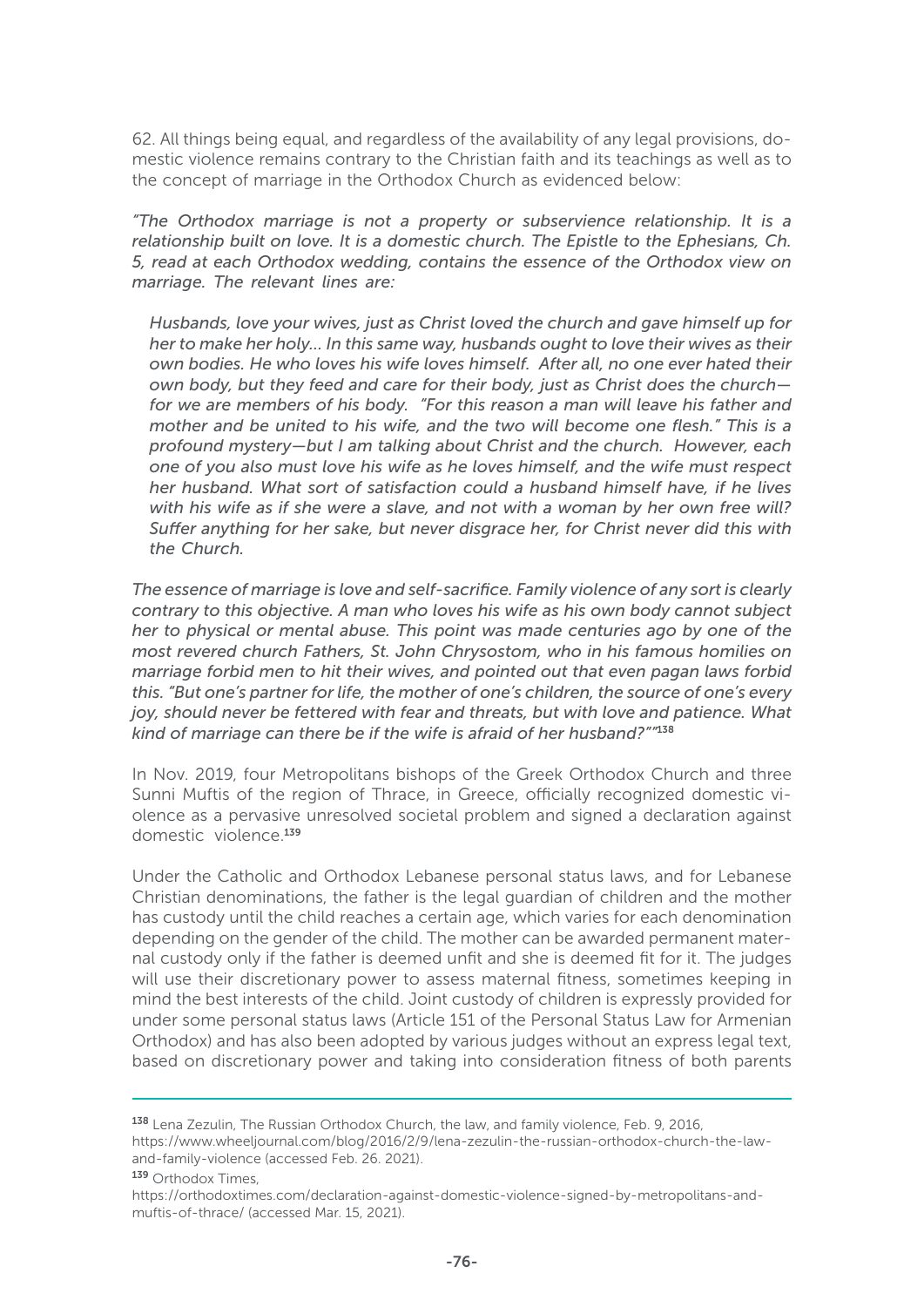and the best interests of the children, as expressly provided in both the Catholic and Orthodox personal status laws

A closer look at a few selected judgements of Lebanese Christian courts still portrays a grim picture, despite notable improvements.

# JUDGEMENT #1.

The husband and wife were married in 2001 and soon after, the husband became physically and emotionally violent with his wife. After having miscarried the first child, the violent incidents against the wife from the husband as well as from his family escalated. After the wife became pregnant again and gave birth to twins, the husband's behavior changed and he became calmer and loving. However, he reverted to violence after the children were diagnosed with hemophilia. Violence went on for years, rising to the level of threats with an armed gun and inciting the children to do the same. Based on these incidents, the wife submitted an official complaint to the police, upon which the husband signed a commitment, pledging not to hurt her again. As years passed, the husband had an extramarital affair with a woman, who visited him at the marital home. After one specific incident of domestic violence, the husband threw his wife out of the marital home, keeping the children with him.

In Dec. 2015, the wife filed for legal desertion/separation before the Melkite Catholic court and the man counterclaimed, asking the court to annul his marriage based on "psychic"/psychological reasons (as stated in Canon 818 above) and to hold the wife responsible for the failure of the marriage. The wife then modified her complaint for annulment instead of desertion/separation, based on the husband's fault and demanded damages. The wife and the husband submitted to the psychiatric/psychological examination, which is part of the formal process of the Melkite court, and the husband was diagnosed with obsessive personality disorder while the wife was diagnosed with histrionic personality disorder. Upon questioning of the couple and of witnesses of each, and upon analysis of the testimonies and facts, the court granted the annulment of the marriage based on Canon 818 (3) or the incapacity of the husband and wife to assume the essential obligations of marriage for "psychic"/psychological causes. It must be noted that the court in its analysis did not give much weight to the elements of domestic violence against the wife, especially as it considered that both parties were equally responsible and at fault for the failure of the marriage. The court rejected any award of damages to the wife.

# JUDGEMENT #2.

The husband and wife were married in 2004 and had a son in 2006. Extreme violence against the wife began in 2014, and by July 2015, the wife left the marital home with her son. In Oct. 2015, the wife petitioned the JUM for a protective order based on Law 293, requesting that i) the husband be ordered to refrain from contacting her; she be granted sole custody of the child; and iii) the husband pay the monthly amount of \$/2000.00/ to cover expenses for her and her child. The protective order against the husband was issued on Oct. 29, 2015. In Mar. 2016, the wife filed for permanent separation/desertion before the Maronite Court, requesting sole custody of her child, alimony and child support including housing, education, and medical expenses. The husband counterclaimed with an annulment of marriage based on Canon 818 (3), to which the wife agreed and demanded damages. Following the regular process before the Maronite Court, both husband and wife were evaluated by a psychologist; the wife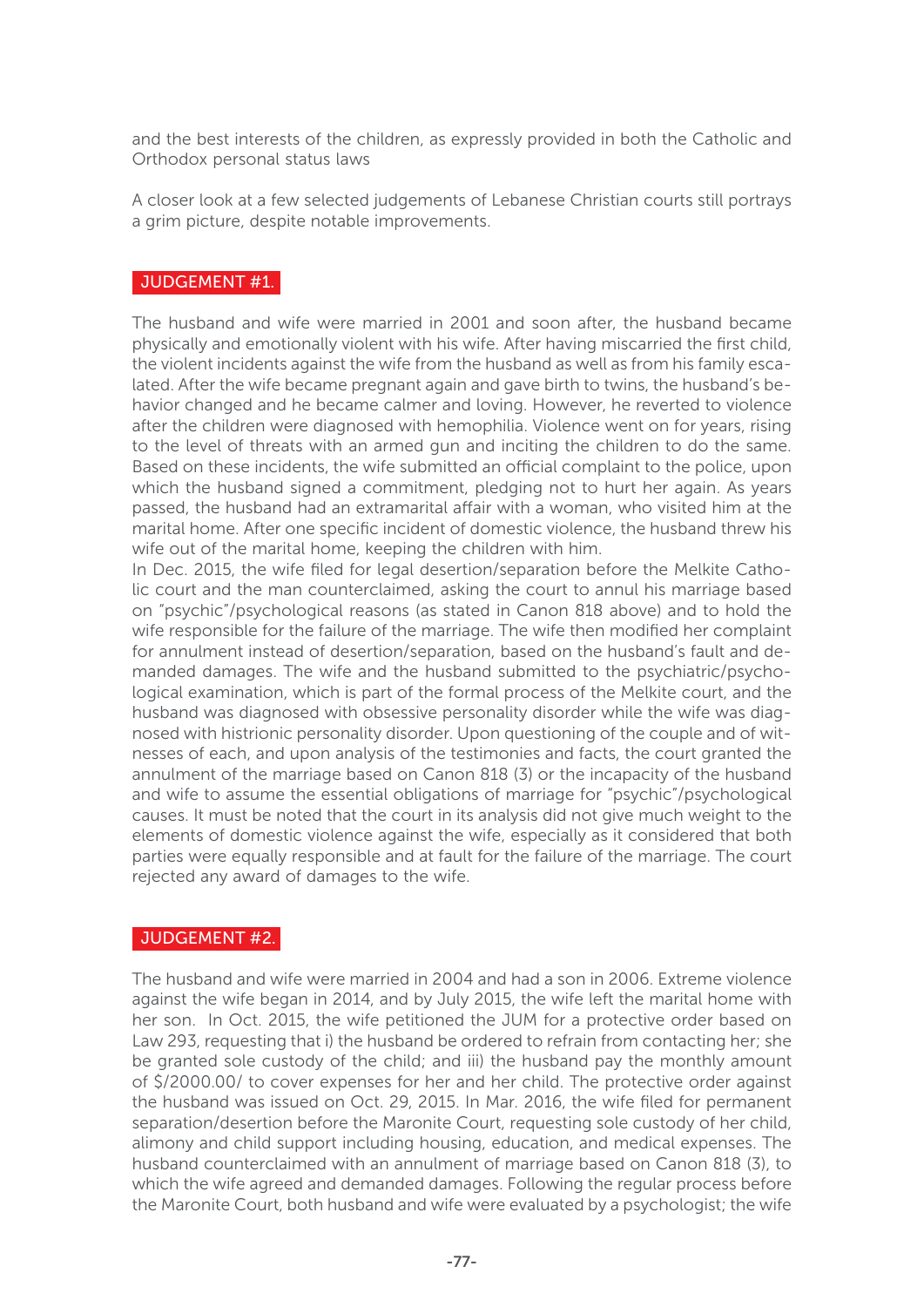was diagnosed with emotional disturbance/disorder with dominant depressive traits and the husband with a lack of self-assurance combined with avoidant dependent personality traits. After interrogating the couple and respective witnesses, and after reviewing the facts of the case, the court granted the annulment of the marriage based on Canon 818 (3), and awarded the wife custody of the child with visitation rights to the father, as well as child support including educational and medical expenses. The court rejected the demand for alimony and damages after considering that the parties were equally at fault for the failure of the marriage and stating that both parties had the means to financially support themselves.

# JUDGEMENT #3.

The husband and wife (a minor) were married and were living with the husband's family, who was abusive towards the wife (with incidents of sexual harassment by the father-in-law and brother-in-law). After complaining multiple times to her husband and seeking his protection to no avail, the wife left the marital home and filed an action for dissolution of the marriage before the Orthodox Court. In her complaint, the wife detailed the violence she was subjected to and demanded alimony and damages from her husband for failure of the marriage. After a single hearing, the Court dissolved the marriage, rejected the wife's additional demands, and granted legal aid to the husband while forbidding him to remarry again in the Orthodox Church.

### JUDGEMENT #4.

The husband and wife were married with three children. The wife filed a dissolution/ rescission of marriage action before the Armenian Orthodox court based on the fact that her husband was a drug addict who was physically and emotionally violent against her. She also stated that he was incapable of providing the basic needs of the family. In her complaint, the wife demanded sole custody of her children and to remain in the marital home. To substantiate her claim, the wife submitted photographs showing drug addiction and extramarital relationship of the husband. In 2018, the court granted the dissolution of the marriage and awarded custody and legal guardianship to the mother. Soon after, the husband filed a petition before the court requesting the modification of the judgment as to the children's custody and legal guardianship. The court, without even notifying the mother, modified its previous decision and granted full legal guardianship to the father.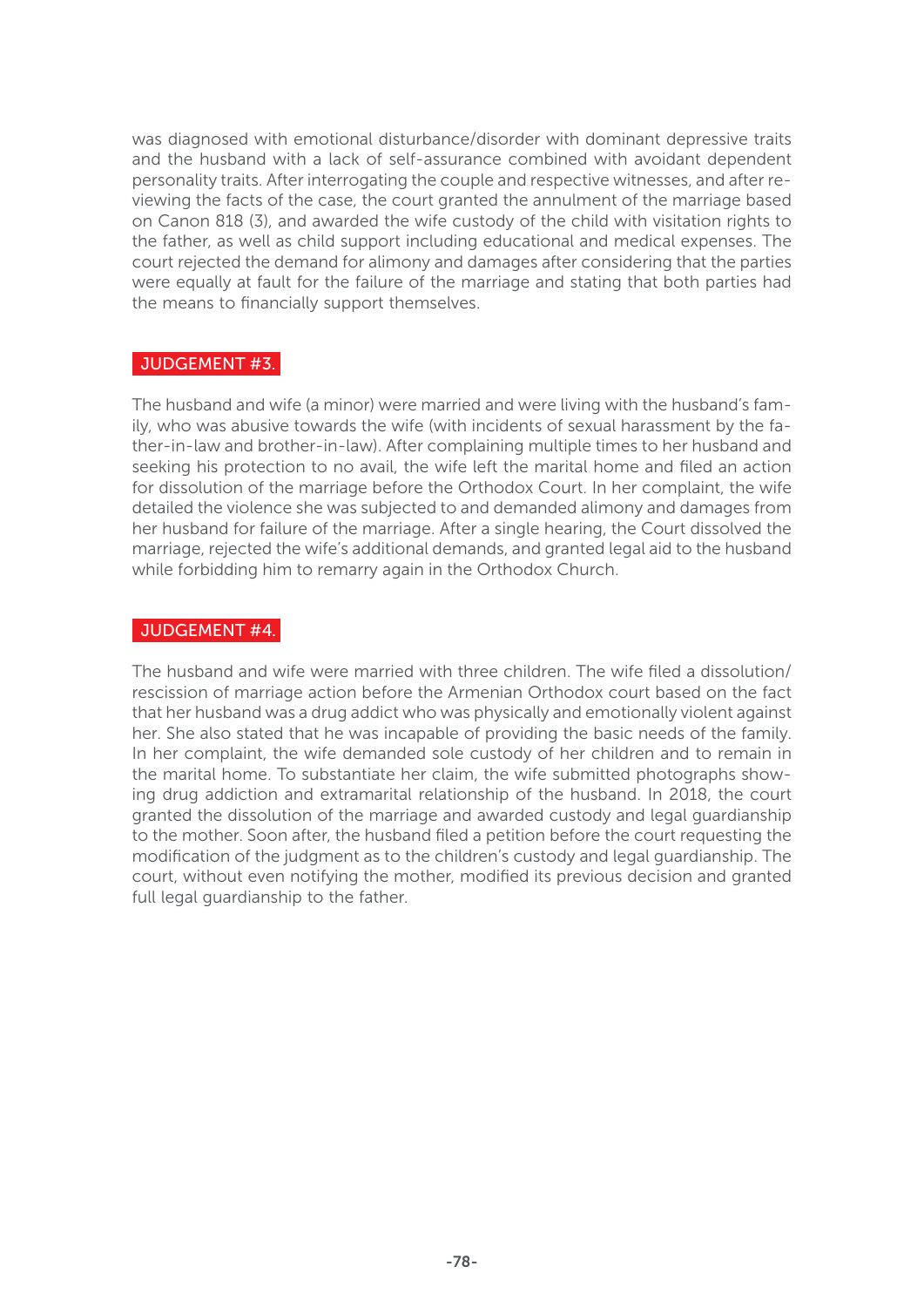# DOMESTIC VIOLENCE FACTS: FINDINGS AND RECOMMENDATIONS

# 1. FINDINGS.

In the judgements reviewed, Christian judges did neither acknowledge nor give much weight to the existence of domestic violence, whether physical, emotional, psychological, or other. In the judgements issued by the Catholic courts, domestic violence was given weight only to the extent that it was a symptom of a psychic/psychological cause that justified annulment of the marriage as stated in Canon 818 (3). The judgements of the Orthodox courts granted the dissolution of marriage, without any additional consideration for damages for harm done and custody of children, despite personal status laws that consider violence as a valid cause for dissolution of marriage.

# 2. RECOMMENDATIONS.

Taking into consideration the Catholic and the Orthodox fundamental concept of marriage, which is a relationship built on love, affection and mutual respect and consideration, as well the express provisions of legal texts and other religious teachings, Christian courts should give, at a minimum, probative weight to elements of domestic violence and should consider it as contrary to the core concept of the matrimonial bond. By doing so, the courts would be first upholding their own Christian teachings and second properly applying the provisions of personal status laws.

Properly addressing and recognizing domestic violence facts in judgments would have a direct legal impact on award of damages as stated by the 1951 Law article 5(3) and the Catholic and Orthodox personal status laws, and most importantly, on the award of custody of children.

I. Damages. For Catholics and Orthodox alike, damages are awarded by the party responsible for ending the marriage to the other party, in light of material and emotional harm done, and the status/circumstances and situation of both parties.<sup>140</sup> Based on this rule, damages should be awarded to the wife when domestic violence against her is established through substantiating evidence, such as a JUMs' protective order or photographs. Not awarding damages to the survivor of domestic violence would equate to depriving the survivor of a pecuniary/monetary right to which she is legally entitled. Depriving the wife, who is a domestic violence survivor, of a financial right in turn is an additional direct financial violence against her, which can only be explained by a patriarchal approach and a certain laissez-faire attitude.

II. Custody of children. Custody of children should be awarded to the fit parent(s), under the Lebanese Catholic and Orthodox Churches' standard of safeguarding the best interests of the children at the dissolution of a marriage. Thus, a father who has attempted to kill the mother, or a father who is a drug addict, should not be deemed fit to be the legal custodian and guardian of the children, based on the bests interest of the child. In such cases, the mother should be awarded sole legal custody of the children, with either no visitation rights or with supervised visitation rights to the father.

<sup>140</sup> Ibrahim Traboulsi, supra n. 131, at 158.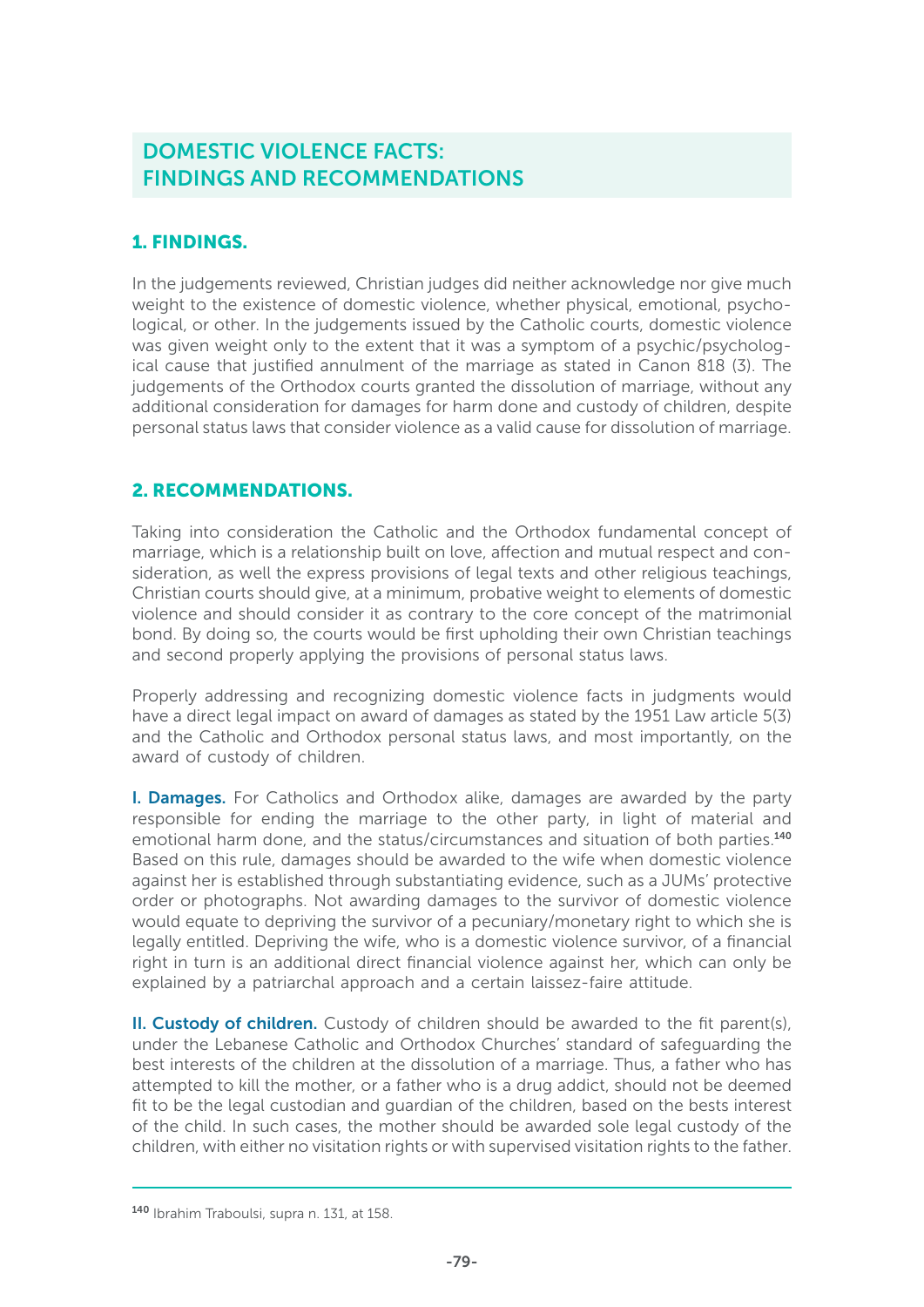In fact, an award of custody to an unfit father would be additional direct emotional and psychological violence exercised by the Christian courts against both the mother and the children, and would equate to endangerment of the children. By the same token, both parents, when fit, should be awarded joint custody, as is already being done by various judgments issued from different Christian courts. Child support, including housing, educational and medical expenses, should also be evaluated and awarded based on the financial capabilities of each parent.

By doing so, Lebanese Christian courts would be enhancing access to justice to women under their own set of laws. Courts would also be taking a step that will bring them closer to meeting the requirements of the ICCPR article 23(4) imposing on State parties, such as Lebanon, the duty to take measures *"to ensure equality of rights and duties as to marriage, in the marriage, and at its dissolution"*, and the requirements of CEDAW Article 2(c) and (d), i.e. providing legal protection to women through competent national tribunals and refraining from discrimination against women survivors of domestic violence. This step would be considered a harmonization step of the religious justice system under GR 33 as well as an improvement of the quality, accessibility, and access to remedies components of their justice system as recommended by CEDAW G33. They would also be upholding the CRC principles and standards and enhancing the protection of children within their own justice system.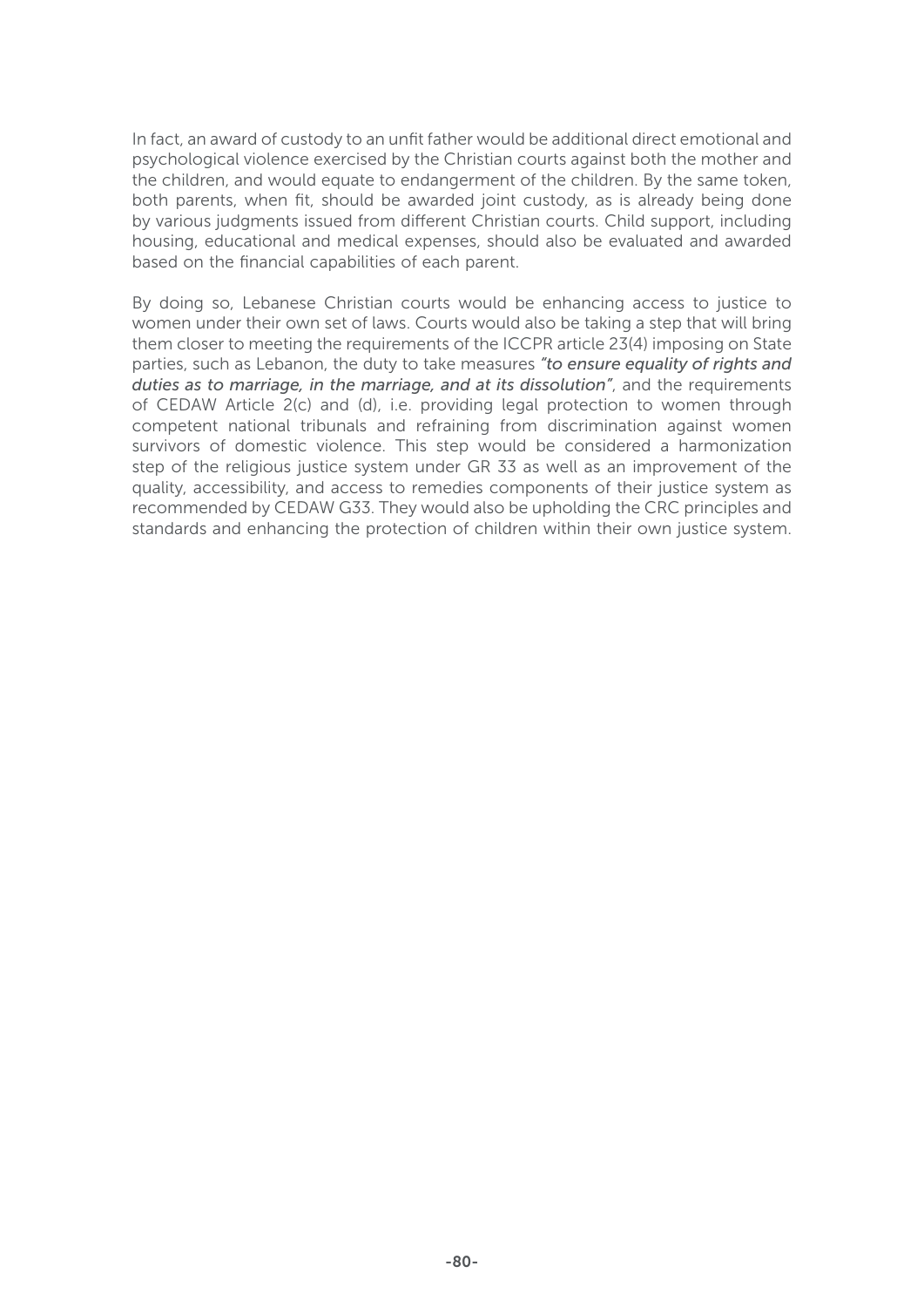# **CONCLUSION**

Addressing domestic violence and enhancing access to justice for its survivors before Lebanese courts through judicial practices without actual amendments of legal texts is a daunting but rewarding mission. More realistically, it is currently the only available solution, and any improvement of the condition of survivors of domestic violence is better than none.

Women survivors cannot be left at the mercy of their abusers. Help must be made available through existing resources, including legal and judicial. For this reason, enhancing access to justice—by having attorneys with extensive practical knowledge on international and Lebanese legal texts, procedures and tools–is a crucial step for improving legal representation of survivors before Lebanese authorities. But it is not enough. Lebanese courts and judges, both civil and religious, also have a major role to play in enhancing access to justice because they are the ultimate protectors of rights, especially human rights. At present, the Lebanese judicial apparatus, in its civil and religious courts, can definitely improve such access to justice through a concerted effort that starts with effective survivor protection through proper interpretation and application of existing laws as well as harmonization with human rights approaches and human rights legal texts. Only then, would access to justice be really enhanced. Below is a list of general recommendations for the JUMs and religious courts, suggested by all legal experts involved in this study; if implemented, these recommendations would make a positive difference in the lives of women, children and men who are survivors of violence.

| <b>GENERAL RECOMMENDATIONS</b>                                                                                                          |                                                                                                                                                                                                       |
|-----------------------------------------------------------------------------------------------------------------------------------------|-------------------------------------------------------------------------------------------------------------------------------------------------------------------------------------------------------|
| <b>Judges of Urgent Matters</b>                                                                                                         | <b>Religious Courts</b>                                                                                                                                                                               |
| Prioritize and ensure safety of survivors<br>above all other rights, especially<br>property rights.                                     | Prioritize and ensure the safety of<br>survivors above all other rights.                                                                                                                              |
| Expand the definition of domestic<br>violence to consistently allow for<br>findings of violence in the absence of<br>physical violence. | Recognize domestic violence as a key<br>consideration when ruling on family<br>law matters (including divorce, alimony<br>and/or damages) and protect survivors<br>by granting divorce or separation. |
| Respect the 48-hour timeframe<br>imposed by Law 293 for survivor's<br>protection                                                        | Rely on the best interests of the child<br>when ruling on child custody matters<br>and child protection                                                                                               |
| Adopt more flexible rules of evidence<br>that would allow findings of violence<br>from available evidence at face value.                | Consider judgments issued by other<br>Lebanese courts in domestic violence<br>cases as irrefutable evidence of violence.                                                                              |
| Consistently grant all available reliefs<br>under Law 293/2014, independently of<br>the survivor's requests.                            | Consistently grant available reliefs,<br>such as damages, to survivors of<br>violence.                                                                                                                |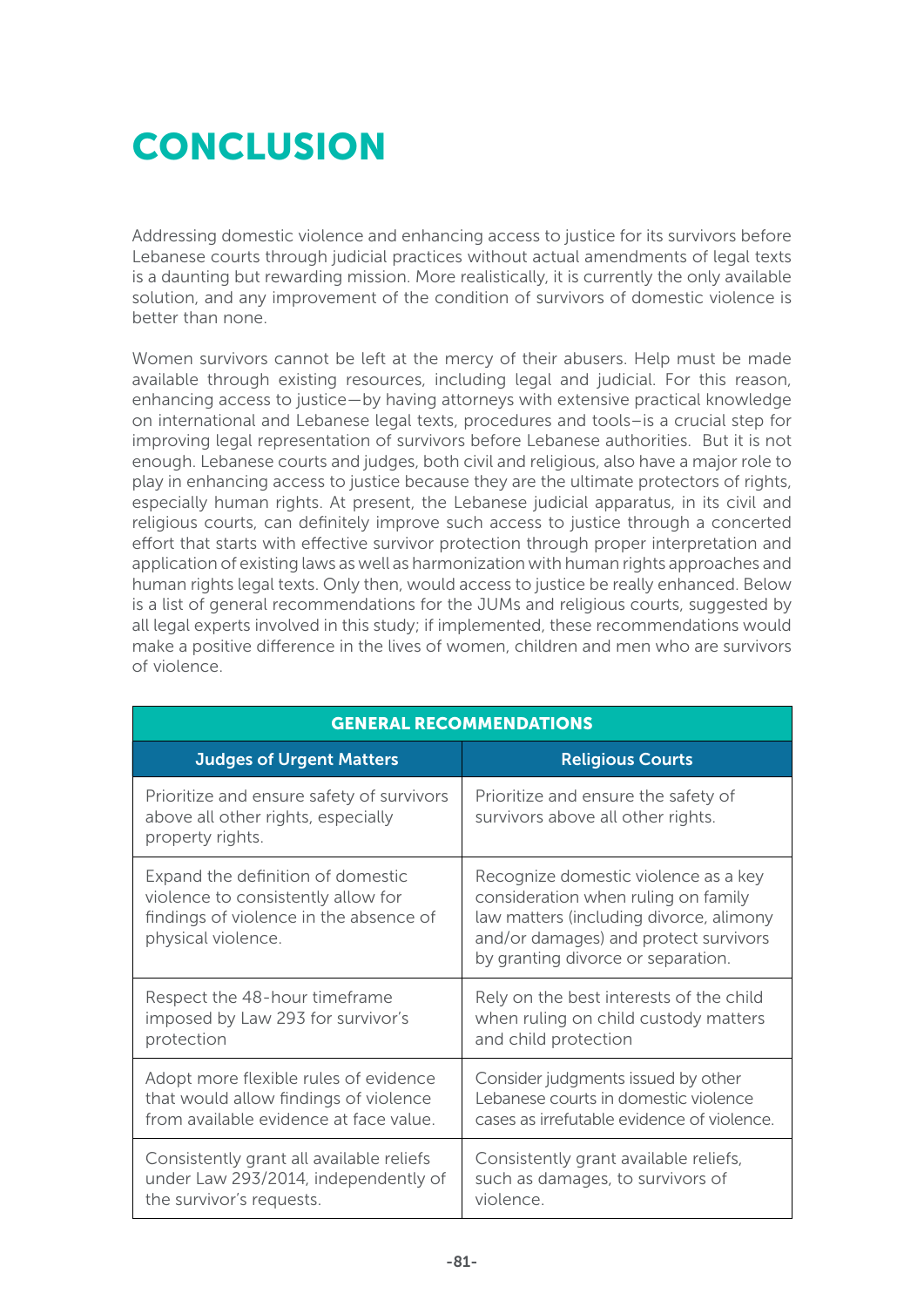| <b>GENERAL RECOMMENDATIONS</b>                                                                                                                                                                                                                                       |                                                                                                                                                                          |
|----------------------------------------------------------------------------------------------------------------------------------------------------------------------------------------------------------------------------------------------------------------------|--------------------------------------------------------------------------------------------------------------------------------------------------------------------------|
| <b>Judges of Urgent Matters</b>                                                                                                                                                                                                                                      | <b>Religious Courts</b>                                                                                                                                                  |
| Consistently order perpetrators to<br>seek help and enroll in assistance and<br>rehabilitation programs.                                                                                                                                                             | Create capacity-building programs for<br>religious judges to enhance their legal<br>understanding and legal skills beyond<br>the application of religious laws.          |
| Coordinate with other official entities<br>to ensure proper implementation<br>of protective orders and penalize<br>perpetrators in case of non-compliance.                                                                                                           | Require that religious judges be<br>holders of a Lebanese law degree, in<br>the event judges do not have access to<br>capacity-building programs.                        |
| Refrain from mediating cases of<br>domestic violence, which is done<br>to keep the family together at the<br>expense of survivors                                                                                                                                    | Refrain from mediating cases of<br>domestic violence, which is done<br>to keep the family together at the<br>expense of survivors                                        |
| Interpret and apply available legal<br>texts, international and Lebanese<br>consistently to ensure added<br>protection and well-being of survivors<br>(without disregarding the perpetrators'<br>afforded rights), especially human<br>rights conventions and CEDAW. | Interpret and apply religious laws<br>consistently to ensure added<br>protection and well-being of survivors<br>(without disregarding perpetrators'<br>afforded rights). |
| Coordinate and cooperate with other<br>courts, mainly religious courts, for a<br>better case outcome and life outcome<br>for survivors of violence.                                                                                                                  | Coordinate and cooperate with other<br>courts, for a better case outcome and<br>life outcome for survivors of violence.                                                  |

The adoption of a unified civil personal status code applicable to all citizens to regulate personal status matters, such as marriage, divorce, and child custody matters, along with inheritance and other rights, is the way forward for Lebanon to fast-track gender equality, women's empowerment, and the Rule of Law. It is also the only way to truly eradicate discrimination, including GBV and domestic violence.

However, adopting a civil code for personal status matters and implementing better judicial practices is not the ultimate solution because domestic violence is not only a legal problem. Reducing domestic violence and improving the lives of people affected by it is not solely the mission of legislators, courts, and judges. Survivors of domestic violence, and even perpetrators, will always find themselves at a disadvantage, if there is no solid socio-economic, political, and legal infrastructure and networks to support and assist women on their way to self-reliance and empowerment and perpetrators on their way to rehabilitation. States, public and private institutions, for profit and notfor-profit organizations and entities and individuals all have a role to play and duties to fulfill. Change starts first by acknowledging the existence of a problem; as social norms then change, based on awareness and a community effort, the laws and legal and judiciary efficacy to deal with domestic violence will also improve. Domestic violence is not just a legal matter for courts—it is a concern for us all.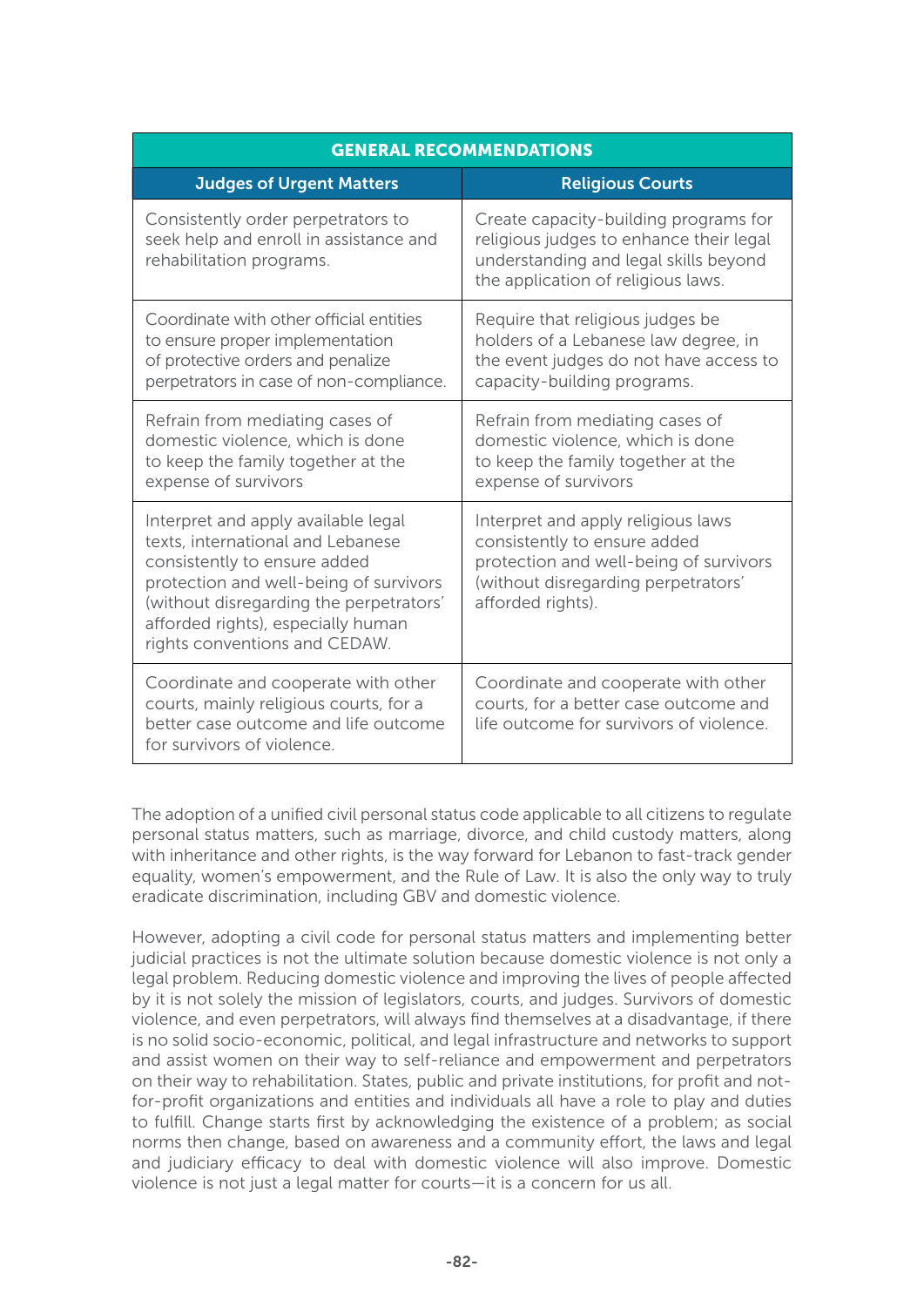# GLOSSARY

#### CONCURRENT JURISDICTION:

Power of two or more courts to hear and adjudicate a case before them.<sup>141</sup>

#### EVIDENCE:

The collective mass of things, especially testimony and exhibits, that are presented before a tribunal in a given dispute.<sup>142</sup>

#### GENDER:

Gender refers to the roles, behaviors, activities, and attributes that a given society at a given time considers appropriate for men and women. In addition to the social attributes and opportunities associated with being male and female and the relationships between women and men and girls and boys, gender also refers to the relations between women and those between men. These attributes, opportunities and relationships are socially constructed and are learned through socialization processes. They are context/ time-specific and changeable. Gender determines what is expected, allowed and valued in a woman or a man in a given context. In most societies there are differences and inequalities between women and men in responsibilities assigned, activities undertaken, access to and control over resources, as well as decision-making opportunities. Gender is part of the broader socio-cultural context, as are other important criteria for socio-cultural analysis including class, race, poverty level, ethnic group, sexual orientation, age, etc.<sup>143</sup>

#### GENDER-BASED VIOLENCE:

Gender-based violence refers to harmful acts directed at an individual or a group of individuals based on their gender. It is rooted in gender inequality, the abuse of power and harmful norms. The term is primarily used to underscore the fact that structural, gender-based power differentials place women and girls at risk for multiple forms of violence. While women and girls suffer disproportionately from GBV, men and boys can also be targeted. The term is also sometimes used to describe targeted violence against LGBTQI+ populations, when referencing violence related to norms of masculinity/femininity and/or gender norms.<sup>144</sup>

#### JURISDICTION:

Power of a court to adjudicate cases and issue orders.<sup>145</sup>

 $144 |d$ 

<sup>141</sup> Legal Information Institute, supra n. 81.

<sup>142</sup> Black's Law Dictionary, supra n. 99, at 235.

<sup>143</sup> UN Women, Gender Equality Glossary, https://trainingcentre.unwomen.org/mod/glossary/view. php?id=36&mode=letter&hook=G&sortkey=&sortorder (accessed May 8, 2021).

<sup>145</sup> Legal Information Institute, supra n. 81.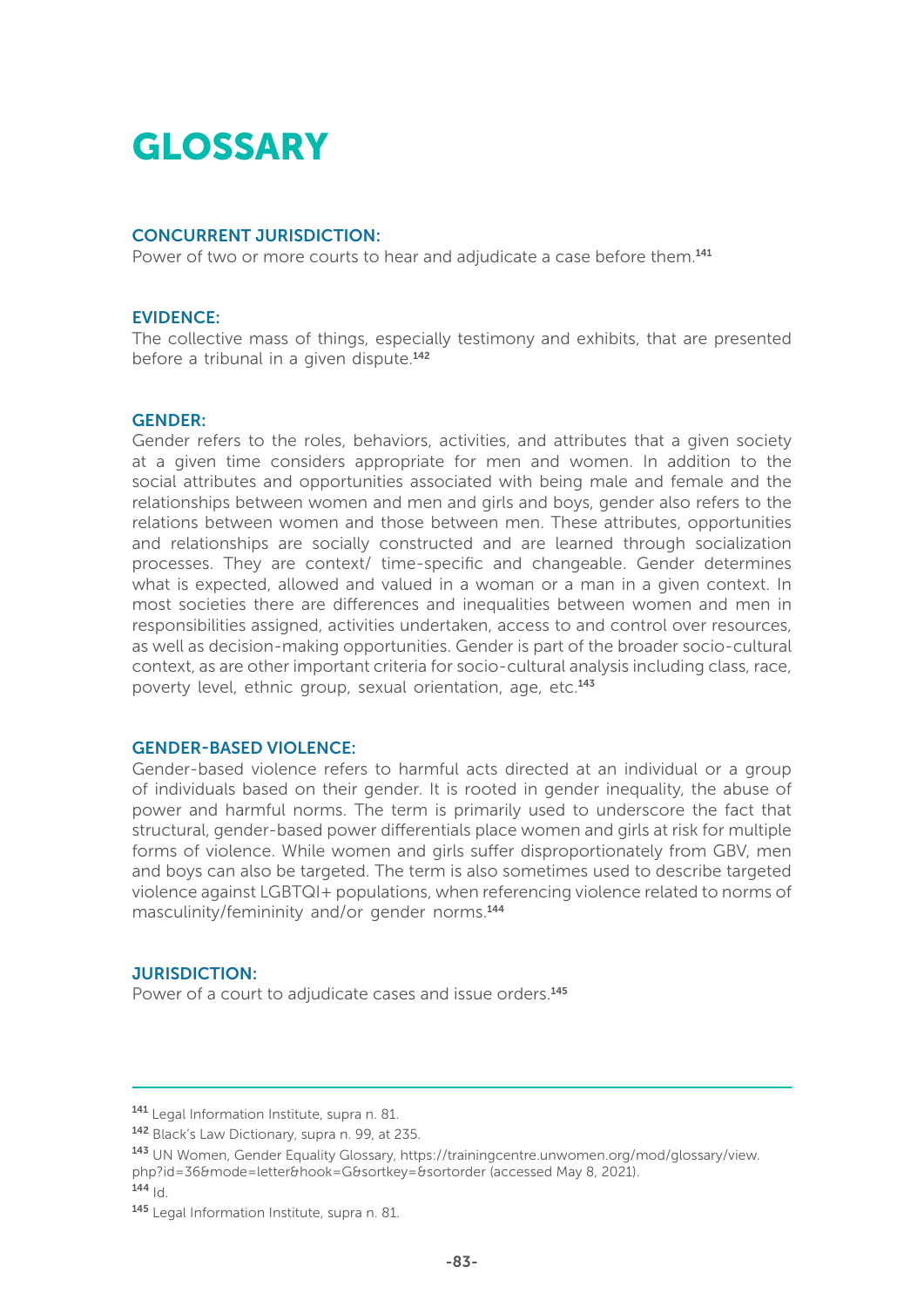### LEGAL ANALYSIS:

Legal analysis in the broad sense refers to a statement by a court, judicial officer, or legal expert as to the legality or illegality of an action, condition, or intent. It can be a written document in which an attorney provides his or her understanding of the law as applied to assumed facts.<sup>146</sup>

### STANDING:

A party's right to make a legal claim or seek judicial enforcement of a duty or right.<sup>147</sup>

### SUBJECT-MATTER JURISDICTION:

Power of a court to adjudicate a particular type of matter and provide the remedy demanded.<sup>148</sup>

<sup>146</sup> USLegal, legal definitions, https://definitions.uslegal.com/l/legal-analysis/ (accessed May 8, 2021).

<sup>147</sup> Black's Law Dictionary, supra n. 99, at 590.

<sup>148</sup> Legal Information Institute, supra n. 81.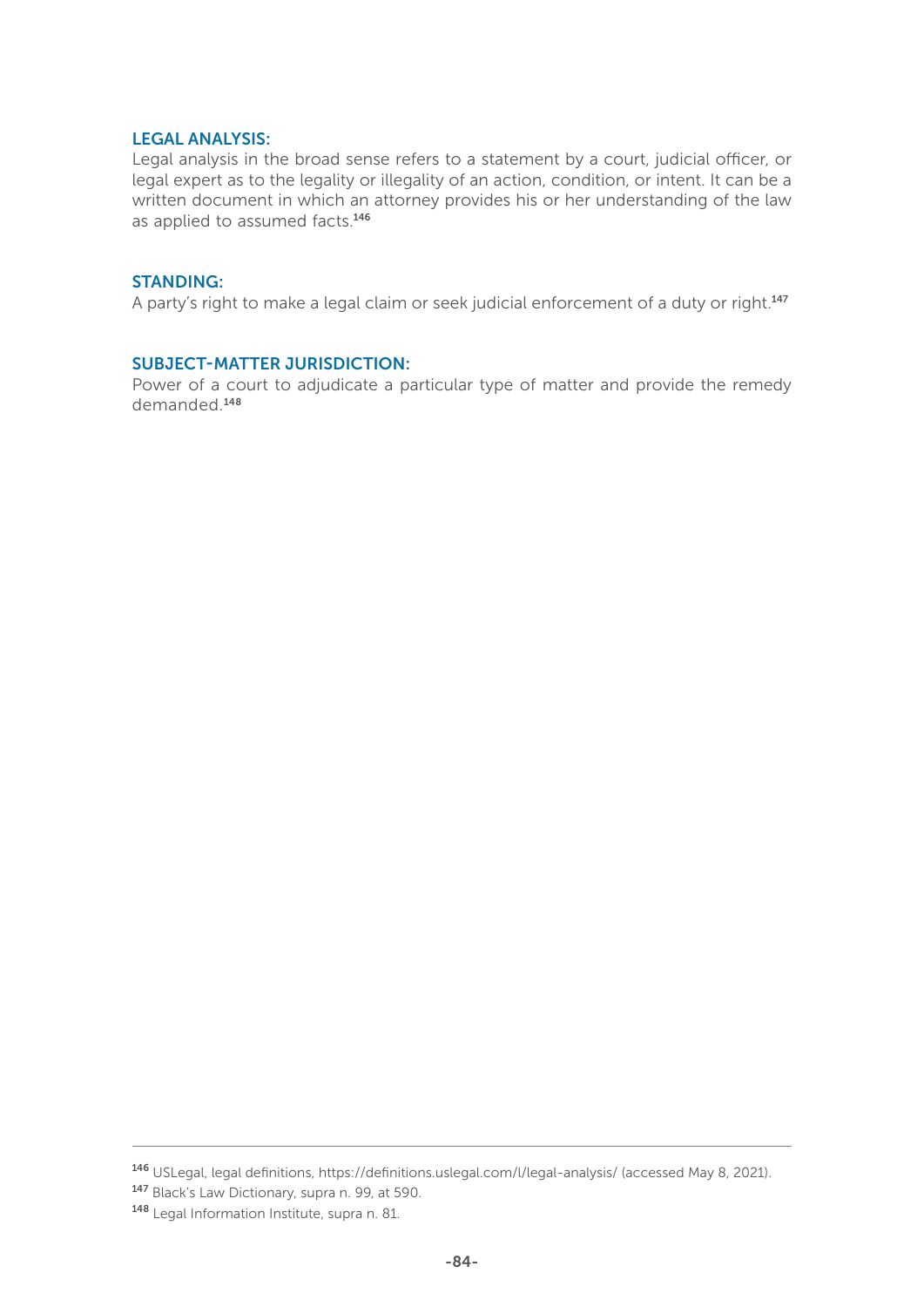# BIBLIOGRAPHY

# INTERNATIONAL TREATIES

- The Universal Declaration of Human Rights
- The International Covenant on Civil and Political Rights
- The International Covenant on Economic, Social and Cultural Rights
- The Convention on the Elimination of All Forms of Discrimination Against Women
- The Convention Against Torture and Other Cruel, Inhuman or Degrading Treatment or Punishment
- The Convention on the Rights of the Child

# LEGAL TEXTS/LAWS

- Constitution of Lebanon (1990)
- Lebanese Code of Civil Procedure (1983)
- Law 293/2014 (2014 with latest amendments in 2020)
- Druze Code of Personal Status Laws (2017)
- Law on the Organization of the Islamic Judiciary of 1962
- Code of Canons of the Eastern Churches

# **JURISPRUDENCE**

- Lebanese Court of Cassation, judgment issued on 23/2/2006, case no. 34/2006
- Lebanese Court of Cassation, judgment issued on 24/5/2012, published in the Aadel Journal/العدل/ p. 208 (2013).
- Lebanese Court of Cassation, judgment issued by the General Assembly of the Court on 23/4/2007, case no. 22/2007.

# LEGAL PUBLICATIONS

• Tarek Majzoub, Le Juge Libanais et le Droit International des Droits de L'Homme: Le Droit International Public et le Juge Libanais de la Constitutionnalite, Etudes, Annuaire International de Justice Constitutionnelle (2009-2010).

• Issam Sleiman, La justice constitutionnelle et les droits de l'homme: Quelle hiérarchie de normes dans le monde arabe, Annuaire du Conseil Constitutionnel 2011, *www.cc.gov.lb* 

# UN HUMAN RIGHTS BODIES, AGENCIES, SECRETARIAT AND INDEPENDENT HUMAN RIGHTS EXPERTS

# Committee on the Elimination of All Forms of Discrimination Against Women

• General Recommendation No. 19, "Violence against women", UN Doc/A/47/38 (1992)

• General Recommendation No. 33, "General recommendation on women's access to justice", UN DOC CEDAW/C/GC/33 (2015)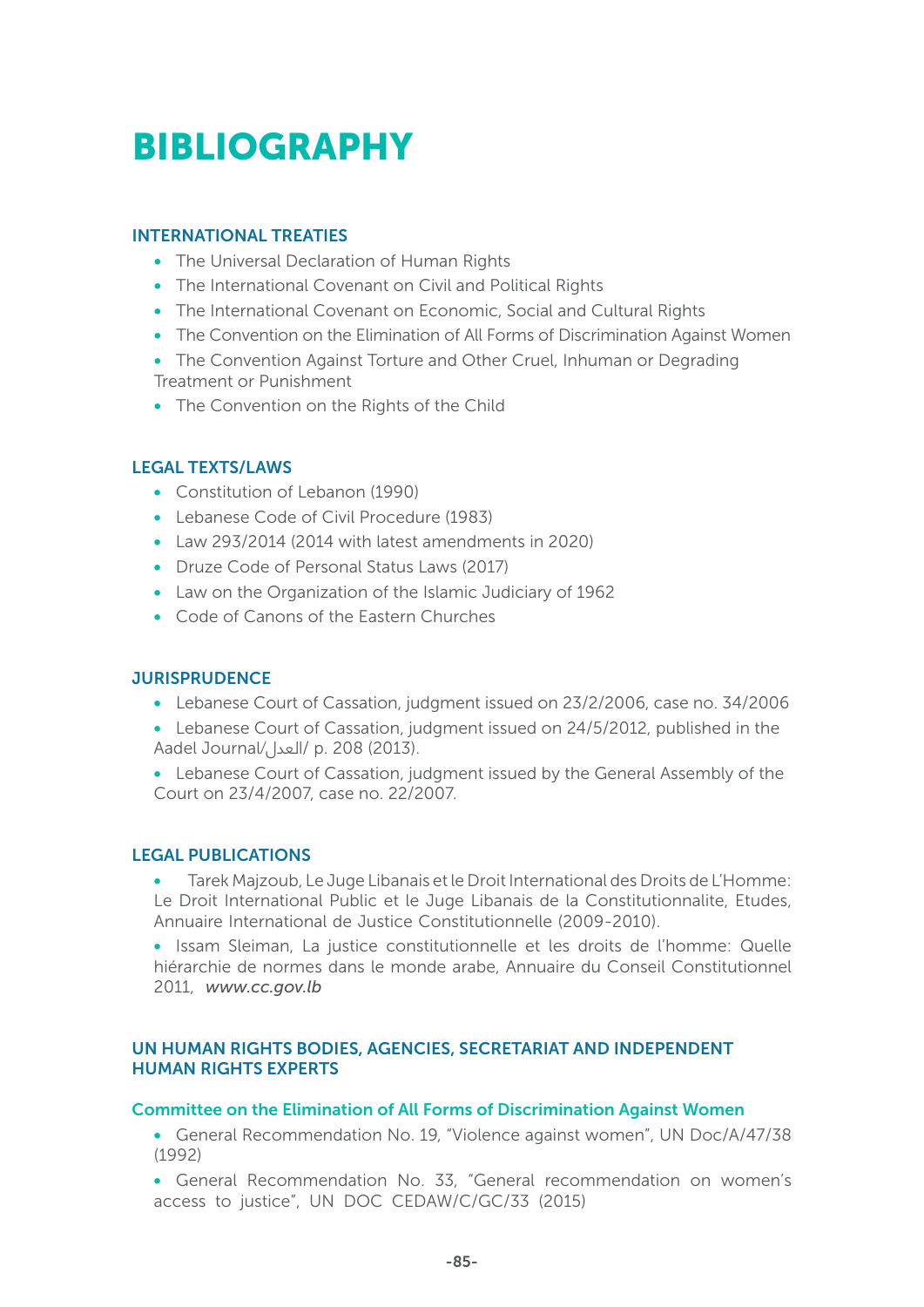• General Recommendation No. 35, "General recommendation on gender-based violence against women, updating general recommendation No. 19", UN Doc CEDAW/C/GC/35 (2017)

#### Committee on the Rights of Child

• General Recommendation No. 13, "The right of child to freedom from all forms of violence", UN Doc CRC/C/GC/13 (2011)

#### UN High Commissioner for Human Rights

• Office of the High Commissioner for Human Rights, "Faith For Rights Framework" and the "Beirut Declaration and 18 Commitments on Faith For Rights" (2017), *www.ohchr.org/EN/issues/freedomreligion/pages/faithforrights.aspx*

#### Inter-agency

• Interagency Gender-Based Violence Case Management Guidelines: Providing Care and case management services to gender-based violence survivors in humanitarian settings.

#### UN Women

• Frequently Asked Questions, types of violence, key terms, *www.unwomen.org/en/what-we-do/ending-violence-against-women/faqs/ types-of-violence*

#### **ESCWA**

• Shelters for Women Survivors, Availability and Accessibility in the Arab Region, E/ ESCWA/ECW/2019/5, E/ESCWA/EW/2019/5, *www.unescwa.org*

• Policy Brief, Due Diligence Standard, Violence against Women and Protection Orders in the Arab Region, E/ESCWA/ECW/2018/Brief.2, *www.unescwa.org/publications/protection-orders-due-diligence*

• Beyond Boundaries, Utilizing Protection Orders to Cultivate a Holistic Response to Domestic Violence in The Arab Region, E/ESCWA/ECW/2019/1.

#### UNFPA

• Human Rights Principles, *www.unfpa.org/resources/human-rights-principles*

#### UN Department of Economic and Social Affairs

• Handbook Legislation on Violence Against Women, ST/ESA/329, *www.un.org/womenwatch/daw/vaw/handbook/Handbook%*

#### Special Rapporteur on violence against women, its causes and consequences

• Report of the Special Rapporteur on violence against women, its causes and consequences, "Integration of the Human Rights of women and the gender perspective: violence against women, the due diligence standard as a tool for the elimination of violence against women", UN Doc E/CN.4/2006/.61

#### EUROPEAN COMMISSION

• EU Gender Action Plan III: An Ambitious Vision on Gender Equality and Women's Empowerment for EU External Action 2021-2025, SWD2020 284 final (2020).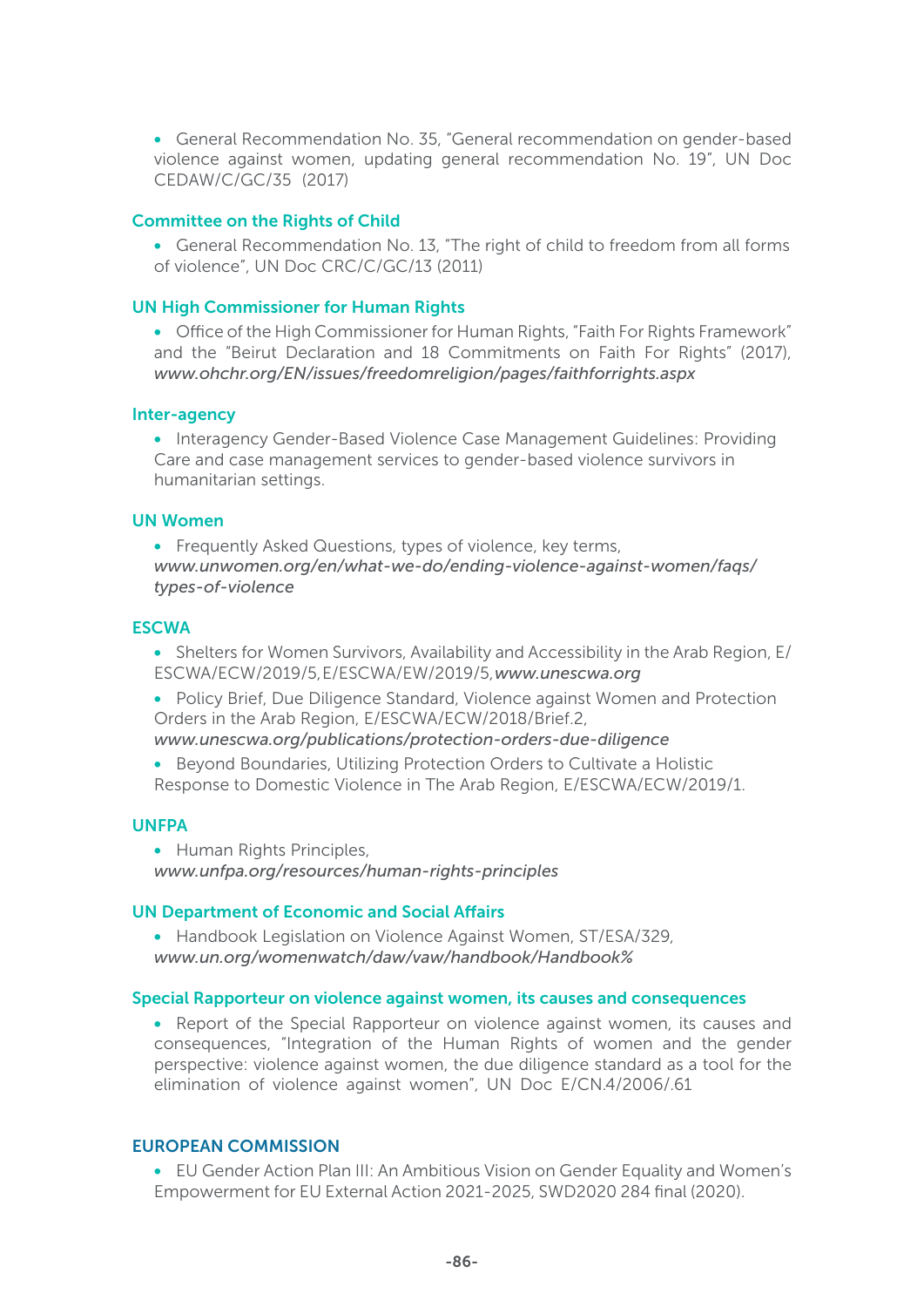# NATIONAL COMMISSION FOR LEBANESE WOMEN

• Gender Alert on COVID-19 (June 2020)

# **BOOKS**

- Mark W. Janis & William F. Farr, An Introduction to International Law, 249 (3 ed. Aspen Law & Business 1999)
- Routledge & IDRC, Feminist Advocacy, Family Law and Violence Against Women, International Perspectives, p. 83-84, (1, ed. Routledge, 2019)
- Black Law's Dictionary, Pocket Edition, West Group (1996).
- Jamal J. Ahmad Nasir, The Status of Women Under Islamic Law and Modern Islamic Legislation (3d edition 2009)

•المحامي ابراهيم طرابلسي، الزواج ومفاعيله، المطبعة البولسية، )1994(

 •ّ محمود عدنان مكية، الدليل الى قضاء األمور المستعجلة، الطبعة األولى، منشورات الحلبي الحقوقية )2009(

# CIVIL SOCIETY ORGANIZATION/ NON-GOVERNMENTAL ORGANIZATION/ PROFESSIONAL BODIES

- International Commission of Jurists, Women's Access to Justice for Gender-Based Violence, A Practitioners' Guide, Practitioners' Guide No.12, (ICJ 2016)
- Duluth Domestic Abuse Intervention Project, Power and Control Wheel, adapted by "SAVE: Stop Abusive and Violent Environments" (2009), *www.saveservices.org*
- Human Rights Watch, Unequal and Unprotected (2015), *www.hrw.org*
- Musawah, CEDAW and Muslim Family Laws, In Search of Common Grounds, Annex I, Glossary of Key Terms, Sisters in Islam, *www.musawah.org*
- Musawah, Lebanon Overview of Muslim Family Law & Practices, Sisters In Islam, *www.musawah.org*
- Euro-Mediterranean Human Rights Network, Lebanon, The Independence and Impartiality of the Judiciary Report (2010), *www.euromedrights.org*
- Collectif 95 Maghreb-Egalité, Guide to Equality in the Family in the Maghreb, 2003 (English Edition 2005 by Women's Learning Partnership for Rights, Development and Peace), *www.learningpartnership.org*
- Global Rights, The Moroccan Family Code (Moudawana), *www.globalrights.org*
- Legal Information Institute, Cornell Law School, Wex legal dictionary and legal encyclopedia, *www.law.cornell.edu*
- American Bar Association Iraq Legal Development Project, Law No (188) of the year 1959 Personal Status Law1 and amendments, *www.aba.org*
- McKinsey & Company, Women at Work: Job opportunities in the Middle East set to double with the Fourth Industrial Revolution, *www.mckinsey.com*
- The World Bank, Labor Force Participation Rate, *www.worldbank.org*
- Christina Gomez, Catholic Diocese of Broken Bay, A Catholic Response to Domestic Violence (Papal Teaching, Compendium of the Social Doctrine of the Church, and Catechism of the Catholic Church) (2020), *www.bbcatholic.org*
- Office of His Eminence, Al Sayyid Ali Al-Husseini Al-Sistani, *www.sistani.org*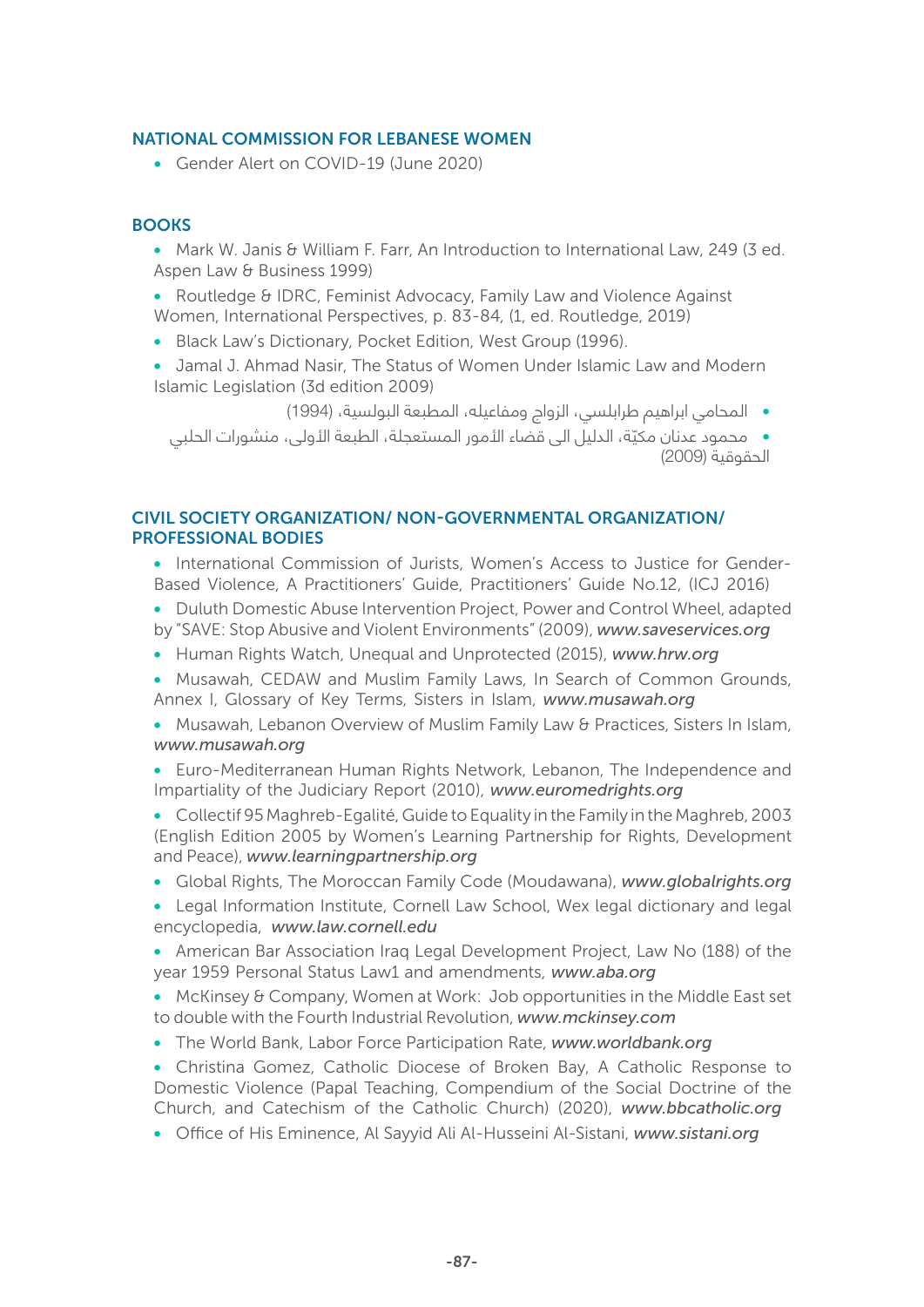### VARIOUS PUBLICATIONS

• Oman, Nathan B, "Bargaining in the Shadow of God's Law: Islamic Mahr Contracts and the Perils of Legal Specialization" (2010). Faculty Publications, William and Mary Law School, *www.law.wm.edu*

• Lena Zezulin, The Russian Orthodox Church, the law, and family violence (Feb. 9, 2016), *www.wheeljournal.com* 

• Orthodox Times, Declaration against Domestic Violence (Nov. 29, 2019), *www.orthodoxtimes.com*